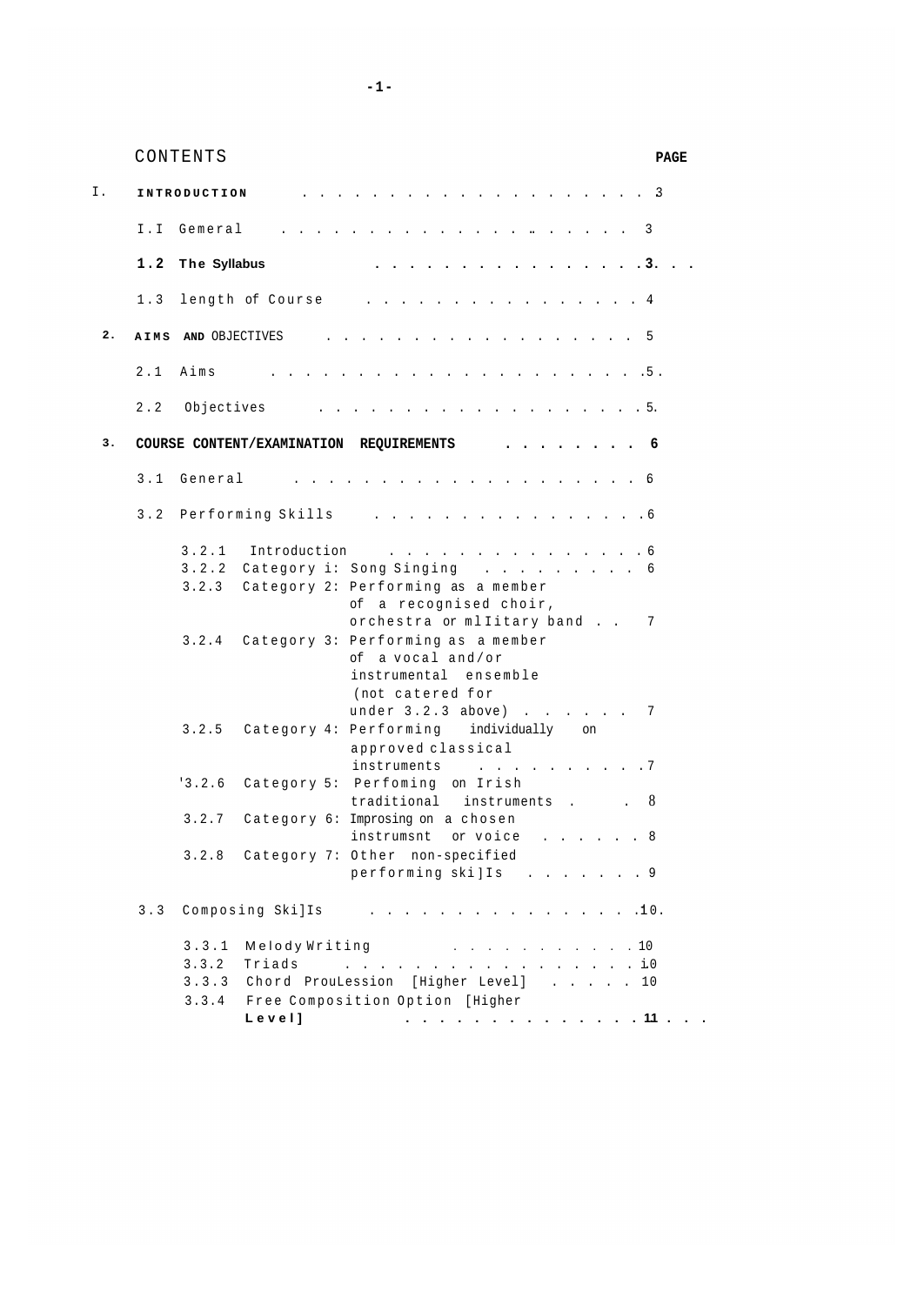# **PAGE**

|    | 3.4        | Listening Skills<br>12<br>$\mathbf{r}$ . The set of the set of the set of the set of the set of the set of the set of the set of the set of the set of the set of the set of the set of the set of the set of the set of the set of the set of the set of t                                                                                                            |
|----|------------|------------------------------------------------------------------------------------------------------------------------------------------------------------------------------------------------------------------------------------------------------------------------------------------------------------------------------------------------------------------------|
|    |            | 3.4.1<br>Set and Chosen Songs 12<br>3.4.2<br>Instrumental/Vocal Identification 13<br>3.4.3<br>General Listening Skills 13<br>3.4.4<br>Chosen General Study<br>14<br>3.4.5<br>Irish Music<br>. 14<br>3.4.6<br>Set and Chosen Works<br>15<br>3.4.7<br>Musical Literacy and Aural Perception<br>16<br>3.4.8<br>Musical Literacy and Aural Perception<br>[Higher Level] 16 |
| 4. | APPENDICES | .17                                                                                                                                                                                                                                                                                                                                                                    |
|    | 4.1        | Appendix A: Re, com, mevded songs listed by category. 18                                                                                                                                                                                                                                                                                                               |
|    | 4.2        | Appendix B: Special conditions and programmes<br>for choirs, orchestras and military<br>bands<br>29                                                                                                                                                                                                                                                                    |
|    |            | 4.3 Appendix C: Revised instrumental programmes for<br>cla~ical instruments<br>30                                                                                                                                                                                                                                                                                      |
|    | 4.4        | Appendix D: Revised programme for traditional<br>instruments and an outline of the<br>requirements for, and differentiation<br>between, Ordinary and Higher Levels<br>59                                                                                                                                                                                               |
|    |            | 4.5 Appendix E: An outline of the requiremer, ts for<br>improvisat ion<br>69                                                                                                                                                                                                                                                                                           |
|    | 5.6        | Appendix F: Set Songs 70                                                                                                                                                                                                                                                                                                                                               |
|    | 5.7        | Appendix G: Set Works<br>. 71                                                                                                                                                                                                                                                                                                                                          |
|    | 5.8        | Appendix H: Recommended recordings listed by<br>category 72                                                                                                                                                                                                                                                                                                            |

 $\left\langle \mathcal{H}^{\mathcal{N}_{\mathcal{M}_{\mathcal{M}_{\mathcal{M}_{\mathcal{M}_{\mathcal{M}}}}}}}\right\rangle _{1}$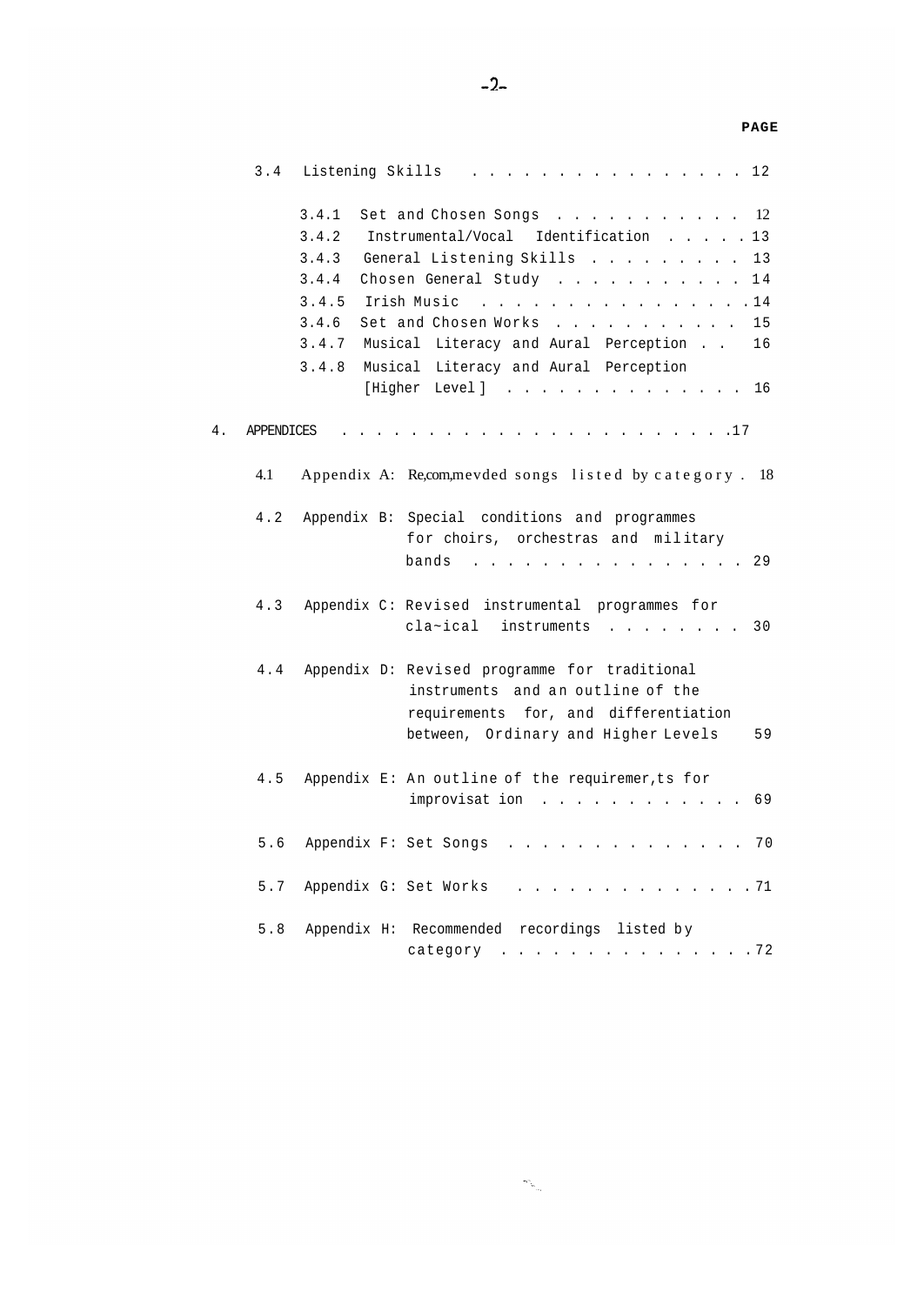#### 1. INTRODUCTION

### 1.1 General

This course in Junior Cycle Music has been specifically devised to suit the entire range of student aptitude and ability.

The course has been designed to enable all students, to acquire musical skills suited to their age, varying abilities and musical experiences. To this end, music has been defined here in terms of musicality as expressed through a much broader set of mediums and genres than heretofore.

Similarly, an effort has been made to broaden the scope of the syllabus and, where appropriate, to allow for greater diversification. A portion of the work is prescribed for set study. In many instances, hcwever, the syllabus outlines only the parameters of choice within which teachers and students may choose a considerable amount of the material and its approach as it best suits their individual and particular needs.

For this reason, it should now be possible for a wider variety of schools to ccmfidently introduce this course without prejudice to the musical interests and background of the pupils for whom they cater and in the knowledge that the educaticml integrity of the content chosen is maintained and recognised.

## **1.2 The Syllabus**

This newsyllabus is divided into three camp crent parts which represent the three main musical activities.

- (a) Performing Skills: Performing may be either school-based or the result of private tuition and may be practised individually or in a group. The categories described on pages 6 to 9 and their appropriate appendices are approved for this purpose.
- (b) Oomposing Skills: Students will be involved in either the composing of melodic phrases and an introduction to elementary harmony OR free composition as described on pages 10 and 11.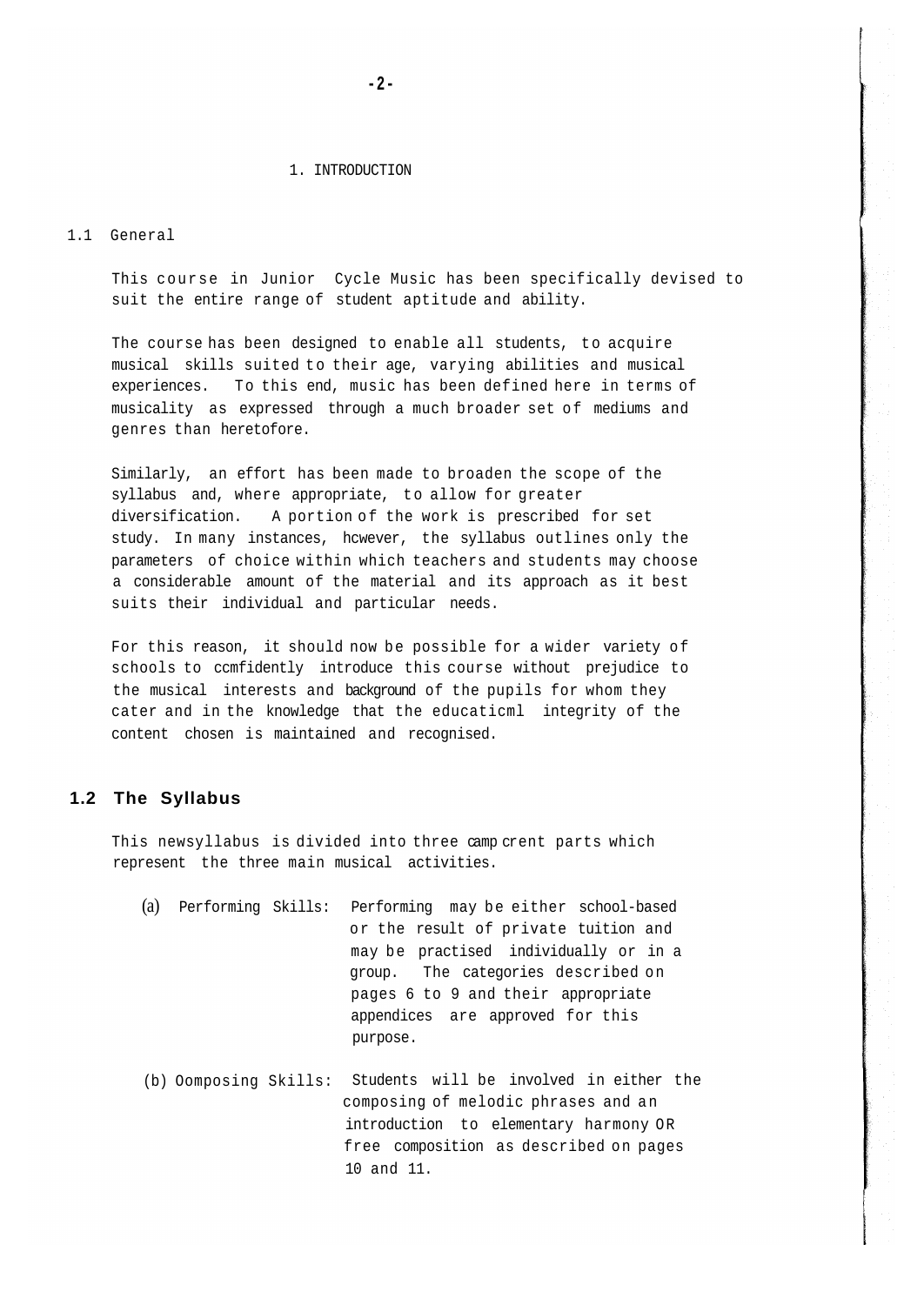# (c) Listening Skills: Students will be involved in reslxmding **in** musically perceptive ways to previously prepared, as well as unprepared, songs and recorded works using technical and/or non-technical language as described on pages 12 to 15. In the course of their study, students will acquire sufficient knowledge and experience of staff notation and aural training to be able to perceive add iI lustrate the relationship between sound and symbol as speci fled on page 16.

### I.3 Length Of Course

It is recommended that three forty-minute class periods per week (not including time spent in rehearsing school choirs, orchestras and military bands) under the guidance of a fully qualified music teacher be made available in each of the three years of the Junior Cycle as a minimum requirement for teaching this course effectively.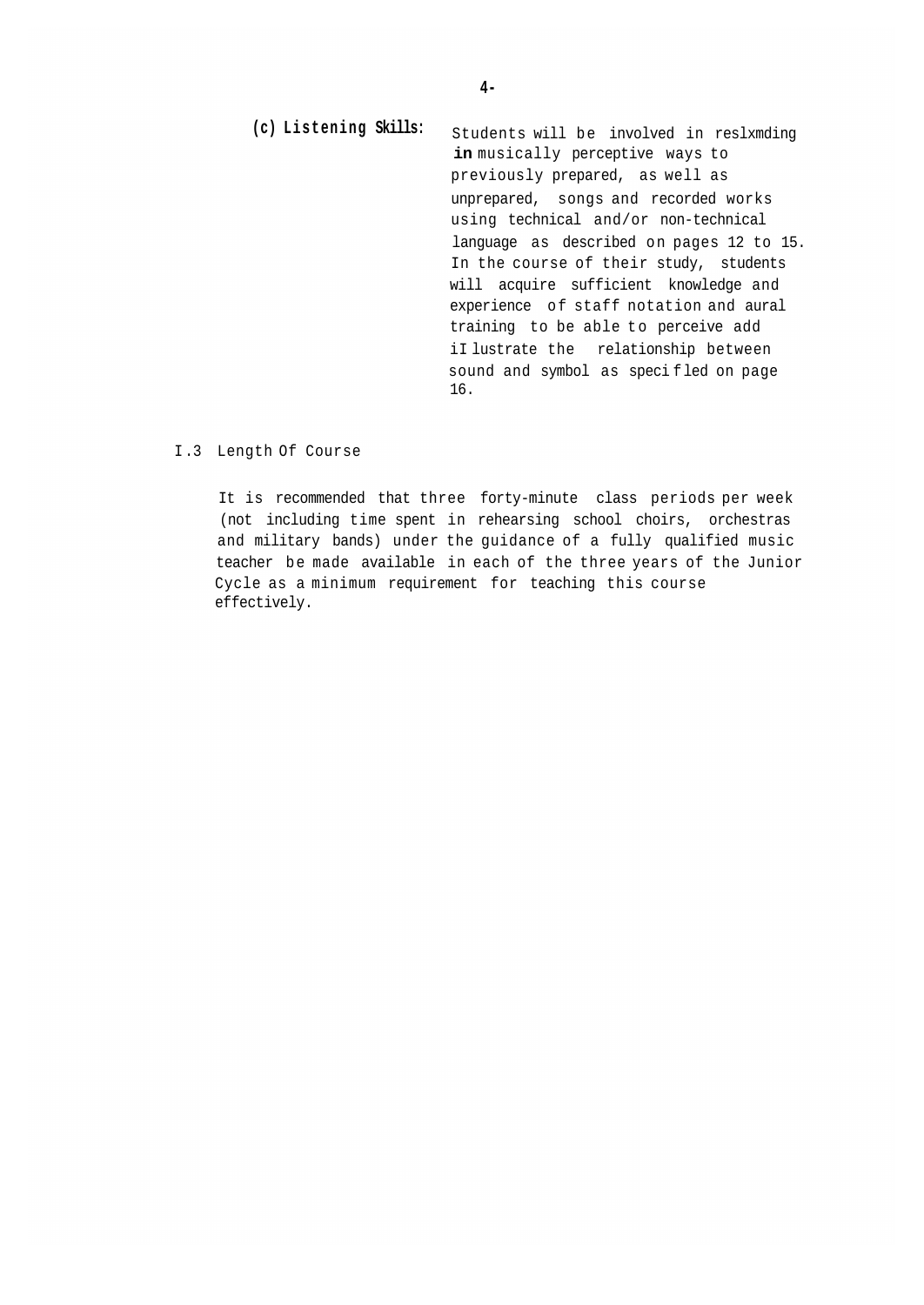#### 2. AIMS AND OBJECTIVES

#### 2.1 **Aims**

- To promote through creative involvement in music and the pursuit of excellence the development of personality.
- To develop musical sensitivity and the critical and imaginative faculties.
- To encourage social awareness and an understanding of the artistic views of others through musical activities.

To advance the musical skills and concepfs acquired at the Primary level so that all pupils, including the very talented and those with special needs, can engage in worthwhile musical activities enjoyably and profitably.

#### 2.2 Objectives

To facilitate the development of performing skills at an appropriate level by providing opportunity for the regular practice of vocal and/or instrumental music.

To develop aural perception in its broadest sense and to foster an awareness and an appreciation of the music of the past and of the present, and of its role in our own as  $\sim$ Ii as other environments.

To provide sufficient musical experience and factual information to enable the students to develop and practise listening and cGmposing skills with greater understanding and interest, and to support performing skills with a more informed awareness of the related and necessary underlying facts.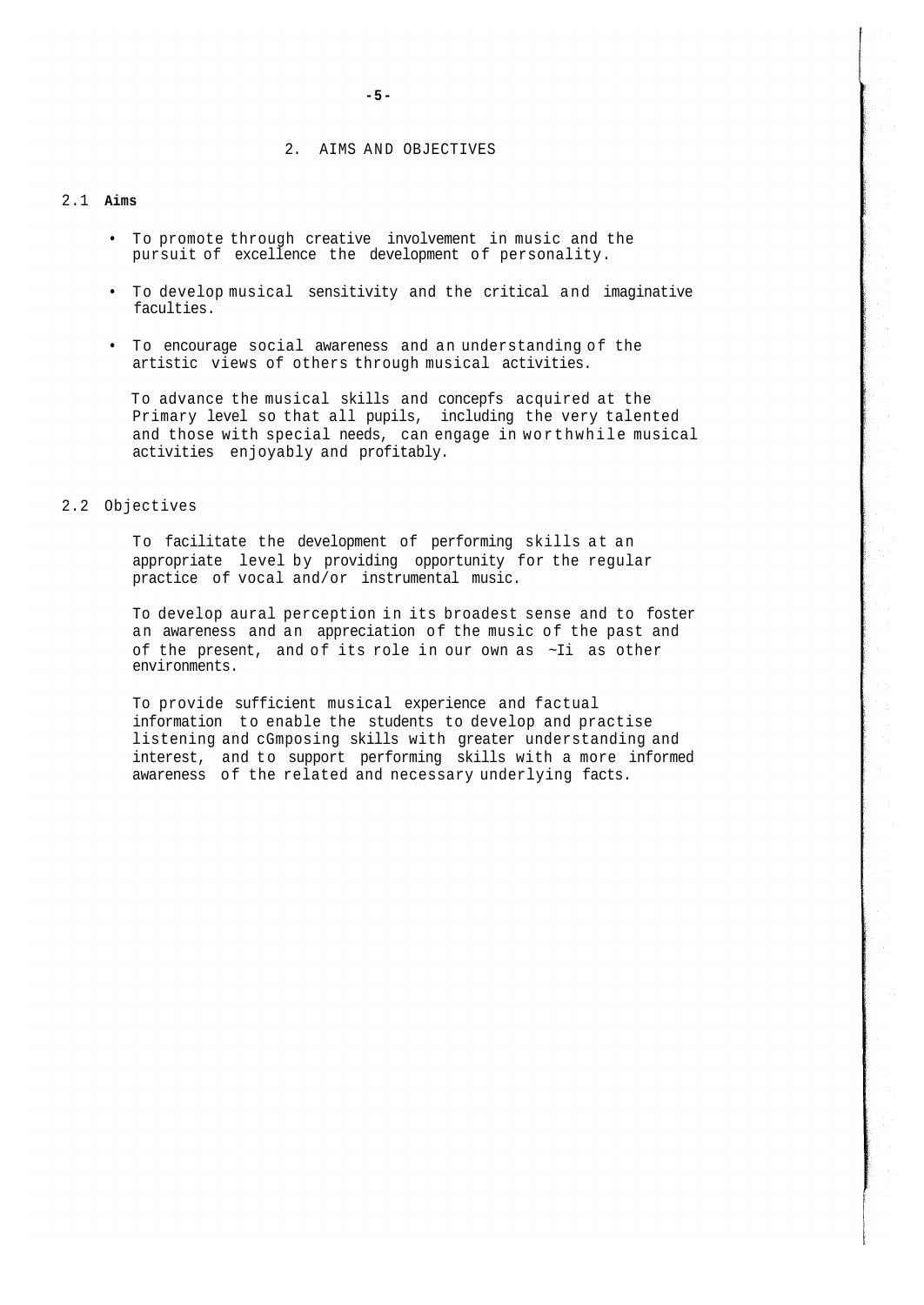#### 3. C0URSE CONTENT/EXAMINATION REQUIREMENTS

### 3.1 General

The course content can be perceived more clearly when outlined in terms of the precise examination requirements which will assess ability in the three main areas outlined below. Both Ordinary and Higher Levels are catered for. The Higher Level incorporates the Ordinary Level and, where appropriate, material specific to the Higher Level is stated separately.

It is the prerogative of the candidates and their teachers to c~se either Ordinary or Higher Levels as well as the specific skills and knowledge they wish to present for examination purposes. Attention is drawn to the precise requirements governing each, where these apply.

## 3.2 PERFORMING SKILLS

#### 3.2.1 Introduction

Candidates will be required to present performing skills at either Ordinary or Higher Levels.

Ordinary Level candidates will be required to present from ONE of the categories below.

Higher Level candidates will be required to present from  $( \sim E )$  of the categories below at the appropriate level.

Alternatively, Higher Level candidates may choose to present any TWO Ordinary Level skills for assessment at the Higher Level.

In certain circumstances, and at Omdinary Level only, candidates may, with prior permission from the Depa~h,ent of Education, present their performing skills for assessment using an audio or audio-visual medium.

#### 3.2.2 Category **I: SONG SINGING**

Candidates will be required to sing TWO songs at Ordinary Level.

Higher Level candidates will be required to sing FOUR songs.

These may be chosen from the list provided under Appendix A. The programme, in each case, must show variety in style and technique and, where appropriate, an acccmpaniment must be included. A sight-reading or aural n~ory test will also be given.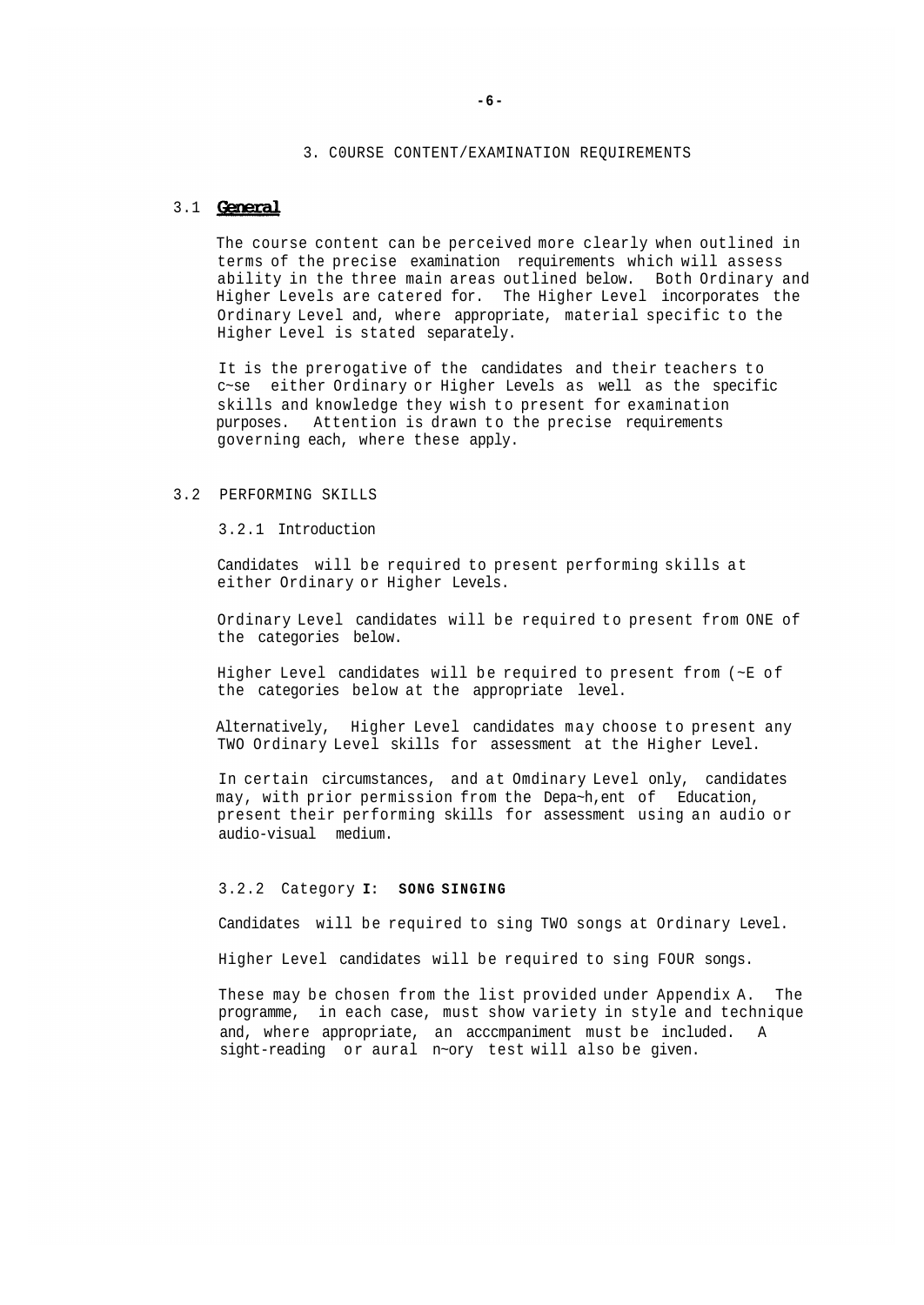### 3.2.3 Categary 2: PERFORMING AS A MEMBER OF A RECOGNISED CHOIR ORCCHESTRA OR MILITARY BAND

For Ordinary Level or as 50% of the Higher Level requirement.

Performance in any of the recognised choirs, orchestras or military bands as outlined under Appendix B may be presented. A sight test or aural msmory test will also be given. To obtain a Higher Level grade, candidates will be required to present a further performing skill at Ordinary Level.

### **3.2.4 Category 3: PERFORMING AS A MEMBER OF A VOCAL AND/OR INSTRUMENTAL ENSEMBLE {NOT CATERED FOR UNDER 3.2.3 ABOVE]**

For Ordinary Level or as 50% of the Higher Level requiz-eient.

Presentations in this category may include traditional and popular groups as well as classical. Candidates must demonstrate the ability to maintain a simple part as a regular member of a n~sical group and show familiarity with the notational practices appropriate to each of the musical genres presented. Twp different pieces, and a level of achievement equal to that required under  $3.2.3$  a~ve, will be expected. A sight test or aural memory test will also be included.

Traditional Irish, folk, recorder, madrigal and other nondesignated vocal and/or instrumental ensembles as ~ii as performances of extracts from stage musicals, operettas etc. are all possibilities allowed for under this category.

To obtain a Higher Level grade, candidates will be required to present a further performing skill at Ordinary Level.

### 3.2.5 Category **4:** PERFORMING INDIVIDUALLY ON APPROVED CLASSICAL INSTRUMENTS

Ordinary Level candidates will be required to perform TaD instrumental pieces, one of which must be chosen from the appropriate programme given under Appendix C.

Higher Level candidates will be required to perform FOUR instrumental pieces i.e. one from each of the three lists under the appropriate programme given under Appendix C and a further piece of their own choice.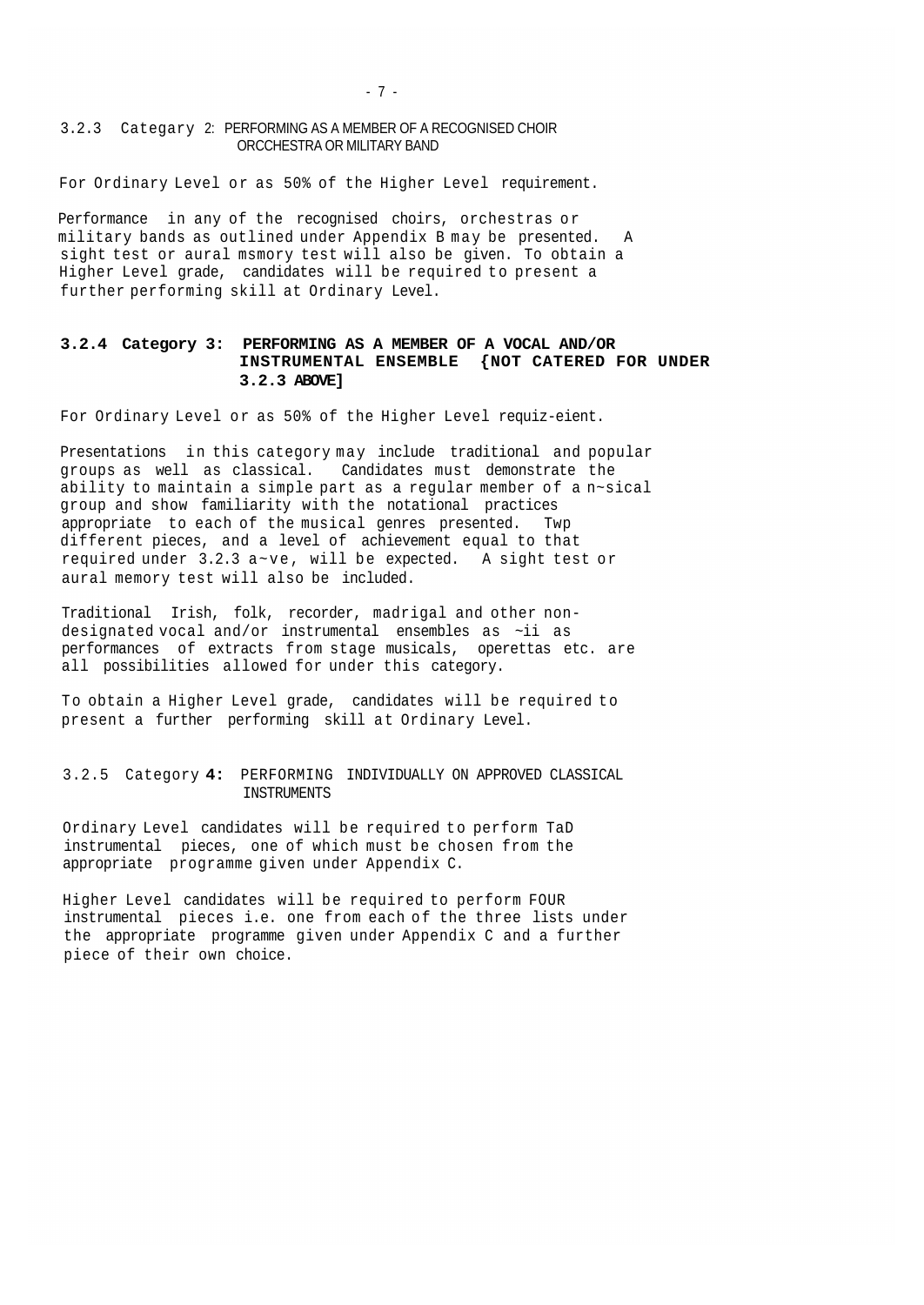The **instruments approved** under this catecgory are as follows: descant recorder, treble  $\sim$  desecant (or tenor) recorders, flute, oboe, clarinet, saxophsne (alto *and~or* tenor), bassoon, French horn, tenor horn (E flat), trumpet, cornet, flugelhora, tenor trombone, baritone, euphonium, tuba, percussion, piano, concert harp, Irish harp, organ, guitar, accordion, violin, viola, violoncello and double bass

Performance on modern instrumemts, e.g. ocm~uterized music systems, synthesisers etc. i s also possible under this category. However, specifio lists of works, as in Appendix C for the established instrumemts, cannot similarly be dramm up due to the diversity of their technique and potential. Candidates offering this option do so at their cram discretion and full details, including the titles of pieees and the identification of composers, must be forwarded to the Department of Education, at the time of entering for the examination.

In each case, a sight-reading test will be given and where appropriate an accompaniment must be provided.

### 3.2.6 Categorry 5: PEFORMING ON IRISH TRADITIONAL INSTRUMENTS

Ordinary and Higher Level requirements are outlined under Appendix D.

The approved Irish traditicmal instrum~ats include tin whistle, fiddle, harp, ccmcert flute, button accordion, piano aamrdim, banjo, mandolin, concertina and uilleann pipes.

Facility to realise an unprepared extract from written or aural transmission will also be required.

3.2.7 Category 6: IMPROVISING ON A CHOSEN INSTRUMENT OR VOICE

Ordinary Level candidates will be assessed under ONE of the headings Iisted under Appendix E.

Higher Level candidates must demonstrate proficiency under THREE: of the headings Iisted under Appendix E.

A sight-reading or aural memory test wi 11 also be given.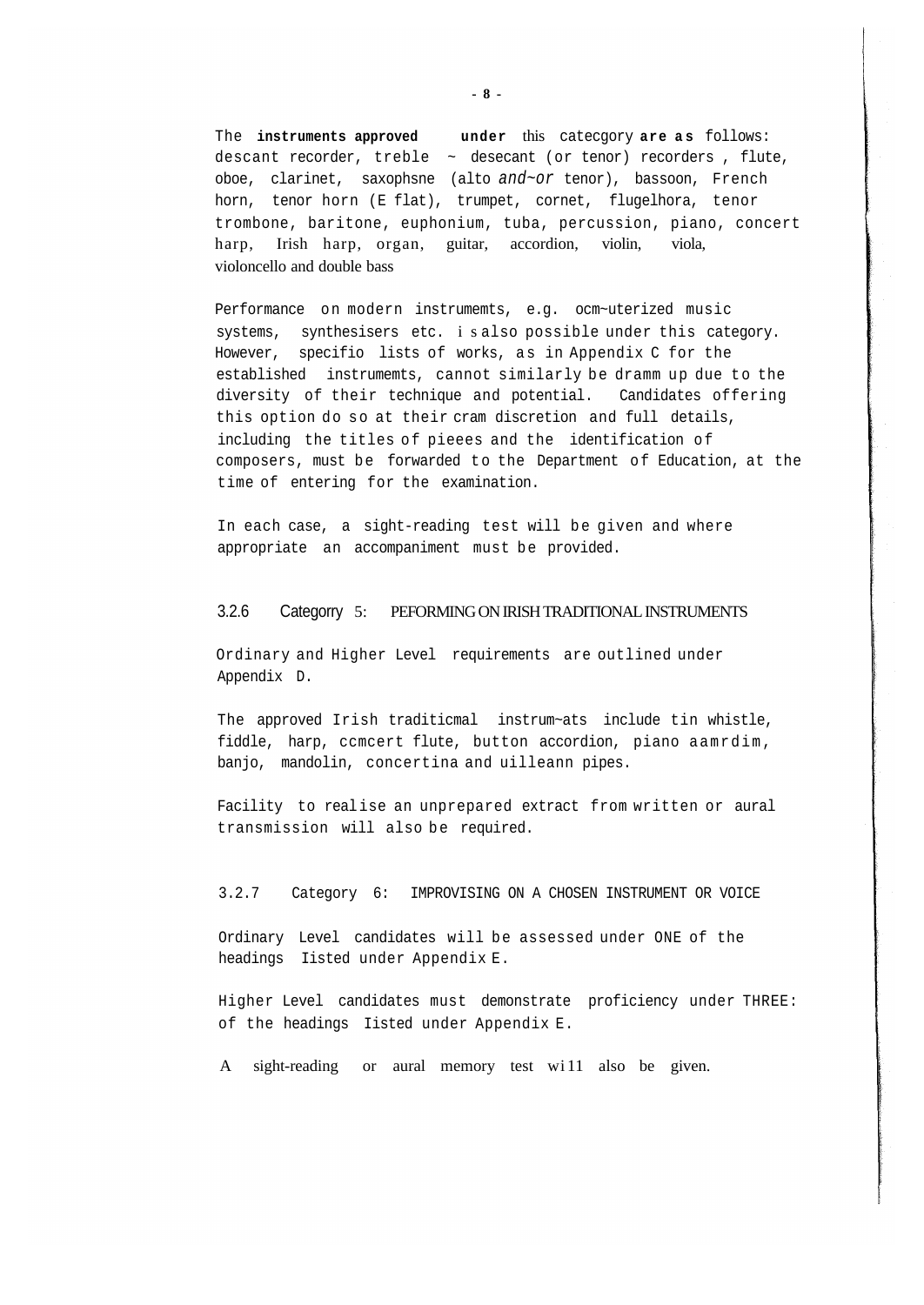Ordinary or Higher Level candidates may present under this category.

Any other non-specified perfonning skill which can be examined, in conjunction with an aural memory or sight-reading test, may be presented under this heading. Candidates offering this option do so at their own discretion and full details, including titles and origins of the pieces to be presented, must be forwarded to the Department of Education for approval at the time of entering for the examination.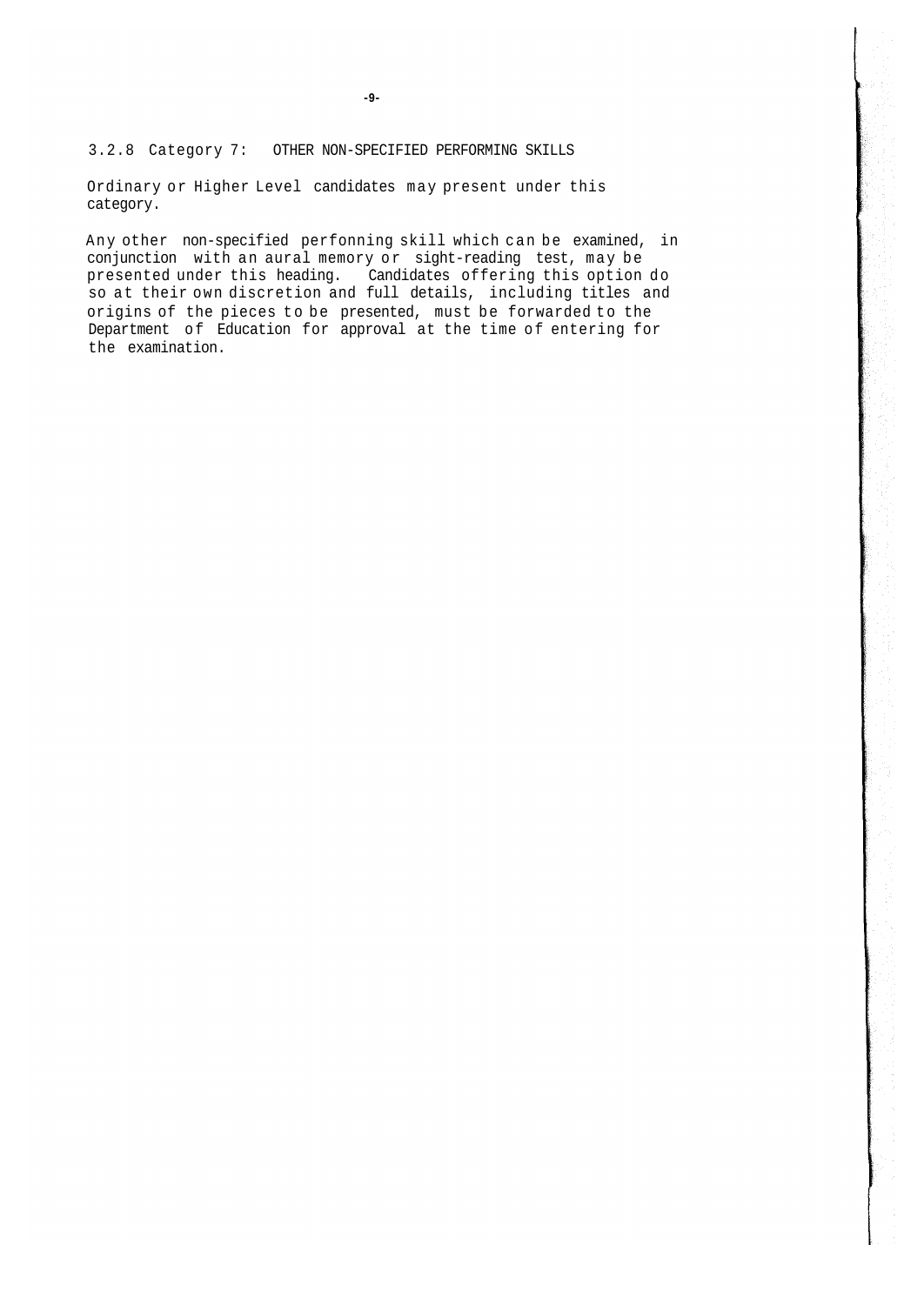#### 3.3 COMPOSING SKILLS

### 3.3.1 Melody Writing

All candidates will be required to show sufficient understanding of the rudiments of music add aural imagination to be able to conceive and notate melodic phrases in the treble stave. Facility in the use of the co~rmon diatonic intervals unison to octave, the rhythmic values semibreve to quaver (including dotted minims and crotchets) and the common time signatures in major keys up to 'IWO sharps and 'IWO flats will be required.

Questions maybe set in traditional, classical or popular idioms and candidates must choose ONE of the following ways of presenting answers.

- (a) Phrases set to given rhythms and/or metres or texts;
	- O R
- (b) Phrases based on given melodic fragments;

**OR**

(c) Answering phrases to a given opening.

# **3.3.2 Triads**

By way of a general introduction to the principles of composing harmonies, ALL candidates will be expected to understand the nature of major add minor triads and to suggest their use at specific points in a given tune with text or song.

### 3.3.3 Chord Progression Higher Level Only

In addition, these candidates should have sufficient experience in chord progression and layout utilizing chords I, II, IV, V, and VI to achieve a musical result in ONE of the following exercises which may be set in major or minor keys up to 'IWO sharps and 'IWO' flats.

> (a) Devising simple melodic and/or bass motifs for use as cadent ial patterns;

> > OR

(b) Harmonising the normal cadential progressions and their approach chords for keyboard or in short vocal score;

OR

(c) Composing original "backing" chords to well-known music using simple chord designations or guitar tablature.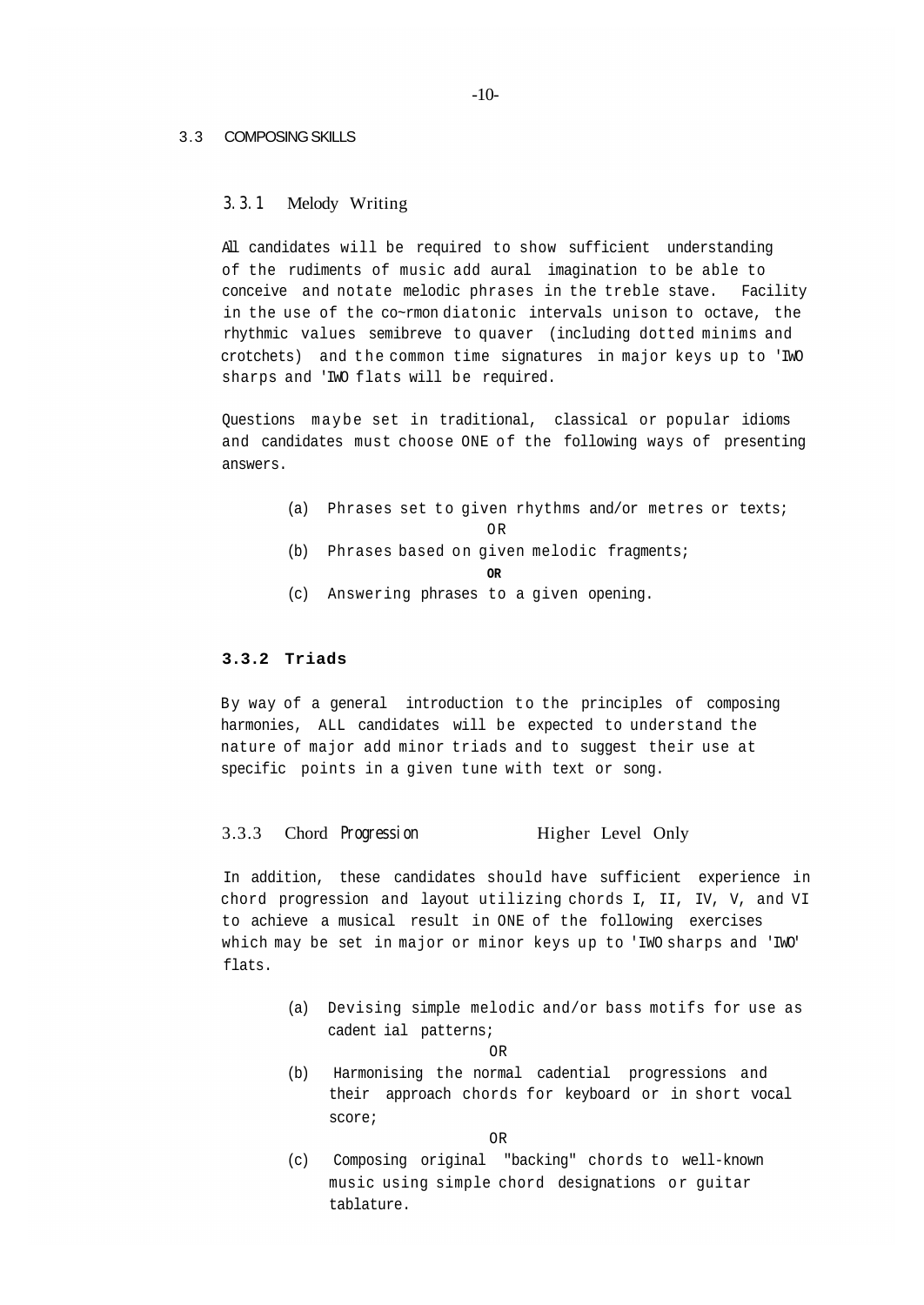As an alternative to  $3.3.1$ ,  $3.3.2$  and  $3.3.3$  above, these candidates may compose an accompanied song to a set text, or a short instrumental movement illustrating the given text, using their own choice of medium, notation and idiom. In this instance, all the marks pertaining to Composing Skills are allocated to this option.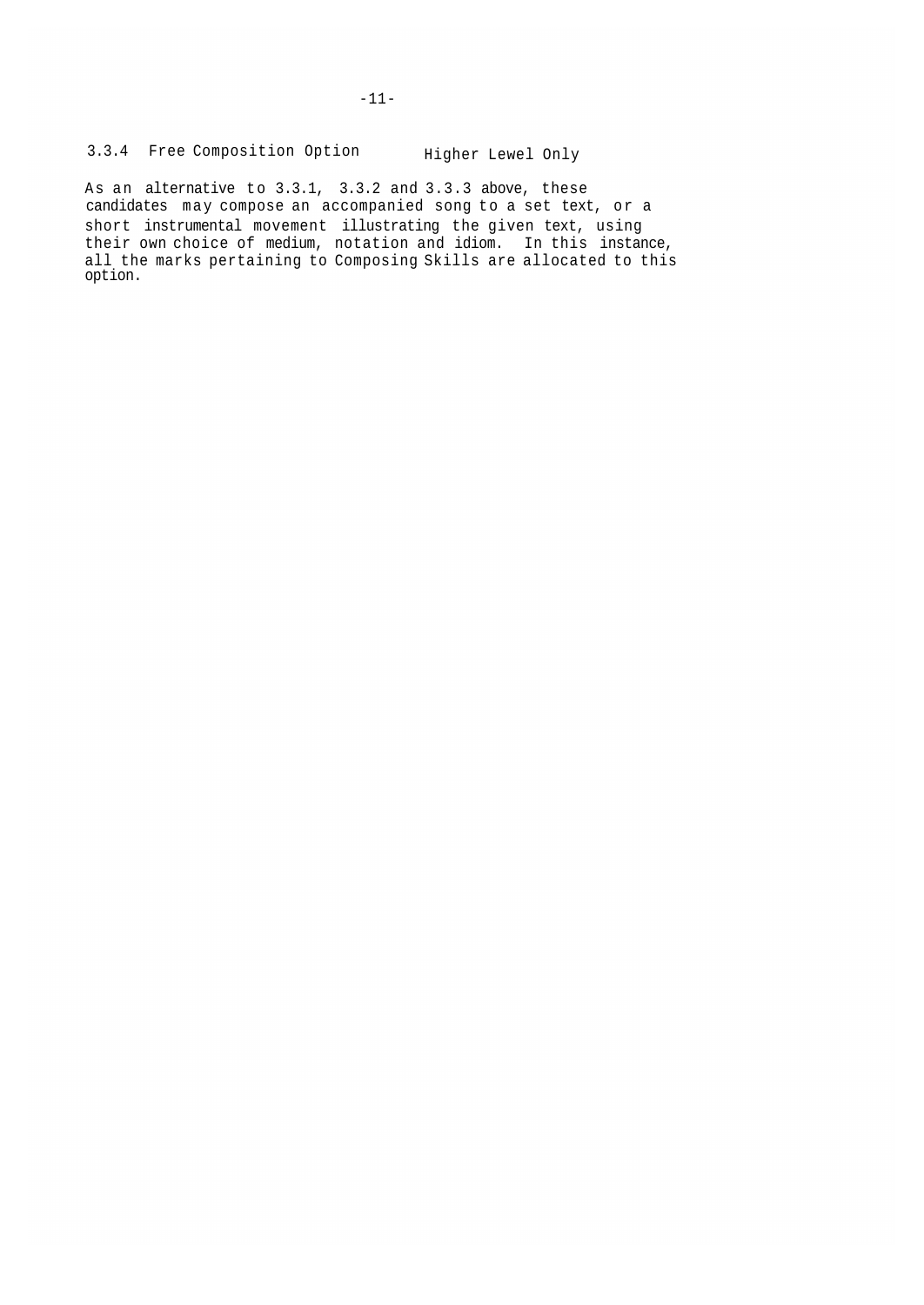#### 3.4 LISTENIN8 SKILLS

The examination will consist of written responses to aural and/or written stimuli designed to test some or all of the areas described below.

3.4.1 ALL candidates must undertake a detailed study of SONGS as follows:

#### **Set Songs**

The aural recognition and detailed appreciation of EIGHT set songs as described in Appendix F.

### chosen songs

In addition, candidates are required to select a minimum of TWELVE further songs for special study at least ONE of which, subject to a maximum of five, must be taken from each of the following prescribed categories. In each case, relevant background information should be given, together with a general introduction to each of the song categories, their characteristics and differences. Appendix A lists rec(mmlended songs only and candidates may choose others provided that these satisfy the requirements of the relevant prescribed song categories.

- (a) Accompanied and unaccompanied traditional Irish songs with Irish or English texts, including arrangements by modern Irish composers;
- (b) Folksongs from other countries in translation or in the language of origin;
- (c) Art songs composedby the great masters and recognised twentieth century composers;
- (d) Historical and modern ballads;
- (e) Popular songs including negro spirituals, jazz and blues songs;
- (f) Accompanied and unaccompanied vocal church music and caroIs;
- (g) Songs from operas, operettas, cantatas, oratorios and stage musicals;
- (h) Songs involving simple descants, ostinati, simple twopart songs, rounds and canons.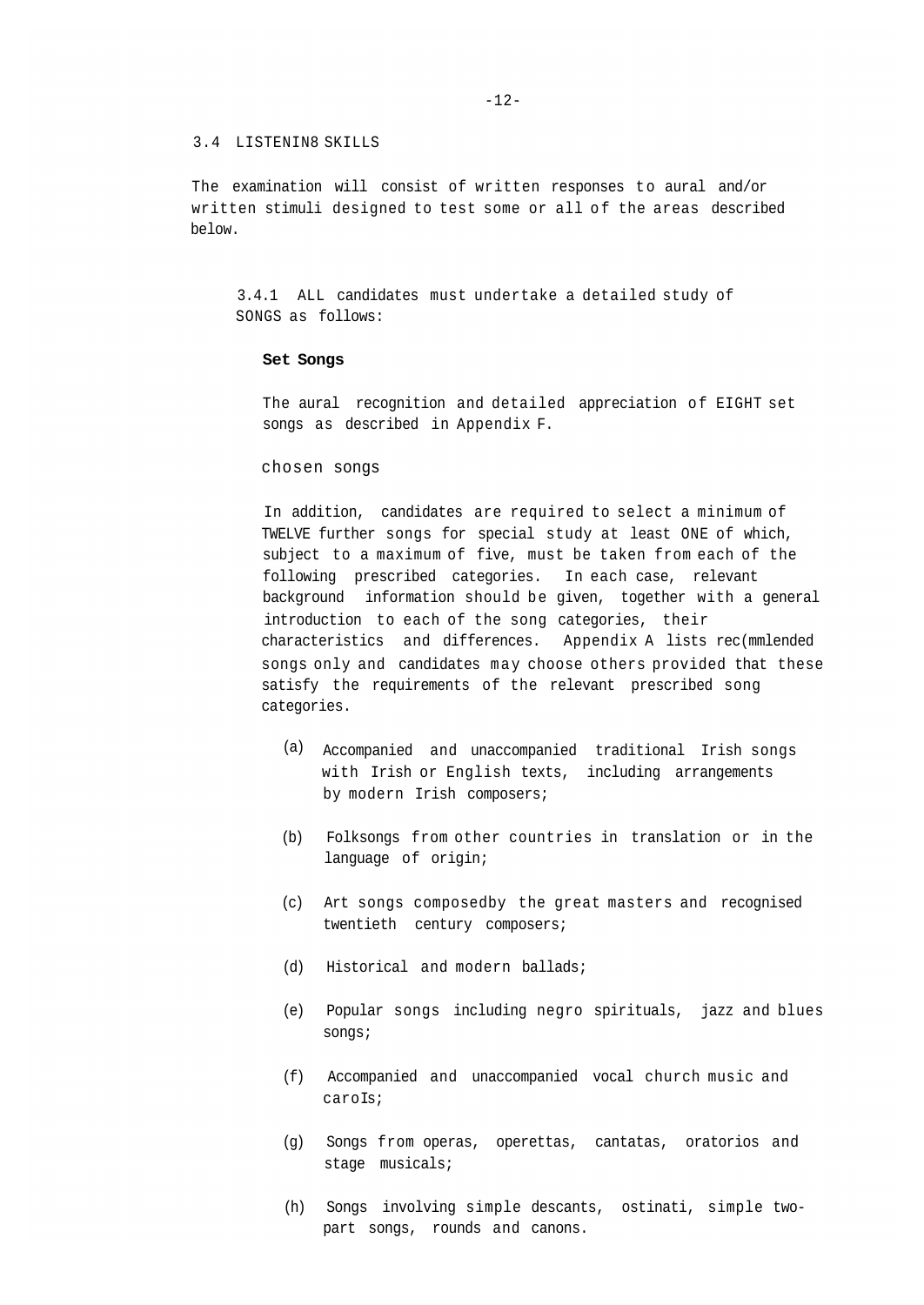#### 3.4.2 Instrumental/Vocal Identification

All. candidates must show ability to discern aurally, categorise and name various vocal and instrumental sounds, primarily those produced through normal use of the familiar orchestral instruments.

3.4.3 General Listening Skills are recruited of ALL candidates and particularly the following:

- (a) Listening to recorded extracts and being able to give a variety of descriptive responses, using technical and/or nontechnical language, as to their main characteristics, origins, similarities and differences. -Some attention to and, if appropriate, changes in mood, tempo, tonality, time signature, general stylistic features and the varying facets of musical texture (e.g. timbre, performing forces, pitch etc. ) together with some understanding of the links between such elements and their suitability for the musical purpose for which their ccm~osers intended them.
- (b) Candidates should have sufficient overall listening experience encc~passing all styles and genre-divides to enable them to aurally per~ive common tre~is e.g. the realisation that music can be formal or informal in its intent (i.e. for a ceremonial occasion as opposed to music for light entertairn~nt or as background), active or passive in its effect (dance music inviting a physical response cc~i~ared with that designed to attract attention through its own perceived inner beauty), and the different qualities which all music in these categories have in  $cc$ ,,,on.
- $(c)$  Such regular listening should incorporate an understanding of the mean/rig and usage of chords commonly used in describing music e.g. programme/absolute music, contrapuntal/homophonic style, monody, tone colour, rhythmic/melodic, tempo indications and dynamics (not necessarily Italian or German terminology), texture, classical, ethnic, jazz etc. and other words helpful in describing a personal response to a particular piece of music or its performance e.g. colourful, energetic, busy/restful, inspiring, dance-like etc.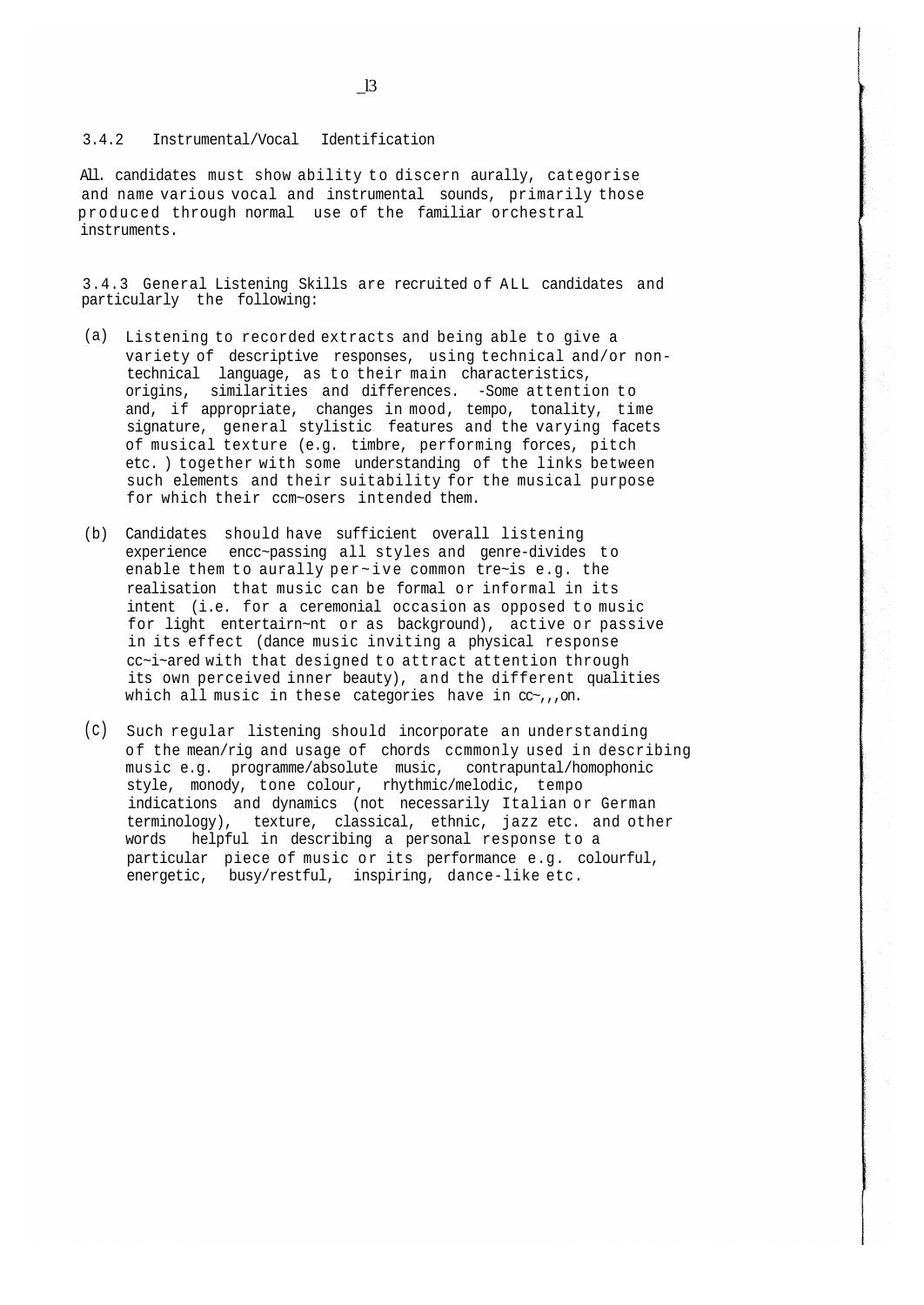3.4.4 Chosen Gemeral Study

All candidates must undertakea very general and n~sicallyillustrated study of  $\sim$  ONE of the following topics:

(a) Music which is commonly used and frequently heard in regular day-to-day experiences e.g. liturgical and ritual music, music designed and used for advertising and marketing, nussic in the workplace (worksongs), in play (skipping songs etc. ), the uses of music in restaurants and supermarkets, as an accompaniment to physical exercises or as lullabies etc. leading towards an awareness of the differences between functional music and that produced for its own sake;

O R

O R

- (b) Less obvious music frcm early times i.e. medieval and Renaissance music;
- (c) Less obvious music frcm other places i.e. ethnic music other than Irish;

O R

O R

- $(d)$  Art music in modern times;
- (e) Worthwhile musical genres in the popular tradition, including jazz.

### **3.4.5 Irish Music**

ALL candidates must show familiarity with Irish traditional music, its distinguishing features and the characteristics of different types of performances. A general account of its history and some awareness of its growth in popularity today. Irish traditional instruments and their aural recognition.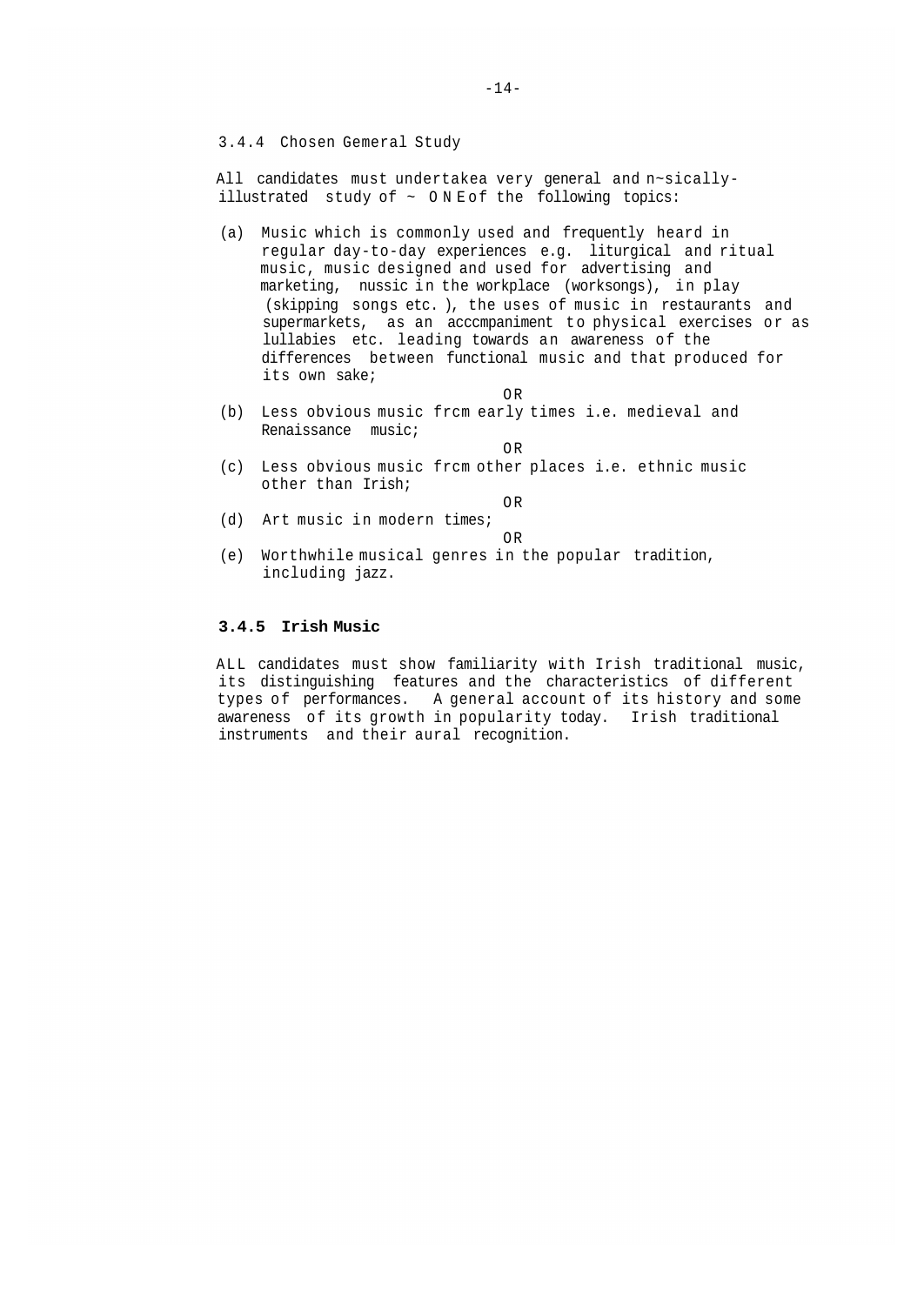3.4.6 ALL candidates must undertake PRESCIBED LISTENING a s follows:

Set Wcrks

A detailed appreciation of THREE set works as described in Appendix G.

Chosen Works

In addition, candidates must show familiarity with at least ONE work from each of the following prescribed categories. Appendix H lists recommended works only and candidates may choose others provided that these satisfy the requirements of the relevant prescribed categories.

- **(a)** Dance movements either functional or non-functional, including ballet, movements frcm eighteenth century classical dance suites, symphcmic dance movements, or music in a popular idiom or from a traditicmal, ethnic or early repertory;
- (b) One movement from either a classical symphony or a symphcmic suite, or any orchestral work which utilizes Irish traditional or popular elements;
- (c) Theme and variations in the classical or Irish repertories, or a jazz movement;
- $(d)$  A movement involving an instrun~tal or vocal soloist or a group of soloists or choir interractingwithan acccmpanying ensemble;
- (e) Illustrative or film music;
- (f) Concert overtures, or overtures, instrumental preludes or intermezzi from stage musicals, plays, operas, operettas or oratorios.

Relevant background information on the set and chosen recorded works and their composers as well as the origins and aspects of the usual orchestral forms will also be required.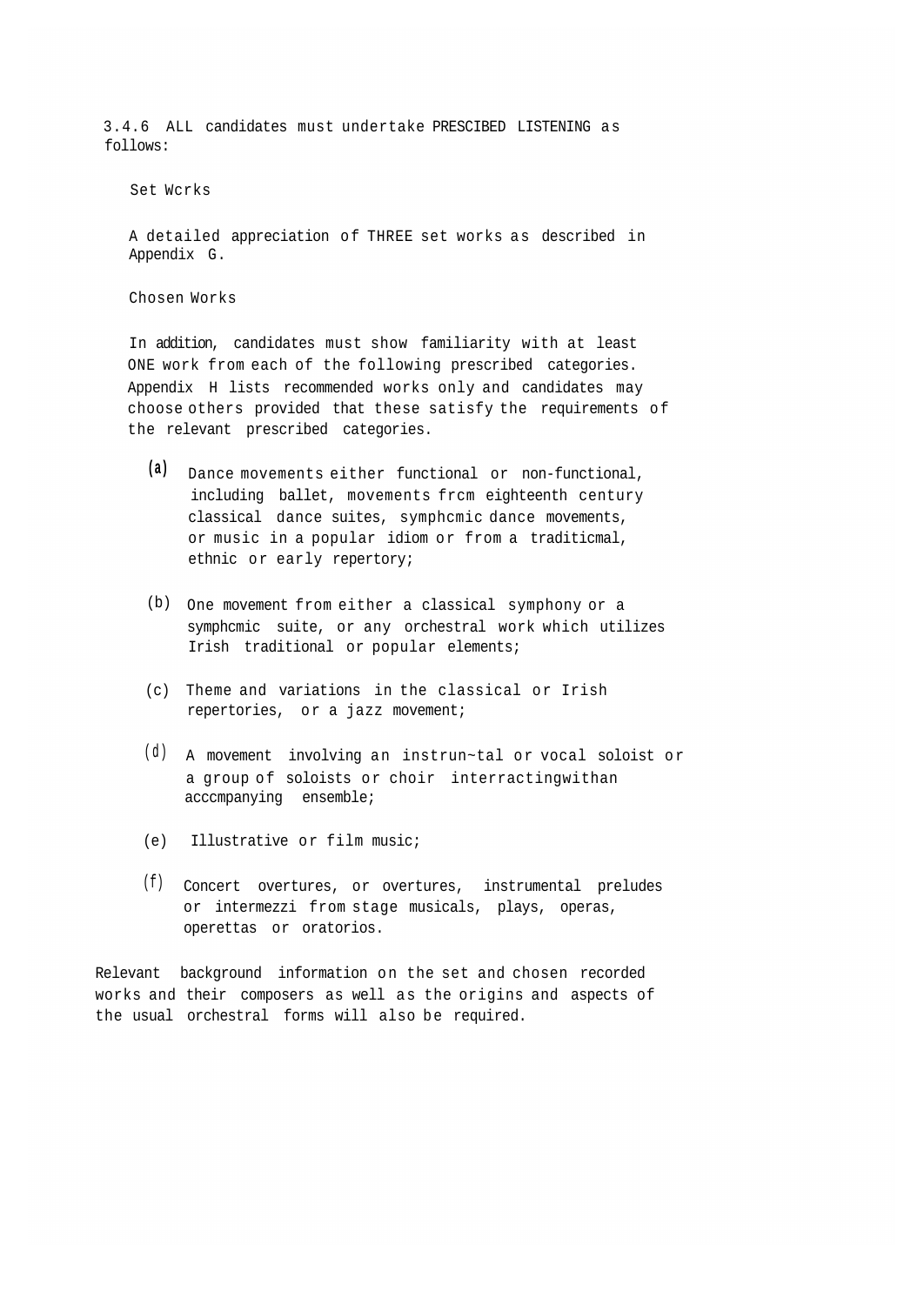#### **3.4.7 Musical Literacy and Aural Perception**

,ATe'. candidates will be expected to have a practical workingkncxvledge of the fundamentals in conventional musical notation using the treble stave in major and minor keys up to  $\sim$  sharps and TWO flats, and to demonstrate the facility to understand and recognise the bass stave, in exercises designed to test the following areas:

- (a) The ability to discriminate between major and minor keys and chords;
- $(b)$  An awareness of points of repose in music;
- $(C)$  An aural recognition and knowledge of the usual time signatures and the kinds of music associated with them, the note-values semibreve to quaver including dotted crotchets and minims and their equivalent rests, and the common diatonic intervals unison to octave;
- (d) The aural perception of the difference betv~en duple and triple time signatures, the metres of the ccmuon Irish dance forms, and some parallel observations in related dances in the popular and jazz traditions;
- **(e)** The ability to perceive aurally and from the written music simple and ccmmonly-used musical fomus either as songs, dances or popular pieces;
- (f) The ability to notate a short rhyt~ic dictation utilising the note values and time signatures described under (c) above.
- 3.4.8 Mmsical Literacy and Aural Perception Higher Level Only

In addition, these candidates will be required to show facility to understandandrecognise keys up to FOUR sharps and FOUR flats, and to demonstrate a~orking-knowledgeof both trebleandbass staves using major and minor keys up to TWO sharps and TWO flats in exercises which are designed to test their ability in the following skills:

- $(a)$  The aural recognition and naming of cadences;
- (b) Melodic dictation utilising the note values, intervals and time signatures described under 3.4.7 (c) above;
- $(c)$  The aural perception of regular and irregular phraselengths and the metres of the common n eighteenth century classical dance forms.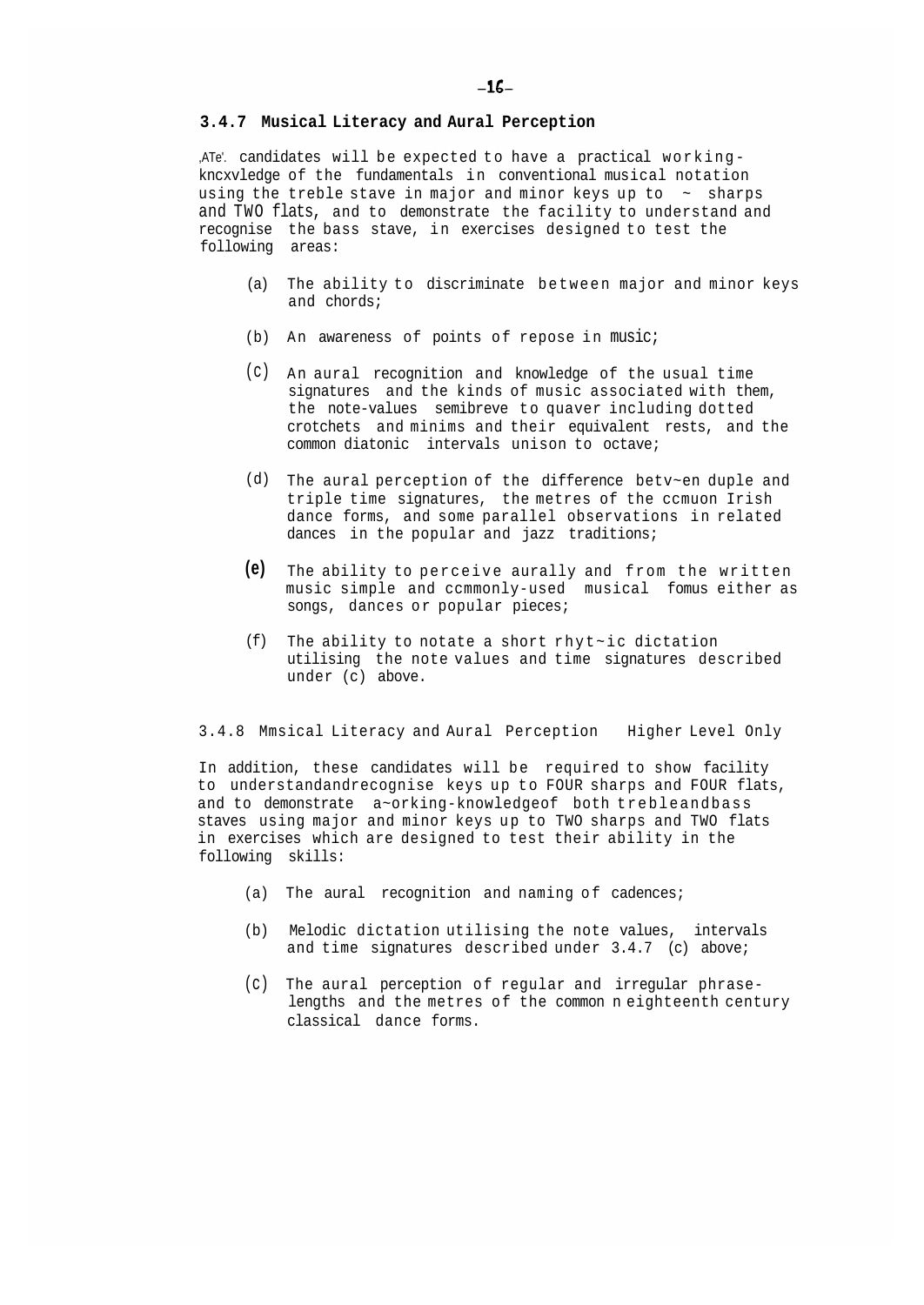4. APPENDICES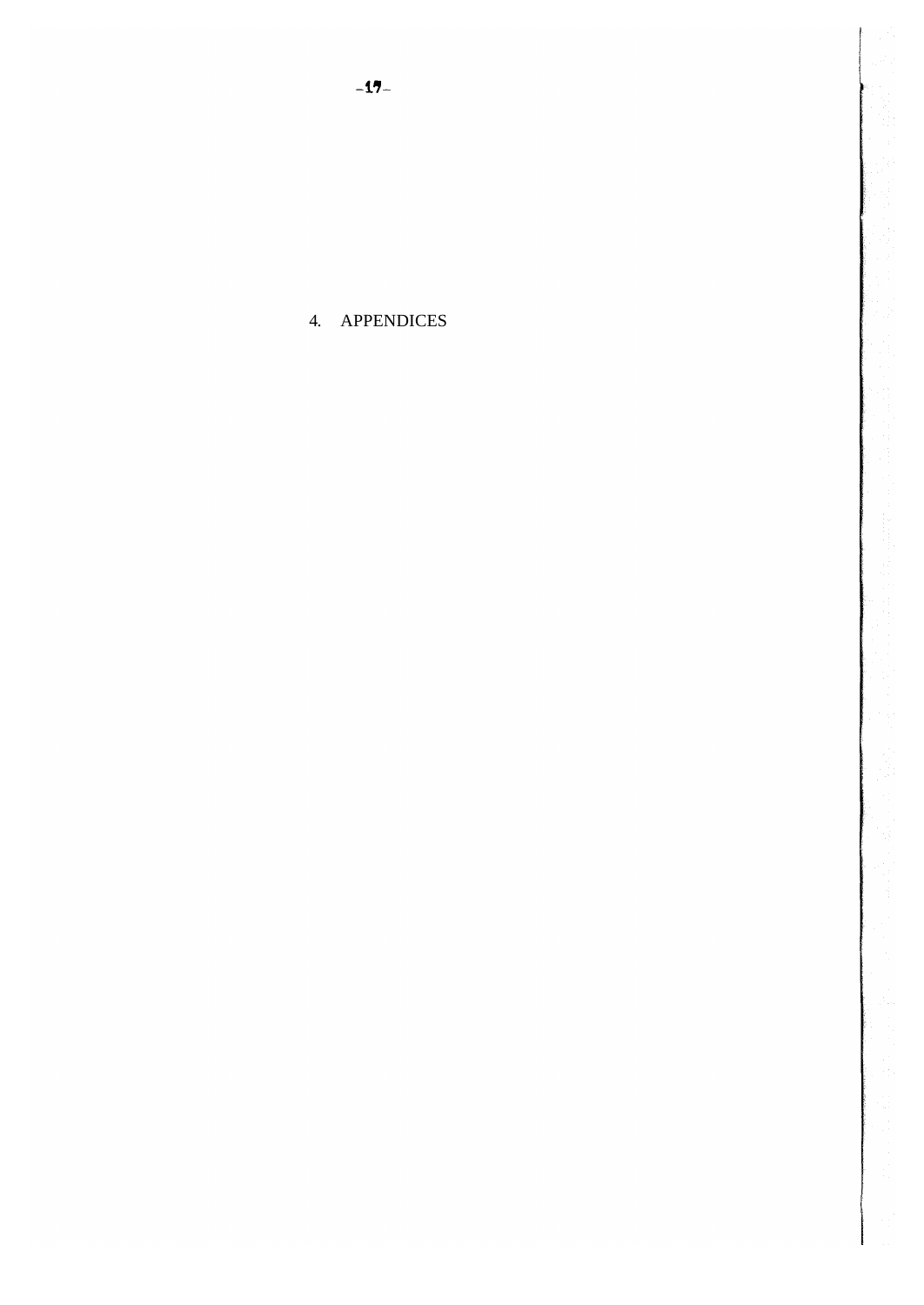#### **APPENDIX A**

### RECOMMENDED SONGS LISTED BY CATEGORY

# (a) ACCOMPANIED AND UNACCOMPANIED TRADITIONAL IRISH SON'S WITH BOTH IRISH AND ENGLISH TEXTS, INCLUDING ARRANGEMENTS BY MODERN IRISH COMKPOSERS.

Aithrí Sheáin de hÓra Amhrán Na Cuiginne Anach Cuain Baidín Fheilimidh Bard Of Armagh, The Bean An Fhir Rua Bhunnán Bhuí, An Boys Of Bárr Na Sráide, The Bríd Óg Ní Mháille Buachaill Caol Dubh, An Buachaill On Eirne Bun Ros Na Coille, Ag Cailín Deas Crúite Na mBó Carrickfergus Cé Cuirfidh Tú Liom Chailín Rua. Mo Coinleach Glas An Fhomhair Cuach Mo Londubh Bui Cuaicín Ghleann Néifin Déirín Dé Ding Dong Dederó Draighneán Donn, An Fhalaingín Mhúimhneach, An Fill, Fill A Rún Ó Fuighfidh Mise An Baile Seo Gentle Maiden, The Gleann Beag Lách An Cheoil Gr~ MD C~.roi Go hÉag Tú Inioe An Fhaoit' On ~leann Jimmy Mo l~tile Stór Leafy CDol-Kellure, The **Lcm Duhh 'san C~éirseach,** An **M a i d e a n I m B ~ a r a** Meeting Of 'Ihe Waters, The ~aigbc~an Mhara, An Mid I-kxu- Of Night, At 'I~ **Mo Th m laeh** Mountair~ OE Po~roy, I~" Love's An Arbutus Neansal P~ile Gr'á, A Nll **S é Ir~a L á** Oile~n Eadai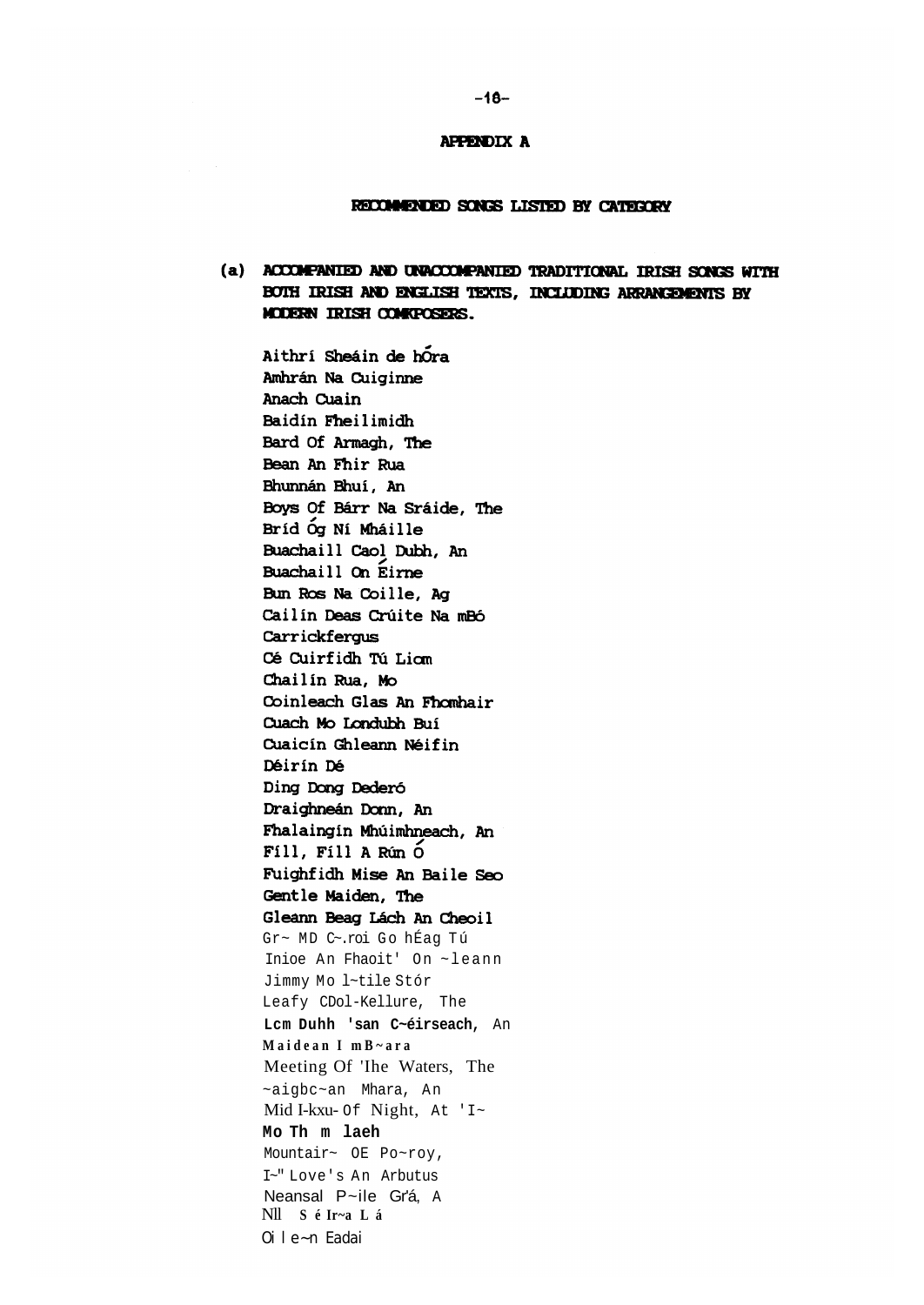One Day For Recreation Oro, Mo Bhaidin **o Sleep My Baby Pe'n Eirinn i Pilib An Cheoil Preab san Ol** Quick we Have But A Second Ri An Domhnaigh, A Thugamar Fein An Samhradh Linn  $' I \sim$  ~-etty to Be in Bal linderrrF (b)  $\sim$  FROMOTEER ~ T R I E S IN 'n~Ns[~:rIoN oR IN **~\_\_\_me~. O F** ORIGIN. Alton Water (Scottish) Ah, Where's The Miller's Daughter (German) All Through The Night Alouette **Andulko** A-Roving Ash Grove, The Baby Brother Mine Barbara A1 le~, Black Is The colour Of My True Love's Hair Blow The Man Down: Blow The Wind Southerly Blue Bells Of Scotland, The Blue Grotto, The Blue-Tai I Fly, The (Jimmy Crack Corn) Botany Bay Bound For South Australia Click Go The Sheers Cossacks' Love Song Cuckoo, The David Of The White Rock Drink To Me Only Early One Morning End Of The Year, The Fhir An Bhata Fum Fum Fum German Peasant's Dance Golden Vanity, The Gossip Joan Greensleves Ho-La-Hi John Peel The ,7oily Farmer (Welsh) (French-Canadian) (Czech) **(sea Shanty) (Welsh)** (Bungazian) (English) (American) (English) (English) (Scottish) (ItalJan) (American) (Austral Jan) (Austral Jan) (Austral ian)  $(l \sim -\sim i$ an) (Austrian) (Welsh) (~glish) (English) **(Scandinavian) (scottish) (spanish) (German)** (Sea Shanty) (English) (English) (German) (English) ~Swedishl

## **-19-**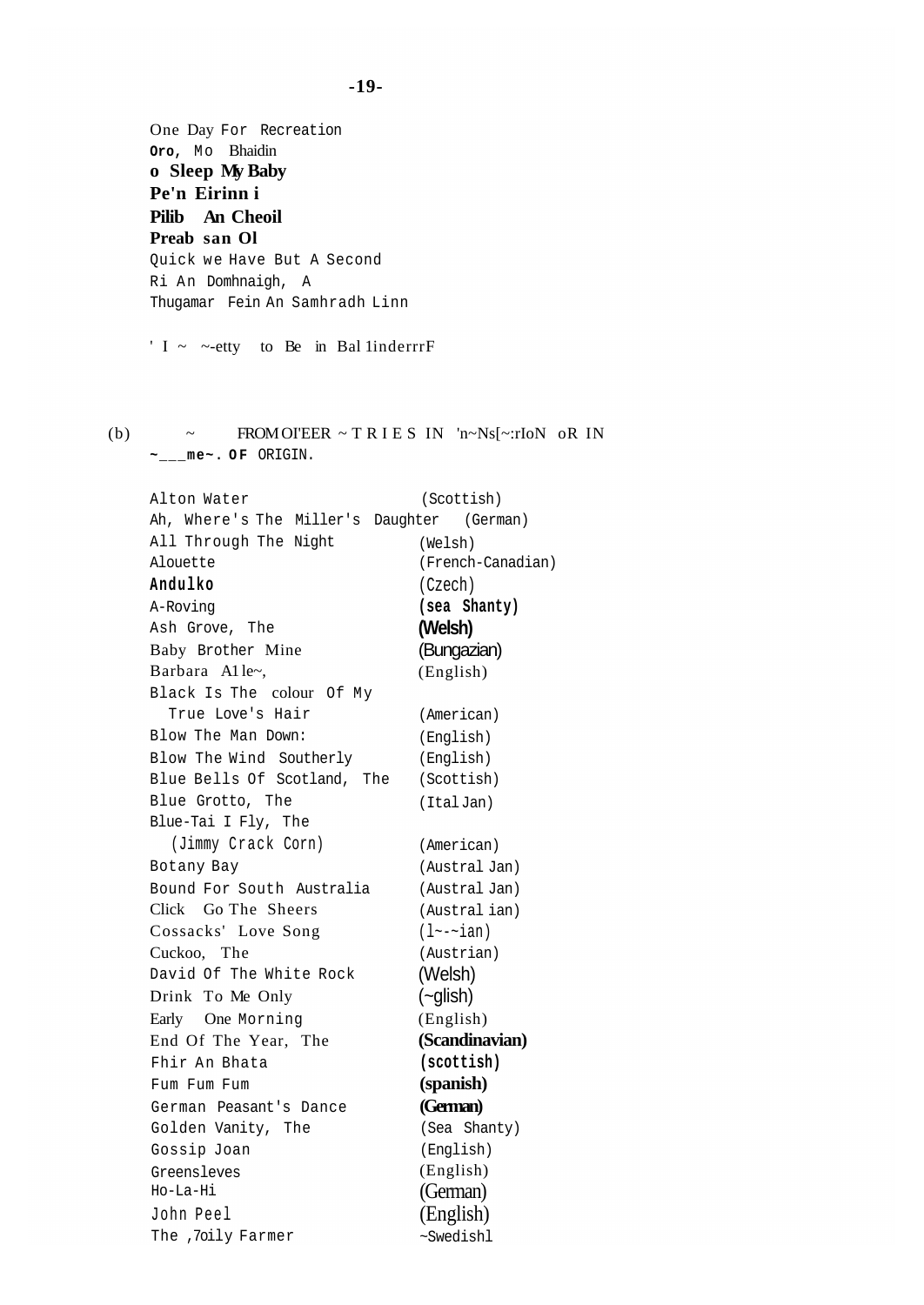Kalinka Katyusha Keel Row, The Lass Of Richmond Hill, The Lincolnshire Poacher, The  $-20-$ (Russian) (Russian) (English) (English) (English)<br>(English) Linden Lea *Llttle* Boy And The Sheep, The (French) Loch Lomond Maid Of Leko, The Marianina Men Of Harlech Mermaid, The Merry Cobbler, The My Father's Garden Ohl The Oak And The Ash Out In The Meadow Ploughboy, The Richard Of Taunton Dean Rio Grand Rising Of The Lark, The Rowan Tree, The Russian Weaving Song, A Sacramento Santa Lucia Scarborough Fair Shanandoah Skye Boat Song Streets Of Loredo, The Sur Le Pont d'Avignon Swallow, The (Scottish) (German) (Italian) (Welsh) (Sea Shanty) (Belgian) (French) (English) (Jewish) (English) (English) (Sea Shanty) (Welsh) (Scottish) (Russian) (Sea Shanty) (Neapolitan) (English) (Sea Shanty) (Scottish) (American) (French) (Mexican)<br>(English) Sweet And Low There's Nae Luck About The House (Scottish) 'Tis A Gift To Be Simple (American)<br>Tumbalalaika (Jewish) Tumbalalaika (Jewish)<br>Ye Banks And Braes (Scottish) Ye Banks And Braes Winter Is Over (Italian/Swiss)<br>Zum Gali Gali (Jewish) Zum Gali Gali

**(C) SONGS COMPOSED B Y THE GREAT MASTERS AND RECOGNISED TWENTIETH CENTURY COMPOSERS.**

Arne: Blow, Blow Thou Winter Wind The Lass With The Delicate Air Where The Bee Sucks Beethoven: Morning Night Noon

A Song Of May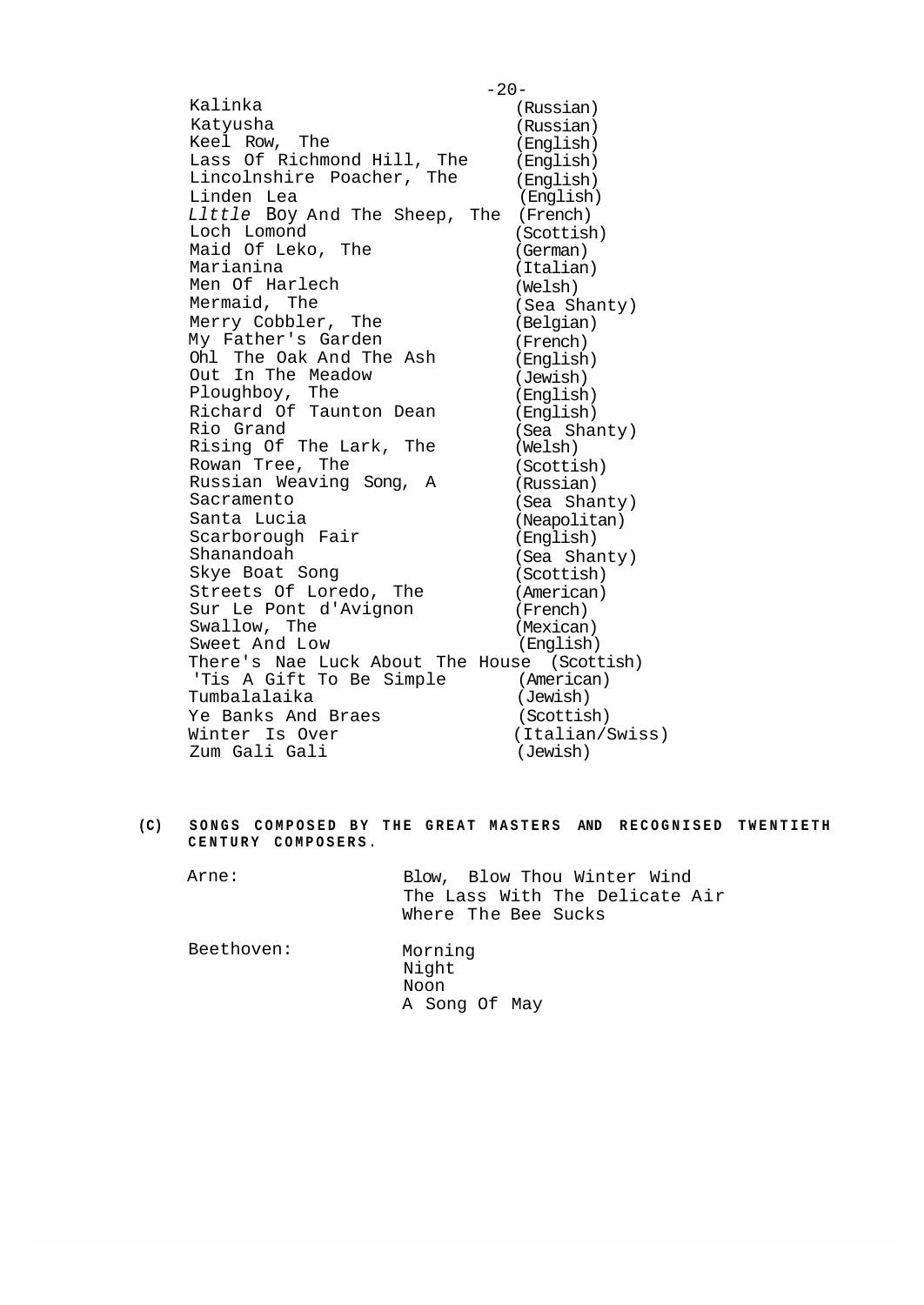| Bennett:     | The Aviary (any one)<br>The Insect World (any one)<br>The Wind Sings On The Mountain                                                                                                                                           |  |  |  |
|--------------|--------------------------------------------------------------------------------------------------------------------------------------------------------------------------------------------------------------------------------|--|--|--|
| $Brahms$ :   | The Blacksmith<br>Cradle Song<br>The Huntsman<br>The Little Dustman<br>The Sandman                                                                                                                                             |  |  |  |
| Britten:     | Night Song                                                                                                                                                                                                                     |  |  |  |
| Elgar:       | When Swallows Fly                                                                                                                                                                                                              |  |  |  |
| Giordani:    | Caro Mio Ben (Come Happy Spring)                                                                                                                                                                                               |  |  |  |
| Horn:        | Cherry Ripe                                                                                                                                                                                                                    |  |  |  |
| Haydn:       | Come Gentle Spring<br>Mermaids Song<br>My Mother Bids Me Bind My Hair<br>Sailor's Song                                                                                                                                         |  |  |  |
| Lully:       | Bois Epois (Sombre Wood)                                                                                                                                                                                                       |  |  |  |
| Mendelssohn: | 0 For The Wings Of A Dove<br>On Wings Of Song                                                                                                                                                                                  |  |  |  |
| Mozart:      | Contentment<br>Cradle Song<br>The Little Spinner<br>Longing For Spring                                                                                                                                                         |  |  |  |
| Morley:      | It Was A Lover And His Lass<br>Now Is The Month Of Maying                                                                                                                                                                      |  |  |  |
| Purcell:     | Come Unto These Yellow Sands<br>The Knotting Song                                                                                                                                                                              |  |  |  |
| Schubert:    | Cradle Song<br>Du bist die Ruh (You Are My Rest)<br>The Fisherman<br>Joy<br>To Music<br>The Organ Grinder<br>Rose Among The Heather<br>The Trout<br>Wanderer's Night Song<br>The Wandering Miller<br>Whither<br>Who Is Sylvia? |  |  |  |

# $-21-$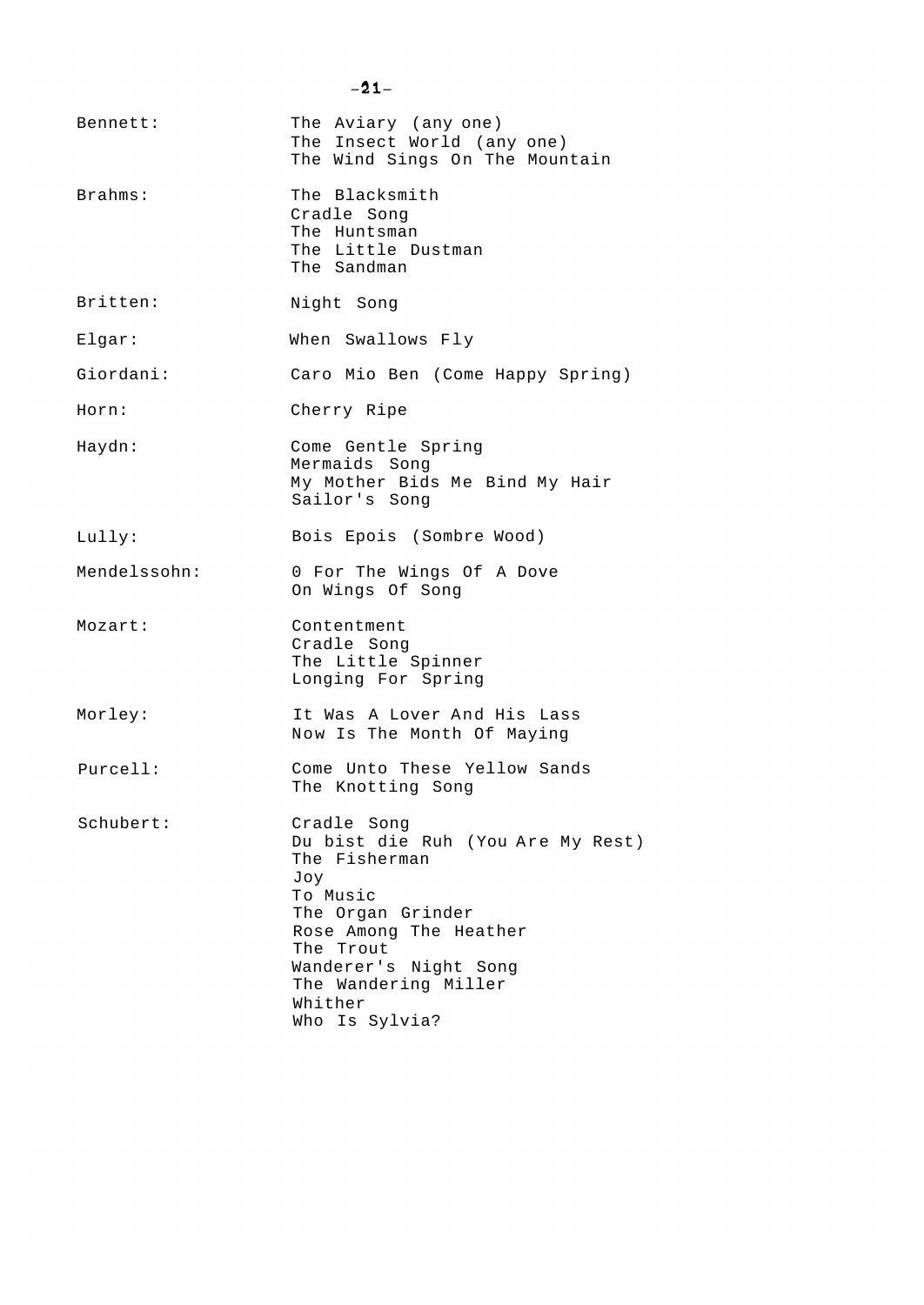| Schumann:    | Ah, Sweet As Any Flower<br>Clown's Song<br>Ladybird<br>Soldier's Song<br>Thou'rt Like A Lovely Flower |
|--------------|-------------------------------------------------------------------------------------------------------|
| Stanford:    | Windy Nights                                                                                          |
| Sweeney:     | Still South I Went (any one)                                                                          |
| Tchaikovsky: | A Legend<br>Morning Prayer                                                                            |
| Weber:       | The Shepherd                                                                                          |

(d) HISTORICAL AMD MODERN BALLADS

| Avenging And Bright                              | (Irish)          |
|--------------------------------------------------|------------------|
| Boolavogue                                       | $(\text{Irish})$ |
| Cath Ceim An Fhia                                | $(\text{Irish})$ |
| Clare's Dragoons                                 | (Irish)          |
| Cliffs Of Dooneen, The                           | $(\text{Irish})$ |
| Connerys, The                                    | (Irish)          |
| Curragh Of Ki idare, The                         | (Irish)          |
| Eamonn An Omoic                                  | (Irish)          |
| Fields Of Athenry, The                           | (Pete St John)   |
| Flight Of The Earls, The                         | $(\text{Irish})$ |
| Harp That Once Through Tara's Halls, The (Irish) |                  |
| Bey Ho, The Morning Dew                          | (English)        |
| Let Erin Remember                                | (Irish)          |
| Maidin Luan Cincise                              | (Irish)          |
| Marching Through Georgia                         | (American)       |
| Men Of Harlech                                   | (welsh)          |
| Minstrel Boy, The                                | (Irish)          |
| O'Donnel i's March                               | (Irish)          |
| Oh For The Swords                                | (Irish)          |
| PricsOn Chluain Meala                            | (Irish)          |
| Rare Ould Times, 'lhe                            | (Pete St John)   |
| Rocks Of Baun, The                               | $(\text{Irish})$ |
| Rosc Catha Na Mumhan                             | (Irish)          |
| Se~n O Duibhir An Ghleanna                       | (Irish)          |
| Silent, 0 Moyle                                  | (Irish)          |
| Sliav Gallion Braes                              | $(\text{Irish})$ |
| Verdant Braes Of Screen, The                     | $(\text{Irish})$ |
| West 's Awake, The                               | $(\text{Irish})$ |
| Wha Wadna Fecht For Charlie                      | (Scottish)       |
| When Johnny Comes Marching                       | (American)       |
| Will Ye No Come Back Again                       | (Scottish)       |

-22-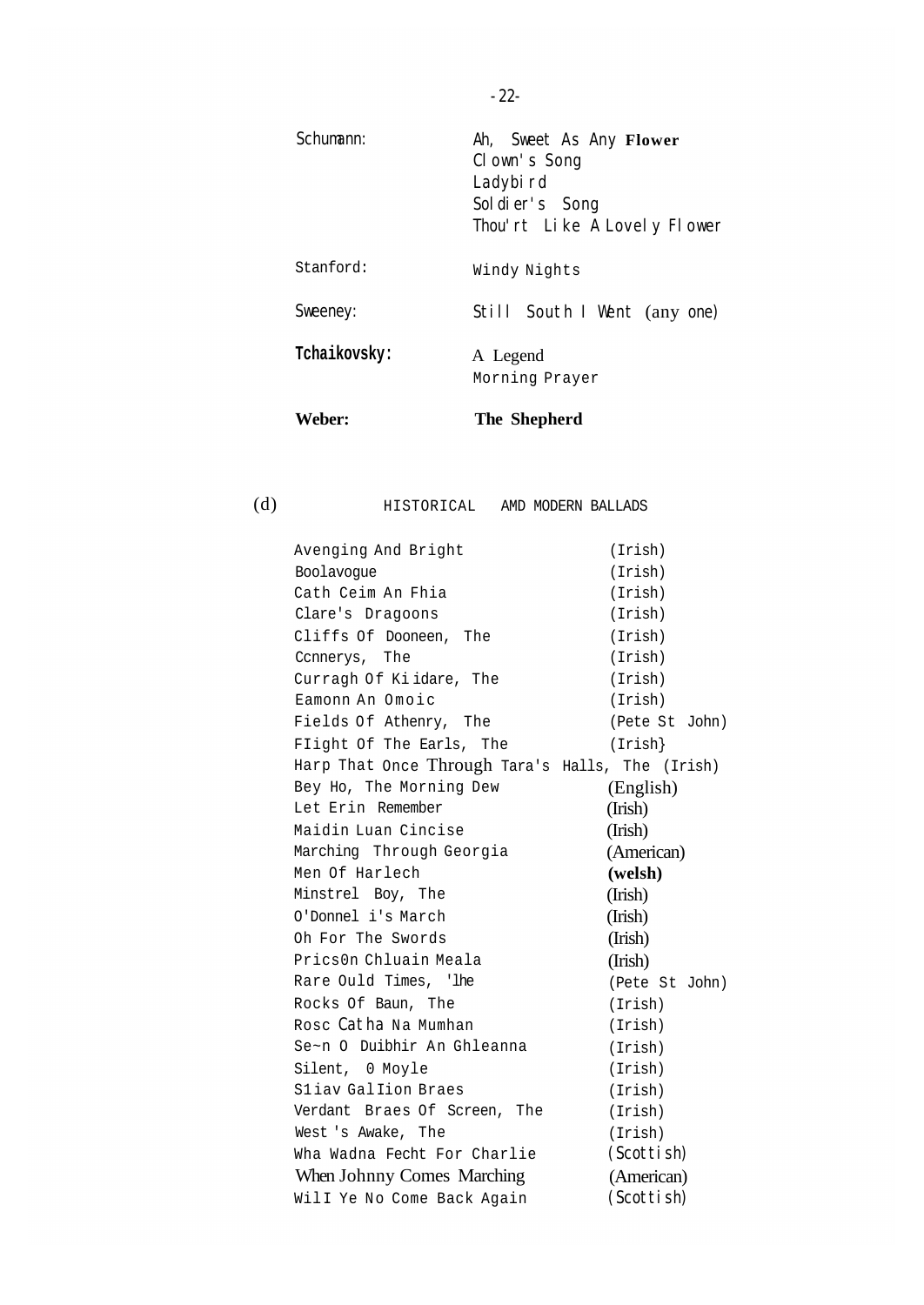| (e) | SONGS.                              | POPULAR SONGS INCLUDING NEGRO SPIRITUALS, JAZZ AND BLUES |                            |                                                                                                                                                                                                                                                                                                                                                                              |            |  |
|-----|-------------------------------------|----------------------------------------------------------|----------------------------|------------------------------------------------------------------------------------------------------------------------------------------------------------------------------------------------------------------------------------------------------------------------------------------------------------------------------------------------------------------------------|------------|--|
|     | Anonymous:                          |                                                          |                            | A-Roving (Sea Shanty)<br>Battle Hymn Of The Republic                                                                                                                                                                                                                                                                                                                         |            |  |
|     | Bacharach, Burt:                    |                                                          |                            | The Butcher Boy (English)<br>Clementine (American)<br>Cockles And Mussels (Irish)<br>The Gypsy Rover (Irish)<br>I Know Where I'm Going (Scottish)<br>Kumbaya (African)<br>My Bonnie (American)<br>Oft In The Stilly Night (Irish)<br>Riddle Song (English)<br>Song Of The Volga Boatman (Russian)<br>Will You Go, Lassie Go? (Scottish)<br>Raindrops Keep Fallin' On My Head | (American) |  |
|     | Carter, Sidney:                     |                                                          |                            | Lord Of The Dance                                                                                                                                                                                                                                                                                                                                                            |            |  |
|     | Cowan, Marie:                       |                                                          |                            | Waltzing Matilda                                                                                                                                                                                                                                                                                                                                                             |            |  |
|     | Foster, Stephen:                    |                                                          | 0 Susanna<br>Some Folks Do | Campdown Races<br>The Old Folks At Home                                                                                                                                                                                                                                                                                                                                      |            |  |
|     | French, Percy:                      |                                                          |                            | Are You Right There, Michael?<br>Slattery's Mounted Foot                                                                                                                                                                                                                                                                                                                     |            |  |
|     | Gospel Songs:                       |                                                          | Hands                      | Go Tell It On The Mountain<br>He's Got The Whole World In His<br>Michael, Row The Boat Ashore<br>When The Saints Go Marching In                                                                                                                                                                                                                                              |            |  |
|     | Guthrie, Woody:                     |                                                          |                            | This Land Is Your Land                                                                                                                                                                                                                                                                                                                                                       |            |  |
|     | Hays, Lee:<br>(after Carl Sandburg) |                                                          |                            | The Wreck Of The Sloop "John B"                                                                                                                                                                                                                                                                                                                                              |            |  |
|     | Hellerman, Fred:                    |                                                          |                            | I Never Will Marry                                                                                                                                                                                                                                                                                                                                                           |            |  |
|     | Kadjidakis, Manos:                  |                                                          |                            | The White Rose Of Athens                                                                                                                                                                                                                                                                                                                                                     |            |  |
|     | Lennon/Mc Cartney:                  |                                                          | Yesterday                  | The Fool On The Hill<br>The Long And Winding Road<br>When I'm Sixty Four<br>Yellow Submarine                                                                                                                                                                                                                                                                                 |            |  |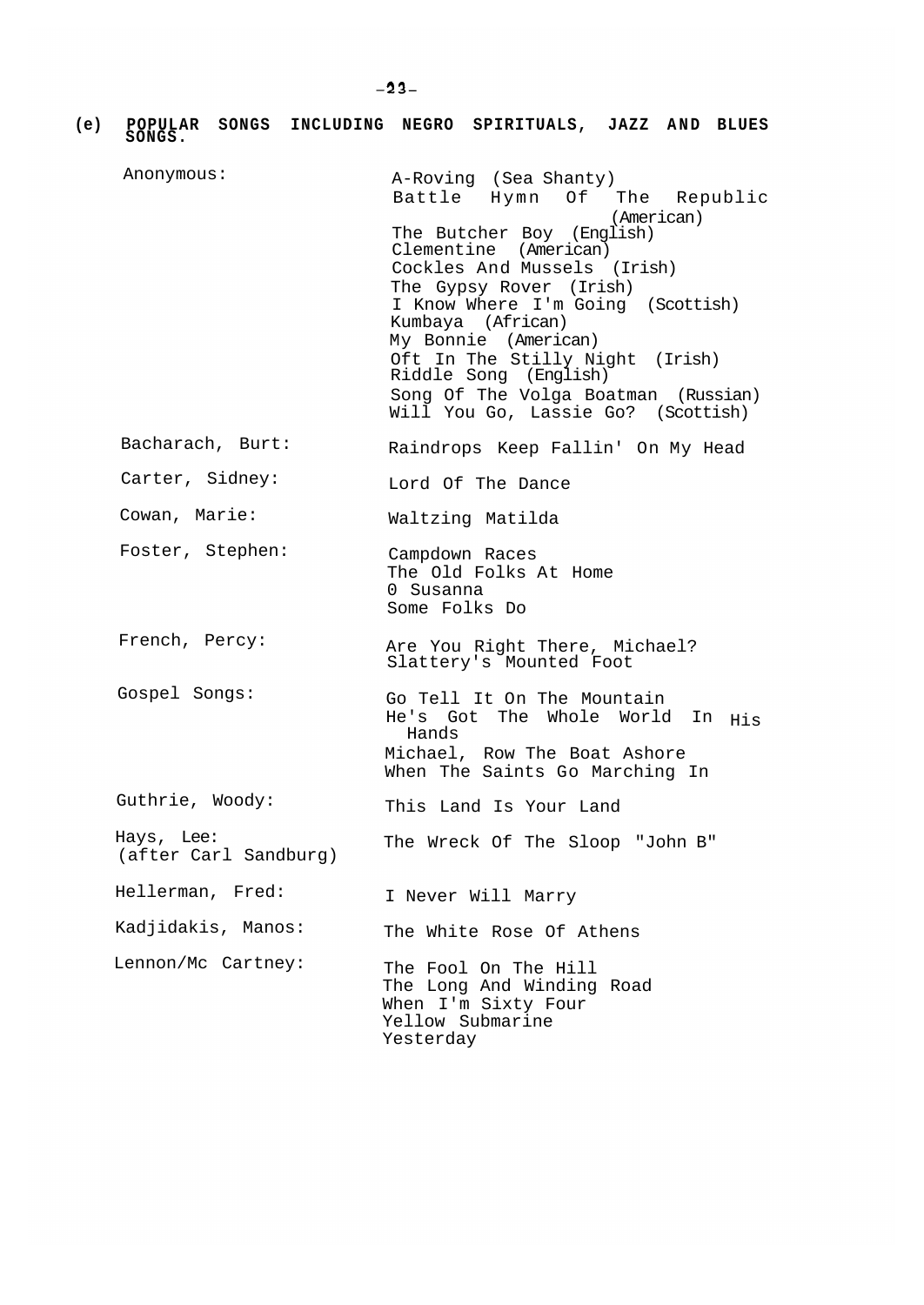| Mc Tell, Ralph      | $-24-$<br>Streets of London                                                                            |
|---------------------|--------------------------------------------------------------------------------------------------------|
| Negro Spirituals    | Deep River<br><b>Go Down Moss</b><br>Joshua Fight The Battle Of<br>Jericho<br>Swing Low, Sseet Chariot |
| Purcell<br>(attr.): | $Li11i$ Burlero                                                                                        |
| Reynolds, Malvina:  | Mornington Ride                                                                                        |
| Simon, Paul:        | The Fifty-Ninth Street Bridge Song<br>(Feelin' Groovy)                                                 |

# (f) ACCOMPANIED AND UNACCOMPANIED VOCAL CHURCH MUSIC AND CAROLS

| Arcadelt:   | Ave Maria                                                                                                                                                                                                               |
|-------------|-------------------------------------------------------------------------------------------------------------------------------------------------------------------------------------------------------------------------|
| BeetbJoven: | Creaticm's Hymn                                                                                                                                                                                                         |
| Carols:     | Coventry Carol<br>Deck The Halls<br>In Dulce Jubilo<br>I Saw Three Ships<br>My Dancing Day<br>0 Little One<br>Patapan<br>Ouem Pastores<br>Sans Day Carol<br>Seven Joys<br>Sussex Carol<br>WassaiI Song<br>Wexford Carol |
| Elgar:      | Ave Velum                                                                                                                                                                                                               |
| Faure:      | Pie Jesu (from the Requiem)                                                                                                                                                                                             |
| Franck:     | Panis Angel icus                                                                                                                                                                                                        |
| Jcncas:     | I Have Loved You                                                                                                                                                                                                        |
| Hoist:      | God Is Love                                                                                                                                                                                                             |
|             | Hunter (arr.): Carol of the Huron Indians                                                                                                                                                                               |
| Irish:      | Don Oiche Ud I mBeithil<br>Gabhaim Molta Bride<br>A Ri an Domhnaigh, Suantraí na Maighdine                                                                                                                              |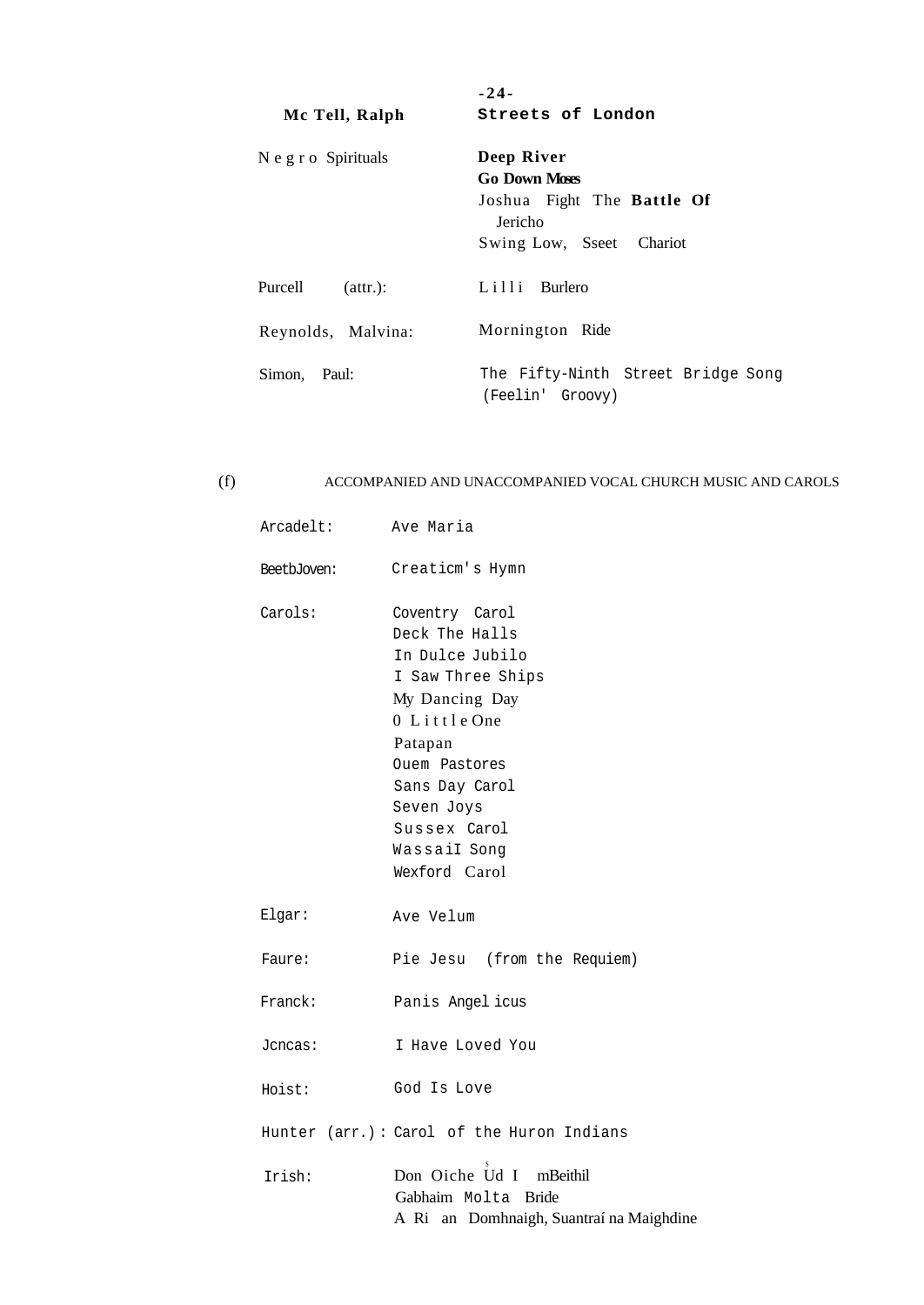$-25-$ 

Mozart: Ave Verum

| <b>Plainsong:</b> | Adoro Te              |
|-------------------|-----------------------|
|                   | Attende Domine        |
|                   | Regina Caeli          |
|                   | Salve Regina          |
|                   | Veal Creator Spiritus |
|                   |                       |
| Potter:           | Ave Maria             |

**Sands:** Sing Of The Lord's Goodness

**Thiman:** Just As I Am

Victory: Song Of Praise

**Vaughan** For All The Saints

**Williams:**

- **(g) SONGS FROM OPERAS, OPERETTAS, CANTATAS, ORATORIOS, AND STAGE Musicals**
	- Bach: All Glory, Laud And Hcnour (chorale from St. John Passicm and the Cantata "Christus der ist mein Leben") Author Of The Whole Creation (i.e. Jesu, Joy Of Man's Desiring from the Cantata "Herz und Sund" ) NOW Is The Year Of Jubilee (from the cantata "Das Neugeborne Kindelein") O Trusting Heart (from the cantata "Mein Glaubiges Herz Frohlocke:") Sheep May Safely Graze (from the cantata "Was Mir Behagt Ist Nur Die Muntre Jagd") Sleepers Awake (from the cantata "Wachet Auf" ) B erlin: There's No Business Like Show Business (from Annie Get Your(Am) Bernstein: America (from West Side Story) I Feel Pretty (from West Side Story) Make Of Our Hands ODe Hand (from West Side Story) Brittem: The Night Song (from The Little Sweep) Gershwin: Oh, I Got Plenty O' Nuttin' (from Porgy and **Bess)**
	- Gluck: From Home In Lily Bell (from Armide)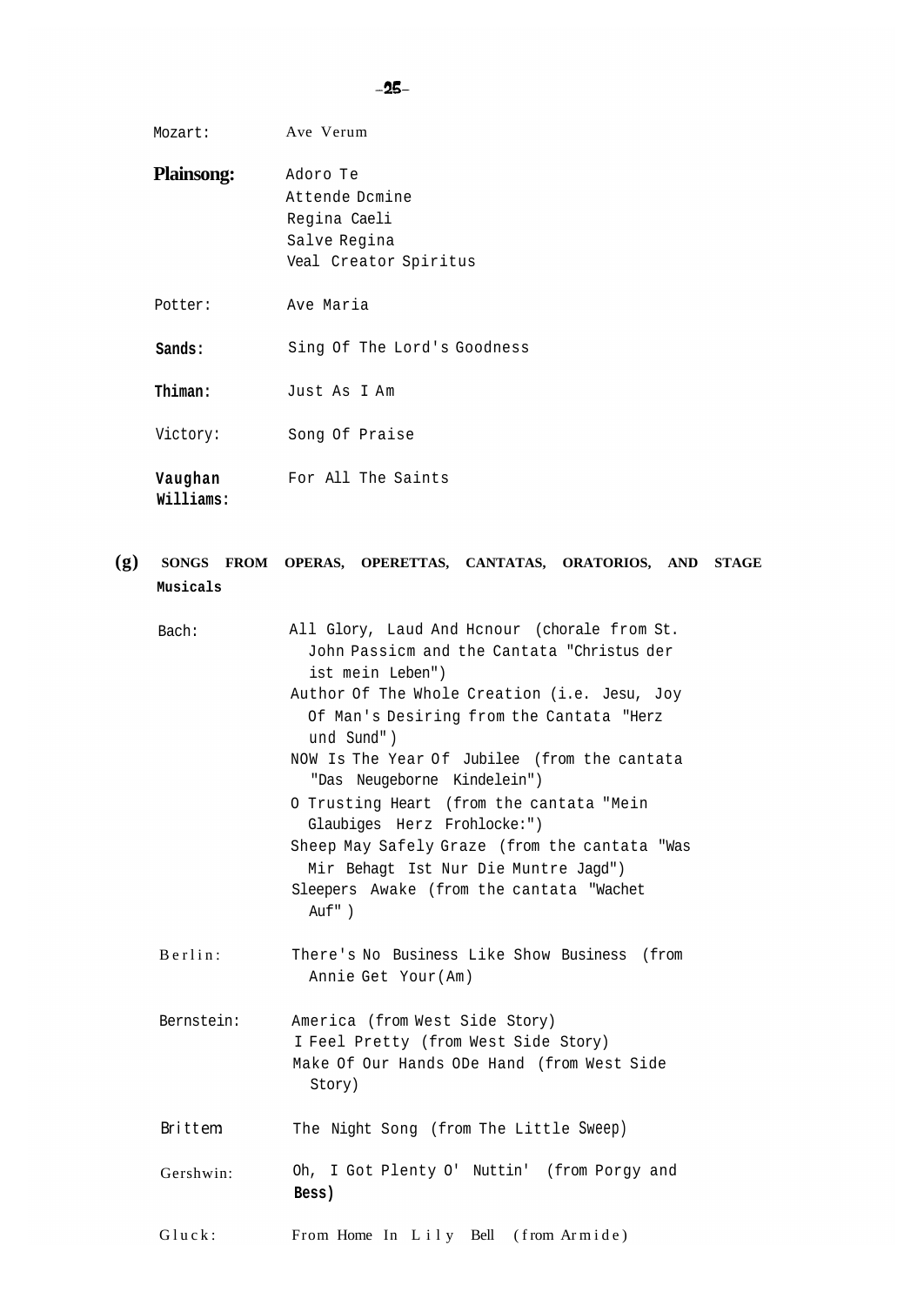Gounod: The Soldiers' Chorus (from Faust)

- Handel: Art Thou Troubled (from Rodelinda) Let Us Take The Road (from Rinaldo and The Beggar,s Opera) Under Your Shade (i.e. Largo from Serse) Silent Worship (from Ptolemy) Spring (from Ottone) Sweet Contentment (from Berenice)
- Humperdink: The Dancing Song (from Hansel and Gretel)

```
Kern:
   Can't Help Lovin Dat Man (from
     Show Boat)
```
Lloyd Webber: Memory (from Cats) Mr. Mistopholes (from Cats) Old Deuteronomy (from Cats) Skimpleshanks The Railway Cat (from Cats) Starlight Express (from Starlight Express)

Lowe: Wouldn't It Be Loverly (from My Fair Lady)

Lully: Hail To The Victor (from Theseus)

- Monckton: The Pipes Of Pan Are Calling (from The Arcadians)
- Mozart: The Birdcatcher (from The Magic Flute) 0 Maiden, Come To Join Me (from The Magic Flute) 0 Magic Night (from Don Giovanni) Tell Me, Fair Ladies (Ye Who Can Measure from The Marriage Of Figaro)
- Purcell: Nymphs And Shepherds (from The Libertine)
- Rogers: Sullivan: (and Gilbert) A Wonderful Guy (from South Pacific) June Is Bursting Out All Over (from Carousel) Many A New Day (from Oklahoma) Oh, What A Beautiful Morning (from Oklahoma) Younger Than Springtime (from South Pacific) Behold The Lord High Executioner (from The Mikado)
	- I Have A Song To Sing, 0 (from The Yeoman of the Guard) List And Learn (from The Gondoliers) The Policeman's Lot (from The Pirates OfPenzance) Take A Pair Of Sparkling Eyes
		- (from The Gondoliers)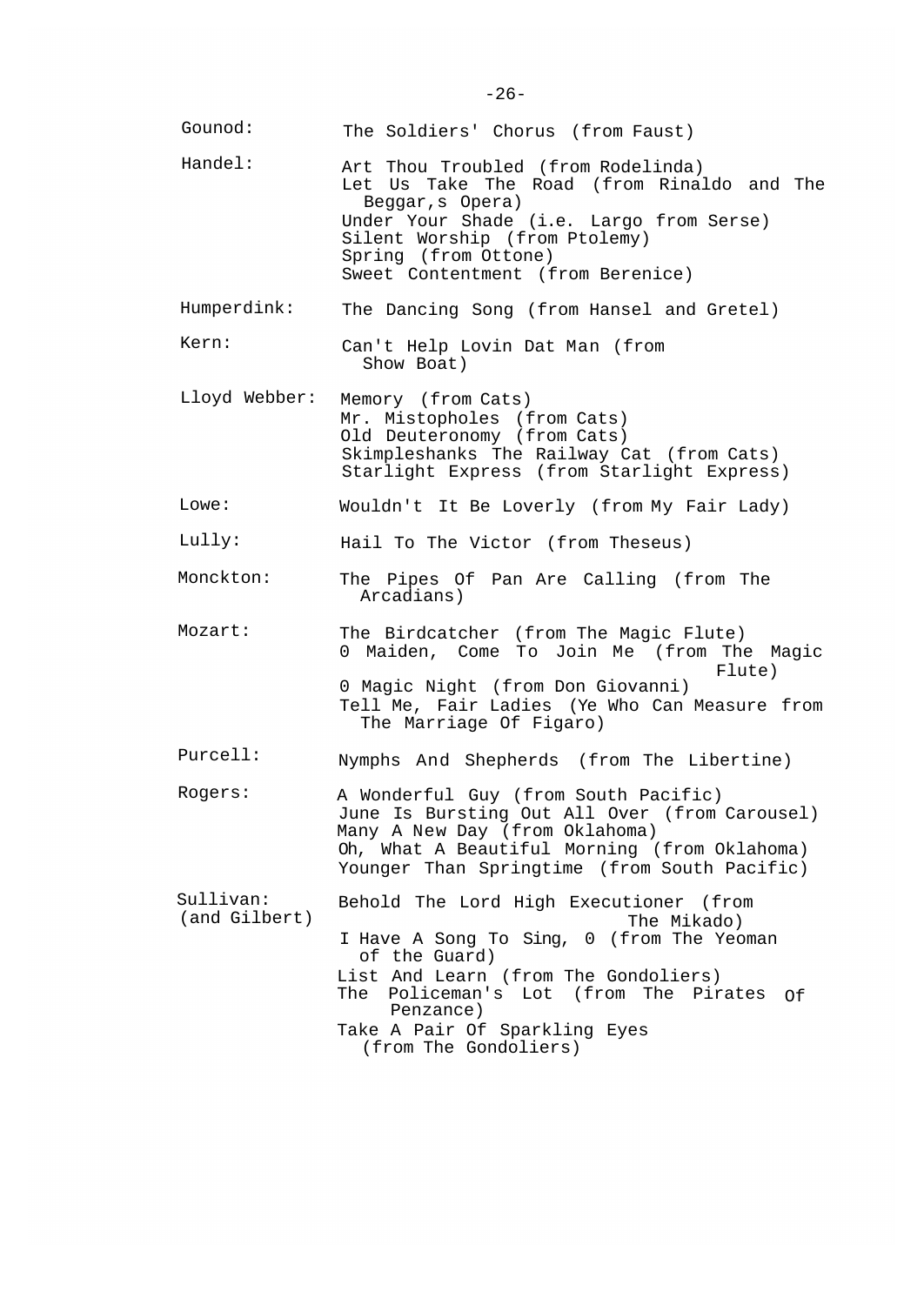Verdi : Weber: **Desdemona's Prayer ("Ave Maria" from Otello)** Hebrew Slaves' Chorus ("Va, pemsiero" from Nabucco) Hunting Song (from Der Freischutz)

# **(h) SONGS INVOLVING SIMPLE DESCANTS, OSTINATI, SIMPLE TWO-PART SONGS, ROUNDS AND CANONS**

Adamson The Silvery Sands (2-part song)

Aldrich: Hark, The Bormy Christ (3-part round)

Anonymous: Come, Follow Me (3-part round) Haste Thee, Nymph (3-part round) How Great Is The Pleasure (3-pa.rt round} Sumer Is Icumen In (3/4-part round with ost inato ) Sweet The Evening Air (3-part round) The Morning (3-part round) To Portsmouth (4-part round) Waltz From Old Viesma (2-part song)

Apple.by and All  $\sim$  o Sing And Wish To Please (T. C $\sim$ oclban; Fowler (arrs. }: 2-part rcxmd) Botany Bay (2-part scng) The Cuckoo (2-part round) Evening Music (2-part song} Haste Thee, Nymph (after Samuel Arnold; **2-part song)** Summer (Air from Alcina by Handel; 2-part song

Buckley: Tit Cat i%gam Sa Bhaile (2-part .song Ceol Earraig (2-part scng) An S~iirdin Alainn (2-part scrag) Si Eire Ar d'Tir-se ( 2-part song) Suantrai {2-pa.rt song)

Cremer (arr. }: The Rowan Tree (2-part song)

Hawthorne: Whispering Hope (2-part scng)

Hilton: Come, Follow Me (3-part round)

- Humperdink: Evening Prayer (2-part scng from Hansel and Gretel **)**
- Jerzkins and Barbara Allen/Shenandoah (2-part quodlibet)

**-2'l-**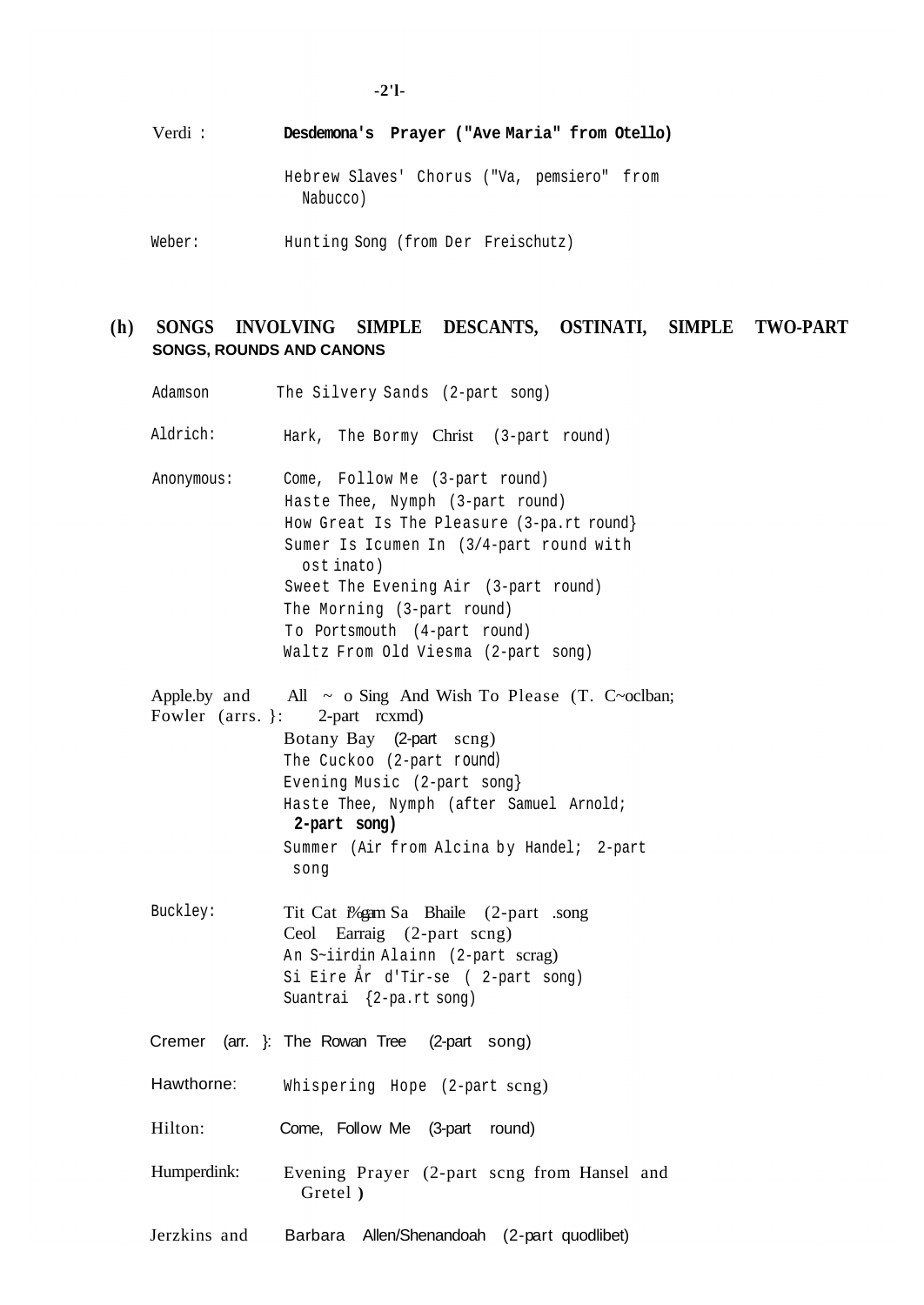| Visocchi<br>$\{arrs.$ ):                                          | Go Tell It On The Mkxmtain/He's Got: The b~ole<br>World In His Hands (2-part quextlibet)<br>It's a Long Way To Tipperary/Pack Up Your<br>Troubles {2-part quodlibet}<br>The Keel Row/Fire DowHn Below (2-part<br>quocll ibet) |
|-------------------------------------------------------------------|-------------------------------------------------------------------------------------------------------------------------------------------------------------------------------------------------------------------------------|
| LeFanu:                                                           | Rory's Rounds (any cme; 3 to 8-part<br>rounds)                                                                                                                                                                                |
| O Ceallaigh<br>$\{arr.$ ):                                        | Deirin De (2-part song)<br>A Shaighdiuirin, A Cbroi (2-part song)<br>Trasna Na dTcnnta (2-part song)                                                                                                                          |
| $\stackrel{\text{\rm J}}{\text{\rm O}}$ Dubhghaill<br>$\{arr.$ ): | Na hEin Go Leir (2-part song)                                                                                                                                                                                                 |
| Robertcn:                                                         | White Waves On The Water {2-part scrag)                                                                                                                                                                                       |
| Rogers:                                                           | Morning Hymn (2-part hymn)                                                                                                                                                                                                    |
|                                                                   | Simpson (arr.): The Sailor Likes His Bottle (2-part song)<br>Shenandoah (2-part sang)<br>We Wish You A Merry Christmas (2-part carol)                                                                                         |
| Tallis:                                                           | All Praise To Thee (2-part canun)                                                                                                                                                                                             |
|                                                                   | Whittaker (arr.): Scrag Of The Spirits (from Amide by Gluck;<br>2-part song)                                                                                                                                                  |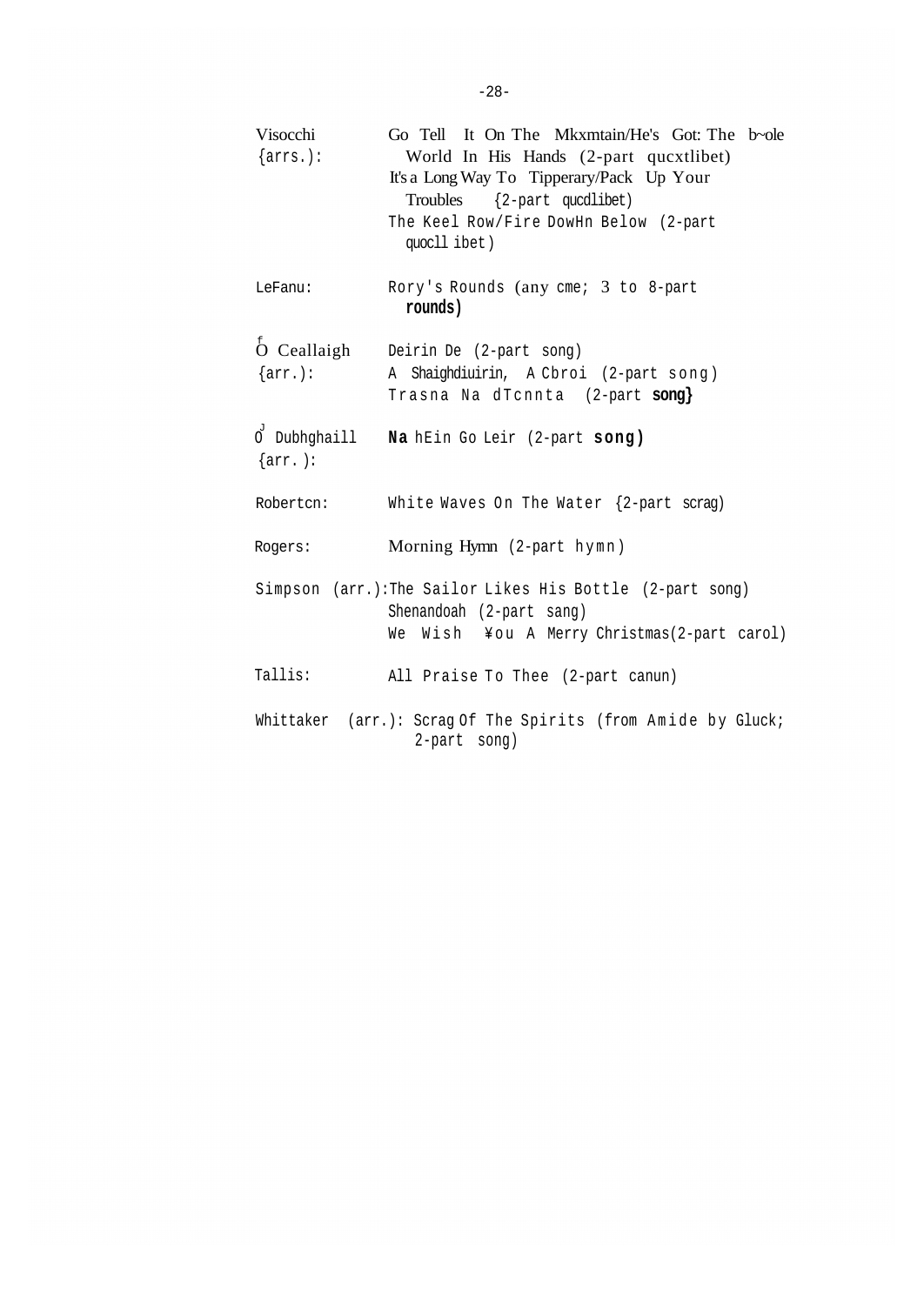#### **APPENDIX B**

Performing skills presented under this category entail membership and performance in any of the recognised preparatory, junior, intermediate or senior choirs, junior, intermediate or senior orchestras or intermediate military bands as outlined in the Department of Education's **REQUIREMENTS AND LISTS OF PRESCRIBED PIECES FOR EXAMINATION OF SCHOOL CHOIRS, ORCHESTRAS AND MILITARY BANDS** of which copies are available from The Secretary, Department of Education, Examinations' Branch (Music Section), Cornamaddy, Athlone, Co. Westmeath. It is permitted within this performing category for candidates to present membership of one choir and/or either one orchestra or military band for the purposes of fulfilling all the conditions required of Higher Level students. Membership of more than one choir, one orchestra or an orchestra and military band, however, will notsuffice for this purpose.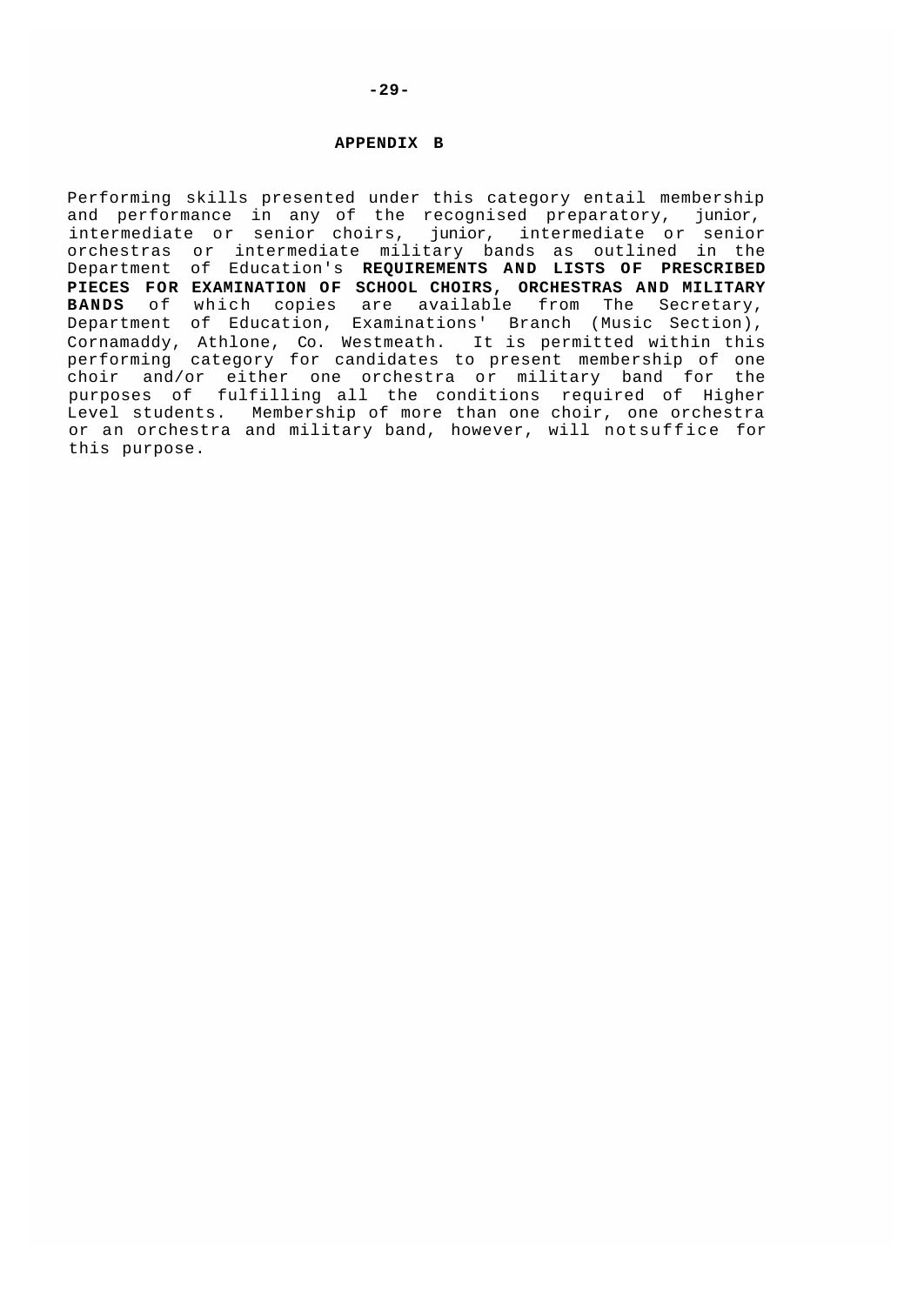#### **APPENDIX C**

**PROGRAMMES FOR INSTRUMENTS AS DESCRIBED UNDER PERFORMING SKILLS, CATEGORY 4, OF THE SYLLABUS**

> Descant Recorder (p.31) Treble and Descant [or Tenor] Recorders (p.32) Flute (p.33) Oboe (p.43) Clarinet (p.35) Alto Saxophone (p.36) Tenor Saxophone (p.37) Bassoon (p.39) French Horn (p.41) Tenor Horn (p.42) Trumpet (p.43) Cornet (p.43) Flugelhorn (p.43) Tenor Trombone (p.44) Baritone (p.45) Euphonium (p.45) Tuba (p.46) Percussion (p.47) Piano (p.48) Concert Harp (p.50) Irish Harp (p.51) Organ (p.52) Guitar (p.53) Accordion (p.54) Violin (p.55) Viola (p.56) Violoncello (p.57) Double Bass (p.58)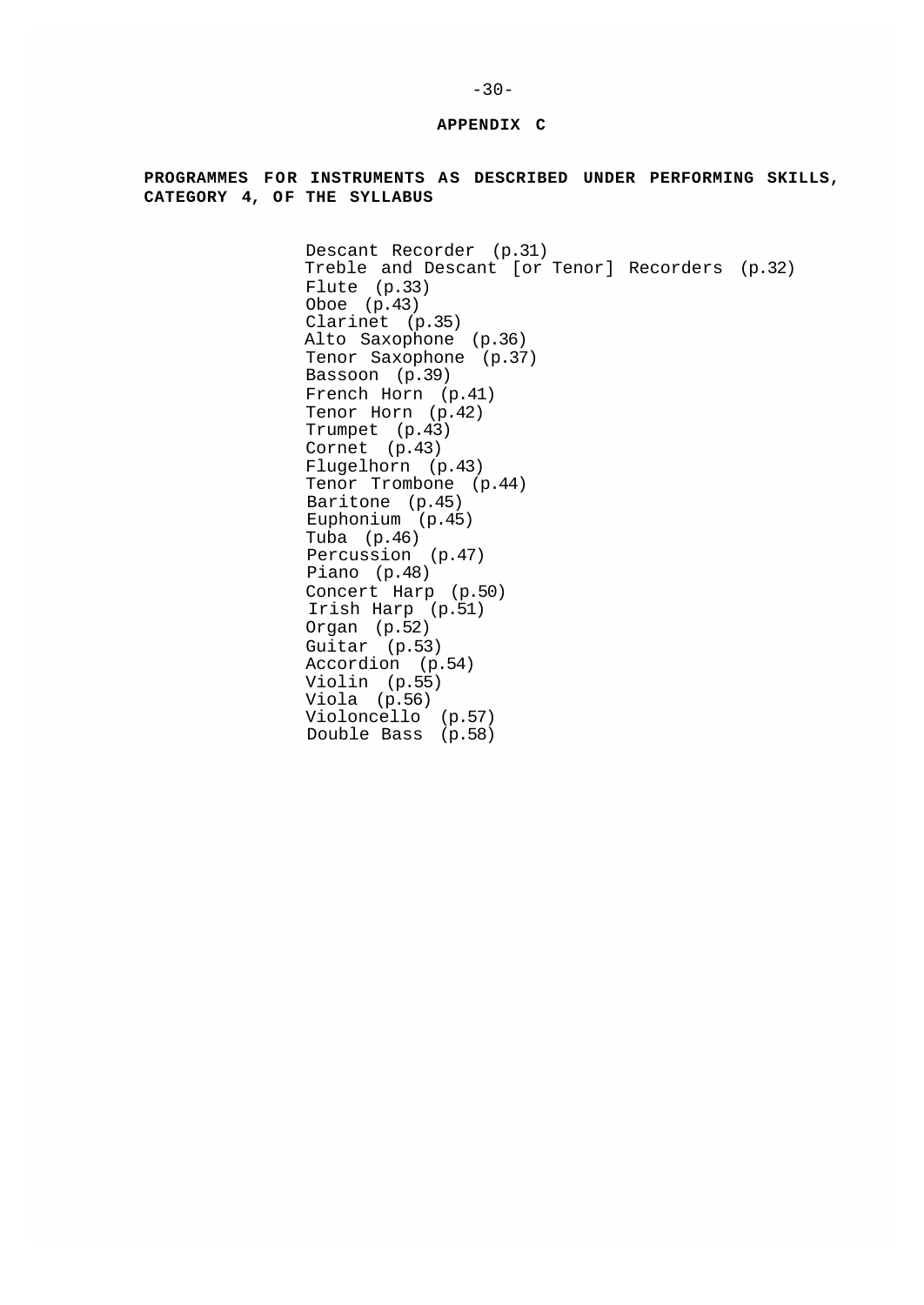# **-31-**

# **DESCANT RECORDER**

| D. Bigaglia          | Sonata in A minor:<br>2nd and 3rd movements                          | Schott RM5378                   |
|----------------------|----------------------------------------------------------------------|---------------------------------|
| Dolmetsch            | Greensleeves to a Ground<br>Theme and Variations 2, 3, 6 & 12        | Schott 10366                    |
| M. Marais            | Suite No.8: Saille de Caffe                                          | UE 1405                         |
| J. C. Pepusch        | Sonata in G: 4th movement                                            | Schott 5974                     |
| G. P. Telemann       | Partita in C minor, No.3:<br>Adagio and Aria V                       | Faber F0351                     |
|                      | List B                                                               |                                 |
| Patrick Enfield      | Descant's Delight:<br>ist movement                                   | Elkin 2762                      |
| Colin Hand           | Petite Suite Champetre,<br>0p.67: 2nd Movement,<br>Danse - Pastorale | Boosey & Hawkes                 |
| H. M. Linde          | Die kleine Ubung:<br>Ex.15, 19, 22                                   | Schott 4882                     |
| J. Turner            | Four Diversions: Waltz                                               | Forsyth                         |
| Ton van der Valk     | ii Etudes for Descant<br>Recorder: Nos.5 or 9                        | Harmonia/Kalmus                 |
|                      | List C                                                               |                                 |
| arr. Douglas<br>Gunn | Lillibulero and Turlough<br>Og MacDonagh<br>(Irish Tunes 3)          | DG Music/Ossian<br>Publications |
| Walter Roehr         | Sonatine No.4 in B flat:<br>3rd movement, Polonaise                  | Schott 4889                     |
| Christopher Steel    | Suite: ist movement,<br>Allegro non troppo                           | Novello                         |
| R. Valentine         | Sonata No.8 in G:<br>ist and 2nd movements                           | Schott 11726                    |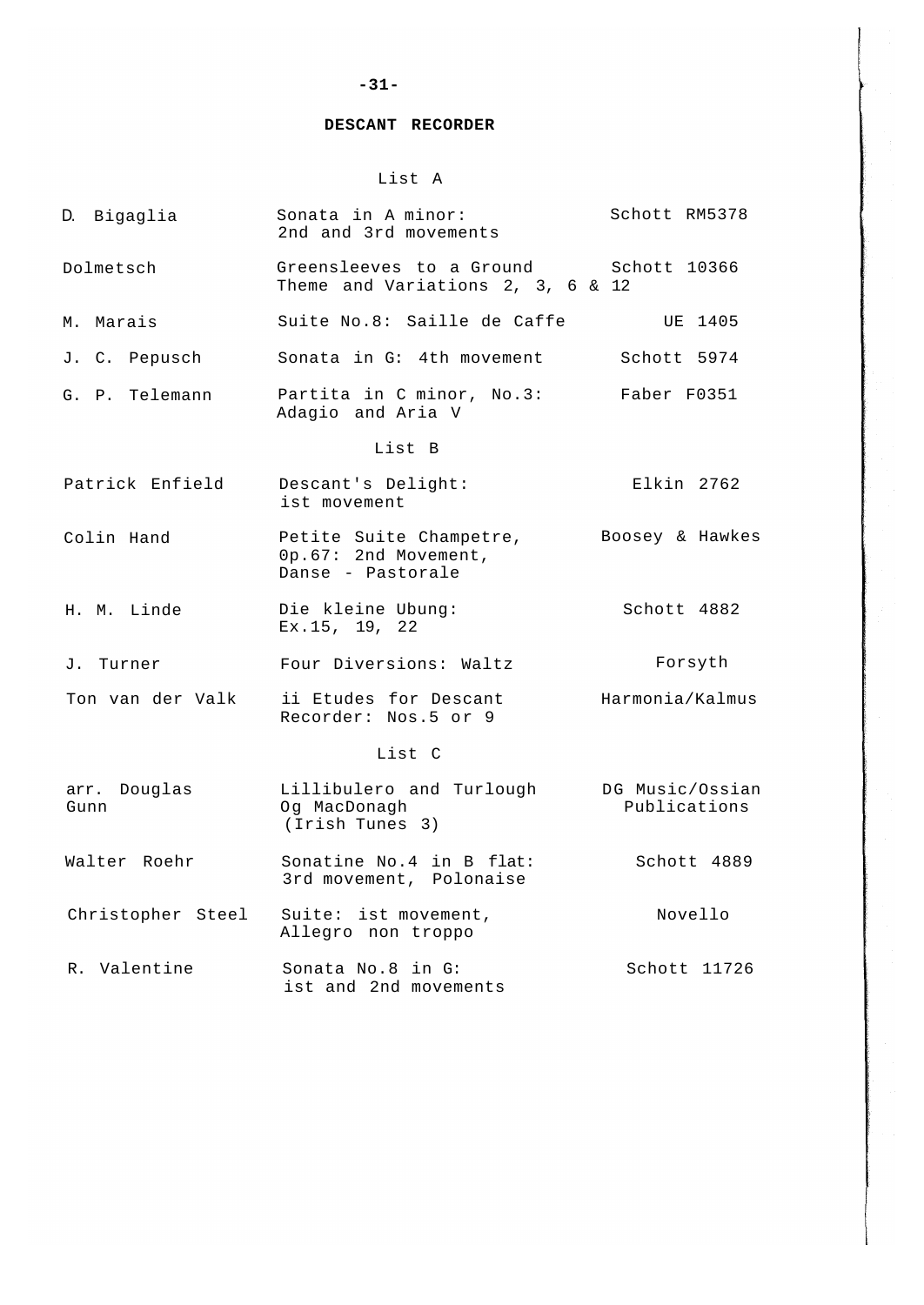**TREBLE AND DESCANT [OR TENOR] RECORDERS**

# List A (Treble)

| F. Dinn                 | 18 Studies for Treble<br>Recorder: No.8 or No.10         | Schott 11145                 |
|-------------------------|----------------------------------------------------------|------------------------------|
| ed. Giesbert            | 15 Solos for Treble Recorder:<br>Largo and Double, No.7  | Schott 2562a                 |
|                         | List B (Treble)                                          |                              |
| Demoivre                | Einzelstucken Suiten:<br>Suite in D                      | Schott RMS 2048              |
| A. Hopkins              | Four Dances for Treble<br>Recorder                       | Schott R526                  |
| A. Scarlatti            | Zwei Sinfonian:<br>Sinfonia No.2 in F                    | Willy Mulke                  |
| H. Thornowitz           | Sonata da Camera, No.5 in G<br>List C /Descant or Tenor) | Schott 10514                 |
| Carolan<br>arr. D. Gunn | Bumper Squire Jones<br>and The King of the Fairies       | Ossian<br>Publications       |
| Patrick Enfield         | Descant's Delight:<br>ist movement                       | Elkin 2762                   |
| G. B. Riccio            | Canzona in F                                             | London Pro<br>Mussica PM CSI |
| Telemann                | Wedding Divertissement                                   | Schott 10349                 |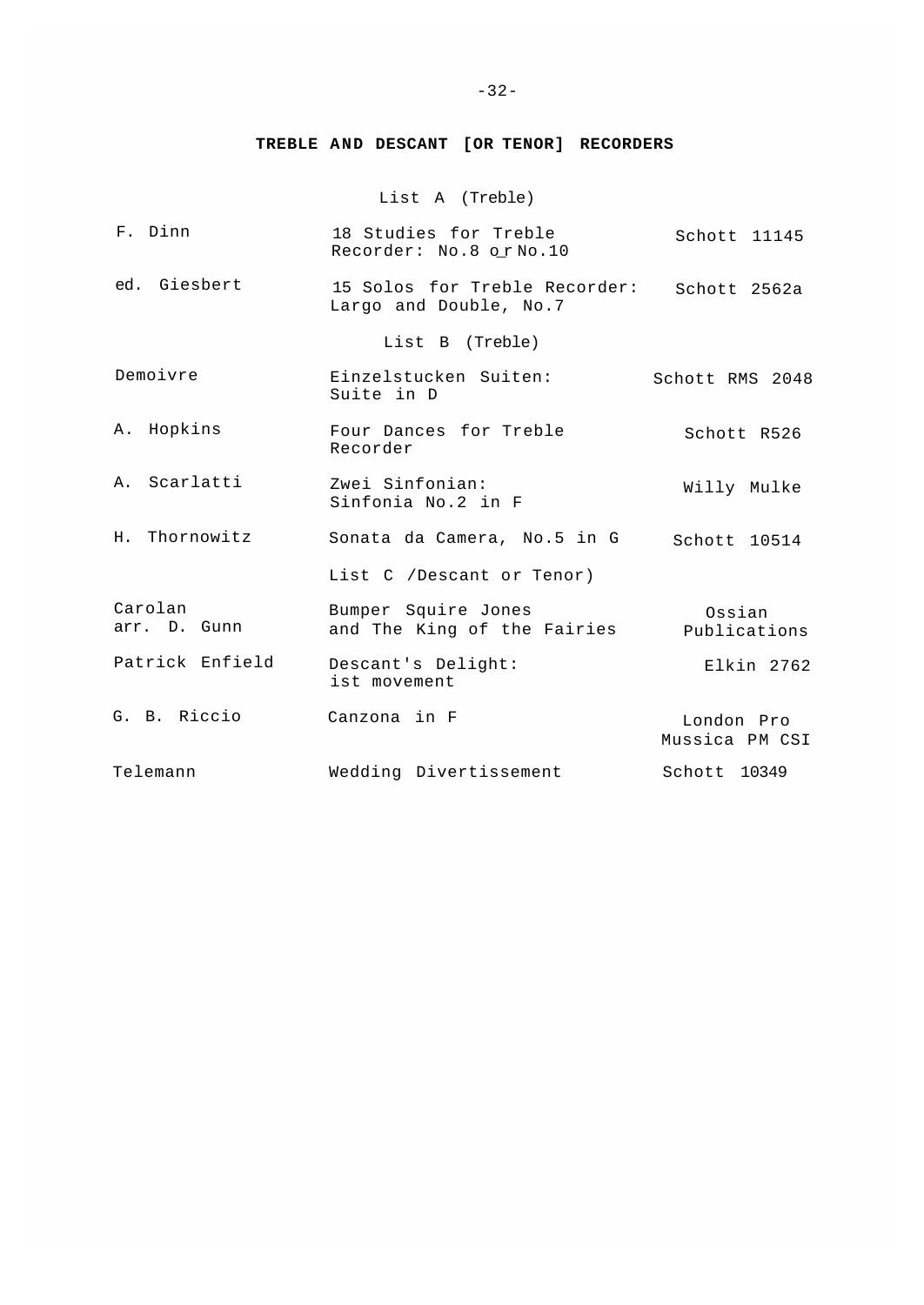# **FLUTE**

| J. S. Bach                | Sonata in A minor for Solo<br>Flute: 3rd movement,<br>Sarabande or 4th movement,<br>Bourr~e Anglaise | Hinrichsen          |
|---------------------------|------------------------------------------------------------------------------------------------------|---------------------|
| Couperin<br>arr. Philips  | Passepied (Beginners' Repertoire<br>for Flute)                                                       | 0UP                 |
| Handel<br>arr. Moyse      | Gavotte (First Solos for<br>the Flute Player)                                                        | Schirmer            |
| Marcello<br>arr. Slater   | Sonata No.13: Largo                                                                                  | UMP                 |
| Naudot<br>arr. Moyse      | Two Arias in Rondeau                                                                                 | Schirmer            |
|                           | List B                                                                                               |                     |
| Haydn<br>arr. Moyse       | Allegretto (First Solos<br>for the Flute Player)                                                     | Schirmer            |
| Haydn<br>arr. Philips     | Allegro (Beginners' Repertoire<br>for Flute, Vol.1)                                                  | 0UP                 |
| Schubert                  | Introduction and Variations,<br>Op.160: Theme and Variations<br>$2, 3 \& 4$                          | Schirmer            |
| Stanley                   | Solo in D, Op.4, No.5: complete                                                                      | 0UP                 |
|                           | List C                                                                                               |                     |
| Debussy                   | En Bateau                                                                                            | UMP                 |
| Faur~                     | Sicilenne (Pelleas & Melisande,<br>Book 2, 0p.78)                                                    | UMP                 |
| Jacob                     | By the River (New Pieces<br>for Flute)                                                               | Associated<br>Board |
| Mendelssohn<br>arr. Moyse | Song Without Words, Op.62,<br>No.23 (First Solos for the Flute)                                      | Schirmer            |
| Roussel                   | Jonereurs de Flute, 0p.27, No.2                                                                      | UMP                 |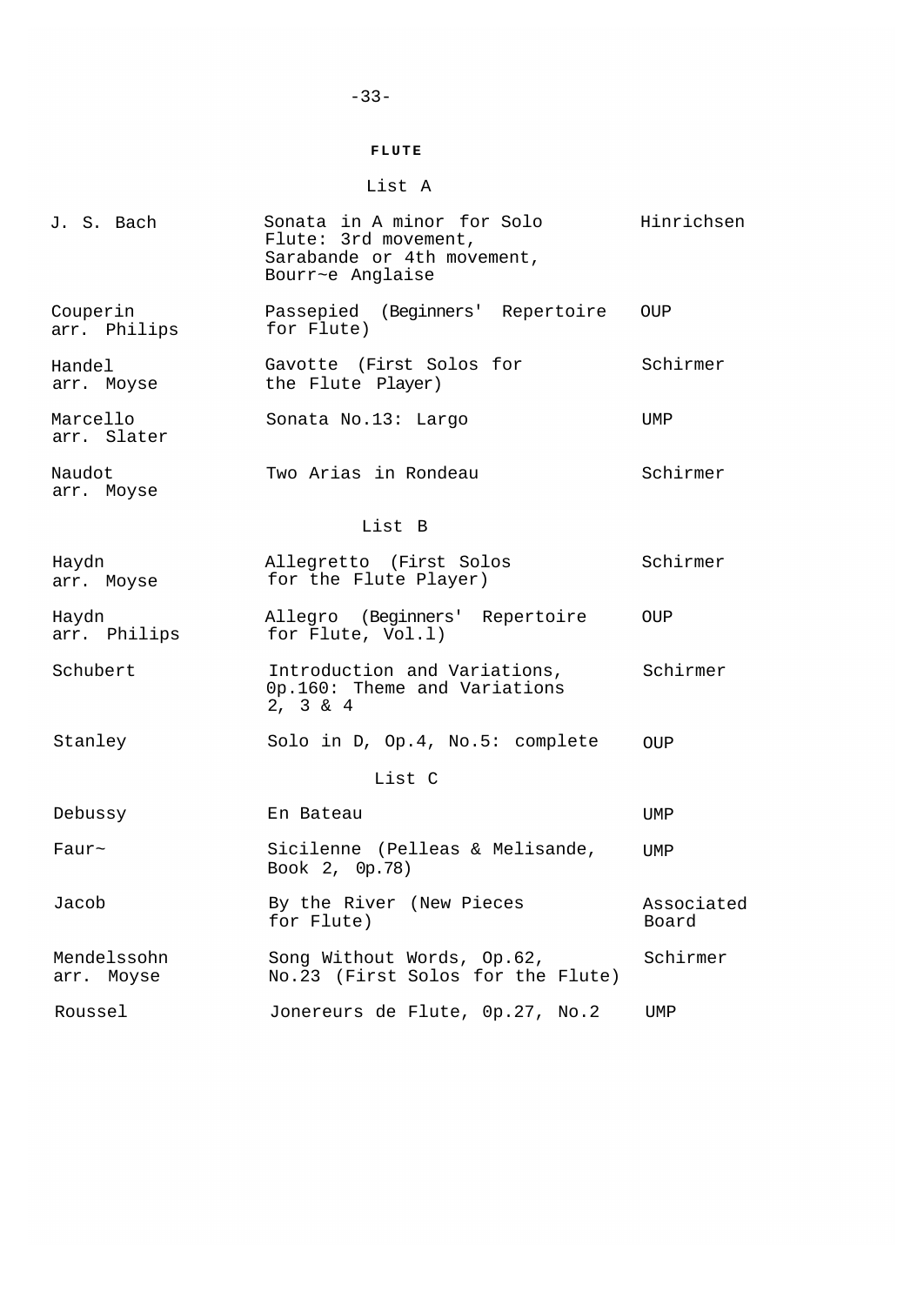# **OBOE**

| Brod                                     | Huit Studies: No.2 in A minor Leduc/UMP<br>or No.4 in G              |                 |                     |  |  |
|------------------------------------------|----------------------------------------------------------------------|-----------------|---------------------|--|--|
| Hinke                                    | Elementary School:<br>p.11, No.14 or p.19, No.2                      |                 | Peters P-2418       |  |  |
| Langey                                   | The Oboe: p.23, No.36<br>(top line) or p.69, No.5                    | Boosey & Hawkes |                     |  |  |
| List B                                   |                                                                      |                 |                     |  |  |
| Corelli                                  | Concerto:<br>3rd movement                                            | Boosey & Hawkes |                     |  |  |
| Corelli<br>arr. Willner                  | Classical Album: No.5                                                |                 | OUP                 |  |  |
| Harold Craxton                           | Three Elizabethan Pieces:<br>'Tell me, Daphne'                       |                 | Faber               |  |  |
| Handel                                   | Concerto in G minor:<br>3rd movement                                 |                 | OUP                 |  |  |
| Pergolesi<br>arr. Barbirolli             | Concerto:<br>ist movement                                            | Boosey & Hawkes |                     |  |  |
| Purcell<br>arr. Janet<br>Craxton         | 2nd Book of Oboe Solos:<br>No.20, Air                                |                 | Faber               |  |  |
|                                          | List C                                                               |                 |                     |  |  |
| Gordon Jacob                             | 10 Little Studies:<br>No.7 or No.10                                  |                 | 0UP                 |  |  |
| Schumann<br>arr. Roy Thackray Centuries: | Nine Short Pieces from Three<br>Song of the Italian Sailors          |                 | 0UP                 |  |  |
|                                          | Valse Triste or Andante con<br>moto (New Pieces for Oboe,<br>Book 1) |                 | Associated<br>Board |  |  |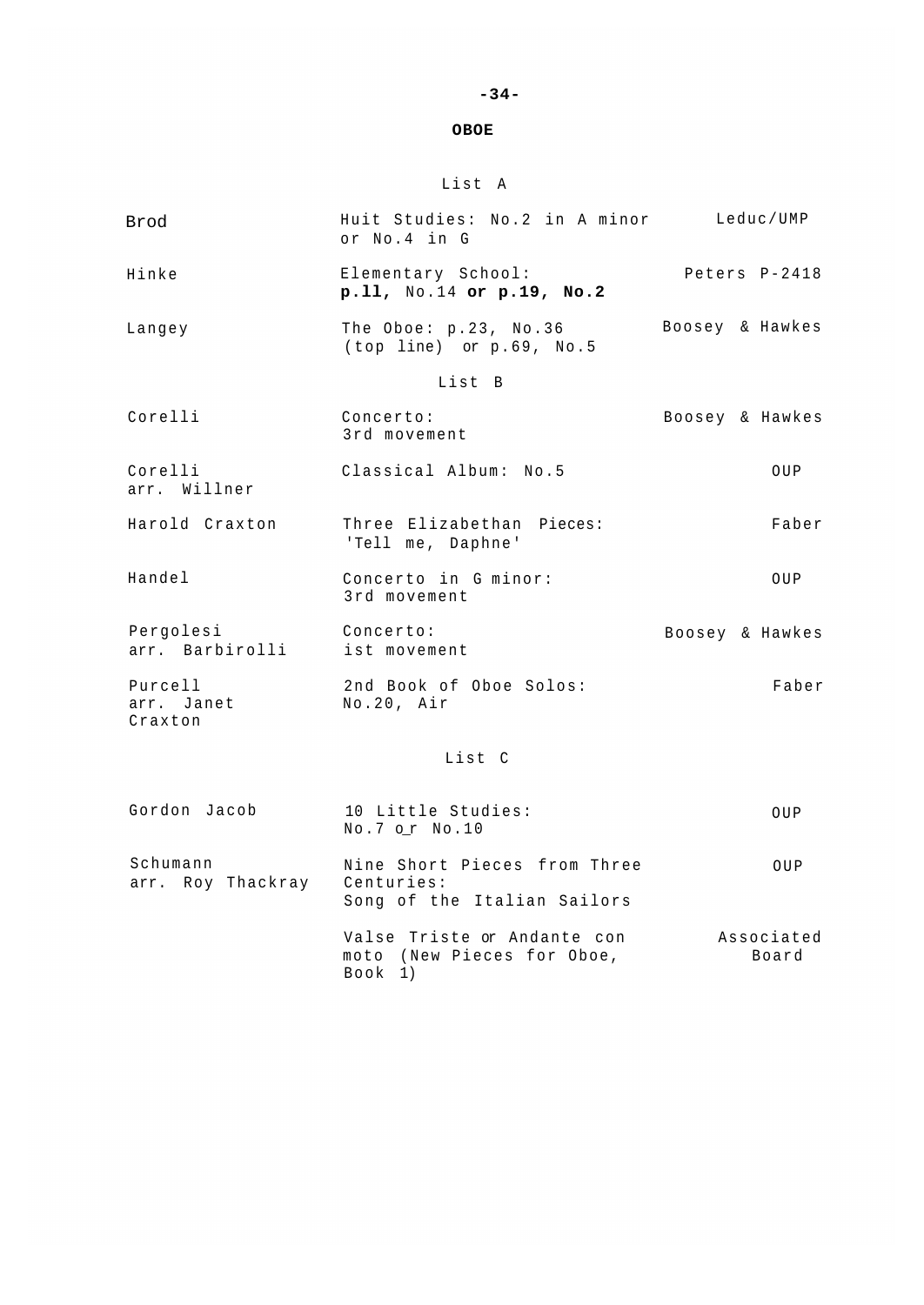# $-35-$

# **CLARINET**

| Bach                          | Sheep may safely graze (The<br>Young Clarinetist, Vol.2)      | 0UP                       |  |
|-------------------------------|---------------------------------------------------------------|---------------------------|--|
| Handel                        | Where'er you walk (The Young<br>Clarinetist, Vol.2)           | 0UP                       |  |
| Lully<br>ed. King             | Gavotte (Solos for Clarinet,<br>Vol.1)                        | Chester                   |  |
| Rameau<br>ed. Kusking         | Menuet (Clarinet Music for<br>Beginners)                      | Editio Musica<br>Budapest |  |
| Weston                        | No.f1 (Classical Studies<br>for Clarinet)                     | Fentone                   |  |
|                               | List B                                                        |                           |  |
| Lefevre<br>arr. King          | Sonata No.3: Allegro<br>(Clarinet Solos, Vol.1)               | Chester                   |  |
| Mozart                        | Minuet and Trio (Serenade<br>for Wind Instruments, K.361)     | 0UP                       |  |
| Mozart arr.<br>Frank & Forges | Pantomime (A Mozart Suite, No.2)                              | 0UP                       |  |
| Schubert                      | Minuet (First Year Clarinetist,<br>Vol.1)                     | Edwin<br>Ashdown          |  |
| Wanhal<br>arr. Laurelot       | Sicilienne (La Clarinette<br>Classique, Vol.C)                | UMP                       |  |
|                               | List C                                                        |                           |  |
| Jacob                         | Valse Ingenue (New Pieces for Associated<br>Clarinet, Book i) | Board                     |  |
| P. Martin                     | Sarabande (Six Dances for<br>Clarinet & Piano)                | Boosey & Hawkes           |  |
| Tchaikovsky<br>arr. King      | Barcarolle, 0p.37, No.6<br>(Clarinet Solos, Vol.1)            | Chester                   |  |
| Vinter                        | Song & Dance: First Song                                      | Weinberger                |  |
|                               |                                                               |                           |  |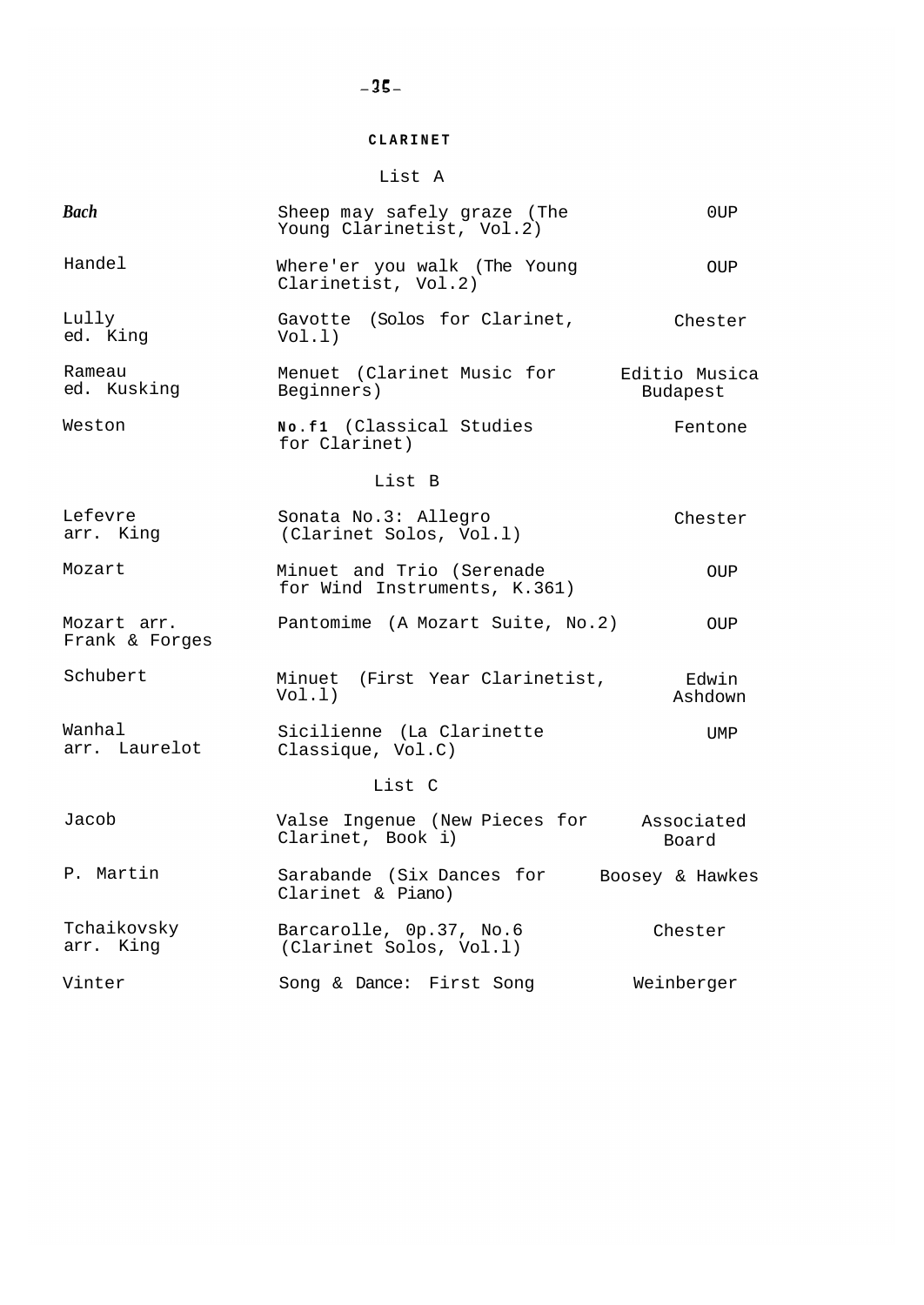# **SAXOPHONE (ALTO AND TENOR)**

# **ALTO SAXOPHONE**

| Gariboldi<br>ed. Harle   | Allegretto mosso, No. 42<br>(Easy Classical Studies)                                    | Universal UE<br>17770 |  |
|--------------------------|-----------------------------------------------------------------------------------------|-----------------------|--|
| Handel<br>arr. Harle     | Sonatina (Classical Album)                                                              | Universal UE<br>17772 |  |
| Haydn<br>arr. Harle      | Serenade (Classical Album)                                                              | Universal UE<br>17772 |  |
| Schubert<br>ed. Wastall  | Serenade (First Repertoire<br>Pieces for Alto Saxophone)                                | Boosey & Hawkes       |  |
| Telemann<br>arr. Londeix | Sonata in C minor:<br>ist movement, Siciliana                                           | Leduc/UMP             |  |
|                          | List B                                                                                  |                       |  |
| Blemant<br>ed. Wastall   | Petit Jeu (First Repertoire<br>Pieces for Alto Saxophone)                               | Boosey & Hawkes       |  |
| Delibes<br>ed. Harvey    | Barcarolle (Alto Saxophone<br>Solos, Vol.1)                                             | Chester               |  |
| Elgar<br>ed. Staber      | Salut d'amour, Op.12                                                                    | Schott                |  |
| Mozart<br>arr. Harle     | Minuet (Classical Album)                                                                | Universal UE<br>17772 |  |
| Ravel                    | Pavane de la Belle aux bois<br>dormant                                                  | Ed. Durand            |  |
|                          | List C                                                                                  |                       |  |
| Benjamin<br>ed. Wastall  | Jamaican Rumba (Learn as<br>you play saxophone)                                         | Boosey & Hawkes       |  |
| Kodaly<br>ed. Harvey     | Battle and Defeat of Napoleon<br>from Hary Janos Suite (Alto<br>Saxophone Solos, Vol.1) | Chester               |  |
| Beldon Leonard           | Feather River                                                                           | Belwin Mills          |  |
|                          |                                                                                         |                       |  |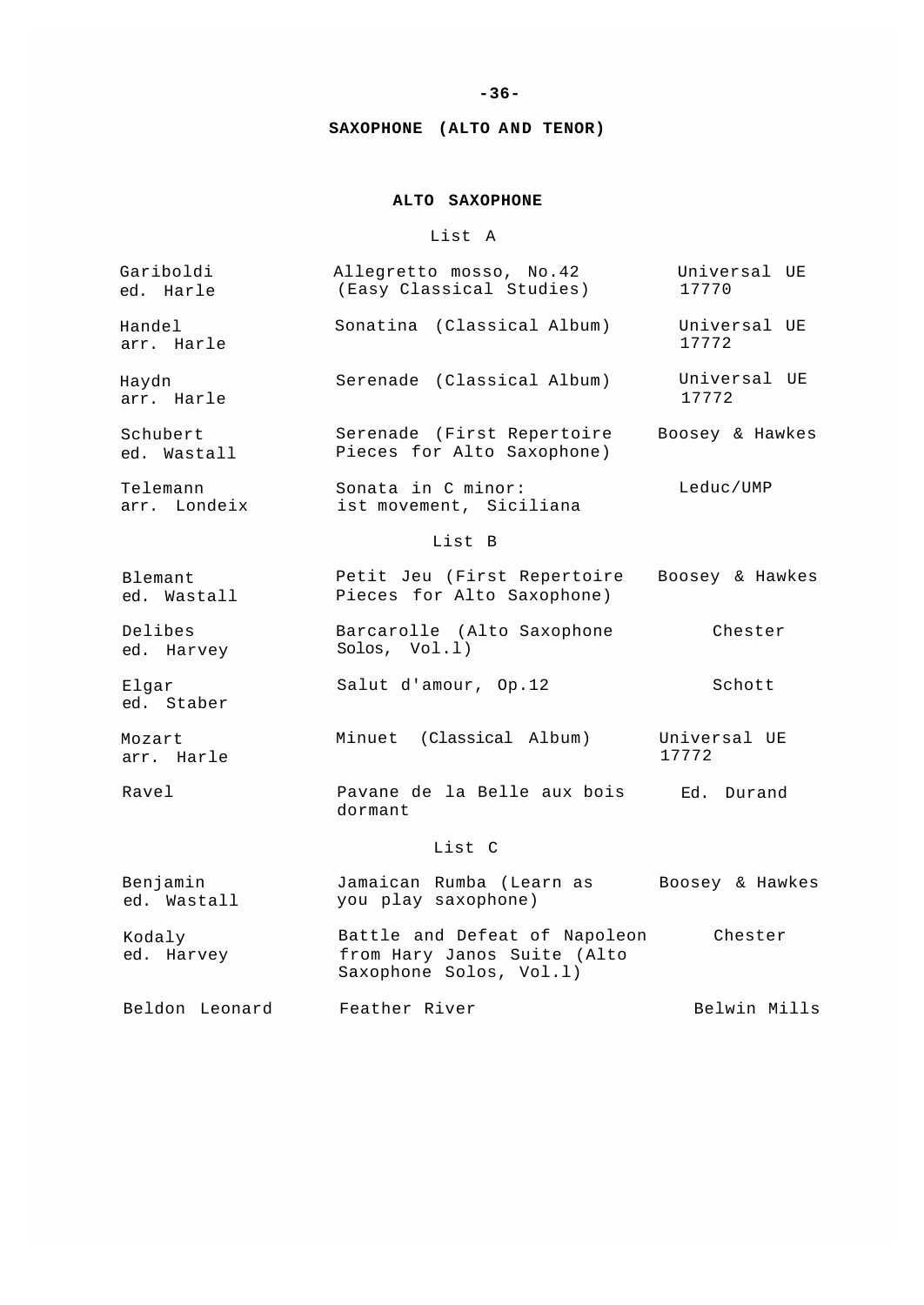#### **TENOR SAXOPHONE**

| J. S. Bach<br>arr. Rascher | Gavotte and Bourree<br>(French Suite no.5)                                    | Belwin Mills                |
|----------------------------|-------------------------------------------------------------------------------|-----------------------------|
| Gariboldi<br>arr. Harle    | Allegretto mosso, No.42<br>(Easy Classical Studies)                           | Universal UE<br>17770       |
| Handel<br>arr. Harle       | Sonatina (Classical Album)                                                    | Universal UE<br>17772<br>P. |
| Handel<br>ed. Harvey       | Love in her eyes sits playing<br>(Tenor Saxophone Solos, Vol.1)               | Chester                     |
| Haydn<br>arr. Harle        | Serenade (Classical Album)                                                    | Universal UE<br>17772       |
|                            | List B                                                                        |                             |
| Blemant<br>ed. Wastall     | Petit Jeu (First Repertoire<br>Pieces for Tenor Saxophone)                    | Boosey & Hawkes             |
| Mozart<br>arr. Harle       | Minuet (Classical Album)                                                      | Universal UE<br>17772       |
| Rossini<br>ed. Lewin       | Aria from The Barber of Seville<br>(22 Unaccompanied Pieces for<br>Saxophone) | Associated<br>Board         |
| Saint-Saens<br>ed. Harvey  | (Tenor Saxophone Solos,<br>The Swan<br>Vol.1)                                 | Chester                     |
| Schubert<br>ed. Wastall    | Serenade (First Repertoire<br>Pieces for Tenor Saxophone)                     | Boosey & Hawkes             |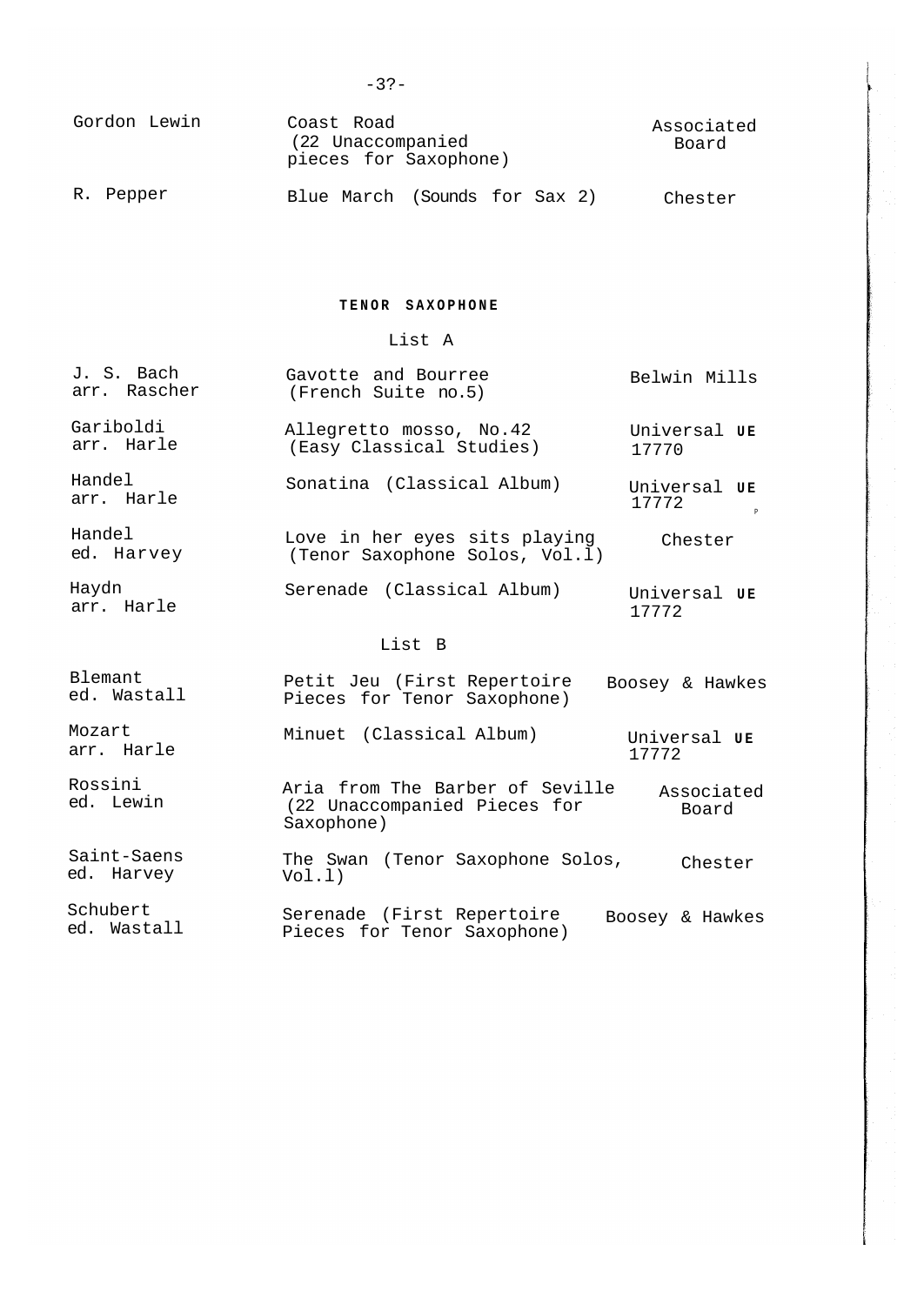| C. Blyton<br>ed. Harvey  | Mock Joplin (Tenor Saxophone<br>Solos, $Vol.1)$           | Chester              |
|--------------------------|-----------------------------------------------------------|----------------------|
| N. Hovey                 | No.91 (Second Book of Practical<br>Studies for Saxophone) | Belwin<br>Mills      |
| G. Lacour                | No.24 (50 Etudes Faciles et<br>Progressives)              | Billaudot/<br>Kalmus |
| R. Pepper                | Blue March (Sounds for Sax 2)                             | Chester              |
| A. Ridout<br>ed. Wastall | Scherzo (First Repertoire<br>Pieces for Tenor Saxophone)  | Boosey & Hawkes      |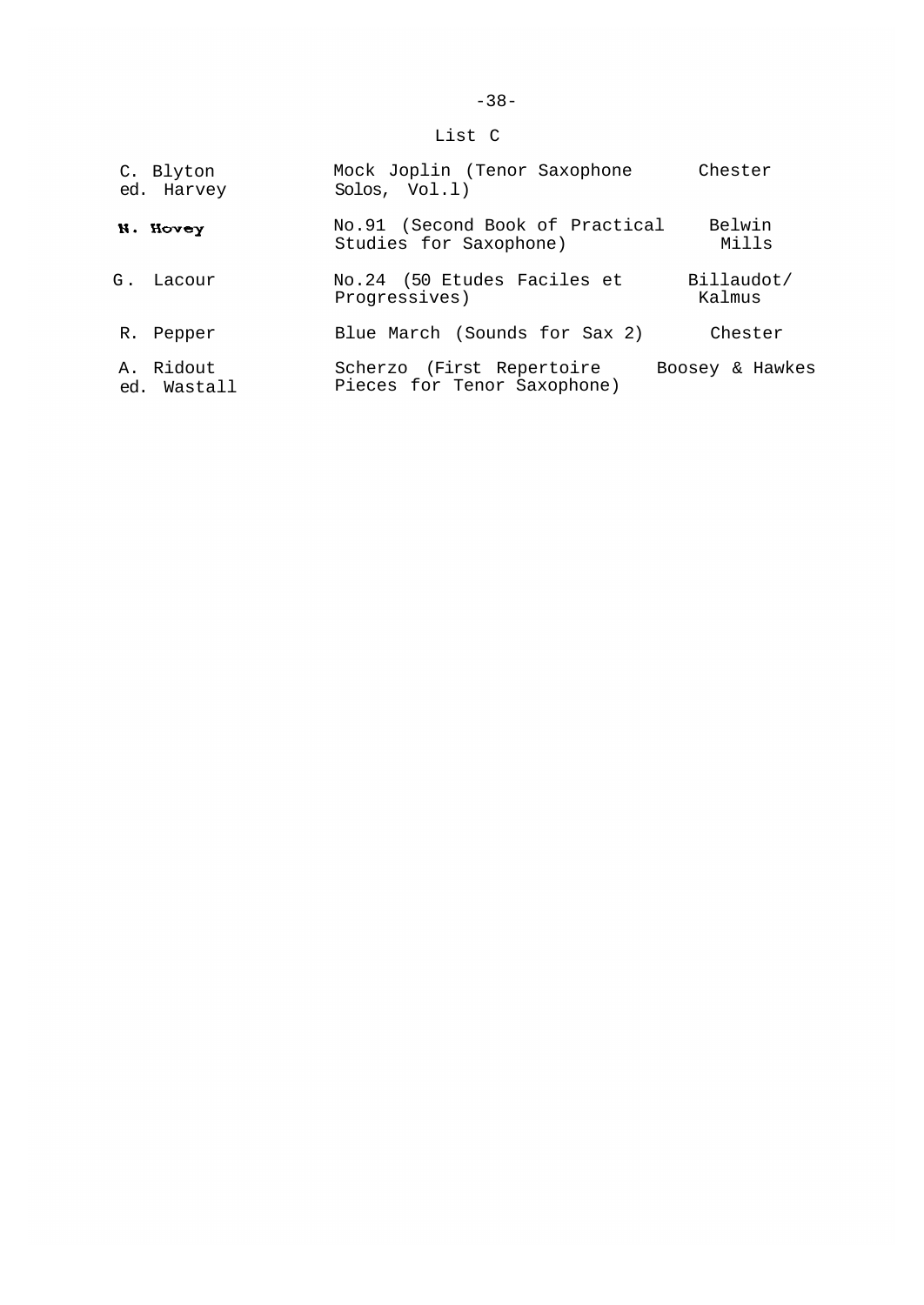# **-39-**

#### **BASSOON**

| Boccherini<br>art. Benoy &<br>Bryce | Minuet No.6 (First Pieces<br>for Bassoon, Book 2)                | <b>OUP</b>                      |  |  |
|-------------------------------------|------------------------------------------------------------------|---------------------------------|--|--|
| Boismortier<br>arr. Kaplan          | Suite Op. 40:<br>Rigaudons 1 & 2<br>omitting Da Capo             | Southern Music/<br>Belwin Mills |  |  |
| Galliard                            | Sonata No.1 in A minor:<br>2nd movement, Spiritoso<br>e Staccato | Peters H753a                    |  |  |
| Galliard                            | Sonata No.6 in C:<br>4th movement, Menuet alternativo            | Peters 4753f                    |  |  |
| Handel<br>arr. Hilling<br>& Bergman | Gavotte from Op.5, No.1<br>(Second Book of Bassoon Solos)        | Faber                           |  |  |
| List B                              |                                                                  |                                 |  |  |
| Willy Hess                          | Landler No.1 (Seven Recital Peters H667b<br>Pieces, Vol.1)       |                                 |  |  |
| Willy Hess                          | Lied No.6 (Seven Recital<br>Pieces, Vol.2)                       | Peters H667b                    |  |  |
| Merci                               | Sonata in G minor, Op.3 No.4:<br>2nd movement, Cantabile         | Schott                          |  |  |
| Schubert<br>arr. Benoy<br>& Bryce   | Symphony No.5: Trio<br>(First Pieces for Bassoon)                | 0UP                             |  |  |
| Weissenborn                         | Humoresque, Op.9, No.2                                           | Associated<br>Board             |  |  |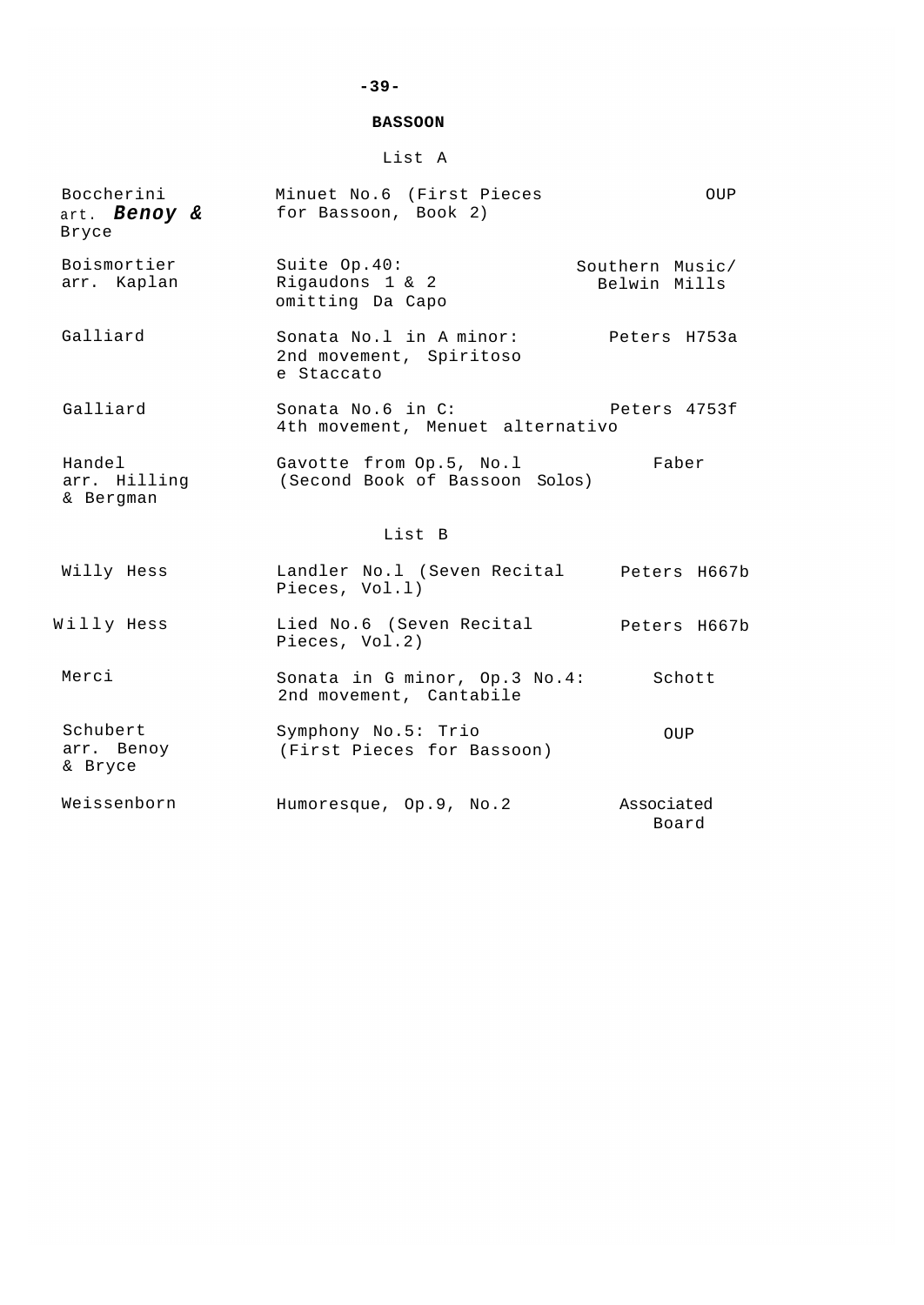List ¢

| Christopher<br>Brown | Burlesque March (New Pieces<br>for Bassoon, Book i)                     | Associated<br>Board |
|----------------------|-------------------------------------------------------------------------|---------------------|
| Noel Cox             | The Goldfish or The Dancing<br>Bear (New Pieces for Bassoon,<br>Book i) | Associated<br>Board |
| Gordon Jacob         | Four Sketches:<br>A Peaceful Piece and Polka                            | Emerson             |
| Milde                | Three Easy Pieces: No.2 or<br>No.3 (Bassoon Solos, Vol.1)               | Chester             |
| Richard Stoker       | Air (New Pieces for<br>Bassoon, Book i)                                 | Associated<br>Board |

**-40-**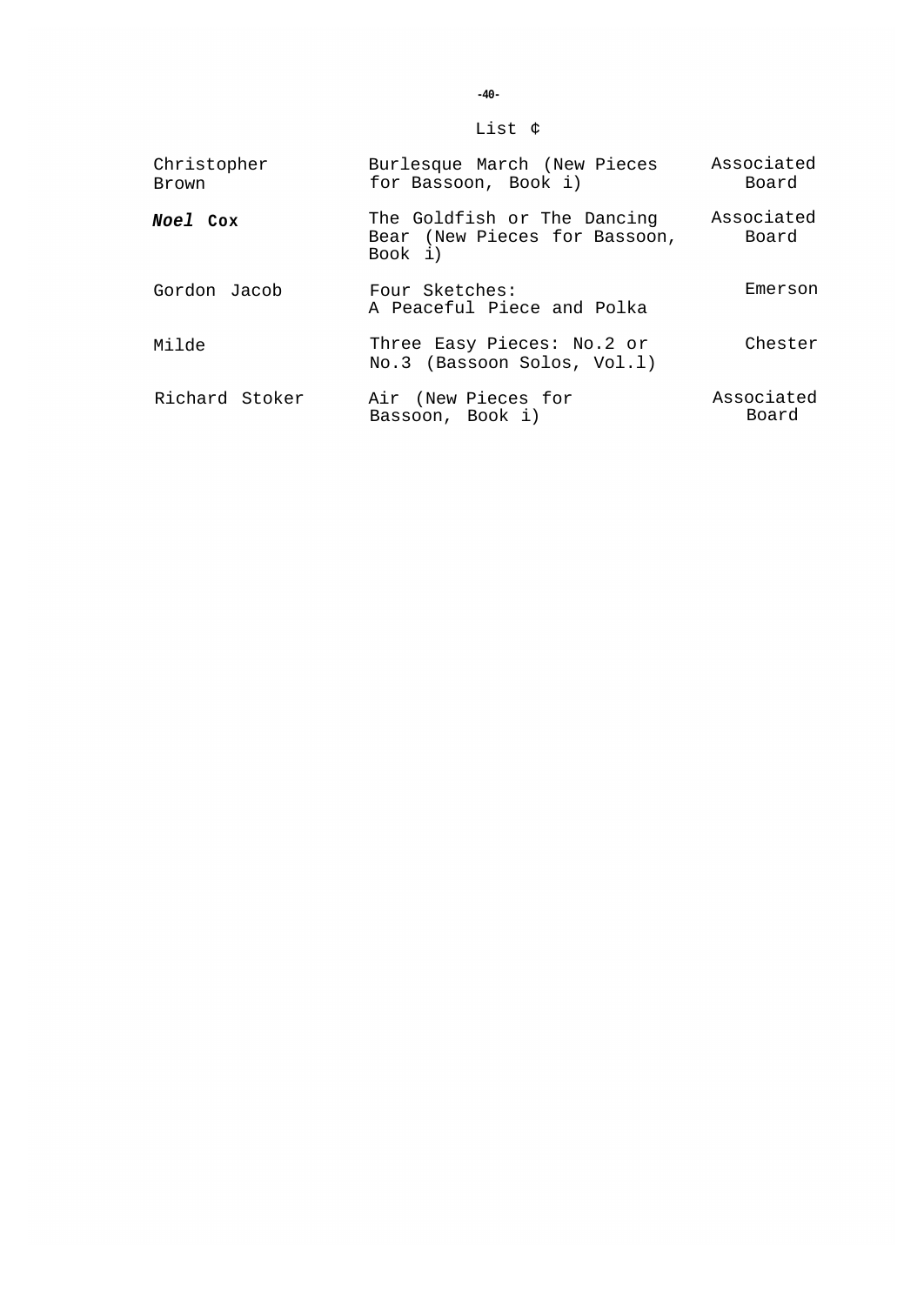# **FRENCH HORN**

| Arne<br>arr. Richardson     | The Dusky Night, No.5<br>(Six Horn Tunes)                           | Boosey & Hawkes     |
|-----------------------------|---------------------------------------------------------------------|---------------------|
| Byrd<br>arr. Langrish       | A Gigg, No. 1<br>(Eight Easy Pieces for Horn)                       | OUP                 |
| Frescobaldi<br>arr. Philips | Gagliardo, No. 1<br>(A Classical and Romantic Album)                | <b>OUP</b>          |
| Gluck<br>arr. Willner       | Pavane, No. 6<br>(Classical Album for Horn)                         | Boosey & Hawkes     |
|                             | List B                                                              |                     |
| Neil Butterworth            | Prelude or Scherzo                                                  | Chappell            |
| Grieg<br>arr. Philips       | Arietta from Op. 12<br>(A Classical and Romantic<br>Album for Horn) | OUP                 |
| Monteverdi<br>arr. Jones    | No longer let me languish,<br>No.13 (Solos for the Horn Player)     | Schirmer            |
| Saint-Saens                 | Romance, Op. 36                                                     | UMP                 |
|                             | List C                                                              |                     |
| Ernest Bakes                | Cantilena                                                           | Chester             |
| Christopher<br>Brown        | Contrasts<br>(New Pieces for Horn, Book 1)                          | Associated<br>Board |
| Adrian Cruft                | The Last Voter's Song                                               | Joad Press          |
| Stephen Dodgson             | Pavan<br>(New Pieces for Horn, Book 1)                              | Associated<br>Board |
| Terence Greaves             | Mocking Bird Minuet<br>(New Pieces for Horn, Book 1)                | Associated<br>Board |
| John Hall                   | Intrada<br>(New Pieces for Horn, Book 1)                            | Associated<br>Board |
| Arthur Wills                | September Gold<br>(New Pieces for Horn, Book I)                     | Associated<br>Board |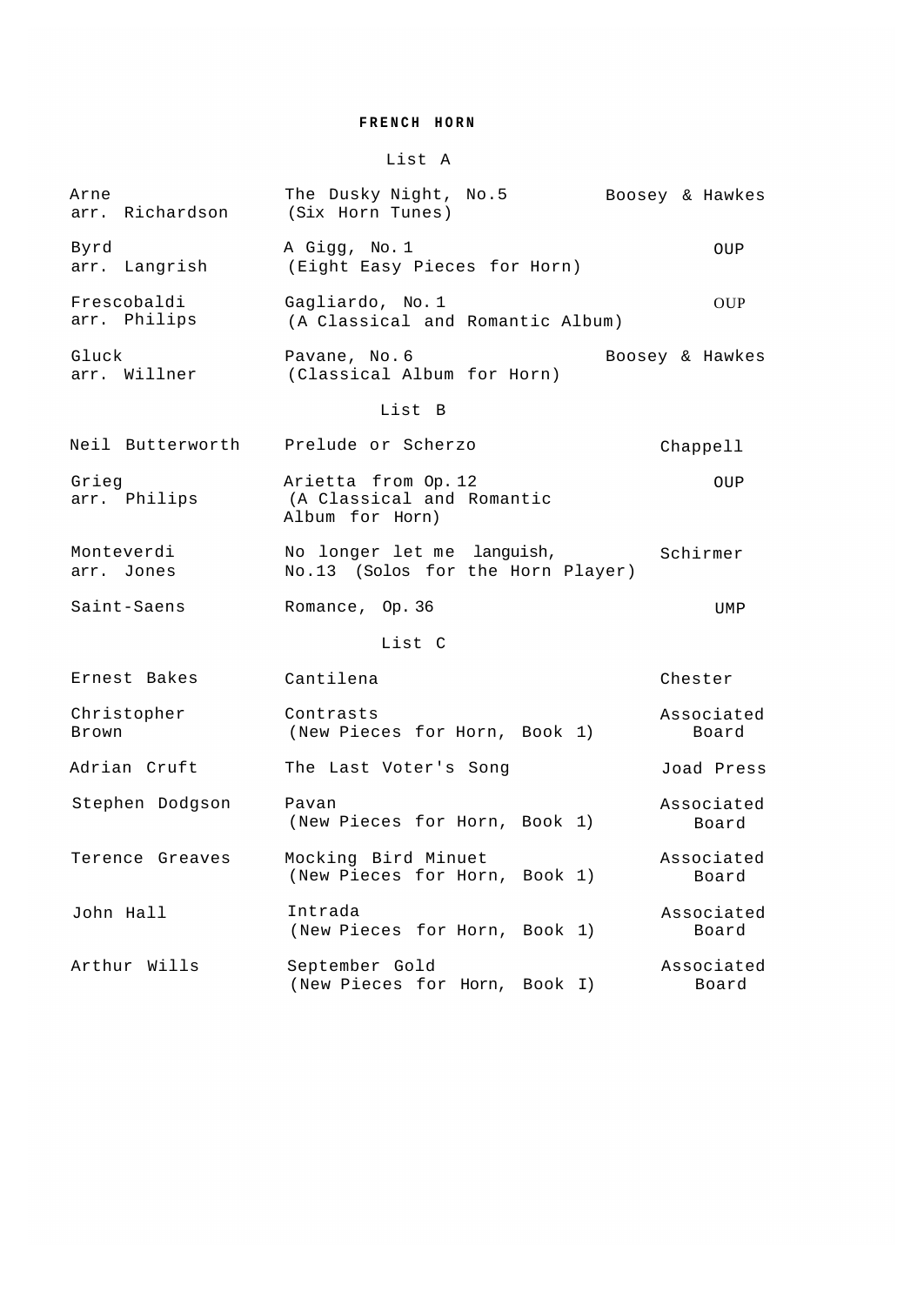**TENOR HORN (E FLAT)**

| Sigmund Hering              | 40 Progressive Etudes:<br>$No.10$ o $rNo.11$                       | Fisher/Boosey &<br>Hawkes |
|-----------------------------|--------------------------------------------------------------------|---------------------------|
| BramWiggins                 | First Tunes and Studies:<br>No.64                                  | <b>OUP</b>                |
|                             | List B                                                             |                           |
| Donizetti<br>arr. Herbert   | 0 Mio Fernando (La Favorita) Boosey & Hawkes<br>(Tenor Horn Album) |                           |
| Gluck<br>arr. Herbert       | Che Faro (Orfeo)<br>(Tenor Horn Album)                             | Boosey & Hawkes           |
| Gluck<br>arr. Willaer       | Pavane, No.6<br>(Classical Album for Horn)                         | Boosey & Hawkes           |
| Mendelssohn<br>arr. Herbert | St. Paul: But the Lord is<br>mindful (Tenor Horn Album)            | Boosey & Hawkes           |
|                             | List C                                                             |                           |
| Ernest Baker                | Cantilena                                                          | Chester                   |
| Eric Ball                   | Mountain Melody                                                    | Smith                     |
| Adrian Cruft                | The Last Voter's Song                                              | Joad Press                |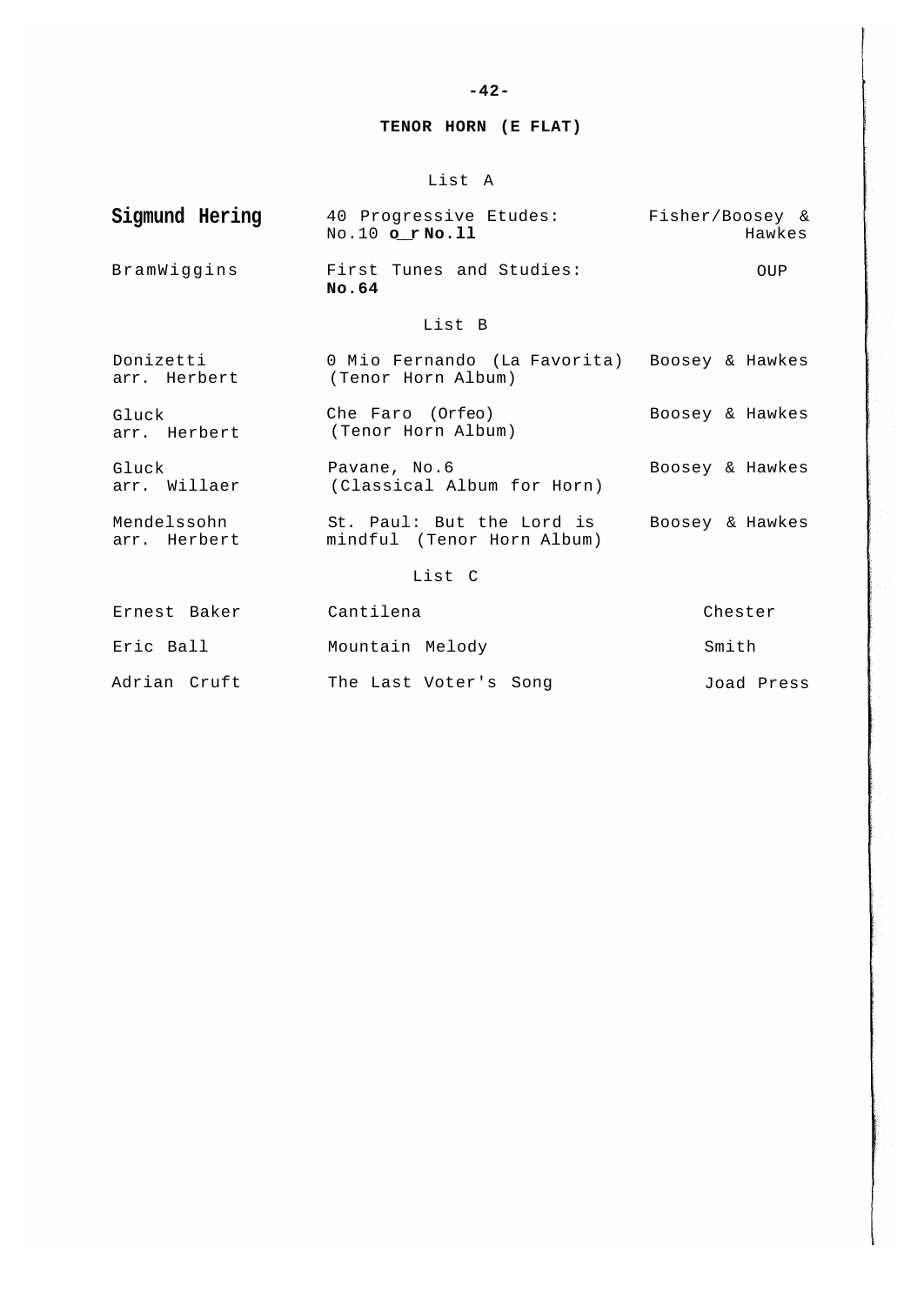#### **TRUMPET/CORNET FLUGELHORN**

| Eccles<br>arr. Barsham                       | Trumpet Air, No.7<br>(Shore's Trumpet)                                            | Boosey & Hawkes     |
|----------------------------------------------|-----------------------------------------------------------------------------------|---------------------|
| Godard                                       | Berceuse de Jocelyn<br>(29 Cornet Solos)                                          | Chappell            |
| Handel<br>arr. Lawton                        | Occasional Oratorio: March No.4<br>(Old English Trumpet Tunes)                    | 0UP                 |
| Purcell<br>arr. Willner                      | Intrada and Rigadoon, No.1<br>(Classical Album for Trumpet<br>or Cornet)          | Boosey & Hawkes     |
|                                              | List B                                                                            |                     |
| Brahms<br>arr. Lawton                        | Sapphic Ode<br>(29 Cornet Solos)                                                  | Schirmer            |
| Hook<br>arr. Wastall                         | Sonata No.l:<br>1st movement, Andantino or<br>3rd movement, Rondo Allegretto      | Boosey & Hawkes     |
| Mozart                                       | Notte e Giorno Falicar<br>(Mozart Solo Album)                                     | <b>OUP</b>          |
| Tchaikovsky<br>arr. Philips                  | Album for the Young: March, No.7<br>(Classical and Romantic Album<br>for Trumpet) | 0UP                 |
|                                              | List C                                                                            |                     |
| George Barnard<br>arr. Wallace<br>and Miller | Alabama Dream, No.20<br>(First Book of Trumpet Solos)                             | Faber               |
| Rory Boyle                                   | Four Bagatelles: No.3                                                             | Boosey & Hawkes     |
| Stephen Dodgson                              | The Chase<br>(New Pieces for Trumpet, Book i)                                     | Associated<br>Board |
| Gordon Jacob                                 | Four Little Pieces: No.2 or No.4                                                  | Emerson             |
| David Lyon                                   | Comedy Song<br>(New Pieces for Trumpet, Book i)                                   | Associated<br>Board |
| John Wallace                                 | Five Easy Pieces: No.3, Lullaby                                                   | Ricordi/<br>Novello |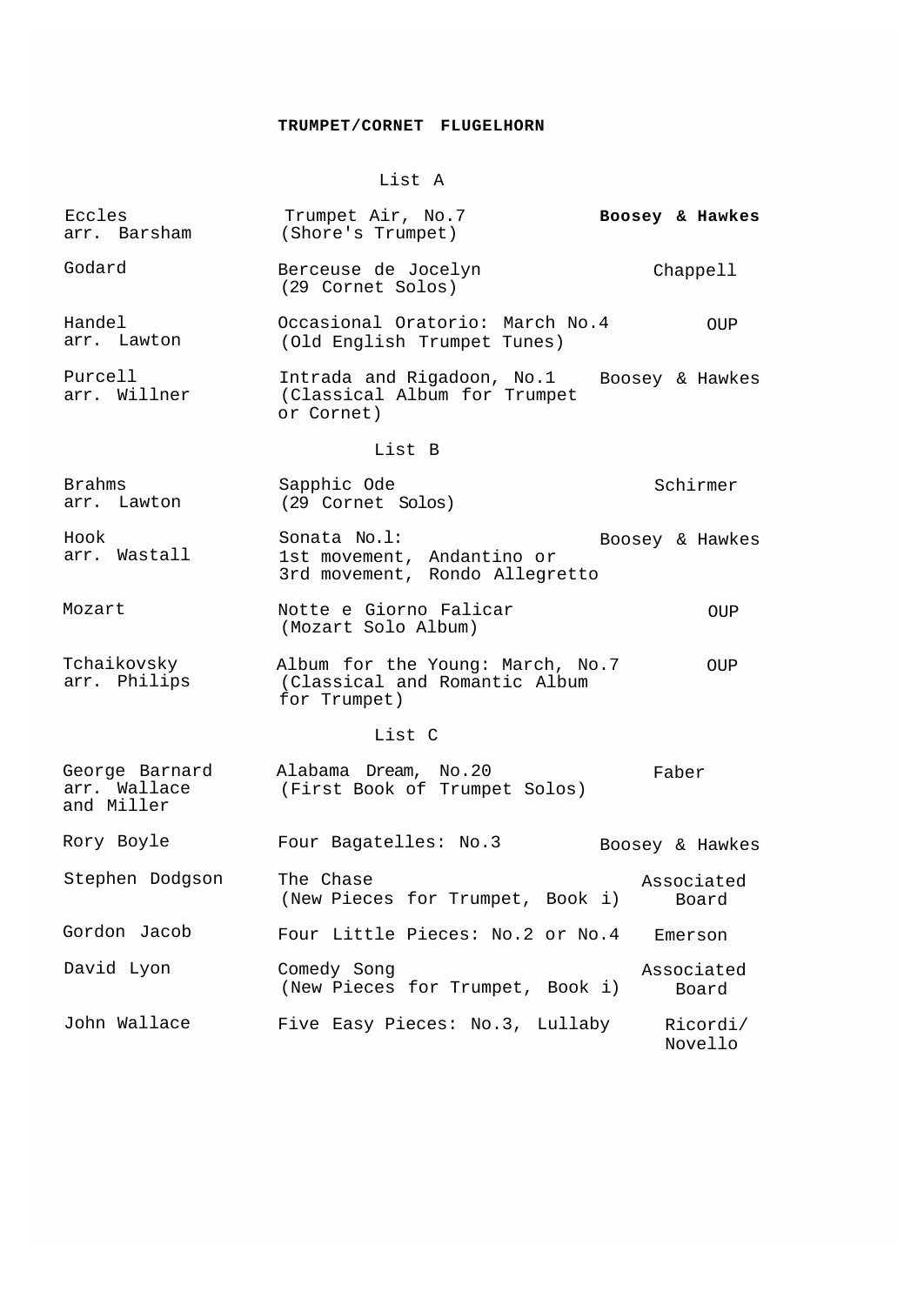# **TENOR TROMBONE**

| Beethoven<br>art. Philips   | The Heavens Declare, No. 4<br>(A Classical and Romantic Album<br>for Trombone) | OUP                   |
|-----------------------------|--------------------------------------------------------------------------------|-----------------------|
| Cornelius<br>arr. Lawton    | The Kings, No.25<br>(The Young Trombonist, Vol.1)                              | <b>OUP</b>            |
| Galliard                    | Sonata No.1 in A minor:<br>3rd and 4th movements                               | Peters A-752a         |
| Handel<br>arr. Laycock      | Where'er You Walk                                                              | Boosey & Hawkes       |
| Handel<br>ed. Castleton     | Why do the Nations?<br>(Nine Programme Solos)                                  | Presser/Kalmus        |
|                             | List B                                                                         |                       |
| Franck<br>ed. Smith         | Panis Angelicus<br>(Solos for the Trombone Player)                             | Schirmer              |
| Mendelssohn<br>arr. Laycock | On Wings of Song                                                               | Boosey & Hawkes       |
| Mussorgsky<br>ed. Castleton | The Old Castle                                                                 | Presser/Kalmus        |
| Verdi<br>ed. Lawton         | Celeste Aida                                                                   | Boosey & Hawkes       |
|                             | List C                                                                         |                       |
| Gardiner                    | Romanza                                                                        | Schott                |
| Gordon Jacob                | Danse a la Russe or Oration<br>(New Pieces for Trombone)                       | Associated .<br>Board |
| David Lyon                  | Lament and Praeludium<br>(New Pieces for Trombone)                             | Associated<br>Board   |
| Rend Mignon                 | Reverie at Balade                                                              | Billaudot/<br>Kalmus  |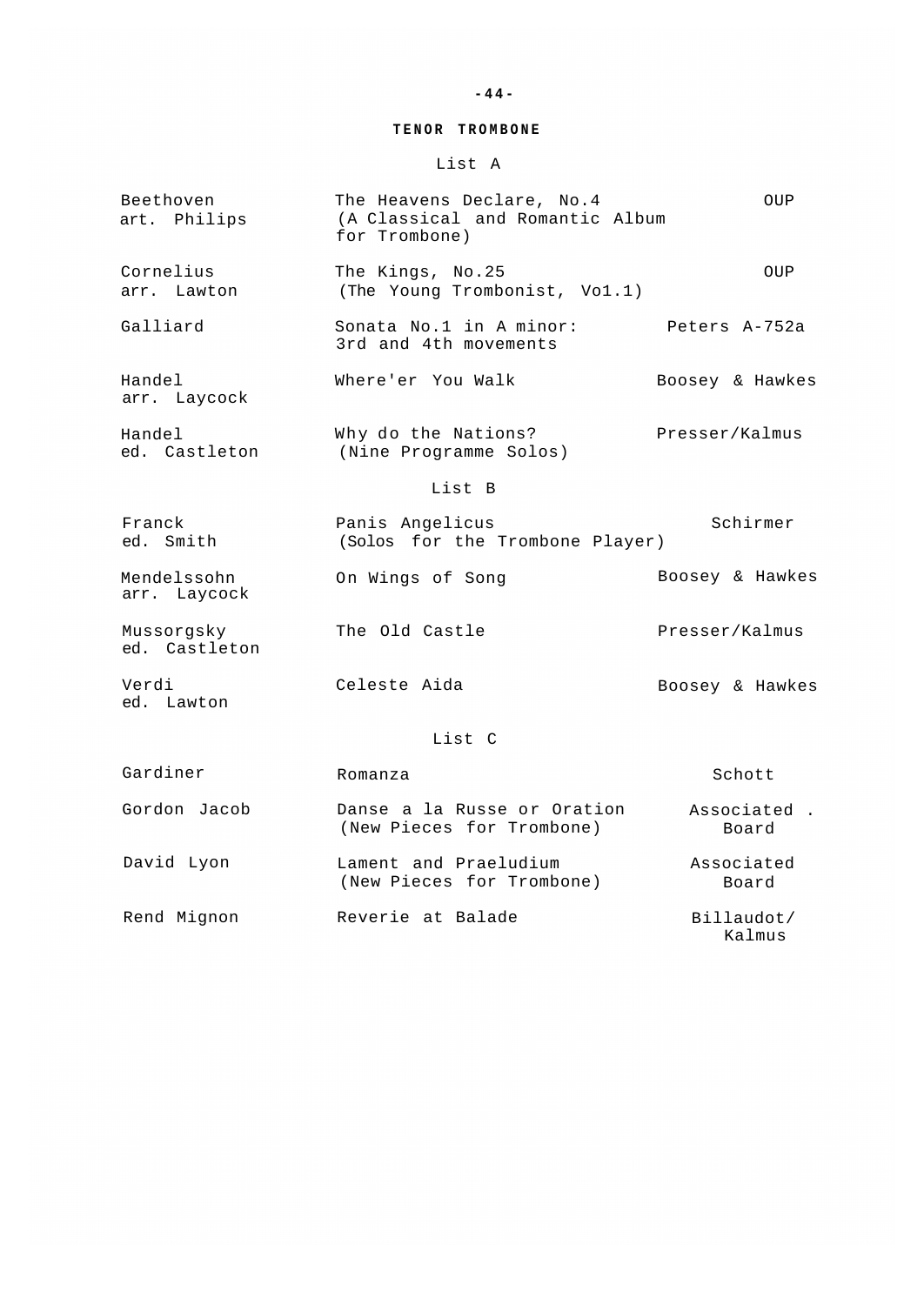#### **- 4 5 -**

#### **BARITONE AND EUPHONIUM**

| Gregson               | March Triste or Scherzo<br>(10 Miniatures for Trumpet) | Brasswind                |
|-----------------------|--------------------------------------------------------|--------------------------|
| Grieg<br>art. Siebert | Last Spring, No.2<br>(A Classical Album)               | Studio Music             |
| Schubert              | Ave Maria<br>(29 Cornet Solos)                         | Schirmer                 |
| Ridgeon               | $No.4$ or $5$<br>(Six Rhythmic Pieces for Brass)       | Brasswind                |
|                       | List B                                                 |                          |
| Paul Flevet           | Rondo                                                  | Galiet/UMP               |
| Gordon Jacob          | $No.1$ or $2$<br>(Four Little pieces)                  | Emerson                  |
| Peter Lawrence        | Aubade, No.2 or Dance, No.3<br>(Badinage)              | Brasswind                |
| Gareth Wood           | Lullaby                                                | Smith                    |
|                       | List C                                                 |                          |
| Endresen              | Any suitable study                                     | Rubank/Novello           |
| Gregson               | Any suitable study                                     | Brasswind                |
| Kopprasch             | Any suitable study                                     | International/<br>Kalmus |
| Reinhardt             | Concone Studies, No.3                                  | <b>UMP</b>               |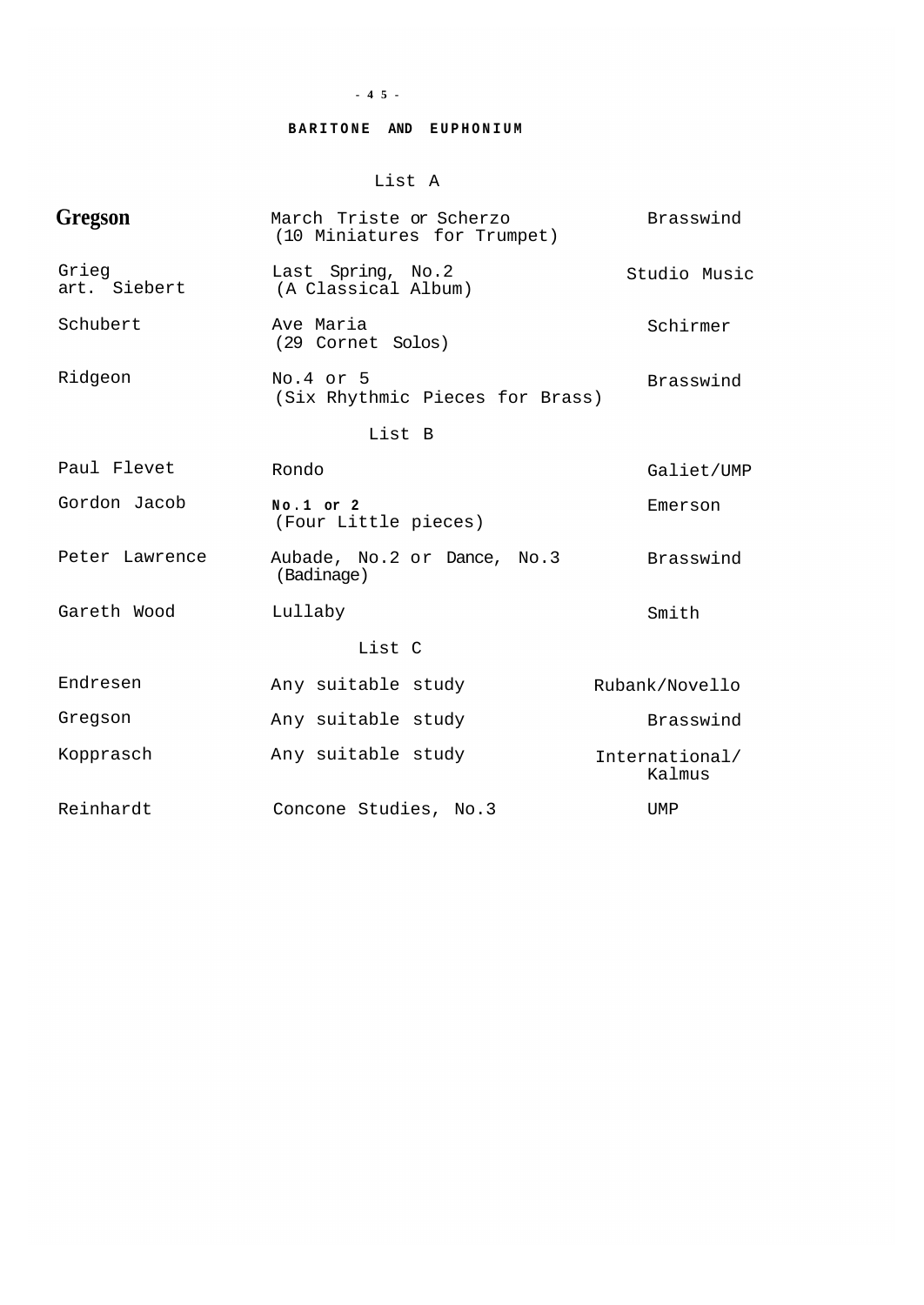# **-46-**

# **TUBA**

| J. S. Bach<br>art. Swanson | Gavotte                                                                      | Belwin-Mills            |
|----------------------------|------------------------------------------------------------------------------|-------------------------|
| Handel<br>arr. Swanson     | Bourr~e                                                                      | Belwin-Mills            |
| Lully                      | Gavotte, No.10<br>arr. Wekselblatt (First Solos for the Tuba Player)         | Schirmer                |
| Mozart                     | Marche, No.11<br>arr. Wekselblatt (First Solos for the Tuba Player)          | Schirmer                |
|                            | List B                                                                       |                         |
| Ronald Hanmer              | Staccato, No.2 or Scherzando, Emerson<br>No.4 (Tuba Tunes)                   |                         |
| Gordon Jacob               | Restful Prelude, No, 1 or<br>Marching Tune, No.2 (Six Little<br>Tuba Pieces) | Emerson                 |
| Guy Warrack                | Gavotte<br>(Pieces for Tuba)                                                 | Associated<br>Board     |
| Gareth Wood                | Lullaby                                                                      | Smith                   |
|                            | List C                                                                       |                         |
| Blazhevich                 | $No.3$ $O.X No.7$<br>(70 Studies for B Flat Tuba,<br>Vol.1)                  | Robert King/<br>Emerson |
| Guy Warrach                | Grade 4 Study<br>(Studies for Tuba)                                          | Associated<br>Board     |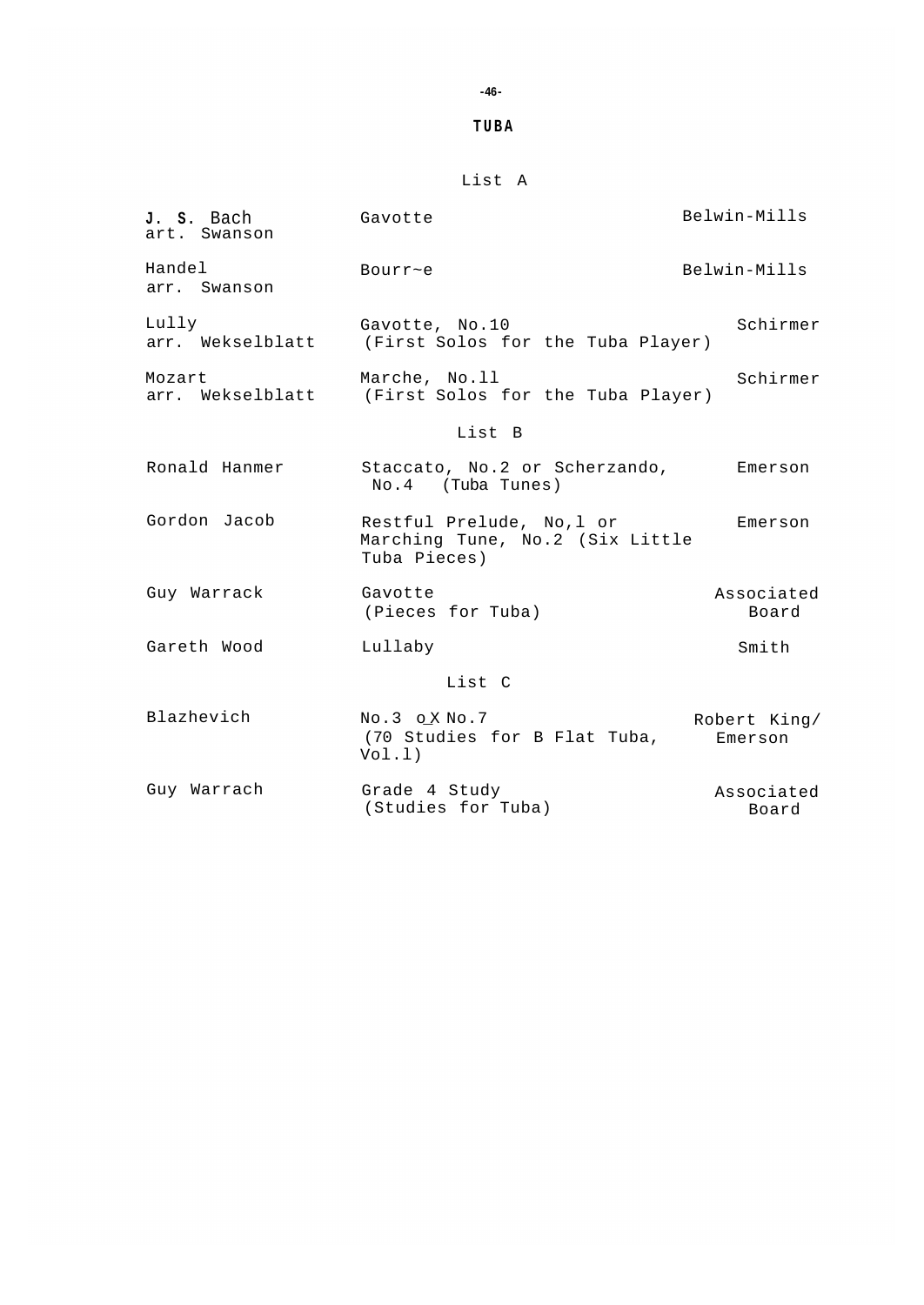# **-47-**

#### **PERCUSSION**

# **List A (Snare Drum)**

| S. Feldstein                   | Two Spirituals<br>(Snare Drum and Piano)   | Belwin Mills |  |
|--------------------------------|--------------------------------------------|--------------|--|
| F. Hoey                        | Fireworks Drum Solo                        | Belwin Mills |  |
| J. Richards                    | Sally's Waltz                              | UMP          |  |
|                                | List B {Xylophone or Glockenspiel)         |              |  |
| W. Barnett                     | The Musical Clock                          | Belwin Mills |  |
| M. L. Dreves                   | Latin Bells                                | Belwin Mills |  |
| Acton Ostling                  | The Juggler Bell Solo                      | Belwin Mills |  |
| Tchaikovsky<br>arr. J. Cacavas | Song Without Words                         | Belwin Mills |  |
|                                | List C CTimDanil                           |              |  |
| Beethoven                      | Fifth Symphony: Allegro                    | Rubank       |  |
| S. Feldstein                   | Wind Sept. for Timpani Solo Belwin Mills   |              |  |
| S. Fink                        | Study No.7<br>(Studies for Timpani, Vol.2) | Simrock      |  |
| J. Richards                    | Stix Dance                                 | UMP          |  |
| J. Richards                    | Study No.4                                 | UMP          |  |

(Studies for Timpani, Vol.2)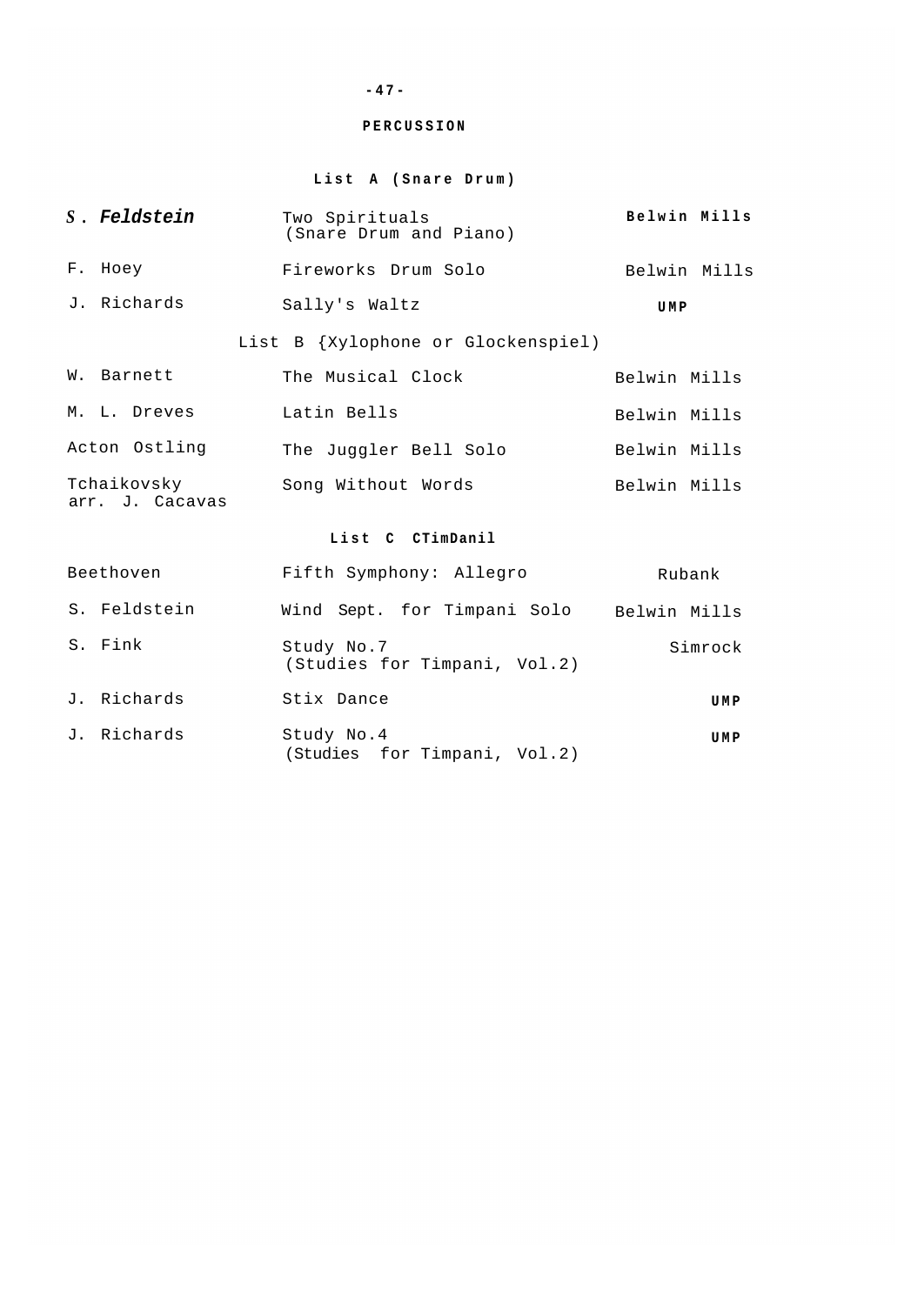#### **PIANO**

| J. S. Bach | French Suite No.2 in C minor:<br>Air or Minuet<br>French Suite No.3 in E Flat:<br>Gavotte o_rAir<br>French Suite No.5 in G:<br>Gavotte<br>French Suite No.6 in E:<br>Allemande<br>Partita No.1 in B Flat:<br>Minuets 1 and 2<br>Partita No.3 in A minor:<br>Scherzo | Peters         |
|------------|---------------------------------------------------------------------------------------------------------------------------------------------------------------------------------------------------------------------------------------------------------------------|----------------|
| Handel     | Suite No.7: Allemande                                                                                                                                                                                                                                               | Stainer & Bell |
|            | List B                                                                                                                                                                                                                                                              |                |
| Haydn      | Sonata in F, Hob XVI No.23:<br>Finale<br>Sonata in G, Hob XVI No.27:<br>Minuet<br>Sonata in C, Hob XVI No.35:                                                                                                                                                       | Peters         |
|            | Finale<br>Sonata in D, Hob XVI No.37:<br>Finale                                                                                                                                                                                                                     |                |
| Clementi   | Sonata in G, Op.36, No.2:<br>ist movement<br>Sonata in C, 0p.36, No.3:<br>ist movement<br>Sonatina in F, 0p.36, No.4:<br>ist movement<br>Sonatina in D, 0p.36, No.6:<br>ist movement                                                                                | Peters         |
| Kuhlau     | Sonatina in C, Op.88, No.i:<br>ist or 3rd movements<br>Sonatina in G, Op.88, No.2:<br>ist movement                                                                                                                                                                  | Peters         |
| Mozart     | Sonata in E flat, K189:<br>Minuets 1 and 2<br>Sonata in E flat, K189<br>3rd movement                                                                                                                                                                                |                |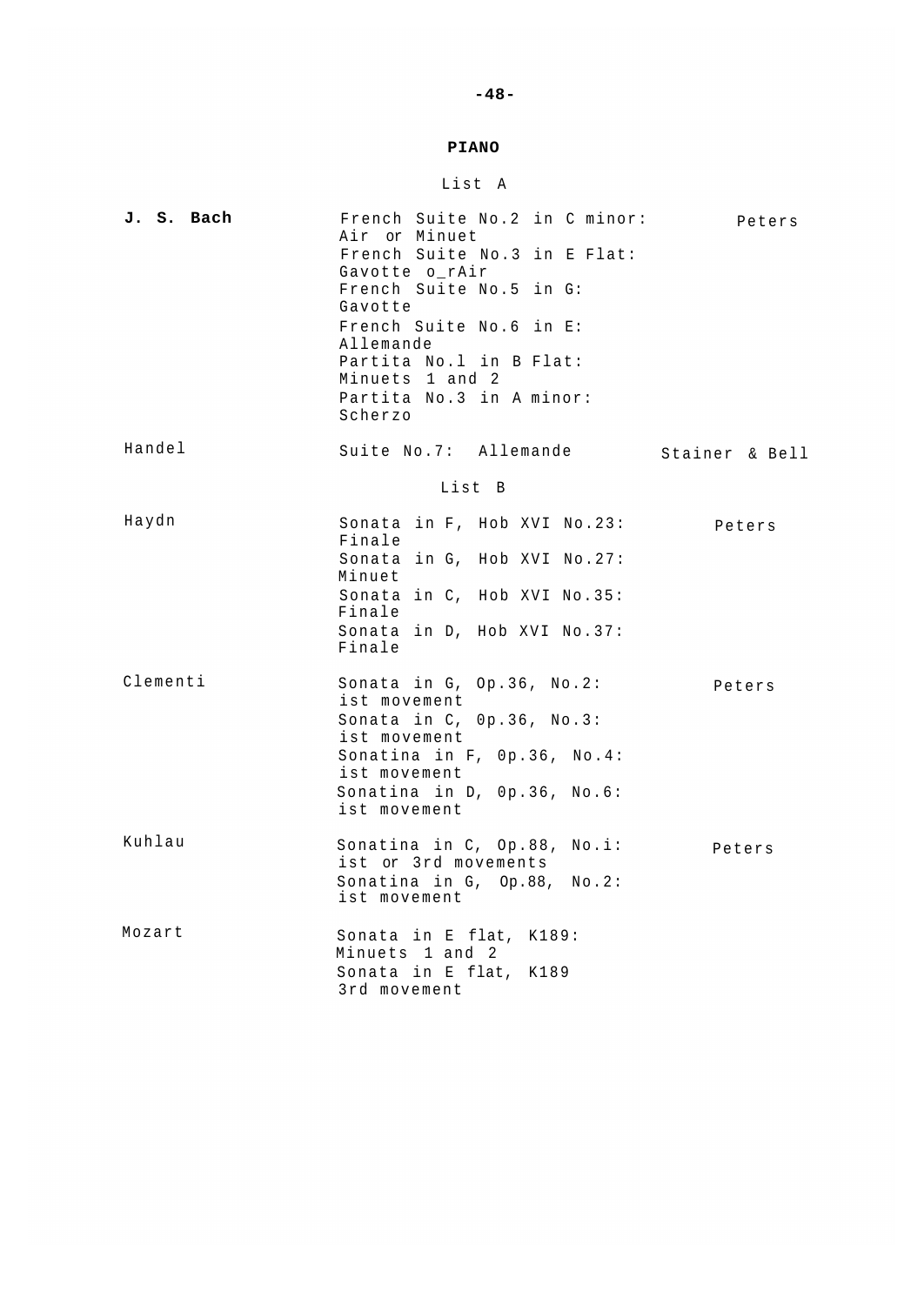| Beethoven     | Bagatelle in G minor,<br>Op.llg, No.l<br>Bagatelle in D, Op.11g, No.3<br>Sonatina in F major:<br>ist o <sub>/</sub> 2nd movements                             | Boosey &<br>Hawkes                           |
|---------------|---------------------------------------------------------------------------------------------------------------------------------------------------------------|----------------------------------------------|
|               | List C                                                                                                                                                        |                                              |
| Mendelssohn   | Christmas Piece in E Flat,<br>0p.72, No.2                                                                                                                     | Peters                                       |
| Schumann      | The Poor Orphan, Op.68, No.6<br>Knight Rupert, 0p.68, No.12<br>First Loss, Op.68, No.16<br>Romance, 0p.68, No.19<br>*** Op.68, No.26<br>(Album for the Young) | Associated<br>Board                          |
| Heller        | Study in B Flat, 0p.45, No.16<br>Study in D Flat, Op. 46, No. 8<br>Study in A minor, Op. 47, No. 3<br>Study in A Flat, 0p.47, No.23                           |                                              |
| Grieg         | Lyric Pieces, Op.12:<br>Nos. i, 2, 3 or 4                                                                                                                     | Peters                                       |
| Bartok        | For Children Vol.1:<br>Nos.5, 31, 32 $Q/$ 37<br>Evening in the Village<br>(i0 Easy Pieces, No.5)<br>Hungarian Folksong<br>(IO Easy Pieces, No.8)              | Boosey & Hawkes<br>Editio Musica<br>Budapest |
| Berkeley      | Five Short Pieces for Piano:<br>any one                                                                                                                       | Chester                                      |
| Kabalevsky    | 15 Children's Pieces,<br>Op.17:Nos.10 or 14                                                                                                                   | Boosey & Hawkes                              |
| Khachaturian  | Pictures of Childhood:<br>Nos. 6 or 7                                                                                                                         | Boosey & Hawkes                              |
| R. R. Bennett | Diversions:<br>Nos.2, 3, 4, 5 or 6<br>A Week of Birthdays: any one                                                                                            | Universal<br>Edition                         |
| S. Bodley     | Ceithre Piosai Beaga: No.4                                                                                                                                    | Walton                                       |
| G. Victory    | Five Tales from Anderson: No.4 Banks & Son                                                                                                                    |                                              |
| 0. Hynes      | Six Short Pieces for Children:<br>No.4 or No.6<br>i!                                                                                                          | EMI                                          |

**-4~**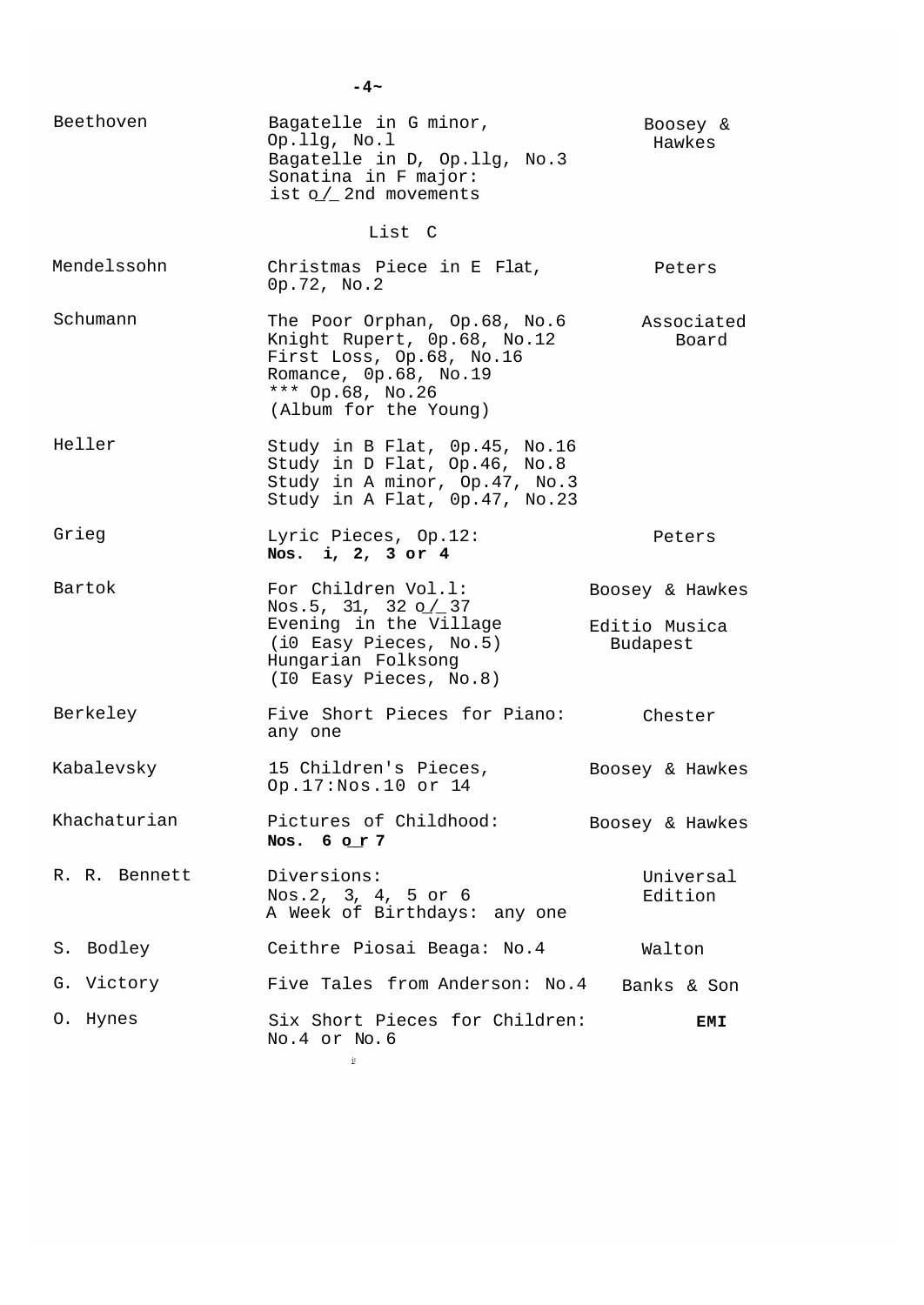#### **CONCERT HARP**

| <b>Boscha</b>                       | Study, $Op.318$ , $No.3$<br>(Quarante ~tudes Faciles,<br>Book 1)                                        | Leduc/UMP            |
|-------------------------------------|---------------------------------------------------------------------------------------------------------|----------------------|
| Labarre                             | 20 Etudes: No.1, Gammes                                                                                 | Adlais               |
| Nadermann                           | etude No.2 or No.4<br>(Method for Harp, Book 2)                                                         | Billaudot/<br>Kalmus |
|                                     | List B                                                                                                  |                      |
| J. L. Dussek                        | Sonatina No.1<br>(Six Sonatinas)                                                                        | Suraphon/<br>Kalmus  |
| Handel                              | Chaconne in C                                                                                           | Salvi                |
| Martin Peerson<br>ed. David Watkins | Fall of the Leafe<br>The<br>(Anthology of English<br>Galaxy Music<br>Music for the Harp)<br>Corporation | Stainer & Bell/      |
| Purcell                             | Ground and Variations in F                                                                              | Salvi                |
| Rossini                             | Sonata in E Flat: complete                                                                              | Schott 6765          |
|                                     | List C                                                                                                  |                      |
| L. Carpentier                       | La Boite a Musique                                                                                      | Leduc/UMP            |
| Lex van Delden                      | Notturno                                                                                                | Lengnick             |
| Hasselmans                          | Trois Petites Pieces Faciles,<br>Op.9: No.1, Reverie                                                    | Durand/UMP           |
| Ibert                               | Six Pieces: No.4, Ballade                                                                               | Leduc/UMP            |
| H. Renie                            | No.1, Esquisse or No.3, Angelus<br>(Feuillets d'Album)                                                  | Lemoine/<br>UMP      |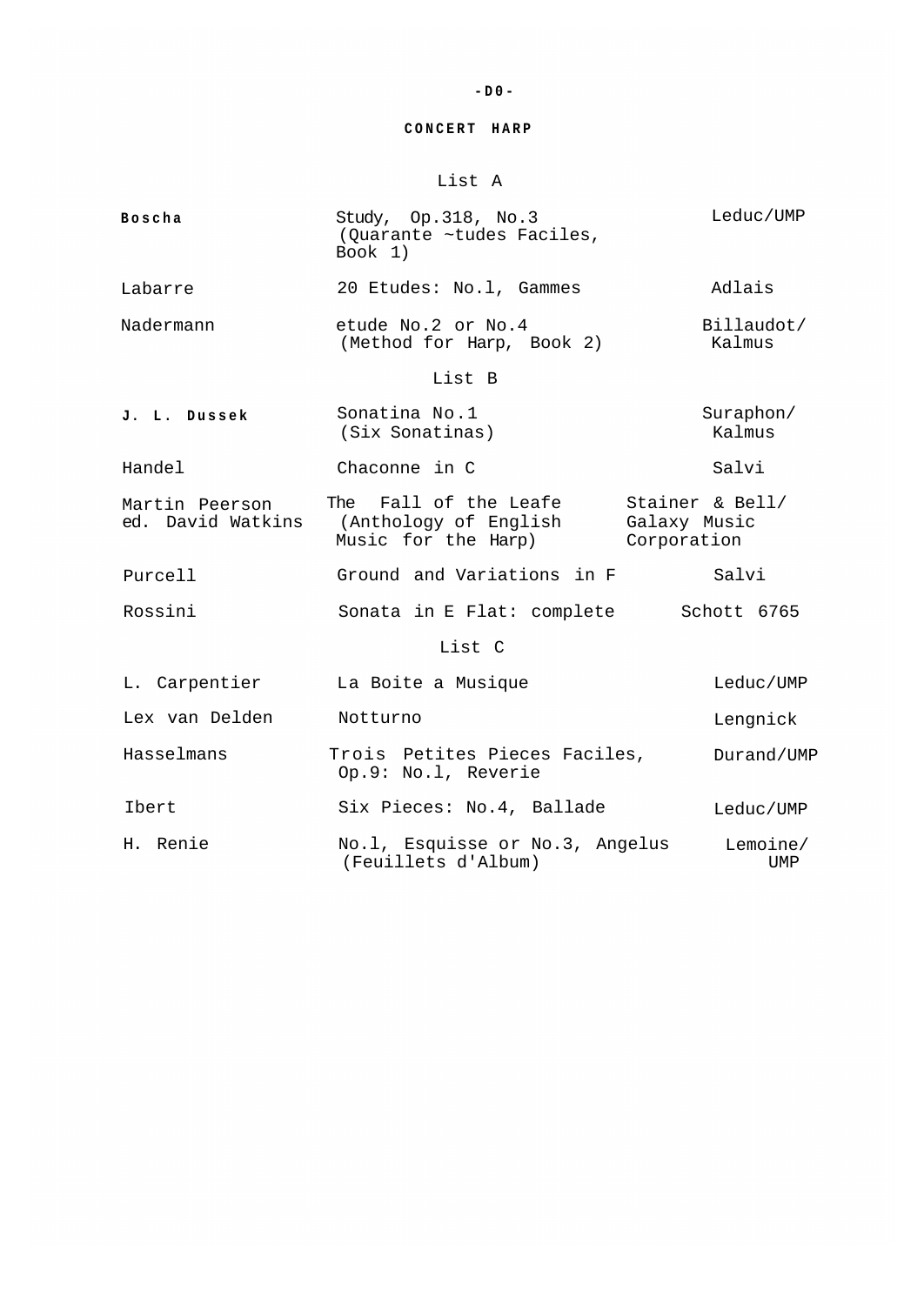#### **IRISH HARP**

#### List A

| G, F. Handel<br>ed. Milligan    | Air Varie<br>(Medieval to Modern, Vol.l)          | Lyon & Healy/<br>Mu n s o n<br>Harbour |
|---------------------------------|---------------------------------------------------|----------------------------------------|
| Hempson                         | The Parting of Friends<br>(The Irish Harp Book)   | Mercier Press                          |
| arr. Sheila<br>Larchet-Cuthbert | William O'Flynn<br>(The Irish Harp Book)          | Mercier Press                          |
| F. J. Nadermann                 | Etude No.5<br>(Douze ~tudes et un theme<br>varie) | Billaudot/Salvi                        |
|                                 | List B                                            |                                        |
| Bernard Andres                  | La Gimblette                                      | Hortensia/Salvi                        |
| Carolan                         | Miss Hamilton<br>(The Irish Harp Book)            | Mercier Press                          |
| arr. Mercedes<br>McGrath        | David Foy<br>(The Irish Harp Book)                | Mercier Press                          |
| Samuel Pratt<br>ed. Milligan    | Sonatina in Classic Style                         | Lyon & Healy/<br>Salvi                 |
|                                 | List C                                            |                                        |

Either: A contemporary piece for non-pedal harp of similar or higher standard **OR:** A song, in Irish or English, with own harp accompaniment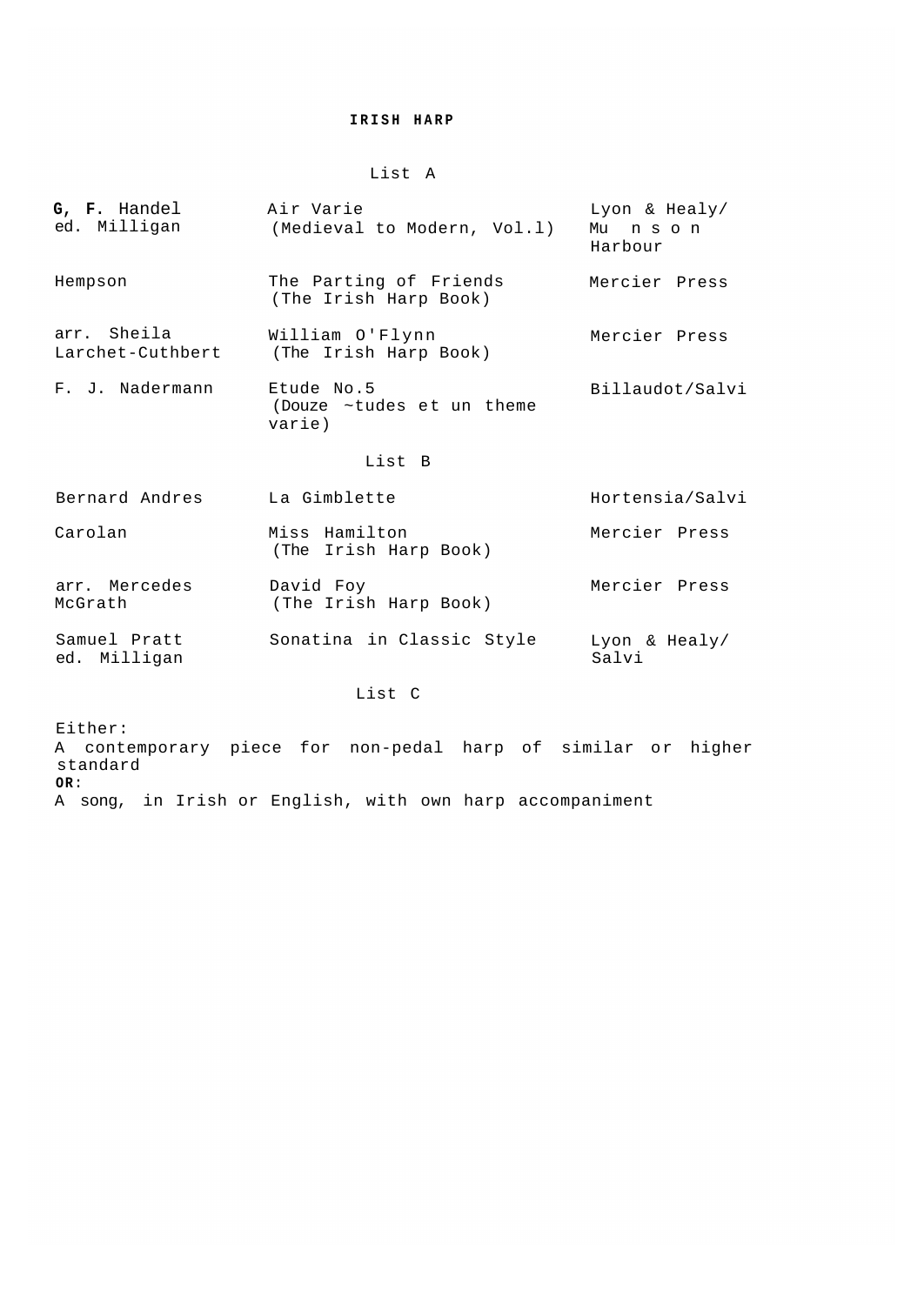# **ORGAN**

| Bach           | Chorale Prelude, 'Herzlich<br>tut mich Verlangen', S727                                                | Novello<br>or Peters |     |
|----------------|--------------------------------------------------------------------------------------------------------|----------------------|-----|
| Bach           | Chorale Prelude, 'Ich ruf<br>Dir Jesu Christ', \$639                                                   | Novello<br>or Peters |     |
| Bach           | Prelude & Fugue in E minor,<br>S536: Prelude only                                                      | Novello<br>or Peters |     |
| Buxtehude      | Chorale Prelude 'Nun komm', Elkin/Novello<br>der Heiden Heiland'<br>(The Progressive Organist, Book 2) |                      |     |
| Walter         | Chorale Prelude, 'Herr Gott,<br>dich loben alle wir'<br>(Organ Music for Services of<br>Thanksgiving)  |                      | 0UP |
|                | List B                                                                                                 |                      |     |
| Mendelssohn    | Sonata No.4 in B Flat:<br>Andante religioso                                                            | Novello              |     |
| Mendelssohn    | Sonata No.6: Finale                                                                                    | Novello              |     |
| Rheinberger    | Selected Trios, Op.189:<br>No.6 or No.10                                                               | Novello              |     |
|                | List C                                                                                                 |                      |     |
| Heimut Walcha  | Chorale Prelude, No.2<br>'O Heiland reiss die Himmell'                                                 | Peters 4850          |     |
| Helmut Walcha  | Chorale Prelude, No.8<br>'Zu Bethlehem Geboren'                                                        | Peters 4850          |     |
| Percy Whitlock | Five Short Pieces: No.3,<br>Andante Tranquillo                                                         |                      | OUP |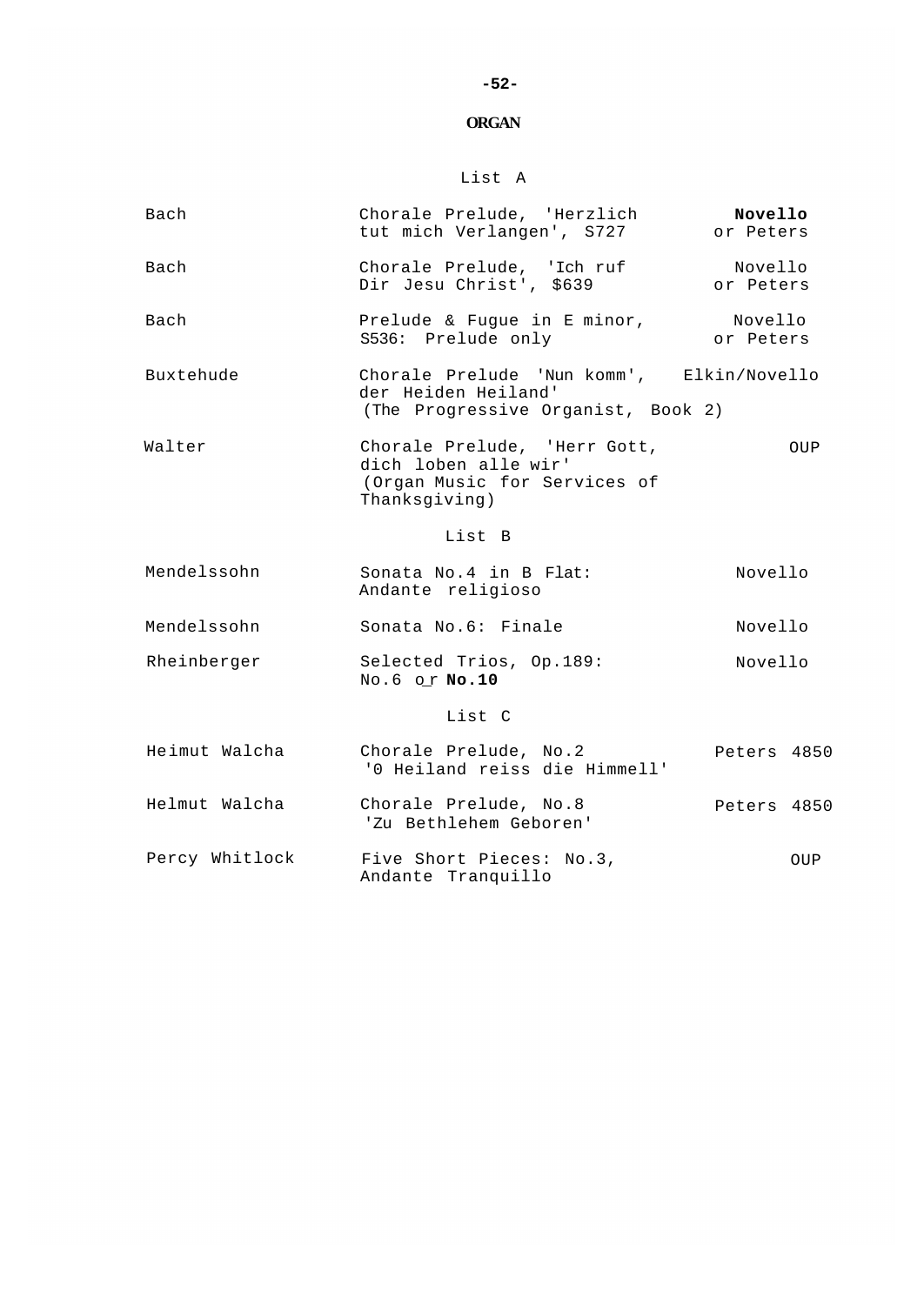#### **GUITAR**

| $Anon.$ trans.<br>Chilesotti        | NOS.i or 5 (Six Lute Pieces<br>of the Renaissance)       | Columbia/<br>Fentone<br>CO 142 |
|-------------------------------------|----------------------------------------------------------|--------------------------------|
| Dowland<br>trans. Jeffrey           | Alman, No.3 (Eight<br>Pieces by Dowland, Vol.1)          | OUP                            |
| de Visee<br>ed. Scheit              | Suite in D minor: Courante<br>or Bourr~e                 | Universal 11322                |
|                                     | List B                                                   |                                |
| Bach                                | Lute Suite No.3: Sarabande<br>(Three Little Bach Pieces) | Universal 11202                |
| Giuliani                            | 24 Studies, Op. 48=<br>No.12in A                         | Schott GA32                    |
| Scarlatti<br>trans.<br>Barbosa-Lima | Sonata in E minor,<br>L.423 (Nine Sonatas)               | Fentone CO 184A                |
| Sor<br>ed. Segovia                  | 20 Studies, Op.35, No.22:<br>Nos.5 or 6                  | Marks/<br>Belwin-Mills         |
|                                     | List C                                                   |                                |
| Carey Blyton                        | Water Garden, Op.68, No.1<br>(Easy Modern Guitar Music)  | OUP                            |
| Leo Brouwer                         | Etude No.6 (Etudes Simples,<br>.2nd Series)              | Eschig/Schott                  |
| Stephen Dodgson<br>ed. Quine        | Serenade, No.3 (Easy Modern<br>Guitar Music)             | OUP                            |
| M. Ponce                            | Prelude No.5 in B minor<br>(12 Preludes, Book i)         | Schott GA 124                  |
| Tarrega                             | Prelude No.6 in D                                        | Universal<br>13408             |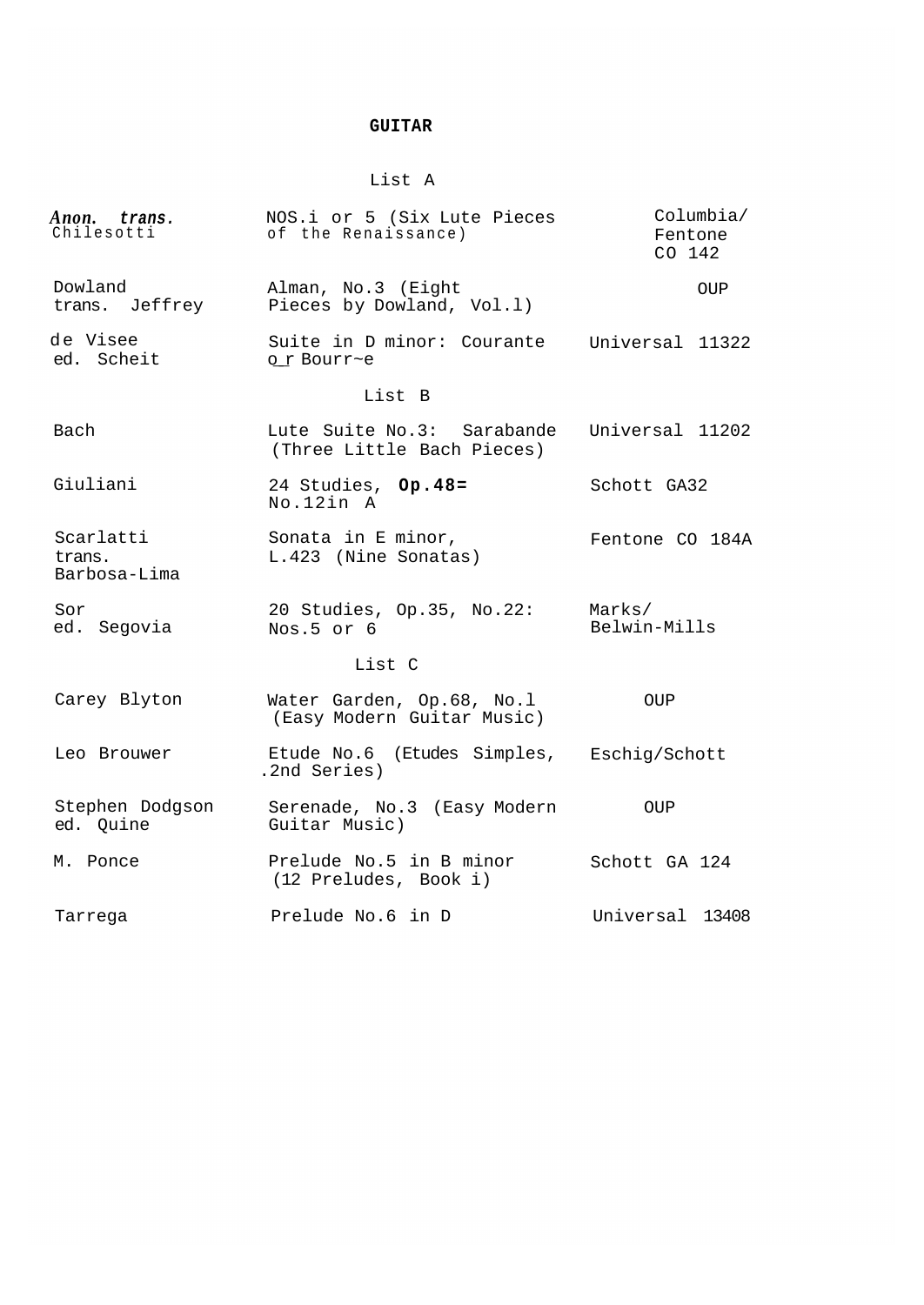#### **ACCORDION**

#### **List** A

| G. Romani     | A Quiet Stroll, No.59<br>(Work and Play, Stage II) | Charnwood                   |
|---------------|----------------------------------------------------|-----------------------------|
| D. Walsh      | Hills and Hollows                                  | Playwright Music            |
|               | List B                                             |                             |
| Beethoven     | Sonatina in G: complete                            | Charnwood                   |
| <b>Brahms</b> | Hungarian Dance, No.4                              | Hohner                      |
| G. Crossman   | Gavottine                                          | Bosworth                    |
| Kuhlau        | Sonatina in C: 1st movement                        | Charnwood                   |
| G. Romani     | Valse Lyrique                                      | Hohner                      |
|               | List C                                             |                             |
| G. Crosssman  | Fortitude                                          | Charnwood                   |
| K. Harlin     | Pavements of Paris                                 | Legerline<br>Publications   |
| McAdamson     | Triumph March                                      | Hohner                      |
| C. Mahr       | Petals in the Breeze                               | Hohner                      |
| B. Maroc      | Hochzeit Landler                                   | Ledgerl ine<br>Publications |
| P. Pizzigoni  | Luci e Ombre                                       | MAP                         |

Note: The sight-reading test for accordion will be given without chord symbols. Notation for the stradella keyboard will be such that triads will be written above the middle line of the bass stave and bass notes below the middle line of the bass stave.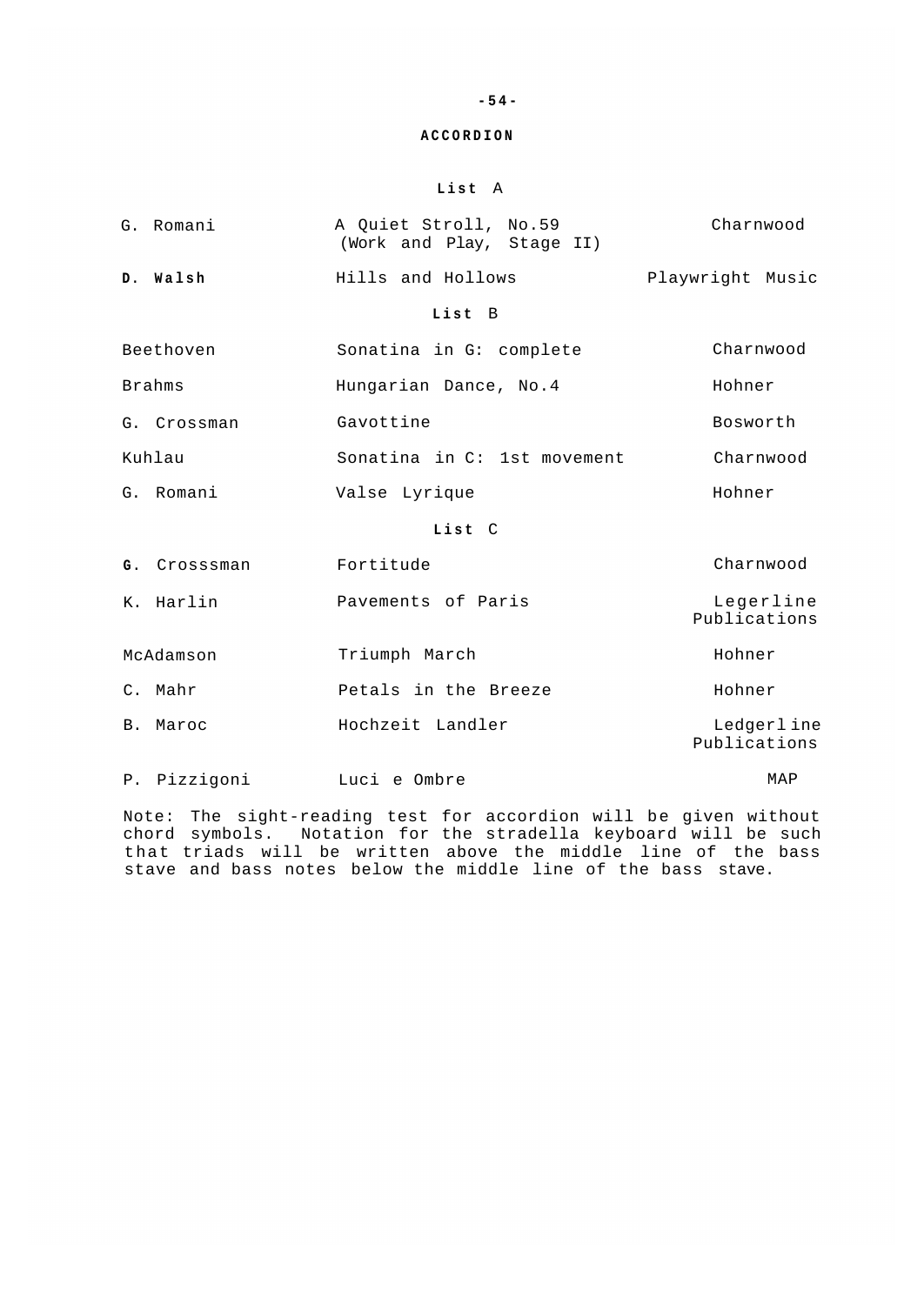# **-55-**

#### **VIOLIN**

| Kayser                             | Studies, Book I, 0p.20: any one Peters                                                      |                     |
|------------------------------------|---------------------------------------------------------------------------------------------|---------------------|
| Wohlfahrt                          | Studies, Op. 45: any one Galliard/Peters                                                    |                     |
|                                    | List B                                                                                      |                     |
| Beethoven                          | Adagio and Allegro, Op.8, No.9 Associated<br>(2nd book of Classical and<br>Romantic Pieces) | Board               |
| Corelli                            | Sonata in A, Op.5, No.9:<br>Preludio, Largo                                                 | OUP                 |
| Fiocco<br>arr. Bent &<br>& O'Neill | Allegro                                                                                     | Schott              |
| Handel                             | Sonata in F, Op.1, No.12:<br>ist and 2nd movements                                          | Peters              |
| Kuchler                            | Concertino in D, Op.12:<br>ist movement                                                     | Bosworth            |
| Tartini-Ticciati                   | Andante Cantabile                                                                           | $\alpha$            |
| Vivaldi                            | Concerto in A minor, Op.3,<br>No.6: ist movement                                            | Schott              |
|                                    | List C                                                                                      |                     |
| Elgar                              | Chanson de Matin, Op.15, No.2                                                               | Novello             |
| Faurw                              | Siclienne, Op.78                                                                            | J. Hamelle          |
| Murray & Brown                     | Gavotte & Musette<br>(More Tunes for my Violin)                                             | Boosey & Hawkes     |
|                                    | (Path of Progress) Lower Grade: any one                                                     | Associated<br>Board |
| Shostakovich                       | Clockwork Doll<br>(Albumstucke)                                                             | Peters P-4794       |
| Szelenyi                           | Youngster's Dance<br>(24 Easy Little Concert Pieces)                                        | EMI                 |
| Tchaikovsky                        | Chanson Triste, Op. 40, No. 2<br>(Fiddler's Choice Grade V)                                 | Associated<br>Board |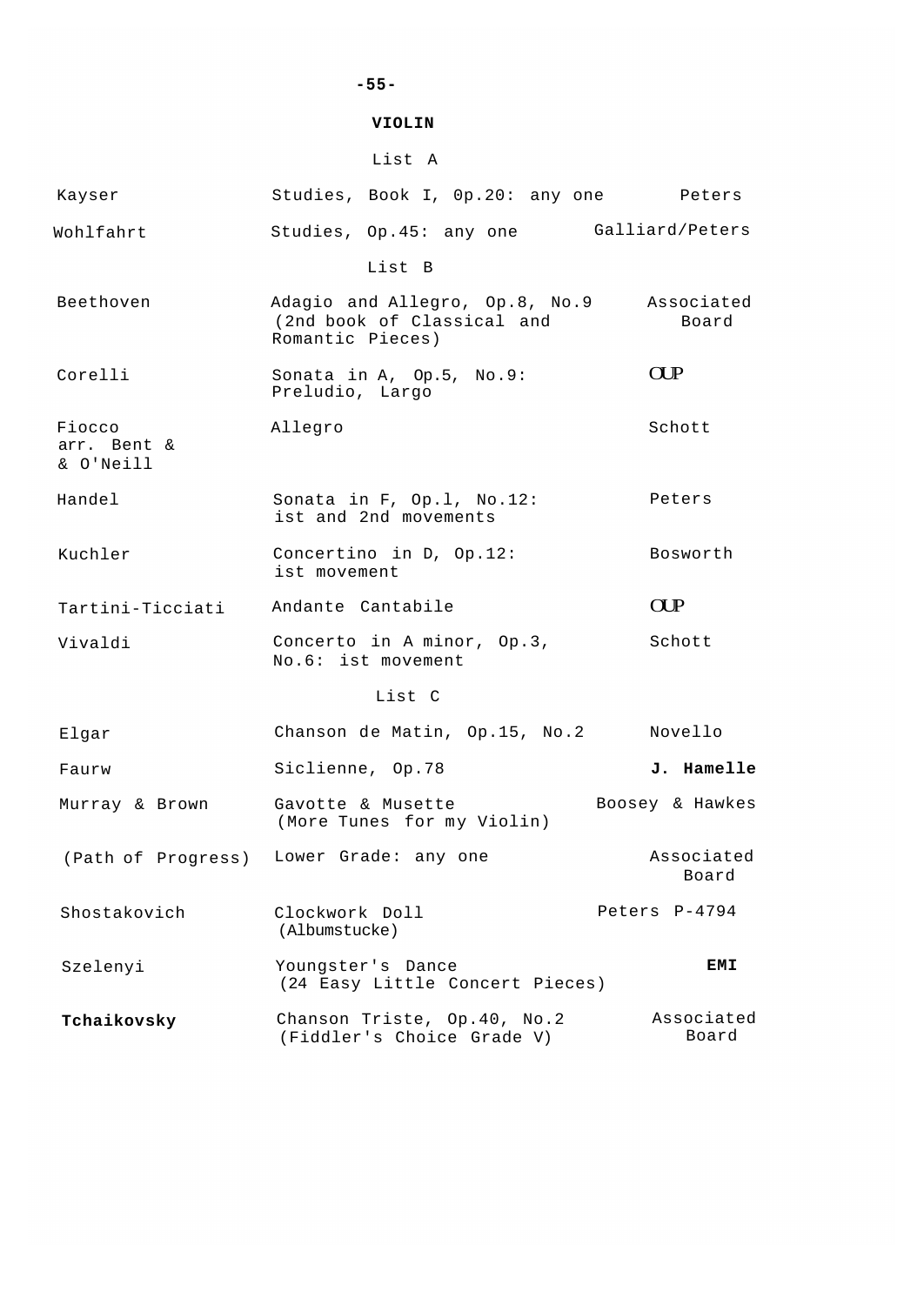#### **VIOLA**

**-56-**

| Carse                      | ProGressive Studies for Viola:<br>any one                    | Augener  |
|----------------------------|--------------------------------------------------------------|----------|
|                            | List B                                                       |          |
| arr. Forbes                | A Book of Classical Pieces<br>Nos.3, 4 or 5                  | 0UP      |
| Handel<br>arr. Harty       | Arietta                                                      | Schott   |
| Marais                     | Five Old French Dances: any one                              | Chester  |
| Mozart<br>arr. Klengel     | Andante (Viola Album)                                        | Peters   |
| Purcell<br>arr. Radmall    | Dance (The Chesterian String<br>Series, Viola, Book 2)       | Chester  |
|                            | List C                                                       |          |
| Beethoven                  | Rondo                                                        | Schott   |
| John Dyer                  | Tempo di Gavotte                                             | Chappell |
| Schubert<br>arr. Klengel   | Adagio (Viola Album)                                         | Peters   |
| Stephen                    | Prelude or Humoreske (Four<br>Fancies for Viola              | Chappell |
| Tchaikovsky<br>arr. Forbes | Chanson Italienne, 0p.39, No.15<br>(Chester Music for Viola) | Chester  |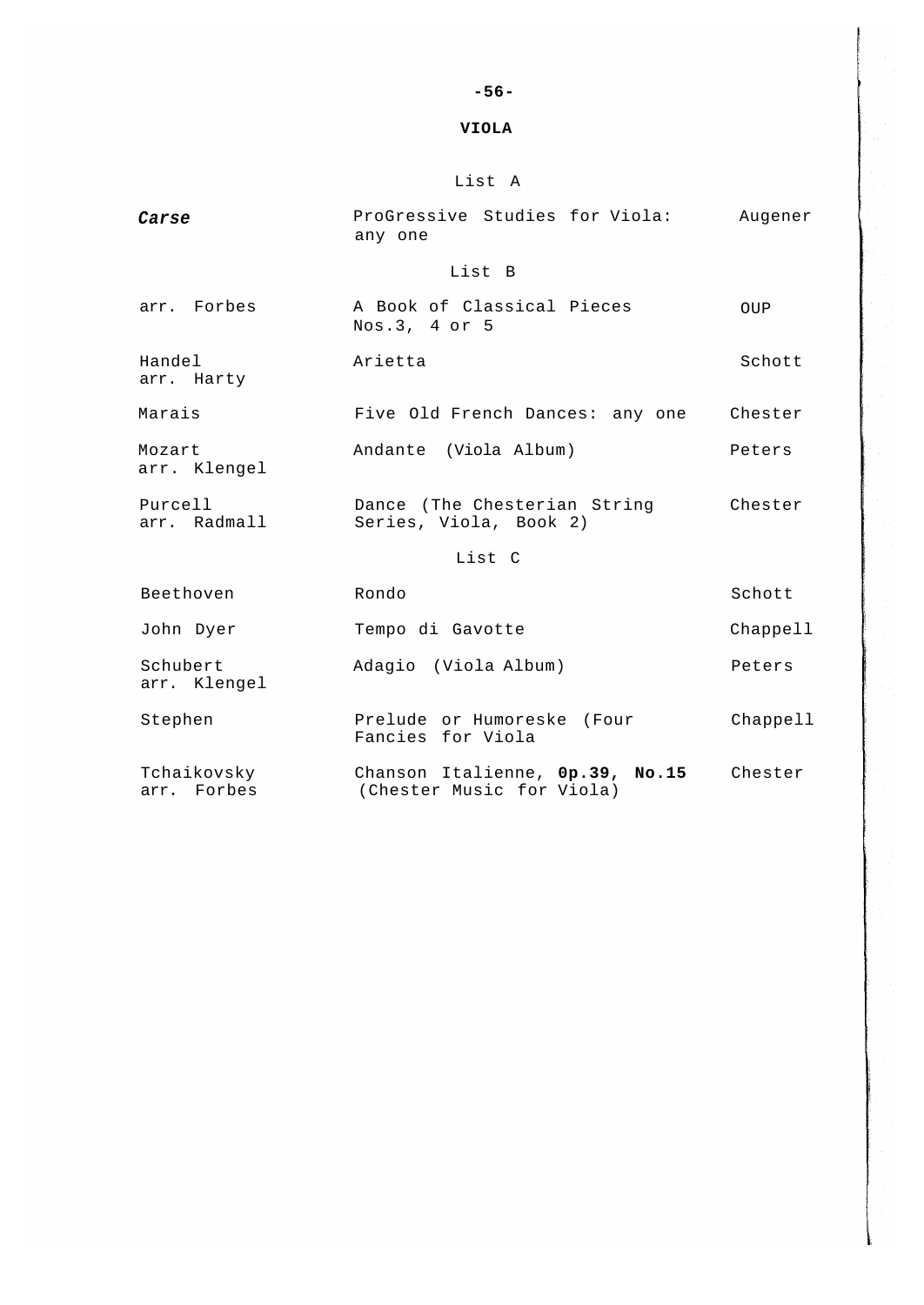# **-57-**

#### **VIOLONCELLO**

| Breval                    | Sonata No.1 in C: ist movement                                     | Schott              |
|---------------------------|--------------------------------------------------------------------|---------------------|
| Caix D'Herveloix          | Gavotte (Lost melodies)                                            | Universal           |
| de Fesch                  | Sonata in D minor; Ist movement                                    | Schott              |
| Galliard                  | Sonata No.6 in C: last movement                                    | Peters              |
| Haydn                     | Allegro (Lost Melodies)                                            | Universal           |
| Marcello                  | Sonata in E minor, Op.2, No.2:<br>Largo                            | Universal           |
| Piatti                    | Nos.5, ii, or 29<br>(Violoncello Method, Book If)                  | Galliard            |
|                           | List B                                                             |                     |
| Cui                       | Oriental, Op.50, No.9                                              | Lengnick            |
| Grieg                     | Wounded Heart, 0p.34, No.1 Kalmus/Mills<br>(Four Elegiac Melodies) |                     |
| Massenet                  | Melodie Elegie, Op.10, No.5                                        | UMP                 |
|                           | List C                                                             |                     |
| Bazelaire                 | Suite Francaise, Op.114:<br>Chanson de Bress                       | Schott              |
| Stephen Dodgson           | Aurora or Hopscotch<br>(Contemporary Cellist, Book I)              | Associated<br>Board |
| Christopher<br>Le Fleming | Air and Dance: Air                                                 | Chester             |
| Hindemith                 | Three Easy Pieces: any one                                         | Schott              |
| Niso Ticciati             | Gavotte No.1 (Studies in Style<br>and Technique, Book I)           | OUP.                |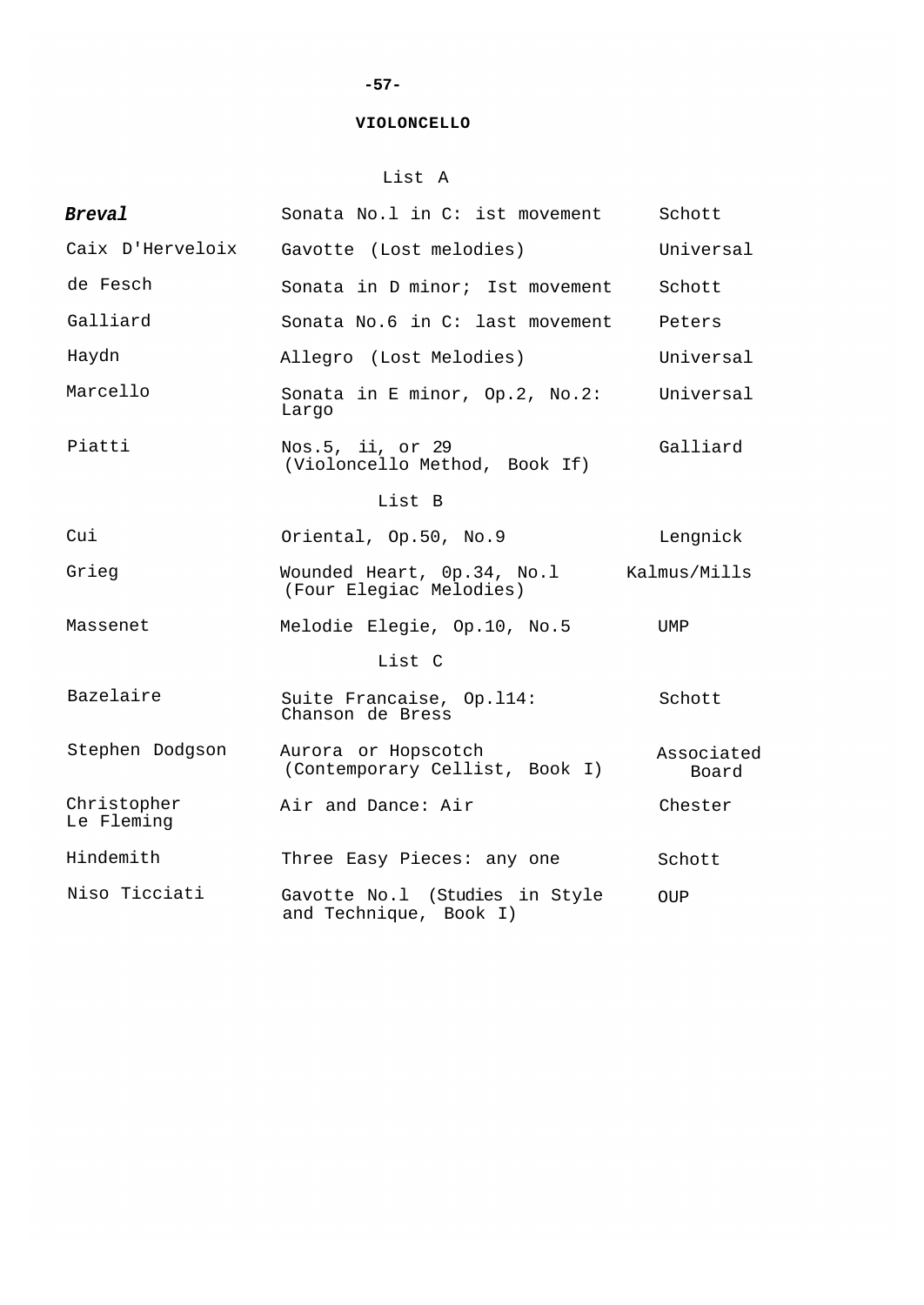#### **DOUBLE BASS**

| Bach<br>arr. Carroll   | Gavotte in D or Sarabande in Associated<br>D minor (Six Unaccompanied Pieces) Board                    |                 |
|------------------------|--------------------------------------------------------------------------------------------------------|-----------------|
| Gordon Dale            | Sonatina, Op.81:<br>ist movement, Allegretto giocoso                                                   | Piper           |
| Handel<br>arr. Hartley | Scipio: March<br>(Double Bass Solo i)                                                                  | OUP             |
| Telemann               | Sonata in Canon No.4 in F minor: Yorke<br>last movement, Presto                                        |                 |
|                        | List B                                                                                                 |                 |
| Andrian Ameller        | Piece Elegiaque                                                                                        | Lemoin/UMP      |
| Frederic Boaden        | Petite Suite:<br>2nd or 4th movement,<br>Elegy or March                                                | Yorke           |
| Ida Carroll            | Five Simple Pieces:<br>Courante                                                                        | Stainer & Bell  |
| Adrian Cruft           | Prelude or Dance, Op.68                                                                                | Joad Press      |
| Guy Halahan            | Four Bagatelles:<br>Yorke<br>No.3, Douce Deuxieme                                                      |                 |
|                        | List C                                                                                                 |                 |
| Bach<br>arr. Cruft     | B minor Mass; Kyrie<br>(School of Double Bass Playing)                                                 | OUP             |
| Holst<br>arr. Hartley  | The Planets: Jupiter<br>(Double Bass Solo i)                                                           | 0UP             |
| Adolf Lotter           | $No.59$ (p.29): Melody<br>Boosey & Hawkes<br>in F Sharp minor<br>(Practical Tutor for the Double Bass) |                 |
| Mozart<br>arr. Cruft   | Symphony No.41: Finale<br>(School of Double Bass Playing)                                              | OUP             |
| Simandl                | No.5, (p.19) or No.6<br>(p.23) (New Method for<br>the Double Bass, Book i)                             | Boosey & Hawkes |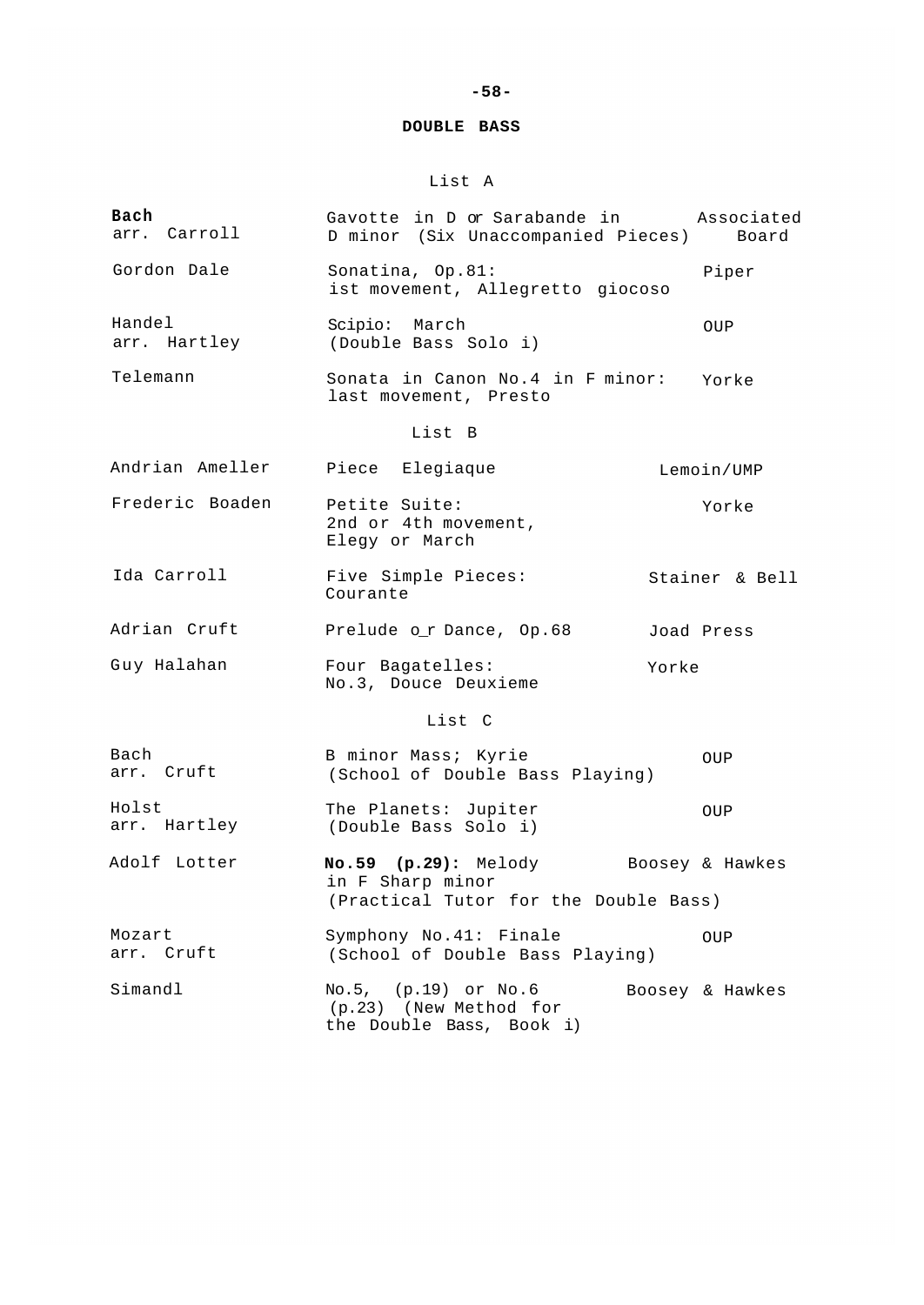#### **APPENDIX D**

Ordinary Level candidates will be required to present a selection of *Reels, a Slow Air and a* contrasting piece of the candidates own choice.

Higher Level candidates must present a programme as follows:

- 1. Five (Double) Reels from which two will be chosen by the examiner;
- 2. Three Slow Airs frcm which one will be chosen by the examiner;
- 3. Three Hornpipes or three Set Dances frcm which one will be chosen by the examiner;
	- 4. Two examples of one of the following: Double Jigs, Single Jigs, Slip Jigs, Slides, Polkas (Single Reels), Flings, Planxties, orthe O'Carolanmelodies.

Proficiency in the use of ornamentation e.g. grace notes (cuts), triplets, short rolls, long rolls, crans, slides etc. will be required especially at the Higher Level.

All candidates choosing this option must present to the examiner a fully identified list of pieces; i.e. a title alone will not suffice, either present written music or give a reference (specific recording/printed collection and/or performer). The following lists will serve as a guideline for this purpose.

#### TUNES: INSTRUMENTS:

| $0'$ Carolan $(p.60)$                    | Concert Flute (p.62)                |
|------------------------------------------|-------------------------------------|
| Hornpipes $(p.60)$                       | Button Accordion (Chromatic) (p.63) |
| Reels $(p.60)$                           | PianO Accordion (p.63)              |
| Jigs (p.60)                              | Fiddle $(p.64)$                     |
| Airs (p.61)                              | Banjo (p.64)                        |
| Set Dances (p.61)                        | Mandolin (p.64)                     |
| Single Jigs (p.61)                       | Uilleann Pipes (p.65)               |
| Slip Jigs (p.61)                         | Tin Whistle (p.66)                  |
| Slides (p.61)                            | Concertina $(p.67)$                 |
| Polkas (Single Reels) (p.61) Harp (p.67) |                                     |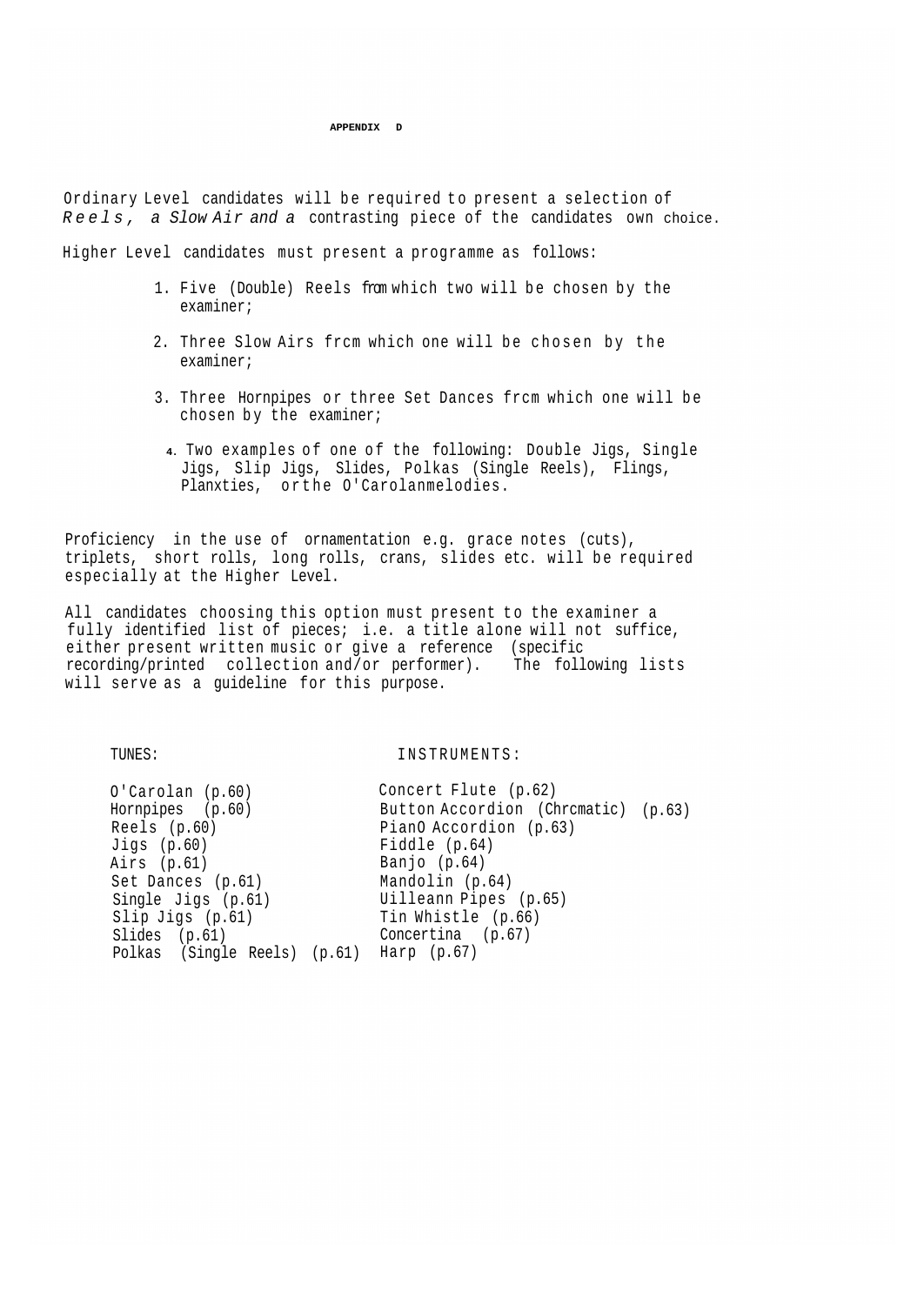# MISCELLANEOUS LIST OF TUNES SUITABLE FOR MOST INSTRUMENTS

#### O'CARolN

| Si Bheag Si Mh6r    | OR             |
|---------------------|----------------|
| Tiarna Mhuigheo     | 0 <sub>R</sub> |
| Tabhair Dora Do L~h | 0 <sub>R</sub> |
| An Ghaoth Aneas     | 0 <sub>R</sub> |
| Planxty Irwin       | 0 <sub>R</sub> |
| Planxty Drury       | OR.            |
|                     |                |

#### **HORNPIPES**

| CRE2 | (303) |
|------|-------|
| O' N | (810) |
| O' N | (906) |
| O' N | (846) |
| O' N | (859) |
| O' N | (874) |
| O' N | (894) |
|      |       |

#### **REELS**

| An Mheaig Ch~bach              | cre(1)  | - 77             |
|--------------------------------|---------|------------------|
| Bearna Na Gaoithe              |         | 81               |
| Tim O'Maoldomhnaigh            | Ш       | 88               |
| Na Garranta Saili              | ,1      | 100 <sub>o</sub> |
| Rogha Sheoir.se De Faoite      | $\perp$ | 97               |
| Gol Aqus C~ire Na hEireann     |         | 101              |
| Caisle~n Ui Cheal laigh        | Ш       | 108              |
| An Sceach (The Hunter's Purse) | Ш       | 119              |
| Baii itheoir Longphoirt        | II.     | 184              |

# JIGS

| Pingneacha Rua Agus Pras                          | cre(1) | 4  |
|---------------------------------------------------|--------|----|
| GleanntAn Na Samhaircini (The Park On The Strand) | -11    | 5. |
| Tolladh An Leathair (Down The Back Lane)          | t!     | 6  |
| An FhuiseOq Ar An Tr&                             |        | 7  |
| Port Ui Cheal laigh (The Killimor Jig)            | I!     | 11 |
| Ioc An Reicneail                                  | w!     | 19 |
| An Rds Sa bhFracch                                | t!     | 37 |
| Rogha Li adroma                                   | 11     | 48 |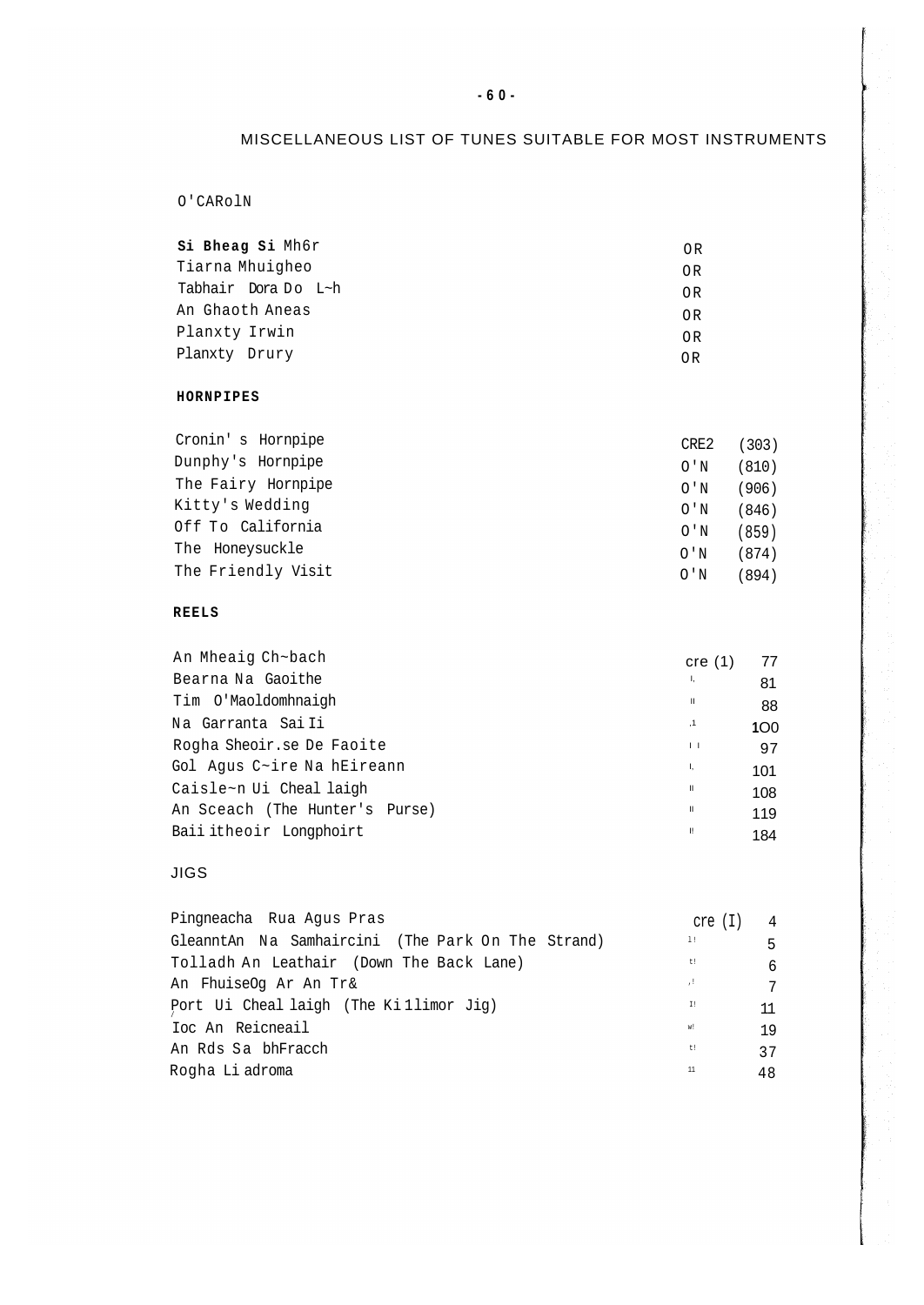**AIRS** 

Eamonn A' Chnoic  $Fill A Run 0$ Róisín Dubh An Bonnán Bui Uirchill A' Chreagáin An Mhaighdean Mhara Liam O Raghallaigh Green Groves Of Erin, CL24  $\mathbf{H}^{\prime}=\mathbf{H}^{\prime}$  and  $\mathbf{H}^{\prime}$ Mary Bergin, CEF.071, Gael Linn The Wounded Hussar The Drones And The Chanter, CCII. Claddagh  $\mathbf{H}^{\text{max}}$  and  $\mathbf{H}^{\text{max}}$  $\mathbf{H}$ Tony McMahon, CEF.033, Gael Linn Mo Mhúirnín Bán Mary Bergin, CEF.071, Gael Linn The Dear Irish Boy The Drones And The Chanter, CCII.Claddagh  $\mathbf{H} = \mathbf{H} \qquad \qquad \mathbf{H} = \mathbf{H} \qquad \qquad \mathbf{H}$ Ceol An Chlair, CCE.CL. The Red Haired Boy Star of Munster, Trip Topic, 12TS.310 An Goirtín Eornan Tutor For The Feadóg Stáin, CCE Uirchill A' Chreagáin Tutor For The Feadóg Stáin, CCE Iníon an Fhiodora Tutor For The Feadóg Stáin, CCE

#### SET DANCES

| The Blackbird          | CRE (1) 207                     |
|------------------------|---------------------------------|
| Madame Bonaparte       | The Dance Music Of Ireland      |
| King Of The Fairies    | O'N                             |
| Jockey At The Fair     | <b>CONTRACTOR</b>               |
| Bonaparte's Retreat    | Ħ                               |
| The Three Sea Captains | $^{\bullet}$                    |
| The Job Of Journeywork | Tutor For The Feadóg Stáin, CCE |

# SINGLE JIGS, SLIP JIGS, SLIDES, POLKAS (Single Reels) ETC.

| Follow Me Down To Carlow      |              |                                       |                           |                  | <b>CRE</b>           |                      | 84                |
|-------------------------------|--------------|---------------------------------------|---------------------------|------------------|----------------------|----------------------|-------------------|
| Slide Neilí Uí Mhathúna       |              |                                       |                           |                  | 11                   |                      | 70                |
| Bucla Glúine An Uileantóra    |              |                                       |                           |                  | $\mathbf{H}$         |                      | 58                |
| An Muilleoir Faoi Dheannach   |              |                                       |                           |                  | $\mathbf{H}$         |                      | 102               |
| The Kid On The Mountain       |              |                                       |                           |                  | $\bullet$            |                      | 104               |
| Súgradh Na hOiche Aréir       |              |                                       |                           |                  | $\mathbf{u}$         |                      | 107               |
| The White Cockade             |              |                                       |                           |                  | "                    |                      | 113               |
| Polka Mhuiris Uí Mhaonghaile  |              |                                       |                           |                  | 11                   |                      | 117               |
| John Kelly's Slide            |              | Ag Déanamh Ceoil, CCE (Tape and Book) |                           |                  |                      |                      |                   |
| Johnny O'Leary's Slide        | 11           | $\bullet$                             | Ħ                         | $\mathbf{H}$     | $^{\prime\prime}$    | $\mathbf{u}$         | 41                |
| The Humours Of Whiskey        | 11           | w                                     | 11                        | Ħ                | $^{\bullet}$         | $\ddot{\phantom{1}}$ | $^{\bullet}$      |
| The Sweet Flowers Of Milltown | 11           | 11                                    | $\mathbf{H}$              | $\bullet$        | $\mathbf{H}$         | $\ddot{\phantom{1}}$ | $^{\bullet}$      |
| Farewell To Whiskey           | 11           | $\mathbf{H}$                          | $\mathbf{H} = \mathbf{0}$ | $^{\ast\ast}$    | $^{\dagger \dagger}$ | $\bullet$            | $^{\prime\prime}$ |
| The Ballydesmond Polka        | 11           | $\blacksquare$                        | Ħ                         | $\bullet\bullet$ | $\mathbf{H}$         | 11                   | w                 |
| Jimmy Doyle's Favourite       | $\mathbf{H}$ | $^{\prime}$                           | $\mathbf{H}$              | $\mathbf{H}$     | $\mathbf{H}$         | $\bullet$            | $\mathbf{H}$      |

Cas Amhrán I

 $\mathbf{u}$  .

 $\mathbf{u}$ 

 $\mathbf{u}$ 

 $\mathbf{u}$ 

 $\mathbf{u}$ 

 $\ddot{\phantom{a}}$ 

 $\alpha$ 

 $\bullet$ 

 $\mathbf{H}^{\pm}$ 

 $\alpha$ 

 $\bullet$ 

 $\bullet\bullet$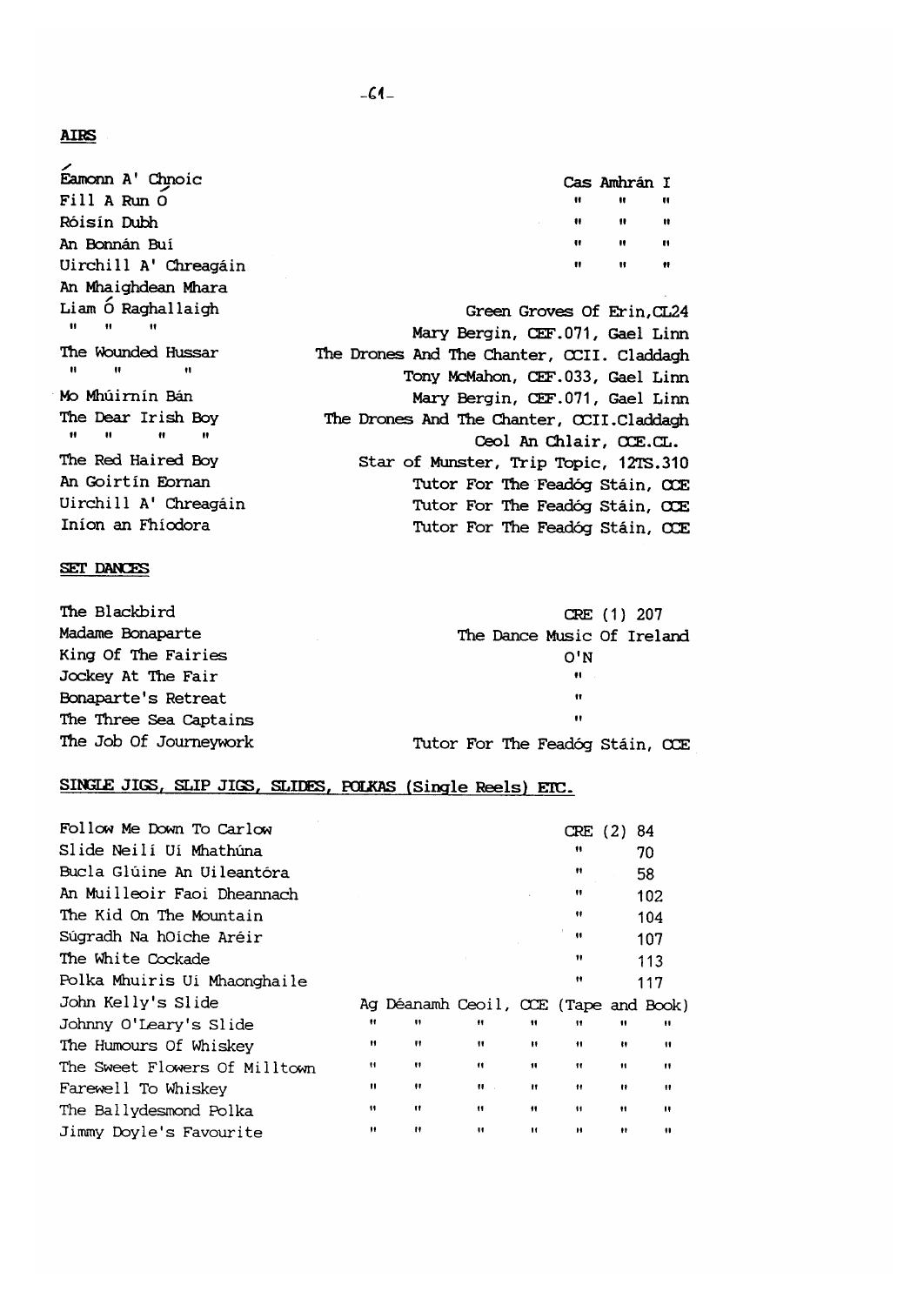**LIST O F T I ESOITABLE FOR SPECIFIC INSTRUMENTS**

#### **Concert: Flute**

| RECORDD                         | LABEL<br><b>NUMBER</b>                          | TUNE                                                                                                                                                                      |                                                                                                  | MUSICIAN(S)                                                                   |
|---------------------------------|-------------------------------------------------|---------------------------------------------------------------------------------------------------------------------------------------------------------------------------|--------------------------------------------------------------------------------------------------|-------------------------------------------------------------------------------|
| Matt Molloy                     | Mulligan<br>Lun 004                             | Patsy Tuohy's etc. (R)<br>Willie Colemans (J)<br>The Humours Of Drinagh<br>$etc.$ $(J)$                                                                                   | $\mathop{\rm H}\nolimits$<br>$\mathbbm{I}\,$ !                                                   | Matt Molloy<br>Ħ<br>11                                                        |
| Traditional Music<br>From SIigo | Outlet<br>Solp. 1002                            | Pipe On The Hob etc. $(J)$<br>The Blackbird (A)<br>Lark In The Morning (J)<br>Port Na bPficai (A)<br>Si Bheag Si Mh6r etc.                                                | $\mathbf{u}$<br>$\mathbf{u}$<br>$\mathbf{u}$<br>$\mathbf{u}$                                     | Seamus Tansey<br>$\mathbf{u}$<br>$\mathbf{u}$<br>$\mathbf{u}$<br>$\mathbf{u}$ |
| The Best Of<br>Seamus<br>Tansey | Outlet<br>CPI.1007                              | Anach Cuain (A)<br>Strike The Gay Harp etc. $(J)$<br>The Fairy etc. (R)                                                                                                   | $\mathbf{u}$<br>I <sub>1</sub>                                                                   | Seamus Tansey<br>$^{\prime}$<br>11                                            |
| The Eagle's Whistle             | Ceirnini/<br>Cladaigh<br>CC27                   | A Kerry Slide<br>Sarsfield's Jig (J)<br>The Hawthorn Slip Jig (SLJ)<br>An Gabhairin Bui<br>An Draighnean Donn (A)<br>I Have A Bonnet Trimmed<br>With Blue<br>Three Polkas | I <sub>1</sub><br>$\mathbb{H}$<br>TI.<br>$\mathbb{I} \mathbb{T}$<br>$\mathbf{H}$<br>$\mathbf{H}$ | Michael Tubrid¥<br>W!<br>1!<br>11<br>$\pm 1$<br>W.<br>If                      |
| Traditional Music<br>Of Ireland | Master<br>Collector<br>Series No.1<br>Shanachie | Chicago etc. (R)<br>The Wise Maid etc.<br>(R)<br>Queen of The Fair (J)                                                                                                    | t!                                                                                               | Paddy Carty<br>$11\,$                                                         |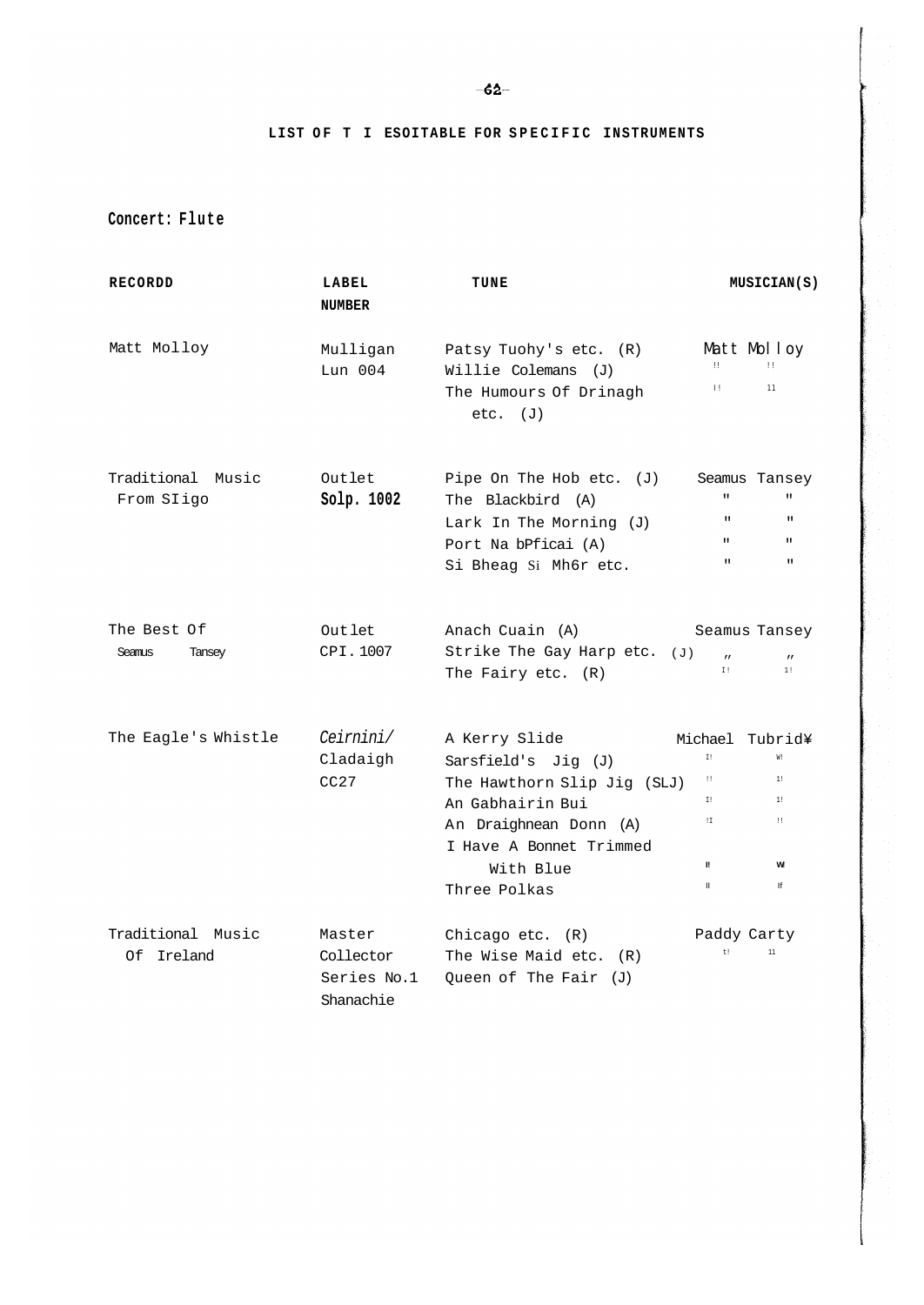# **BUTTON ACCORDION (CHROMATIC)/PIANO ACCORDION**

| RECORD                          | LABEL/NUMBER       | TUNE                                                  |              | MUOSICIAN(S)          |
|---------------------------------|--------------------|-------------------------------------------------------|--------------|-----------------------|
| Traditional Music<br>Of Ireland | Shaskeen<br>0S.361 | Tatter Jack Walshe (J)<br>The Trip To The Cottage (J) | $\mathbf{u}$ | Joe Burke<br>Ĩ.       |
|                                 |                    | Wind That Shakes The                                  |              |                       |
|                                 |                    | Barley (R)                                            | $\mathbf{u}$ | $\mathbf{u}$          |
|                                 |                    | Flogging Reel (R)                                     | $\mathbf{H}$ | $\mathbf{u}$          |
| Tony McMahon                    | Gael Linn          | The Wicklow Hornpipe (HP)                             |              | Tony McMahon          |
|                                 | CEF. 033           | The Poor Scholar (R)                                  | $f \quad I$  | $\Box$                |
|                                 |                    | Merrily Kiss The Quaker's                             |              |                       |
|                                 |                    | Wife (Si)                                             | $\mathbf{H}$ | W!                    |
|                                 |                    | Brian O'Lynn (J)                                      | t!           | $\Box$                |
|                                 |                    | The Long Note (SJ)                                    | Ш.           | $\mathbf{H}$          |
|                                 |                    | The Wicklow Hornpipe                                  | $f$ !        | $\perp$               |
|                                 |                    | SCan O Duibhir A'Ghleanna<br>(A)                      | Ш            | $\mathbf{H}$          |
|                                 |                    | A Stdr Mo Chroi (A)                                   | $\mathbf{H}$ | V!                    |
|                                 |                    | The Kid On The Mountain $(S/J)$                       | Ш.           | $\mathop{\mathrm{H}}$ |
| The Best Of Bobby               | ccmo               | The Donegal Reel (R)                                  |              | Bobby Gardiner        |
| Gardiner                        | CL.21              | The Merry Blacksmith<br>(R)                           | $\mathbf{u}$ | $\mathbf{u}$          |
|                                 |                    | The Humours Of Glendart                               | $\mathbf{u}$ | п.                    |
|                                 |                    | The Rakes Of Clonmel<br>(R)                           | $\mathbf{u}$ | п                     |
|                                 |                    | The Wind That Shakes The                              |              |                       |
|                                 |                    | Barley (R)                                            | $\mathbf{H}$ | $\mathbf u$           |
|                                 |                    | The Chorus Jig (J)                                    | $\mathbf{u}$ | п.                    |
| Comhaltas on Tour               | CCE.               | Molly What Ails You (R)                               |              | Jimmy McGreevey       |
|                                 | CL.26              | Come West Along The Road (R)                          | H            | Ħ                     |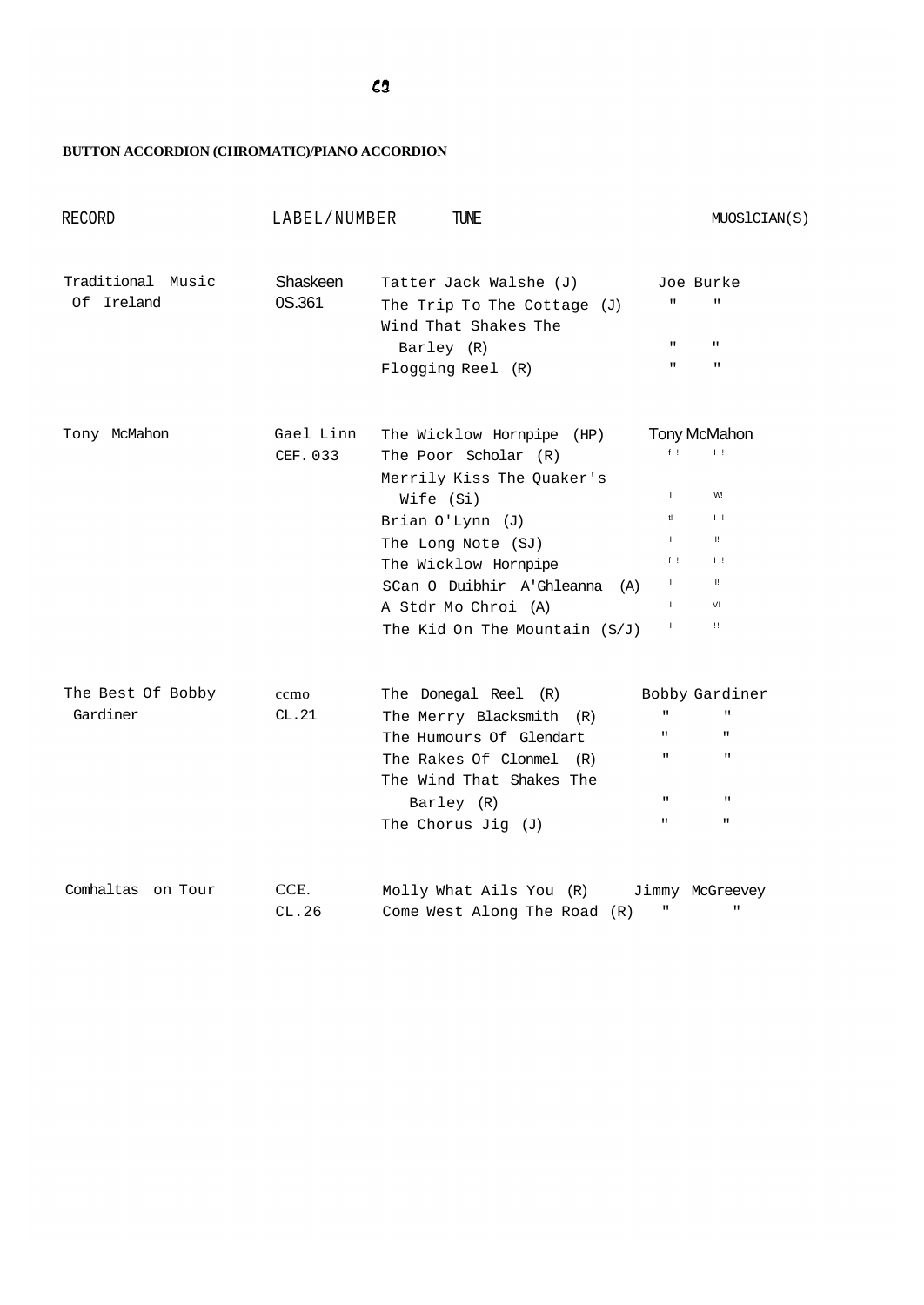#### FIDDLE/PIANO/MANDOLIN

| <b>RECORD</b>                                   | <b>LABEL</b><br>NUMBR | TUNE                                                                                                                                           | MUSICIAN(S)                                                                                                                   |
|-------------------------------------------------|-----------------------|------------------------------------------------------------------------------------------------------------------------------------------------|-------------------------------------------------------------------------------------------------------------------------------|
| Tomy Peoples                                    | CCE.CL. 13            | O'Callaghans Hornpipe (HP) Tommy Peoples<br>Lucy Campbell (R)<br>Jimmy Ward's (J)<br>Gillan's Apples (J)                                       | H.<br>$\mathbb{H}$<br>$\mathbb{H}^+$<br>tt.<br>tt                                                                             |
| The Star Above<br>The Garter                    | Claddagh CC5          | Slides<br>The Ballydesmond Polkas<br>The Hare In The Corn (J)<br>O'Rahilly's Grave (A)<br>Caoine Ui Dhomhnaill (A)                             | Denis Wrphyl<br>Julie Clifford<br>11<br>$\mathbb{R}$<br>$\mathbb{R}$<br>ít.<br>$\mathbb{H}$<br>$\mathbb{H}^+$<br>$\mathbb{R}$ |
| Paddy Killoran's<br>Back In Town                | Shanachie<br>33003    | The Sligo Maid (R)<br>The Luck Penny (J)<br>The Jolly Tinker (R)<br>The Hunter's Purse (R)<br>The Harvest H~ne (HP)<br>The Heathery Breeze (R) | Paddy Killoran<br>$\mathbf{H}$<br>П<br>$\mathbf{H}$<br>$\mathbf{H}$                                                           |
| The Classic<br>Recordings Of<br>KLchael Coleman | Shanachie<br>33006    | The Blackbird (SD)<br>The Derry Hornpipe (HP)<br>Heights Of Alma etc. (P)                                                                      | Michael Coleman<br>$\mathbf{H}$                                                                                               |
| Gusty's Frolics                                 | Claddagh CC17         | The Humours Of Ennistymon (J) Sean Keane<br>Caoine Ui N~ill<br>(A)<br>The Dublin Reel<br>(R)                                                   | $\mathbf{H}$<br>Ш                                                                                                             |

 $J$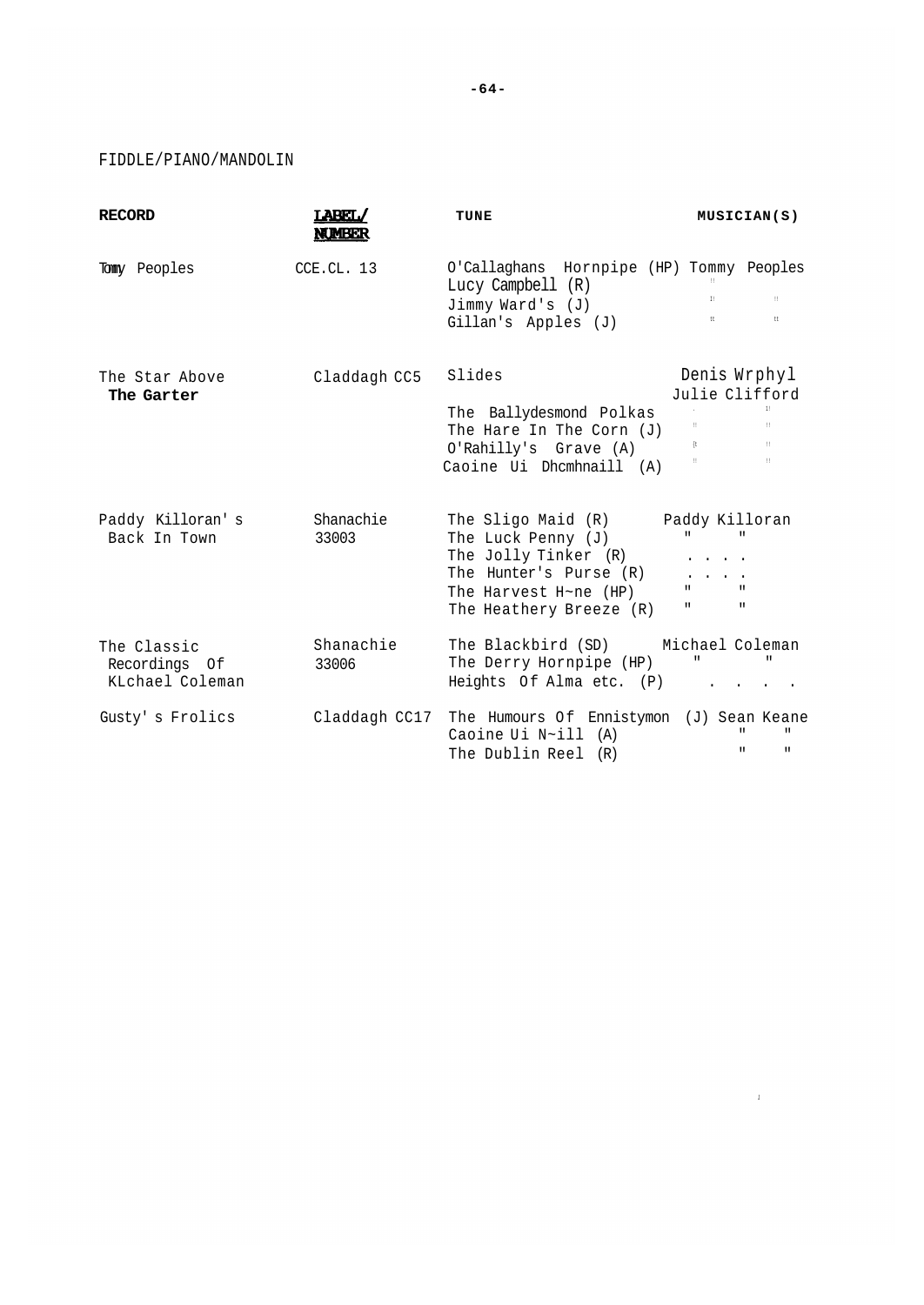#### **UILEANN P I P E S**

| <b>RECORD</b>                    | <b>LABEL/NUMBER</b>                       | TUNE                                                                                                                                                                                                                                             | <b>MUSICIAN(s)</b>                                                                                                                                                     |
|----------------------------------|-------------------------------------------|--------------------------------------------------------------------------------------------------------------------------------------------------------------------------------------------------------------------------------------------------|------------------------------------------------------------------------------------------------------------------------------------------------------------------------|
| Seoda Ceoil                      | Gael Linn<br>Cef.022                      | Tatter Jerk Walsh (J)<br>The Merry Blacksmith (R)                                                                                                                                                                                                | Seamus Enn i s<br>$\mathbf{L}$<br>$\perp$                                                                                                                              |
| The Pipering Of<br>Willie Clancy | Ceirnini/<br>Cladaigh<br>CC <sub>32</sub> | The Green Fields Of<br>America (R)<br>Down The Back Lane (J)<br>PAidin o Raifeartaigh (J)                                                                                                                                                        | Willie Clancy<br>$\mathbf{I}$ !<br>$\mathbf{I}$<br>$+ +$<br>1!                                                                                                         |
| Ri<br>NabPiobairi                | Ceirnini/<br>Cladaigh<br>0CI              | The Bride's Favourite (J)                                                                                                                                                                                                                        | Leo Rowsome                                                                                                                                                            |
| The Drones, And<br>Chanters      | Ceirnini/<br>CladaighCCII                 | My DarlingAsleep (J)<br>Wheelan's Jig (J)<br>Denis Murphy's Slide<br>Bimis Ag Of (J)                                                                                                                                                             | Leo Rc~some<br>$\mathbf{u}$<br>п<br>П.<br>$\mathbf{H}$<br>Willie Clancy                                                                                                |
| Seoda Ceoil                      | Gael Linn<br>$C - 018$                    | Hardiman The Fiddler (SLJ)<br>Old Tipperary (J)                                                                                                                                                                                                  | Willie Clancy<br>$\mathbf H$<br>$\mathbf{u}$                                                                                                                           |
| Ri Na<br>bPiobairi               | Ceirnini/<br>Cladaigh<br>CC <sub>1</sub>  | An Chuilfhioun (A)<br>Madame Bonaparte (SR)<br>The Derry Hornpipe (HP)<br>The Kerry Jig (SJ)<br>The Ballintore Fancy (SJ)                                                                                                                        | Leo Rc~some<br>$\mathbf{u}$<br>$\mathbf H$<br>п<br>$\mathbf{H}$<br>п<br>$\mathbf{H}$<br>$\mathbf{H}$                                                                   |
| The Pure Drop                    | Tara Te. 1002                             | Valencia Harbour<br>(A)<br>The Standing Abbey (HP)<br>The Stack Of Barley (HP)<br>Chase Me Charlie (HP)<br>The Dingle Regatta (SJ)<br>The Fairy Boy <sup><math>\mu</math></sup> (A)<br>The Rocky Road To Dublin (SD)<br>By The River Of Gems (A) | Seamus Ennis<br>$\perp$<br>$\mathbf{H}$<br>Ш.<br>$\perp$<br>П<br>$\mathbf{L}$<br>$\vert \ \ \vert$<br>$\mathbf{L}$<br>Π.<br>1!<br>$\perp$<br>t!<br>II.<br>Ш.           |
| The Pipering Of<br>Willie Clancy | Ceirnini<br>Cladaigh<br>CC.32             | The Old Bush (R)<br>Jenny Tie The Bonnet<br>(R)<br>Corney's Is Coming<br>Garret Barry's Mazurka                                                                                                                                                  | Willie Clancy<br>$\mathbbm{I}\, !$<br>$\mathbbm{I}\, !$<br>$\mathop{\mathop{\mathrm{I\,{\scriptstyle\hspace{-.8pt}{\rm I}}}}$<br>$\perp$ I<br>$11\,$<br>$\mathbb{I}\#$ |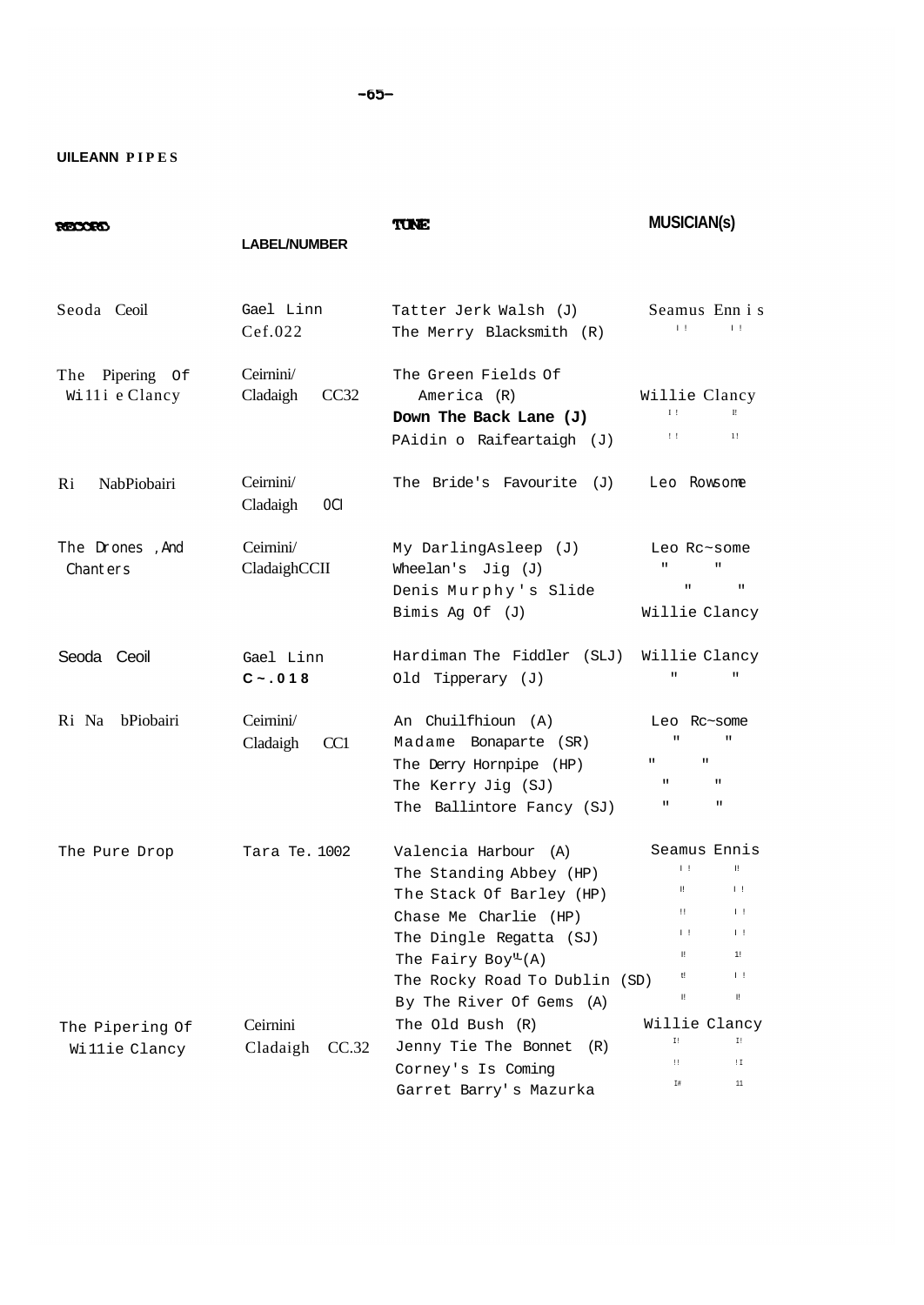#### TIN WHISTLE

| RECORD           | LABET<br><b>NUMBER</b> |                                 |                | Musician (s)                   |  |
|------------------|------------------------|---------------------------------|----------------|--------------------------------|--|
| Ag Déanamh Ceoil | Casette                | Dan O'Keefe's Slide (4)         | Miche&l        | O hAlmhain                     |  |
|                  | and Book,              | Johnny O'Leary's Slide (4)      | H              | H                              |  |
|                  | CCE                    | John Kelly's Slide (S)          | $\mathbf{u}$   | $\mathbf{u}$<br>$\blacksquare$ |  |
|                  |                        | Merrily Kiss The Quaker's       |                |                                |  |
|                  |                        | Wife (SI)                       | $\mathbf{u}$   | $\mathbf{u}$<br>$\mathbf{u}$   |  |
|                  |                        | The Humours Of Whiskey (SIJ)    | $\mathbf{H}$   | $\mathbf{u}$<br>$\mathbf{u}$   |  |
|                  |                        | Farewell<br>To Whiskey (P)      | $\mathbf{u}$   | $\mathbf{u}$<br>$\mathbf{u}$   |  |
|                  |                        | Bal iydesmond<br>(P)            |                | $\mathbf{u}$<br>$\mathbf{u}$   |  |
|                  |                        | Jimmy Doyle's Favourite<br>(P)  |                | $\mathbf{u}$<br>П              |  |
|                  |                        | Old Joe's Jig (13) (P)          | $\mathbf{u}$   | $\mathbf{u}$<br>$\mathbf{H}$   |  |
|                  |                        | The Cow That Ate The            |                |                                |  |
|                  |                        | Blanket (J) (14)                | $\mathbf{u}$   | $\mathbf{u}$<br>$\mathbf{u}$   |  |
|                  |                        | The Carraroe Jiq $(J)$ $(14)$   |                | $\mathbf{u}$<br>H              |  |
|                  |                        | The Legacy Jig (J) (15)         |                | П<br>П                         |  |
|                  |                        | Sporting Paddy (R) (16)         |                | $\mathbf{u}$<br>$\mathbf{u}$   |  |
|                  |                        | Sligo Maid (R)                  |                | $\mathbf{u}$<br>$\mathbf{u}$   |  |
|                  |                        | The Sally Gardens<br>(R)        |                | $\mathbf{u}$<br>П              |  |
|                  |                        | The Knotted Chord (R)           |                | $\mathbf{u}$<br>$\mathbf{u}$   |  |
|                  |                        | The Brown Chest (HP)            | $\mathbf{u}$   | $\mathbf{u}$<br>$\mathsf{H}$   |  |
| Mary Bergin      | Gael Linn              | Garrai Na bhFaile6g (HP)        |                | Mary Bergin                    |  |
|                  | CEF.071                | MoMhuirnin BAn (A)              |                | $11\,$<br>,1                   |  |
|                  |                        | Tom Billy's etc. (J)            |                | $\lceil 1 \rceil$<br>11        |  |
|                  |                        | Kitty's Gone A Milking (R)      |                |                                |  |
| Tin Whistles     | Ceirnini/              | Port Na bPucai<br>(A)           |                | Paddy Moloney/                 |  |
|                  |                        | Cladaigh CCI5 SliabhGeal Gua Na |                | Sean Pots                      |  |
|                  |                        | Feile (A)                       | 1 <sub>r</sub> | $\bar{r}$ $\bar{r}$            |  |
|                  |                        | George Brabazon                 | 1,             | $1\,1$                         |  |
|                  |                        | The Ballyfin Slide              | ,1             | 1,                             |  |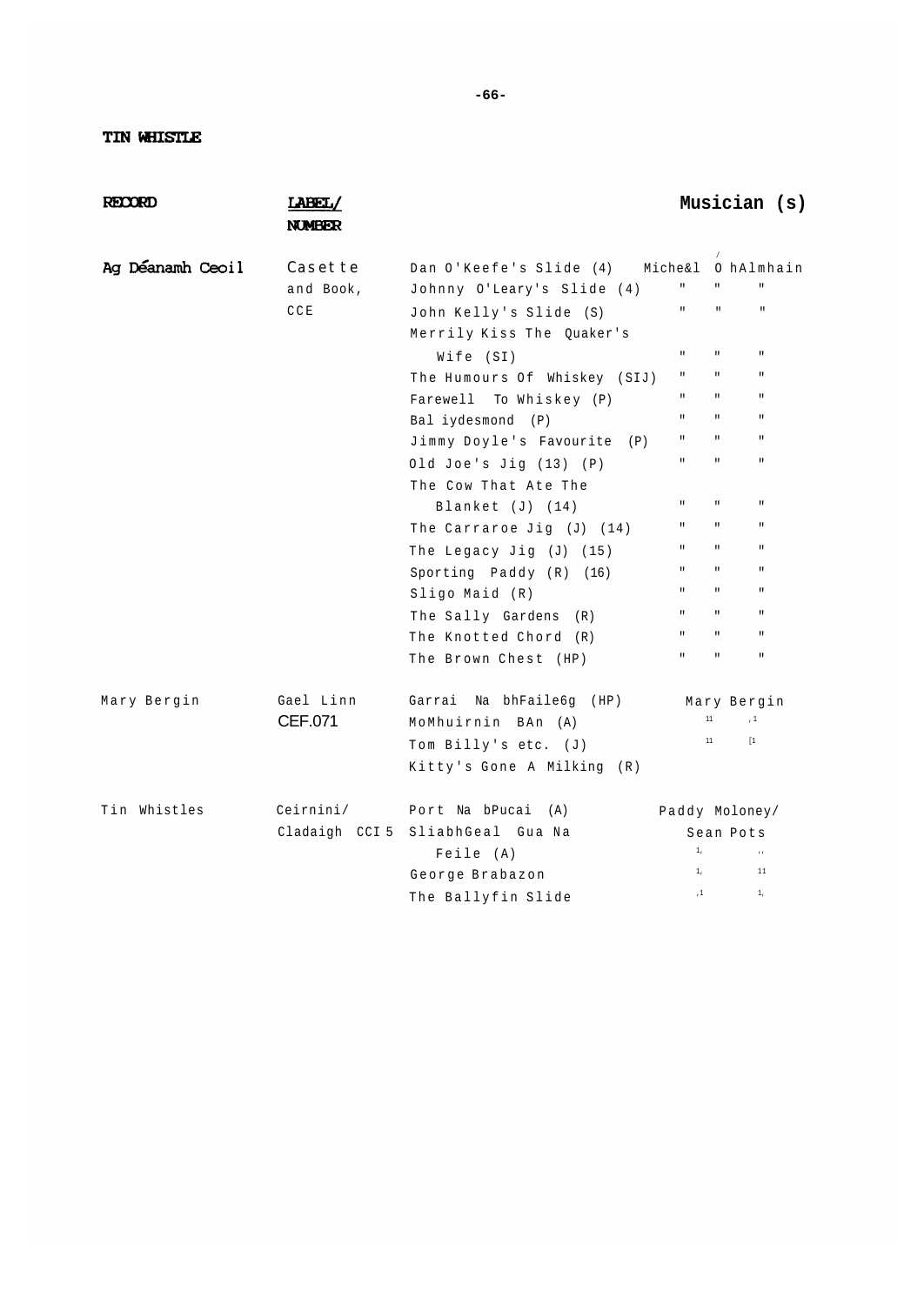#### **CONCERTINA/HARP**

| R ECORD                                      | <b>LABEL</b><br><b>M MPFR</b> | <b>TUNE</b>                                                                                                                                                                                                                 | MUSICIAN(S)                                                                                                                                                                        |
|----------------------------------------------|-------------------------------|-----------------------------------------------------------------------------------------------------------------------------------------------------------------------------------------------------------------------------|------------------------------------------------------------------------------------------------------------------------------------------------------------------------------------|
| Noel Hill And<br>Tony T,'i In.nane           | Tara 2006                     | Anderson's Reel (R)<br>Sea Capta<br>S(SD)<br>The Blocming Meadows (J)<br>The Rose And The Heather (J)<br>The Boys Of Ballisodare (R)<br>The Five Mile Chase (R)<br>The Humours Of Ballyconnell<br>(R)                       | Noel Hill<br>$t$ !<br>$t$ !<br>$\mathbb{H}$<br>t!<br>$t$ !<br>t!<br>tt.<br>tt.<br>tt<br>t!                                                                                         |
| Irish<br>Traditional<br>ConcertiDm<br>Styles | Topic 12TF.<br>RS506          | The MDuntain Road (R)<br>Air From Thomas M~ore<br>The Fairy Hornpipe (HP)<br>$Reels$ $(R)$<br>The Fairy Child (A)                                                                                                           | Gerald Haugh<br>Solus Lillis<br>Miche~l MacAogain<br>S. Lillis/T. Carey<br>Miche~l MacAog~in                                                                                       |
| $~\sim$ rnard<br>$0'Sulliv*/$<br>Tony ~Mahon | Topic 12TF<br><b>RS505</b>    | Polkas<br>Blocming Feadc $\sim$ s (J)<br>The Cliff/Derry Hornpipe<br>Rose In The Heather $(J)$<br>Trip To Durrow (R)<br>Stack Ryan's Polka<br>Garden Of Daisies (SD)<br>Andy Keane's etc.<br>(J)<br>Three Sea Captains (SD) | T. McMahon/<br>B. 0 SUilleabhAin<br>$\mathbf{H}$<br>п<br>$\mathbf{u}$<br><b>Contract Manager</b><br>$\mathbf{H}$<br>$\bullet$ .<br><br>$\bullet$<br>$\mathbf{H}$<br>$\mathbf{H}$ . |
|                                              | Topic 12TF<br><b>FRS.502</b>  | Rodney's Glory (SD)<br>Babes In The Wood etc.<br>(P)<br>Girl I Left Behind etc. (P)<br>Sean Ryan's etc. (HP)                                                                                                                | $t +$<br>$+$ $+$<br>$1-t$<br>$t$ t<br>$t$ !<br>$+ +$<br>$+$<br>$+$                                                                                                                 |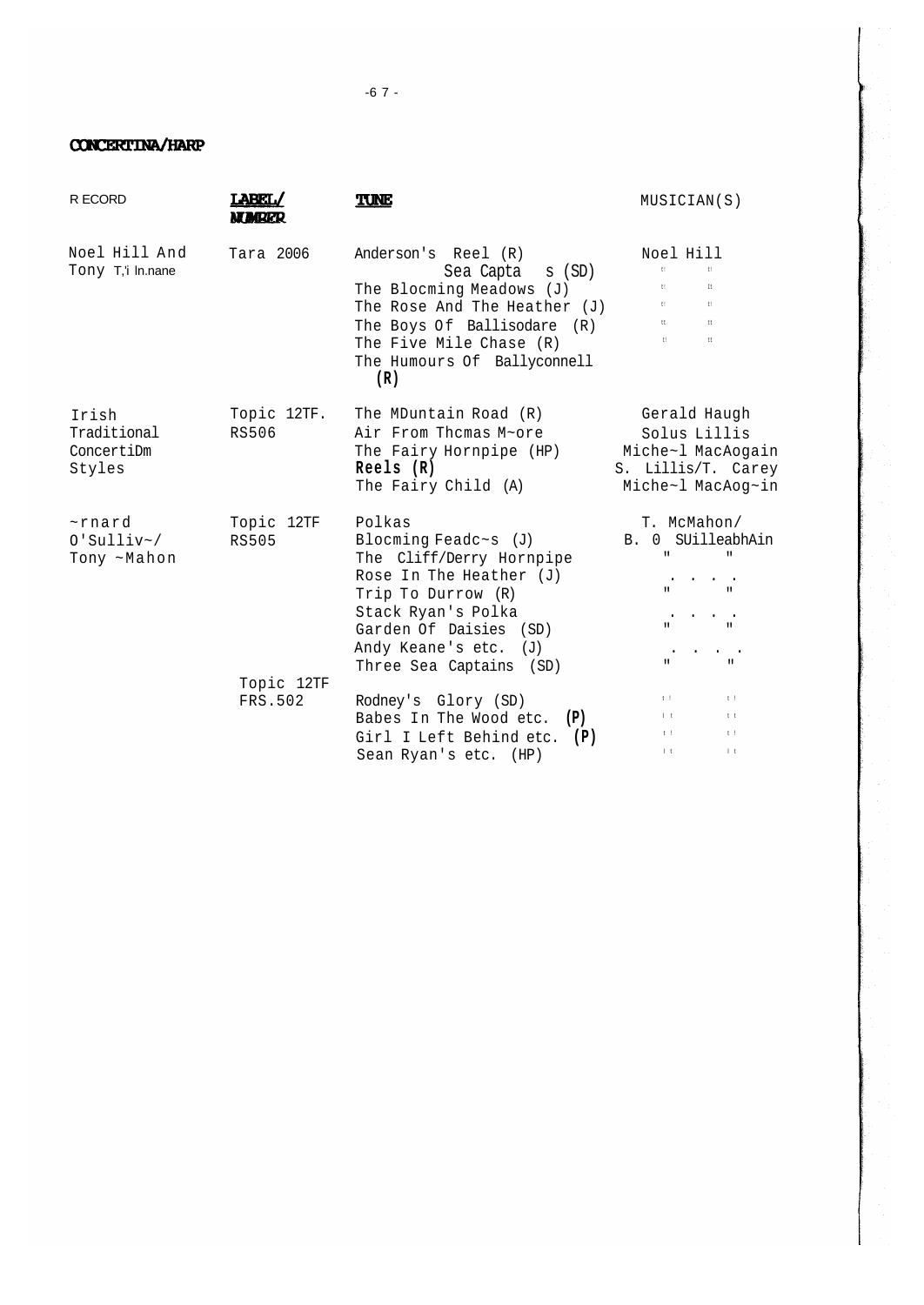#### **ABBREVIATIGNS**

| CRE 1 and 2  | Breandan Breathnach: Ceol Rince Na hEirinn,<br>Books I and 2 |
|--------------|--------------------------------------------------------------|
| O' N         | O'Neill: The Dance Music Of Ireland                          |
| 0R           | O Riada, Gael Linn, CEF.032                                  |
| CCE          | Comhaltas Ceoltoiri Elreann                                  |
| A            | (Slow) Air                                                   |
| ΗP           | Hornpipe                                                     |
| J            | (Double) Jig                                                 |
| $\, {\bf P}$ | Polka                                                        |
| $\mathbf R$  | (Double) Reel                                                |
| SD           | Set Dance                                                    |
| SJ           | Single Jig                                                   |
| S1           | Slide                                                        |
| $\sim$ .7    | Slip (or Hop) Jig                                            |
| <b>SR</b>    | Single Reel                                                  |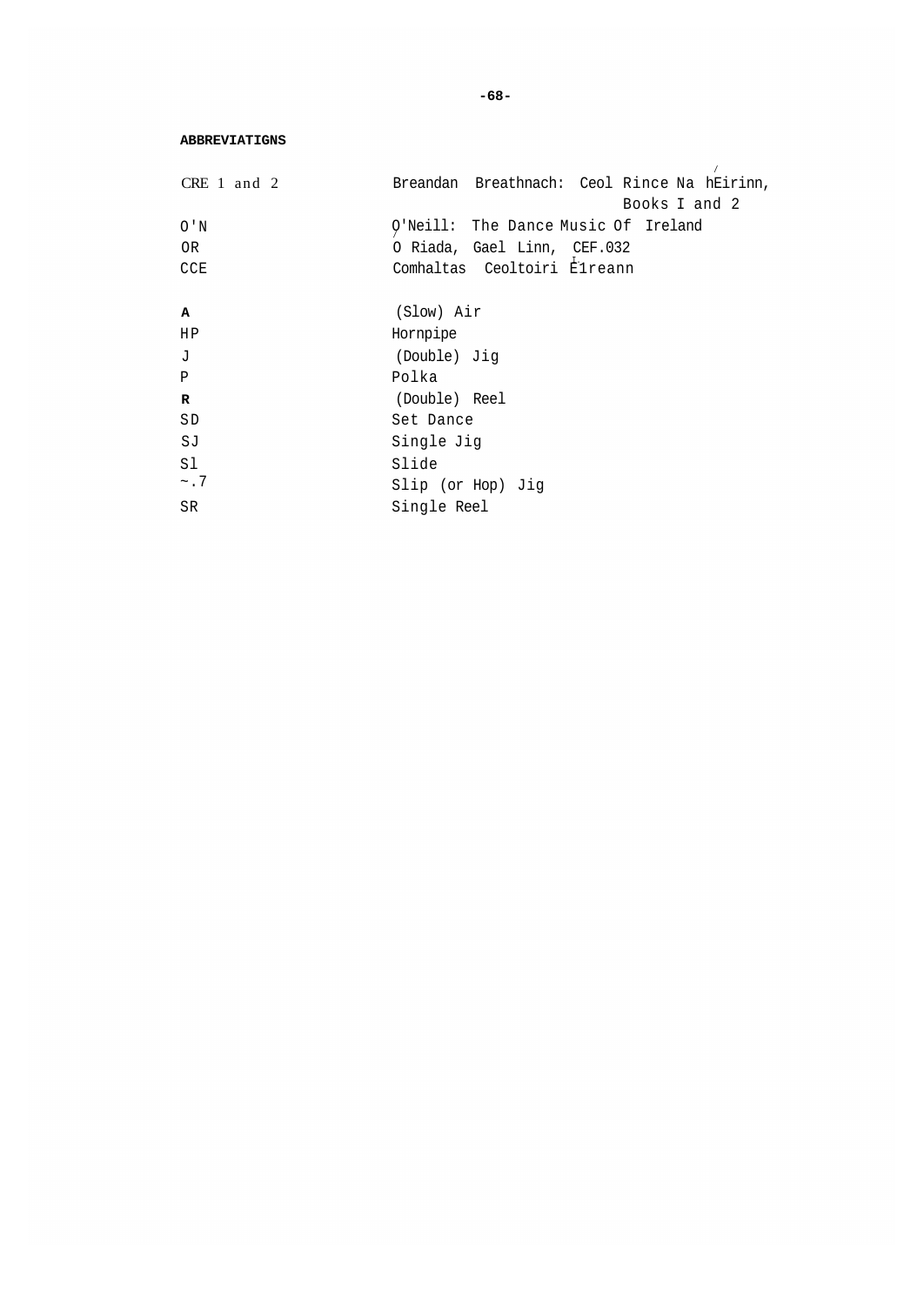#### **APPENDIX E**

The following requirements govern all presentations under Performing Skills, Category 6.

Ordinary Level candidates may present improvisation under one of the following headings. Higher Level candidates must show proficiency under three of these headings:

- i. Melodic improvisation;
- 2. Rhythmic improvisation;
- 3. Harmonic improvisation;
- 4. Any combination of i, 2 and 3 above.

At the time of entry for the examination, candidates taking this option will be required to forward to the Department of Education two themes on which they intend to improvise, together with a short description of the style of improvisation intended.

A previously unprepared piece will also be given on the day of the examination and each candidate will be allowed up to fifteen minutes to consider its realisation.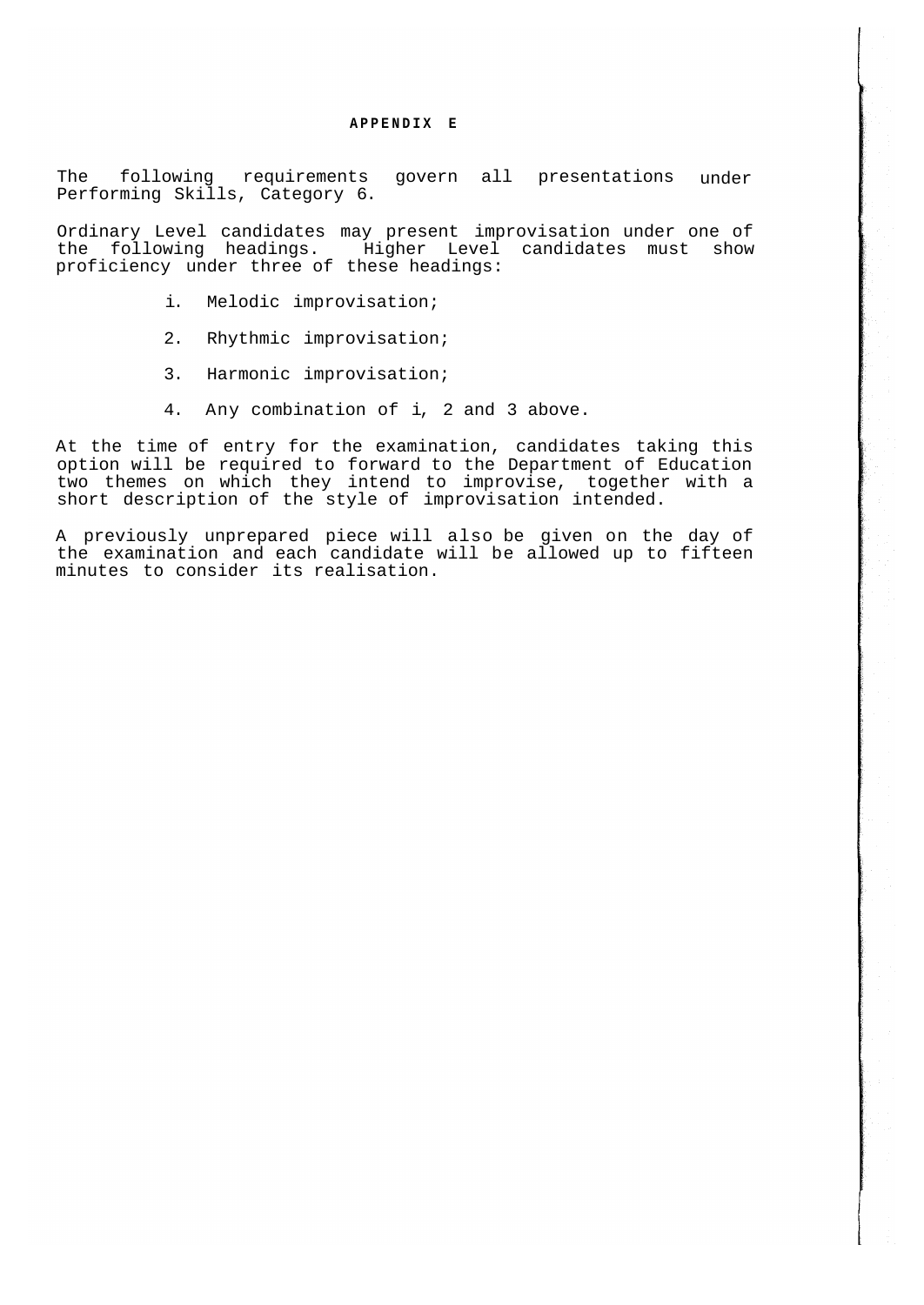#### **APPENDIX F**

The following song-groups will rotate yearly with each new Junior Certificate cycle and form an obligatory part of the syllabus at both Ordinary and Higher Levels. Group A is set for the purposes of the examination in 1994; Group B is prescribed for examination in 1995, and so on. A more detailed knowledge of the set songs will be required than the complementary chosen ones.

```
Group A: An Mhaighdean Mhara (Irish)
          Kalinka (RUSsian)
          The Sandman (Brahms)
          The Streets Of Laredo (American)
          The Fifty Ninth Street Bridge Song ("Feelin'
                                  Groovy", Paul Simon)
          The Wexford Carol (Irish)
          Spring (from the opera Ottone by Handel)
          Summer Is Icumen In (Round with ostinato)
```

```
Group B:
Amhr~n Na Cuiginne (Irish)
         Click Go The Shears (Australian)
         Wanderer's Night Song (Schubert)
         The Verdant Braes Of Screen (Irish)
         Yesterday (Lennon/Mc Cartney)
         The Lord's My Shepherd (Fr. Tom FEgan)
         Can't Help Lovin Dat Man (from Show Boat by
                                        Jerome Kern)
         Evening Prayer (Two-part song from Hansel And
                                   Gretel by Humperdink)
```
Group C: / Preab San Ol (Irish) Muss I Denn (German) Caro Mio Ben (Come Happy Spring by Giordani ) This Little Light Of Mine (Spiritual) The Streets Of London (Ralph Mc Tell) Salve Regina (Plainsong) Oh, I Got Plenty O' Nuttin' (from Porgy And Bess by Gershwin) By The Waters Of Babylon (Popular round)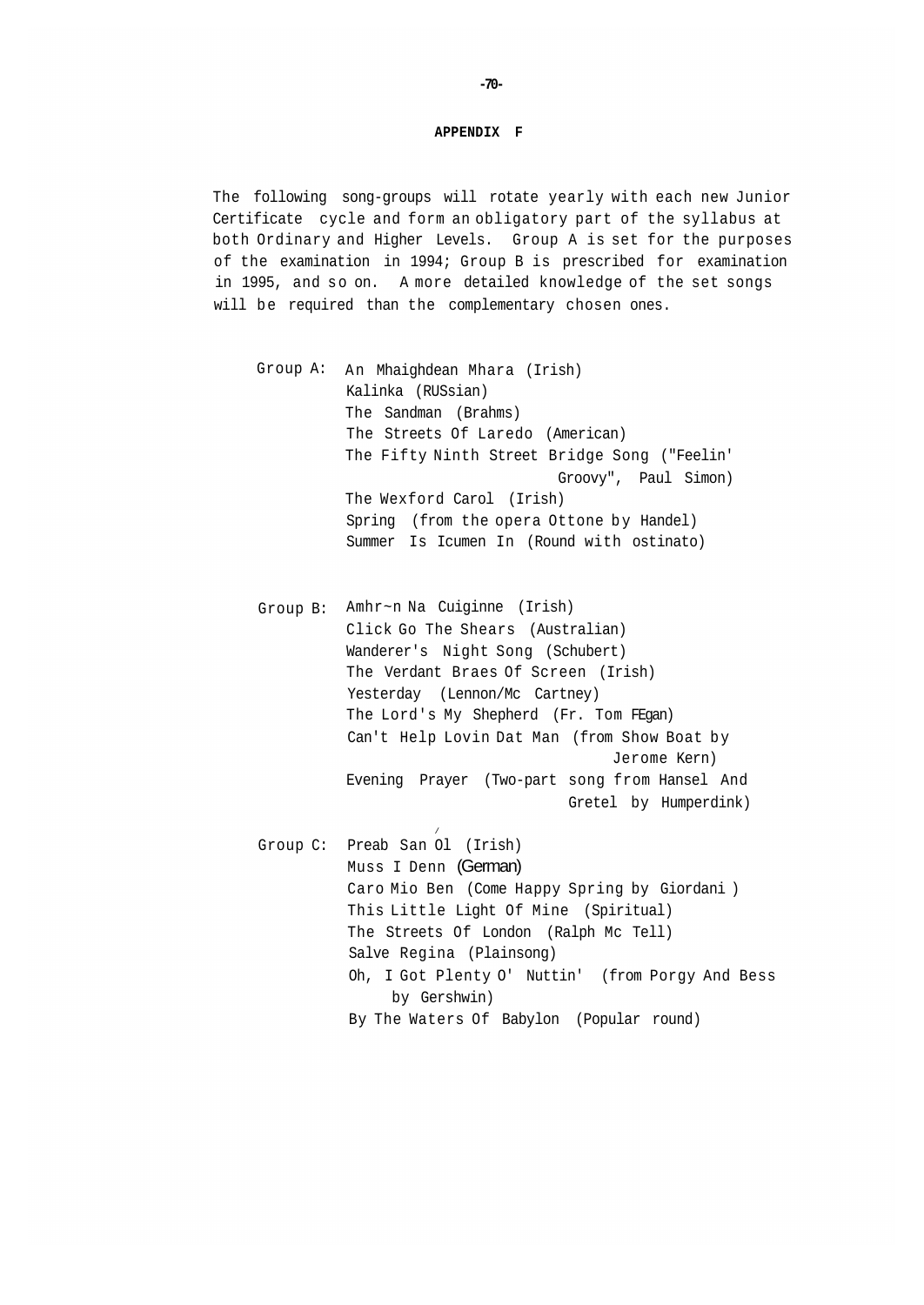#### **-71-**

#### **APPENDIX G**

Each of the following three groups of set works for special study will rotate yearly with each new Junior Certificate Cycle. Each *one will* form an obligatory part of the syllabus at both Ordinary and Higher Levels. Group A is set for the purposes of the examination in 1994; Group B is prescribed for examination in 1995, and so on. A more detailed knowledge of the set works will be required than the complementary chosen ones.

| Group A: | Handel:      | Water Music (original version),<br>Suite in D (second and fifth<br>movements, Hornpipe and Minuet)                                          |
|----------|--------------|---------------------------------------------------------------------------------------------------------------------------------------------|
|          | $Rossini :=$ | Overture: William Tell                                                                                                                      |
|          | Orff:        | Carmina Burana (opening movement,<br>"O Fortuna")                                                                                           |
| Group B= | Bach, J. S.: | Brandenburg Concerto No.5<br>in D<br>Major (first and second movements,<br>Allegro and Affettuoso)                                          |
|          | Grieg:       | Peer Gynt Suite No.i, 0p.46 (first,<br>third and fourth movements,<br>Morning-Mood, Anitra's Dance and<br>In The Hall Of The Mountain King) |
|          | Copland:     | Rodeo: Four Dance Episodes, (No.4,<br>Hoedown)                                                                                              |
| Group C: | Vivaldi:     | The Four Seasons, Op.8 No.i, Spring<br>(first and second movements,<br>Allegro and Largo e pianissimo<br>sempre)                            |
|          | Bizet:       | L'Arlesienne Suite No.2 (second and<br>fourth movements, Intermezzo<br>and<br>Farandole)                                                    |
|          | Shaun Davey: | Granuaile (second<br>movement,<br>"Ripples In The Rockpools"                                                                                |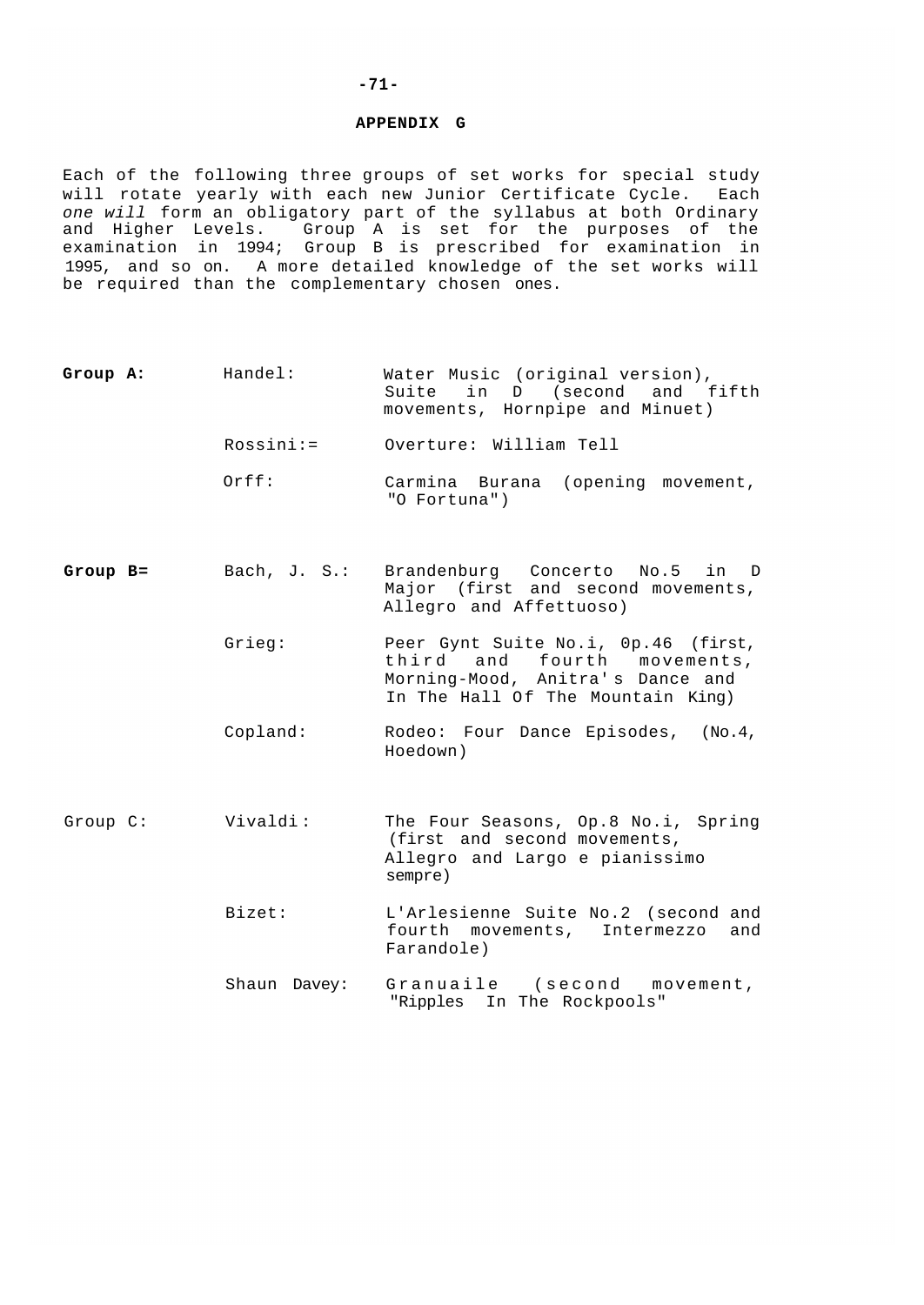**ARRSNDIX H**

**(a) DANCE MOVEMENTS EITHER FUNTIONAL OR NON-FUNCTIONAL INCLUDING BALLET, MOVEMENTS FROM EIGHTEENTH CENTURY CIASSICAL DANCE SUITES, SYMPHONIC DANCE MOVEMENTS OF MUSIC IN POPULAR IDIOM OR FROM A TRADITIONAL, ETHNIC OR EARLY REPERTORY.**

| COMPOSER                  | TITLE                                                       |  |
|---------------------------|-------------------------------------------------------------|--|
| Bach, $J. S.:$            | A dance movement from any of the suites                     |  |
| Beethoven:                | Any example of Scherzo and Trio from<br>symphonies I to 7   |  |
| Borodin:                  | Polovtsian Dances                                           |  |
| Brahms:                   | Hungarian Dances (any one)                                  |  |
| Byrd:                     | any Alman, Pavane or Galliard from a<br>consort suite       |  |
| Chopin:<br>(arr. Douglas) | Les Sylphides Suite<br>(any movement)                       |  |
|                           | any Polonaise, Mazurka or Waltz from the<br>piano repertory |  |
| Copiand:                  | Rodeo: Four Dance Episodes<br>(any one)                     |  |
| $Delih\sim s$ :           | Coppel ia Suite<br>(any movement)                           |  |
| Dowland:                  | any Alman, Pavane or Galliard from a<br>consort suite       |  |
| Dvorak:                   | Slavonic Dances (any one)                                   |  |
| Elgar:                    | Pomp And Circumstance Marches (any one)                     |  |
| Faure:                    | Pavane for Orchestra, Op 50                                 |  |
| Gluck:                    | Dance of the Furies (.from Orfeo)                           |  |
|                           | Dance of the Blessed Spirits<br>(from Orfeo)                |  |
| Grieg:                    | Norwegi an Dances (any one)                                 |  |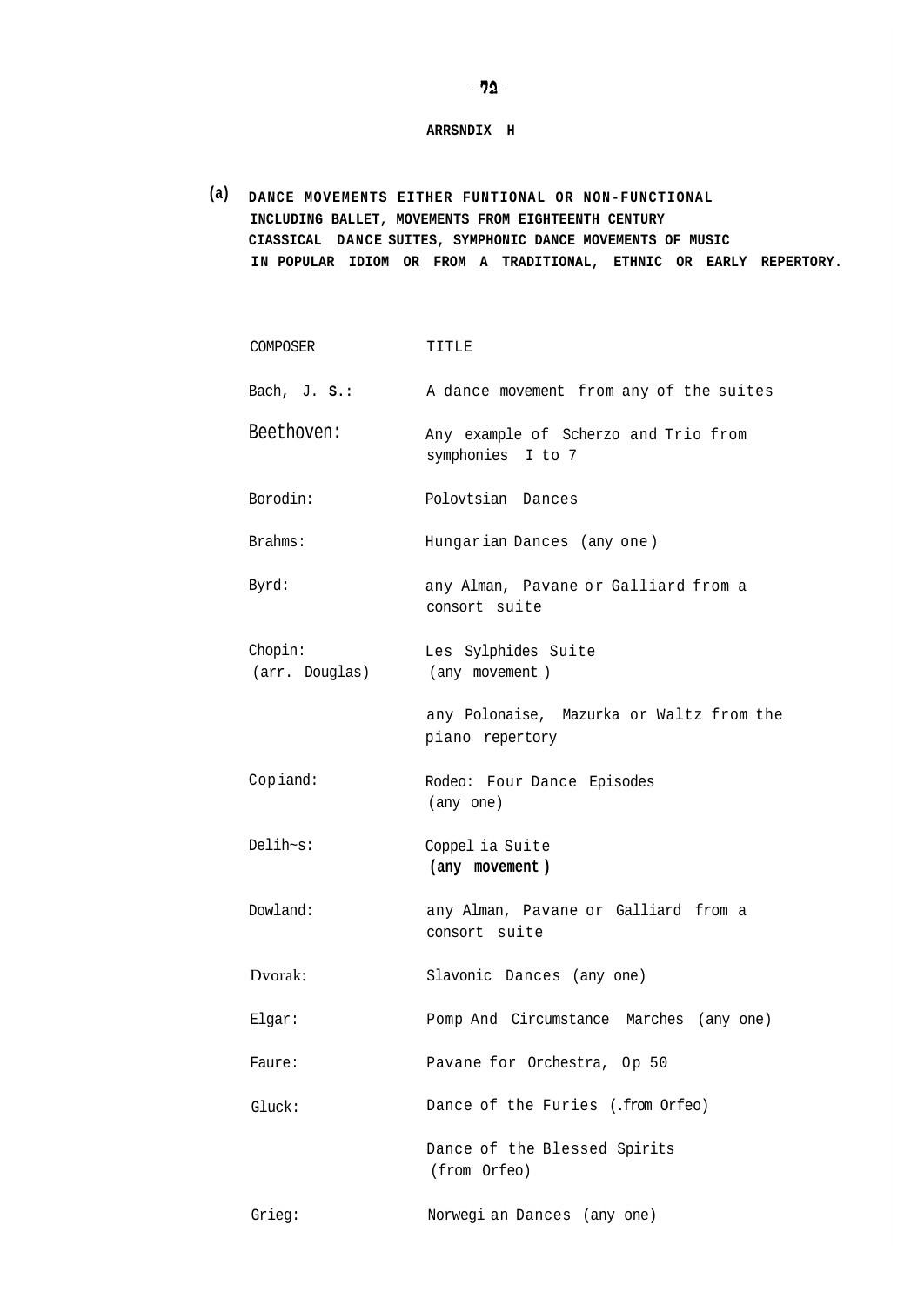| Handel:          | Minuet from Bernice                                                  |
|------------------|----------------------------------------------------------------------|
|                  | Music for the Royal Fireworks<br>(any movement)                      |
|                  | Water Music Suites Nos I-3<br>(any movement)                         |
| Haydn:           | Minuet add Trio from any symphony                                    |
| Khachatur ian:   | Gayaneh Suite (any movement)                                         |
|                  | Spartacus Suite (any movement)                                       |
| Kodaly:          | DaDces of Galanta (any ode)                                          |
| Mozart:          | Minuet and Trio from any symphony                                    |
| $0$ Riada:       | Mairse~il Ri Laoise (0 Riada Sa Gaiety)                              |
|                  | Marbhna Luimn[ (6 Riada Sa Gaiety)                                   |
|                  | Marcshlua Ui N4~ill (0 Riada Sa Gaiety)                              |
|                  | Ril MSr Bhaile An Chalaidh (O Riada Sa<br>Gaiety)                    |
|                  | Tabhair Dora Do ~ (O Riada, CCeolt6ir[<br>Chualann agus Se~n 6 \$4~) |
| Prokofiev:       | Romeo and Juliet Suite<br>(any movement)                             |
|                  | 'Lieutenant Kije Suite<br>(any movement)                             |
| Ravel:           | Ma Mere 1 'Oye Suite<br>(any movement)                               |
|                  | Pavane Pour Une Infante Defunte                                      |
| Rimsky-Korsakov: | Le Coq d'Or Suite<br>(any movement)                                  |
| Saint-Saens      | Dance Macabre                                                        |
| Schubert:        | March Militaire                                                      |
| Smet ana:        | Ten Czech Dances (any one)                                           |

-73-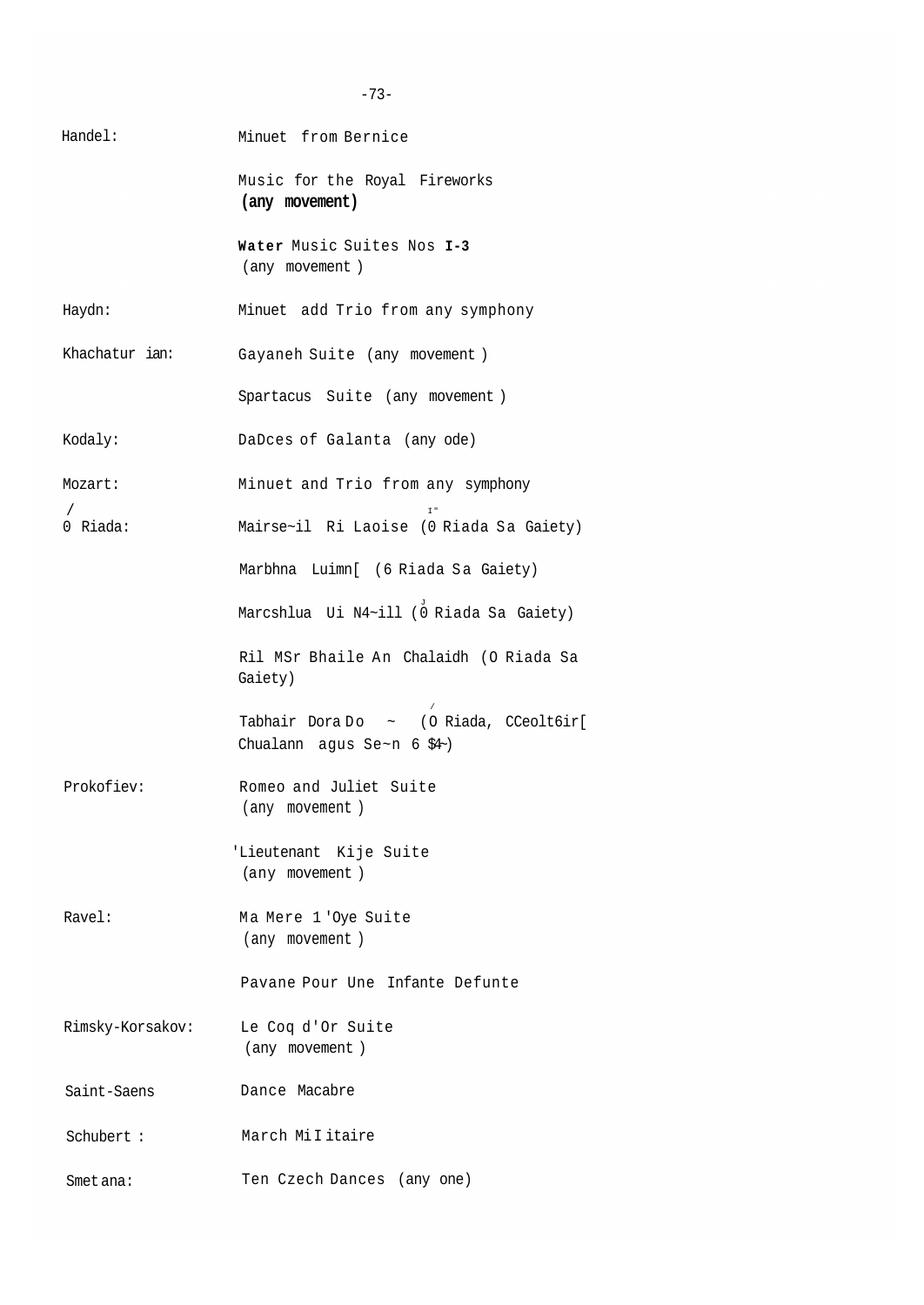Strauss, Johann Jnr.: The Blue Danube (waltz)

Roses From The South (waltz)

Tales From The Vienna Woods (waltz)

Strauss, Johann **Snr.:** Radetzky March

Stravinsky: Circus Polka

Tchaikovsky: Nutcracker Suite (any movement)

> The Sleeping Beauty (any movement)

Swan Lake Suite (any movement)

Walton: Crown Imperial Coronation March

Orb and Septre Coronation March

**(b) MOVEMENTS FROM EITHER A CLASSICAL SYMPHONY OR A SYMPHONIC SUITE, OR ANY ORCHESTRAL WORK WHICH UTILIZES IRISH TRADITIONAL OR POPULAR ELEMENTS.**

**COMPOSER TITLE**

Albeniz: Suite Espanola (arr. Fruhbeck de Burgos)

Beethoven: Symphony **No.** 1 in C Major (any movement)

Symphony No. 6 in F Major [Pastoral] (any movement)

Berlioz: Symphonie Fantastique (movement 2, A Ball movement 3, March to the Scaffold)

 $-74-$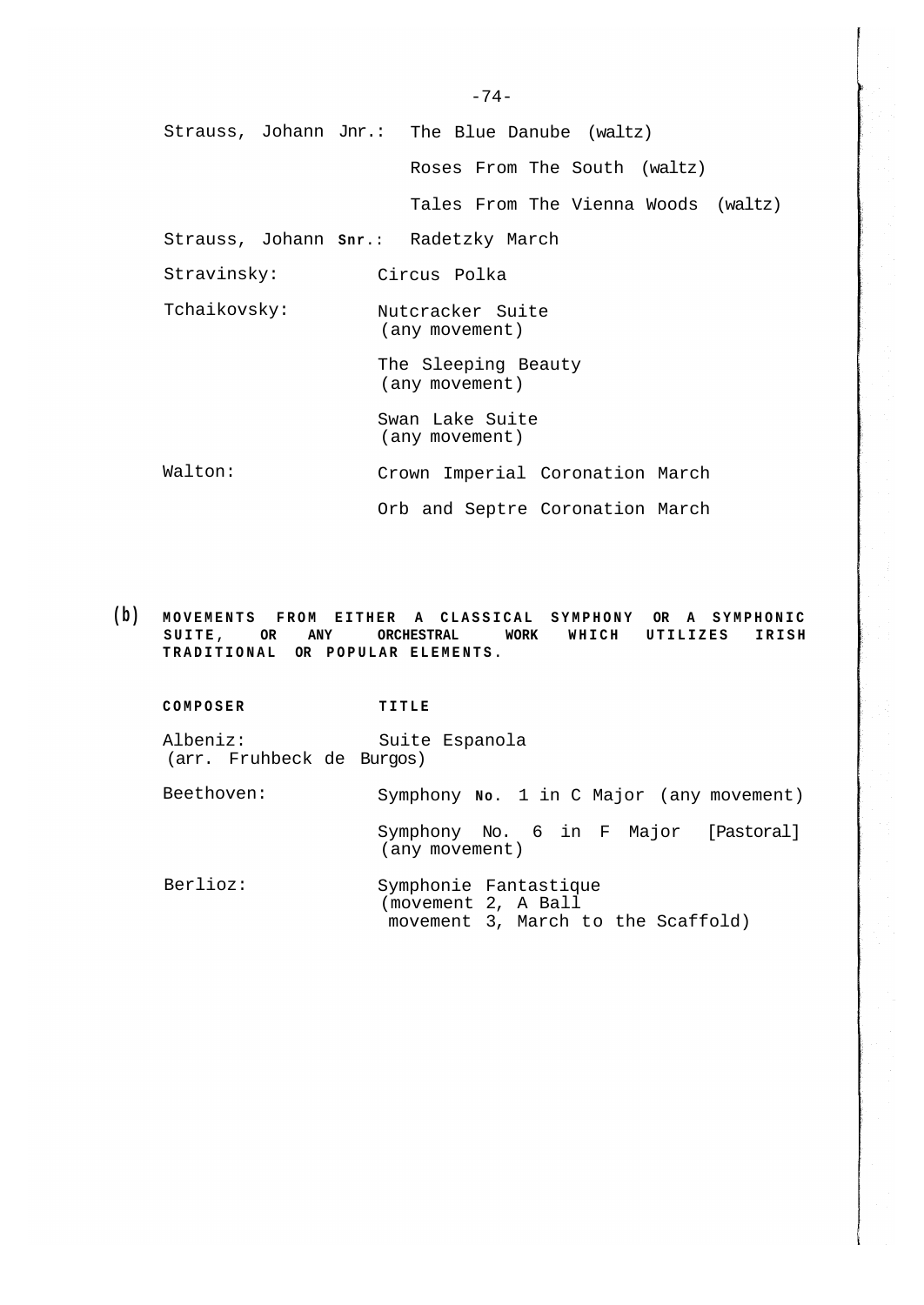|               | $-75-$                                                                      |
|---------------|-----------------------------------------------------------------------------|
| Bizet:        | Carmen Suites I and 2<br>(any movement)                                     |
|               | L'Arl~sienne Suites I and 2<br>(any movement)                               |
|               | Sympbony in C<br>(any movement)                                             |
| Brahms:       | HungarJan Dances (any one)                                                  |
| Britten:      | Simple Symphony (any movement)                                              |
| Coates:       | The Three Men Suite<br>$\{\text{any} \text{ moment }\}$                     |
| Davey, Shaun: | The Brendan Voyage (orchestral suite;<br>any movement)                      |
| Dvorak:       | Slavonic Dances (any one)                                                   |
|               | Symphony No 9 in E minor, [From the New<br>World] (second movement, Adagio) |
| Elgar:        | Chanson de Matin                                                            |
|               | Salut d'Amour                                                               |
|               | The Wand of Youth Suites<br>(any movement)                                  |
| Grainger:     | Blithe Bells [Free ramble on a theme by<br>Bach, Sheep may safely graze]    |
|               | Country Gardens                                                             |
| Grieg:        | Two Elegiac Melodies (either one)                                           |
|               | Holberg Suite (any movement)                                                |
|               | Lyric Suite (any movement)                                                  |
|               | Peer Gynt Suites I and 2<br>(any movement)                                  |
| Harty:        | An Irish Symphony<br>(any movement)                                         |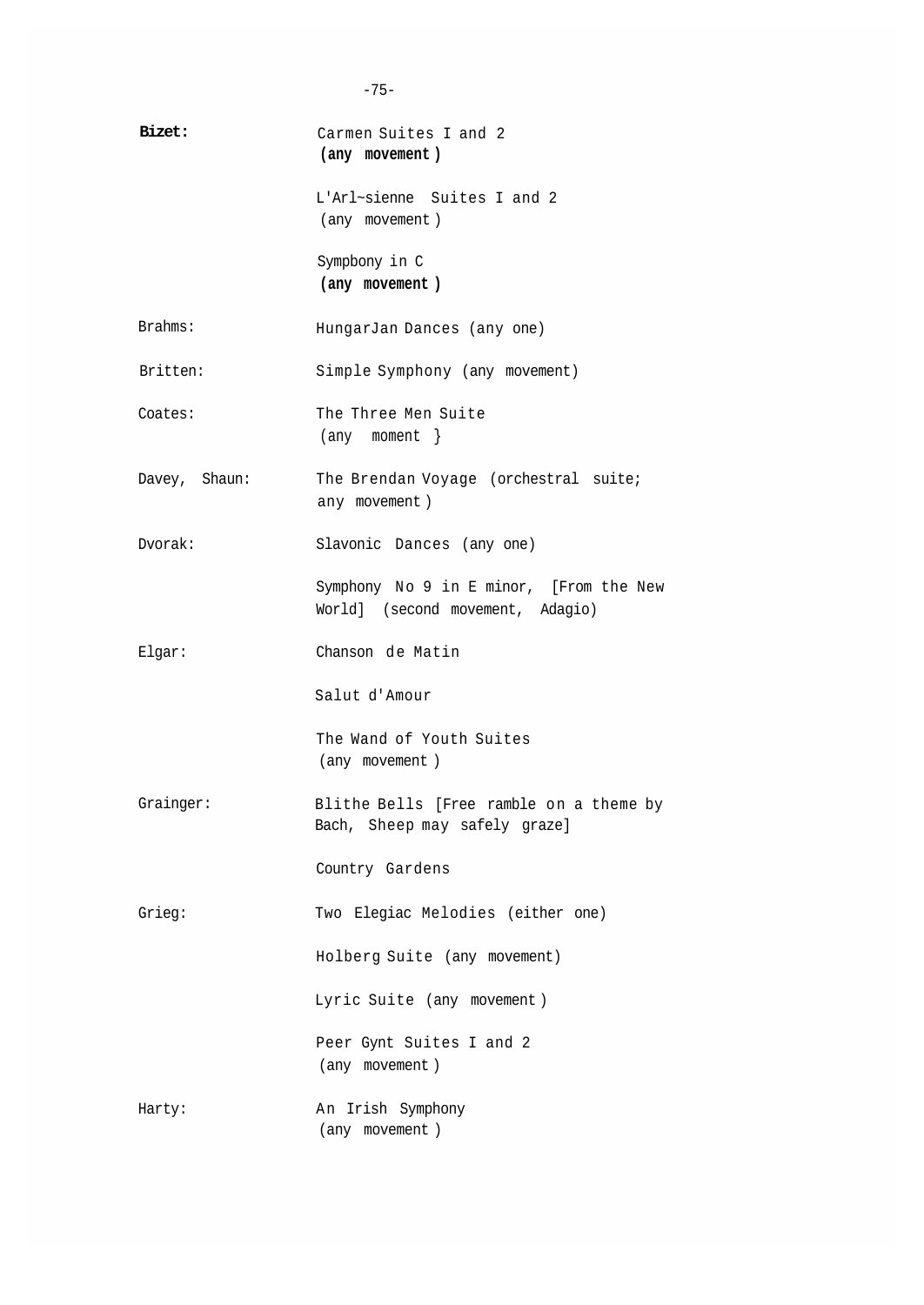| Haydn:                        | Symphony No.83 in G Minor (La Poule)<br>(any inner movement)              |
|-------------------------------|---------------------------------------------------------------------------|
|                               | Symphony No.94 in G Major (The Surprise)<br>(any inner movement)          |
|                               | Symphony No.100 in G Major (Military)<br>(any inner movement)             |
|                               | Symphony No.101 in D Major (The Clock)<br>(any inner movement)            |
| Holst:                        | St. Paul's Suite<br>(any movement)                                        |
| Mahler:                       | Symphony No 1 in D major<br>(third movement, Moderato)                    |
| Mendelssohn:                  | Symphony No 3 in A minor [Scotch]<br>(second movement, Vivace non troppo) |
|                               | Symphony No 4 in A major [Italian]<br>(second movement, Pilgrim's March)  |
| Mozart:<br>(or Michael Haydn) | Toy Symphony (any movement)                                               |
|                               |                                                                           |
| Mozart:                       | Eine Kleine Nachtmusik (any movement)                                     |
|                               | Symphony No.35 in D Major [Haffner]<br>(any inner movement)               |
|                               | Symphony No.36 in C Major [Linz]<br>(any inner movement)                  |
| Schubert:                     | Symphony No 8 in B minor<br>[Unfinished] (either movement)                |
| Schumann:                     | Symphony No 1 in B flat major<br>(any movement)                           |
| Sibelius:                     | Karelia Suite<br>(any movement)                                           |
| Stravinsky:                   | Circus Polka                                                              |
|                               | Greeting Prelude                                                          |
| Tchaikovsky:                  | Capriccio Italien                                                         |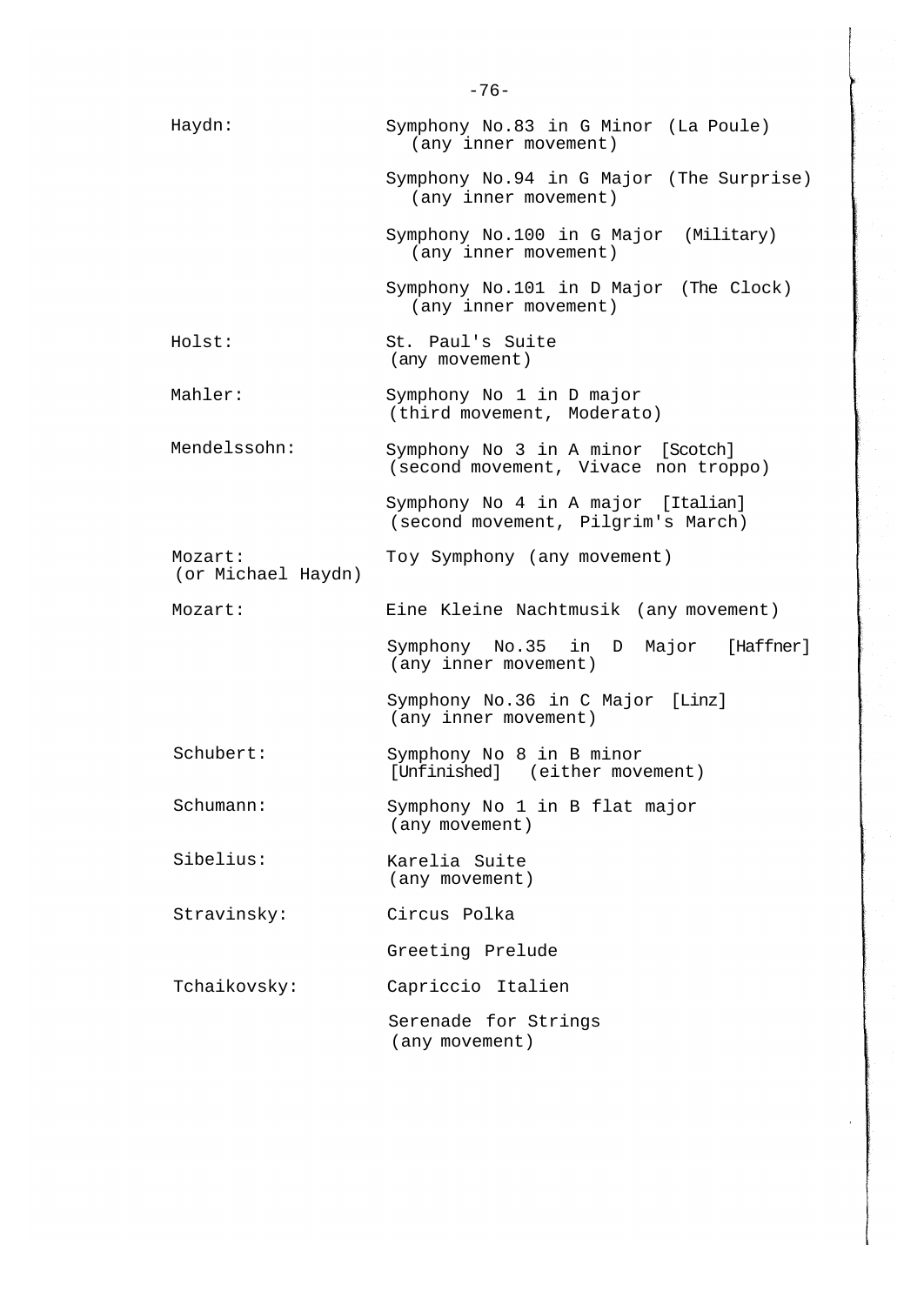Vaughan Williams: English Folksong Suite (any movement)

Fantasia on Greensleeves

- **(c) THEME AND VARIATIONS I N THE CLASSICAL OR IRISH REPERTORIES, OR A JAZZ MOVEMENT.**
	- **COMPOSER** Beethoven: Bizet: Brahms: Britten: Brubeck:' Delius Gershwin: Haydn: Joplin: **TITLE** Piano Sonata in G Major, Op.14 No.2 (second movement, Andante) Septet in E Flat major (fourth movement, Theme and Variations, Andante) Seven Variations on Mozart's "Bei Mannern" from Die Zauberflote L'Arl~sienne Suite No.1 (The Prelude) Variations on a Theme by Haydn Variations On A Theme By Purcell (The Young Person's Guide To The Orchestra) Take Five any other work by this composer Brigg Fair I Got Rhythm Variations String Quartet in C Major, 0p.76 No.3 [The Emperor] (second movement, Poco adagio cantabile) Symphony No 94 in G major [Surprise] (second movement, Andante) Maple Leaf Rag Peacherine Rag any other work by this composer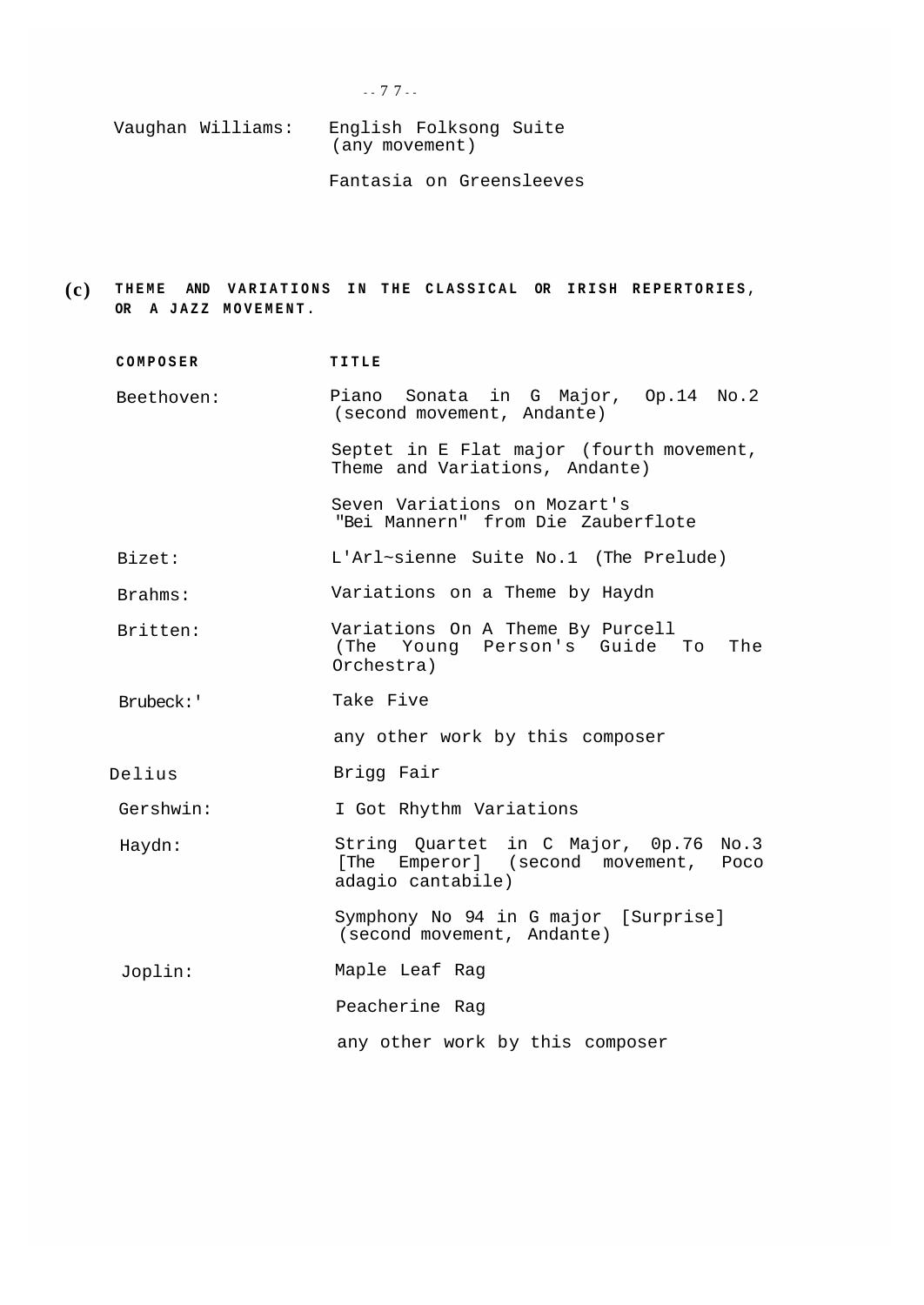| Kodaly:                   | Variatios on a Hungarian Folksong<br>"The Peacock"                                          |
|---------------------------|---------------------------------------------------------------------------------------------|
| Ravel:                    | Bolero                                                                                      |
| Lloyd Webber:             | Variations I-4 for cello and rock<br>ensemble                                               |
| Mozart:                   | Clarinet Quintet in A Major, K.581<br>(fourth movement, Al legretto con<br>variazione)      |
| $O$ Riada:                | An CheadM&irt Den Fhomhair; Na Gamhna<br>Geala (0 RiadaSaGaiety)                            |
| O Suilleabh∈,<br>Miche~1: | FiachAnMharlaRua [The FoxChase] (The<br>Dolphin's Way)                                      |
| Schubert:                 | Octet in F major<br>(fourth movement, Andante)                                              |
|                           | Piano Quintet in A major [The Trout]<br>(fourth movement, Andantino)                        |
|                           | String Quartet in D minor [Death<br>and the Maiden], (second movement,<br>Andante con moto) |

(d) MOVEMENTS INVOLVING AN INSTRUMENTAL OR VOCAL SOLOSIT OR A **GROUP C F SOLOISTS C R CHDIR INTERRACTING WITH AN ACCOMPANYING ENSEMBLE.**

| COMPOSER      | TTTLE                                                                                 |
|---------------|---------------------------------------------------------------------------------------|
| Albinoni:     | Adagio for Strings and Organ<br>(art. from the Trio Sonata in G Minor by<br>Giazotto) |
| Bach, $J.S.:$ | Brandenburg Concertos Nos. 1-6<br>(any movement                                       |
|               | Concerto No. I in A Minor for Viol in and<br>Orchestra (any movement)                 |
|               | Concerto No 2 in E Minor for Violin and<br>Orchestra (any movement)                   |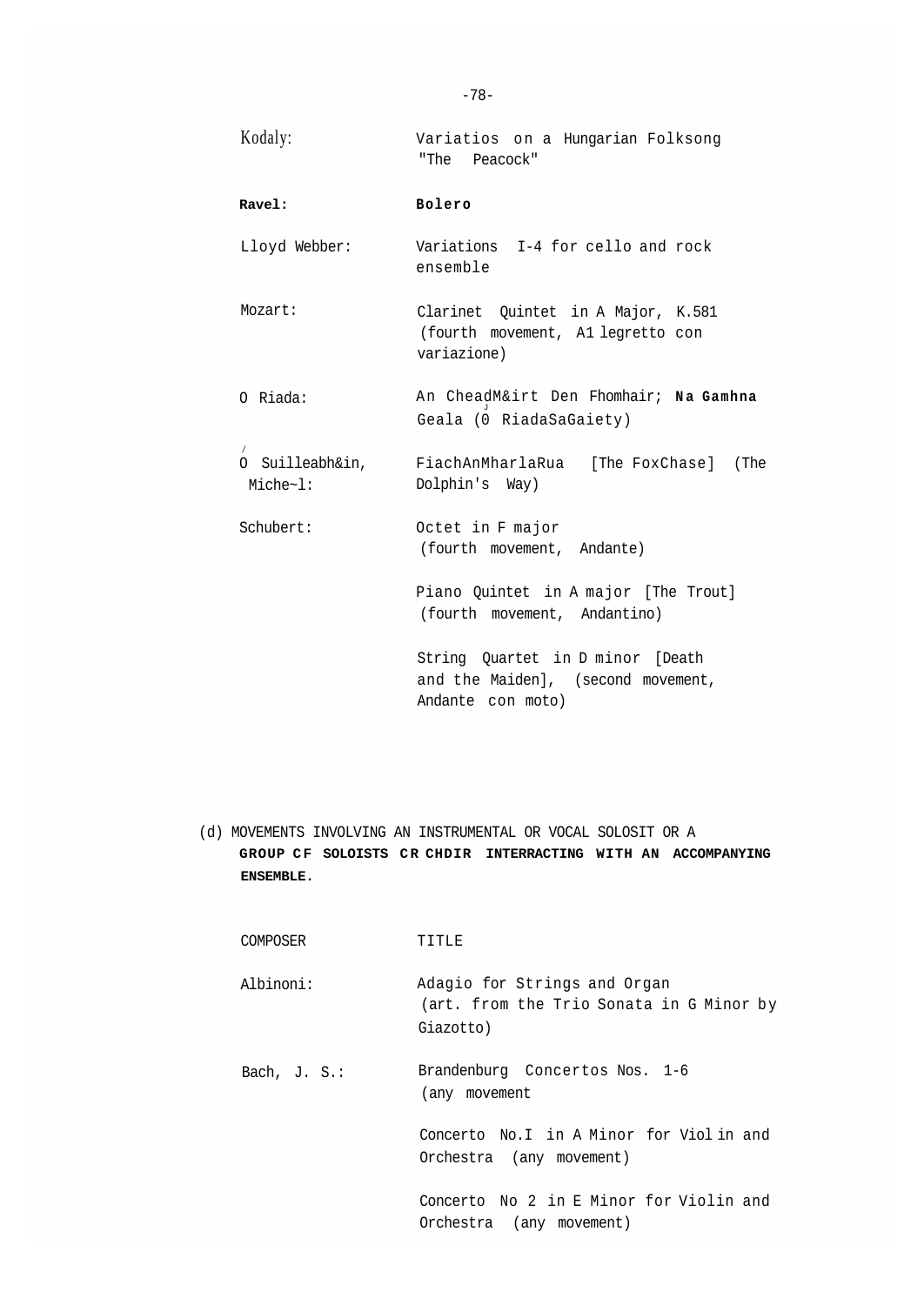"Wachet auf, ruft uns die Stimme" (first movement) or "Zion hort die Wachter singen" (fourth movement) from the

Bach (cont.)

Beethoven: Berlioz: Boccherini: Brahms: Bruch: Davey, Shaun: Faure: Geminiani: Gershwin: Mozart: cantata "Wachet auf..." any other *cantata* or oratorio movement Violin Concerto in D Major, (second movement, Adagio) Romances for Violin and Orchestra No. i in G major, No. 2 in F major (either one) Harold in Italy (second movement, March of the Pilgrims; third movement, Serenade of the Mountaineer of the Abbruzes to his Mistress ) Concerto in B Flat Major for Cello and Orchestra, Op.34 (any movement) Violin Concerto in D (second movement, Adagio) Concerto No.l in G Minor for Violin and Orchestra (any movement) Granuaile (any movement) Requiem (any movement) Six Concerti Grossi, Op.3 (any movement) Rhapsody in Blue Alleluia from the Motet "Exultate Jubilate", K.165 Concerto in A Major, K.622, for Clarinet and Orchestra(any movement) Concerto in E Flat Major, K.447, for Horn and Orchestra (third movement, Rondo) Coronation Mass, K.317 (any movement) Missa Brevis in C Major, K.220 (any movement)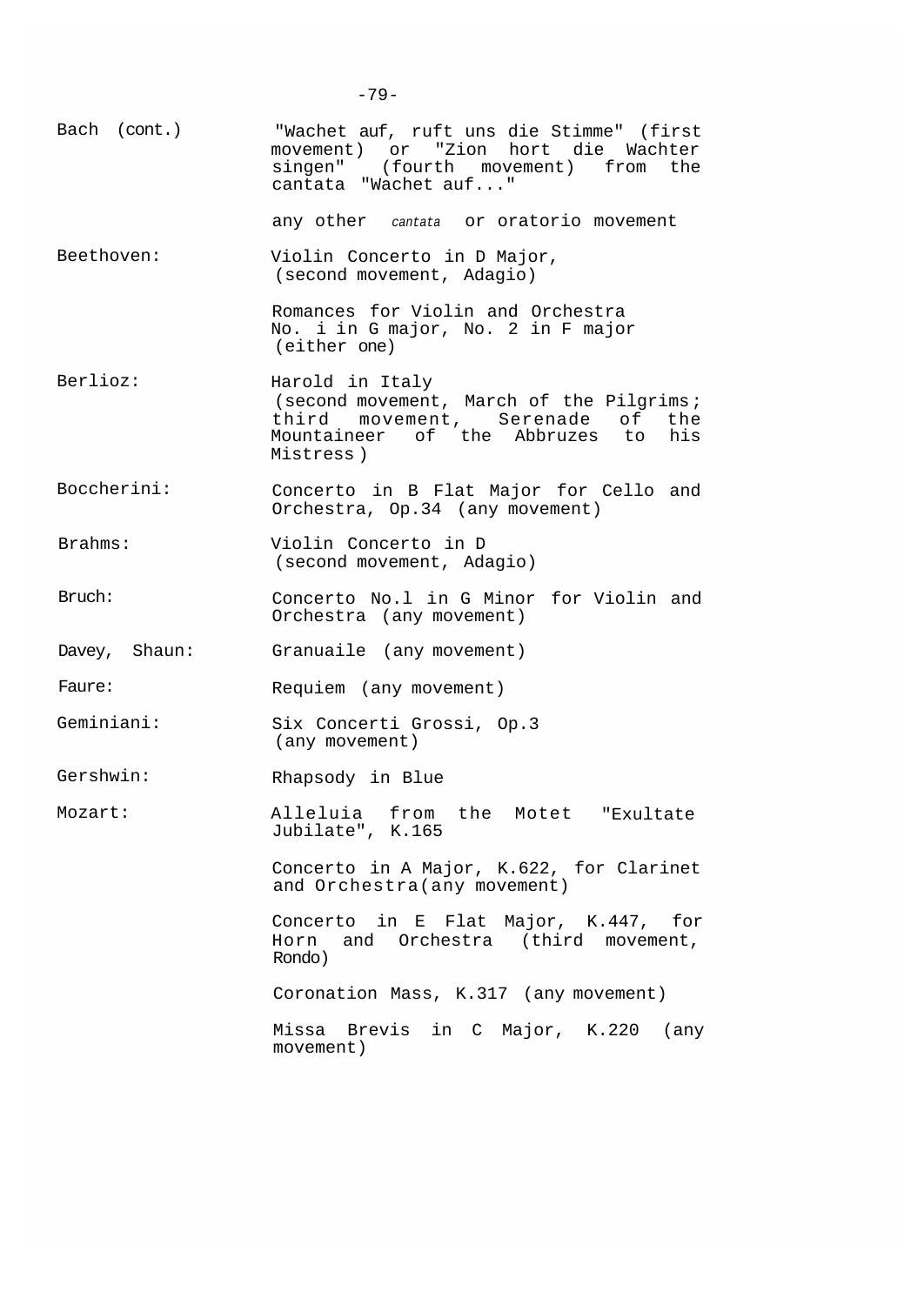| Orff:          | Carmina Burana (any movement)                                                      |
|----------------|------------------------------------------------------------------------------------|
| Rodrigo:       | Concerto de Aranjuez<br>(any movement)                                             |
| $Saint-Saens:$ | Introduction And Rondo Capriccioso for<br>Violin and Orchestra                     |
| Tchaikovsky:   | Violin Concerto in D Major<br>(second movement, Canzonetta)                        |
| Vivaldi:       | Concerto Grosso in A Minor , Op.3 No.6,<br>for Violin and Orchestra (any movement) |
|                | Concerto Grosso in D Minor, Op.3 No.11,<br>for Violin and Orchestra (any movement) |
|                | Concerto Grosso in G Minor, Op.12 No.1,<br>for Violin and Orchestra (any movement) |
|                | The Four Seasons<br>(any movement)                                                 |
|                | Gloria (any movement)                                                              |
| Wagner:        | The Pilgrims Chorus (from Tannhauser)                                              |

## **(e) ILLUSTRATIVE OR FILM MUSIC**

## **TITLE**

Addinsel: Warsaw Concerto (theme music)

- Beethoven: Symphony No 6 in F Major [Pastoral] (fourth movement, Storm)
- Bizet: Jeux D'Infants Suite for Orchestra (any movement)

Borodin: In the Steppes of Central Asia

> Nocturne for Strings (arr. from the slow movement of the String Quartet No. 2 in D Major)

Chabrier: Espana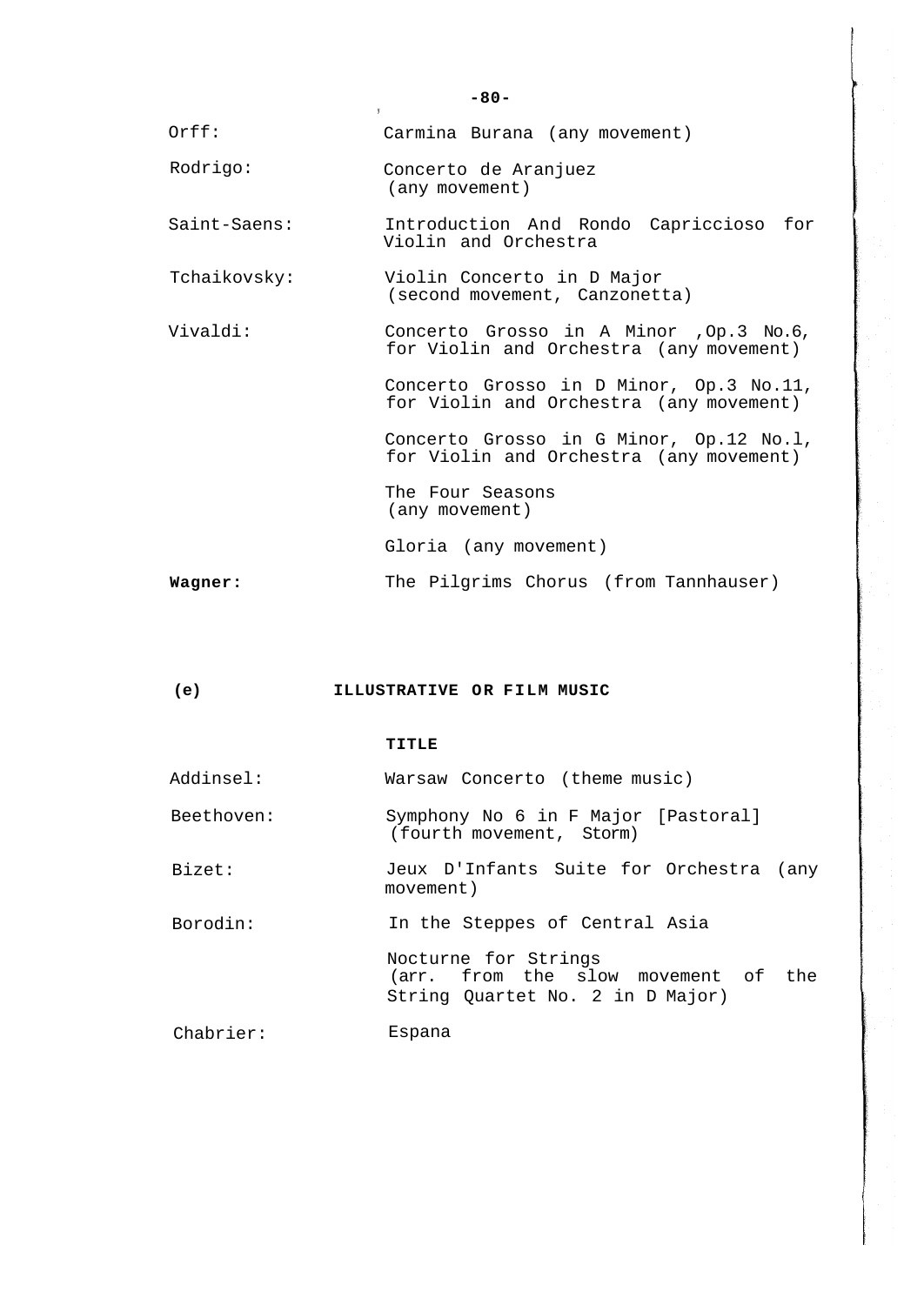| Copland:                              | Appalacian Spring Suite<br>(any movement)                                                  |
|---------------------------------------|--------------------------------------------------------------------------------------------|
|                                       | Music for Movies Suite<br>(any movement)                                                   |
| DebUSSy:                              | Golliwog's Cake-walk (from the<br>Children's Corner suite for piano)                       |
|                                       | Prelude a l'apres-midi d'un faune                                                          |
| Delius:                               | On Hearing the First Cuckoo in Spring                                                      |
| Gershwin:                             | An American in Paris                                                                       |
| Goodwin, Ron:                         | 633 Squadron (theme music)                                                                 |
|                                       | Miss Marple (signature tune)                                                               |
| Honegger:                             | Pacific 231                                                                                |
| Ippolitov-Ivanov: Caucasian Sketches  | (any movement)                                                                             |
| Jarre, Maurice:                       | Doctor Zhivago (theme music)                                                               |
| Ketelbey:                             | In a MonasteryGarden                                                                       |
|                                       | In a PersianMarket                                                                         |
| Kodaly:                               | HaryJanos Suite<br>(any movement)                                                          |
| Moross, Jerome:                       | The Big Country (theme music)                                                              |
| Mozart :                              | Piano Concerto No.21 in C Major, K467<br>(slow movement, theme music to Elvira<br>Madigan) |
| Mussorgsky:<br>(art. Rimsky-Korsakov) | Night on the Bare Mountain                                                                 |
| Mussorgsky:<br>(orch. Ravel)          | Pictures at a_n Exhibition<br>(any movement)                                               |
| Respighi:                             | The Fountains of Rome                                                                      |
|                                       | The Pines of Rome                                                                          |
| Saint-Saens:                          | The Carnival of Animals<br>(any movement)                                                  |

## **-81-**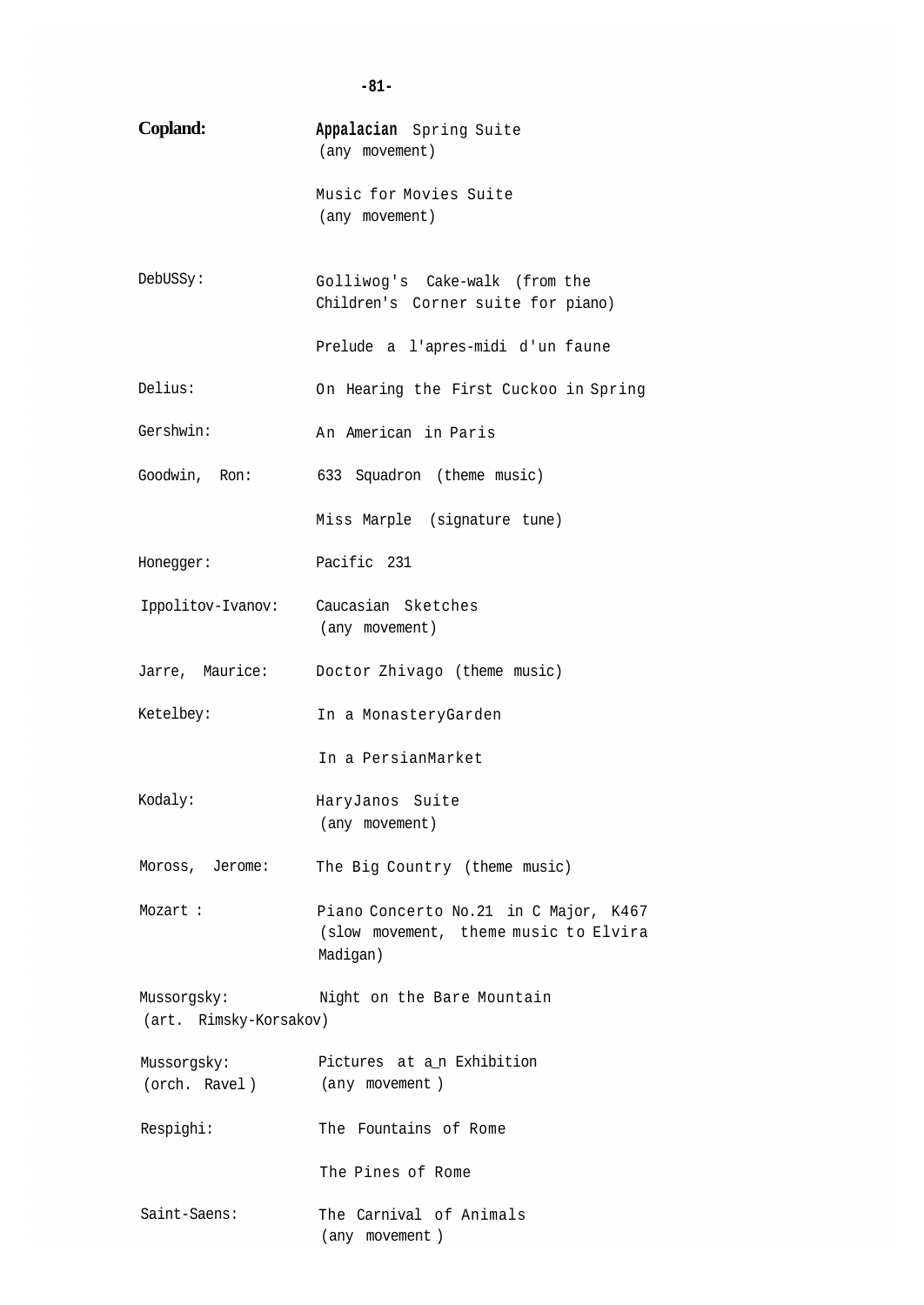| Satie:                              | Jack in the Box                                                                                                             |
|-------------------------------------|-----------------------------------------------------------------------------------------------------------------------------|
| Schumann:                           | Symphony No.3 in E flat Major [Rhenish]<br>(third movement, "In the character of an<br>accompaniment to a solemn ceremony") |
| Sibelius:                           | Finlandia                                                                                                                   |
|                                     | The Swan of Tuonela                                                                                                         |
| Smetana:                            | Valtava (from the symphonic poem cycle<br>Ma Vlast)                                                                         |
| Tchaikovsky:                        | 1812 Festival Overture                                                                                                      |
|                                     | Theadorakis, Mikis: Zorba the Greek (theme music)                                                                           |
|                                     | Tiomkin, Dmitri: Guns of Navarone (theme music)                                                                             |
|                                     | High Noon (theme music)                                                                                                     |
|                                     | Rio Bravo (theme music)                                                                                                     |
| VaughanWilliams: The Lark Ascending |                                                                                                                             |
| Villa-Lobos:                        | Bachianas Brasileiras No.2,<br>The Little Train of the Caipira                                                              |
| Walton:                             | Spitfire Prelude and Fugue                                                                                                  |
|                                     | Williams, Charles: The Dream of Olwen (theme music)                                                                         |
| Williams, John:                     | Close Encounters of the Third Kind<br>Orchestral Suite (any movement)                                                       |
|                                     | The Empire Strikes Back Orchestral Suite<br>(any movement)                                                                  |
|                                     | Jane Eyre (theme music)                                                                                                     |
|                                     | Star Wars Orchestral Suite<br>(any movement)                                                                                |

**-82-**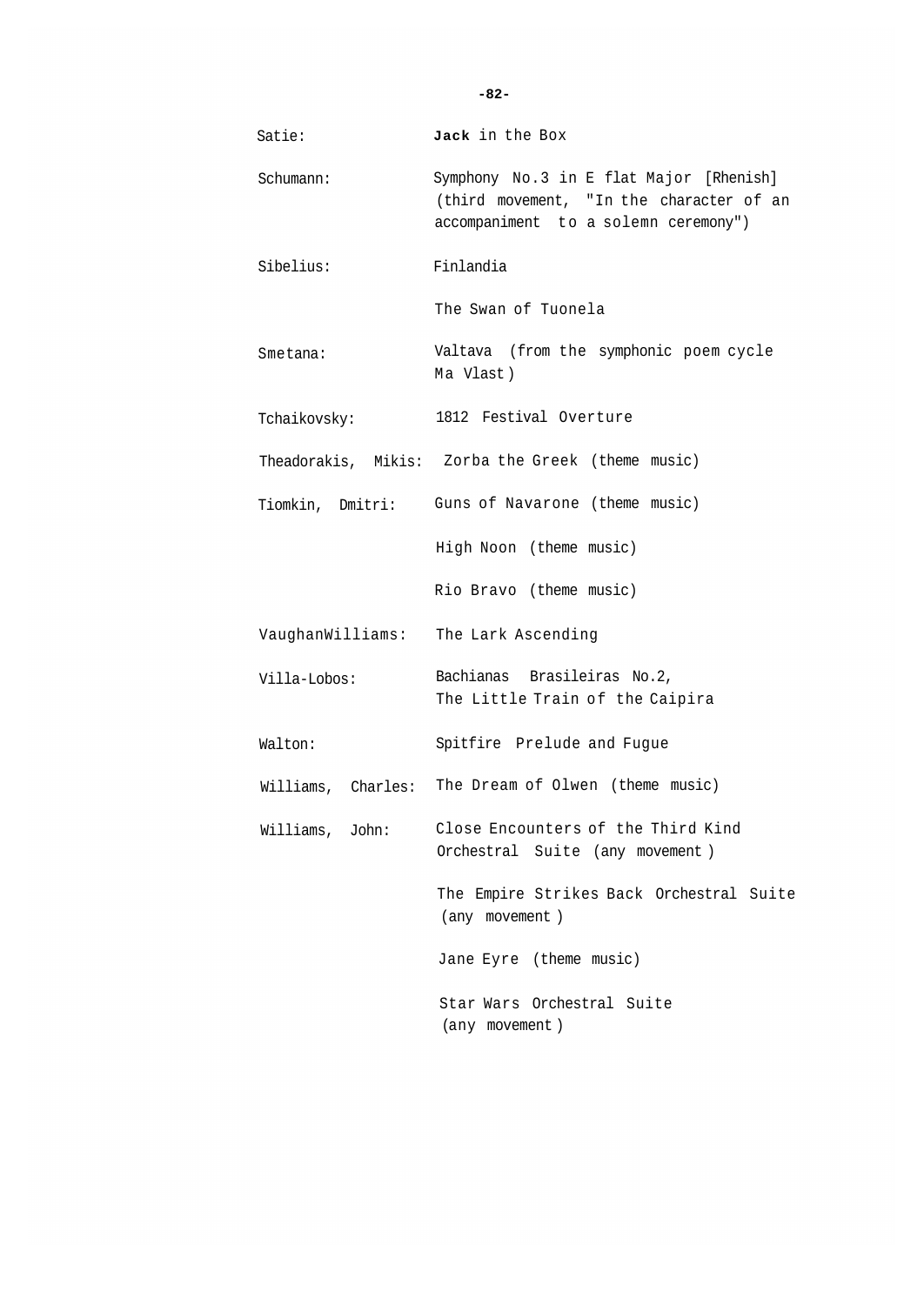**(f) CONCERT OVERTURES, OR OVERTURES, INSTRUMENTAL PRELUDES OR INTERMEZZI FROM STAGE MUSICALS, PLAYS, OPERETTAS, OPERAS OR ORATORIOS.**

| <b>COMPOSER</b>  | <b>TITLE</b>                            |
|------------------|-----------------------------------------|
| Balfe:           | Overture to The Bohemian Girl           |
| Beethoven:       | Overture to The Creatures of Promethius |
|                  | The Ruins of Athens                     |
| Benedict:        | Overture to The Lily Of Killarney       |
| Berlioz:         | Le Carnival Romain                      |
|                  | Le Corsaire                             |
| Bernstein:       | Candide Overture                        |
|                  | Overture to West Side Story             |
| Bizeet:          | Overture to Carmen                      |
| $Brahms$ :       | Academic Festival Overture              |
| Ducas:           | The Sorcerer's Apprentice               |
| $D\nu$ ora $k$ : | Carnival Overture                       |
| Elgar:           | Cockaigne Overture                      |
| Glinka:          | Russlain and Ludmilla                   |
| Handel:          | Dead March (from Saul)                  |
|                  | March (from Judas Maccabeus)            |
|                  | Overture to Serse                       |
| Humperdinck:     | Overture to Hansel And Gretel           |
| Massenet:        | Meditation from Thais                   |
| Mendelssohn:     | Calm Sea and Prosperous Voyage          |
|                  | The Hebrides (Fingal's Cave)            |
|                  | A Midsummer Night's Dream               |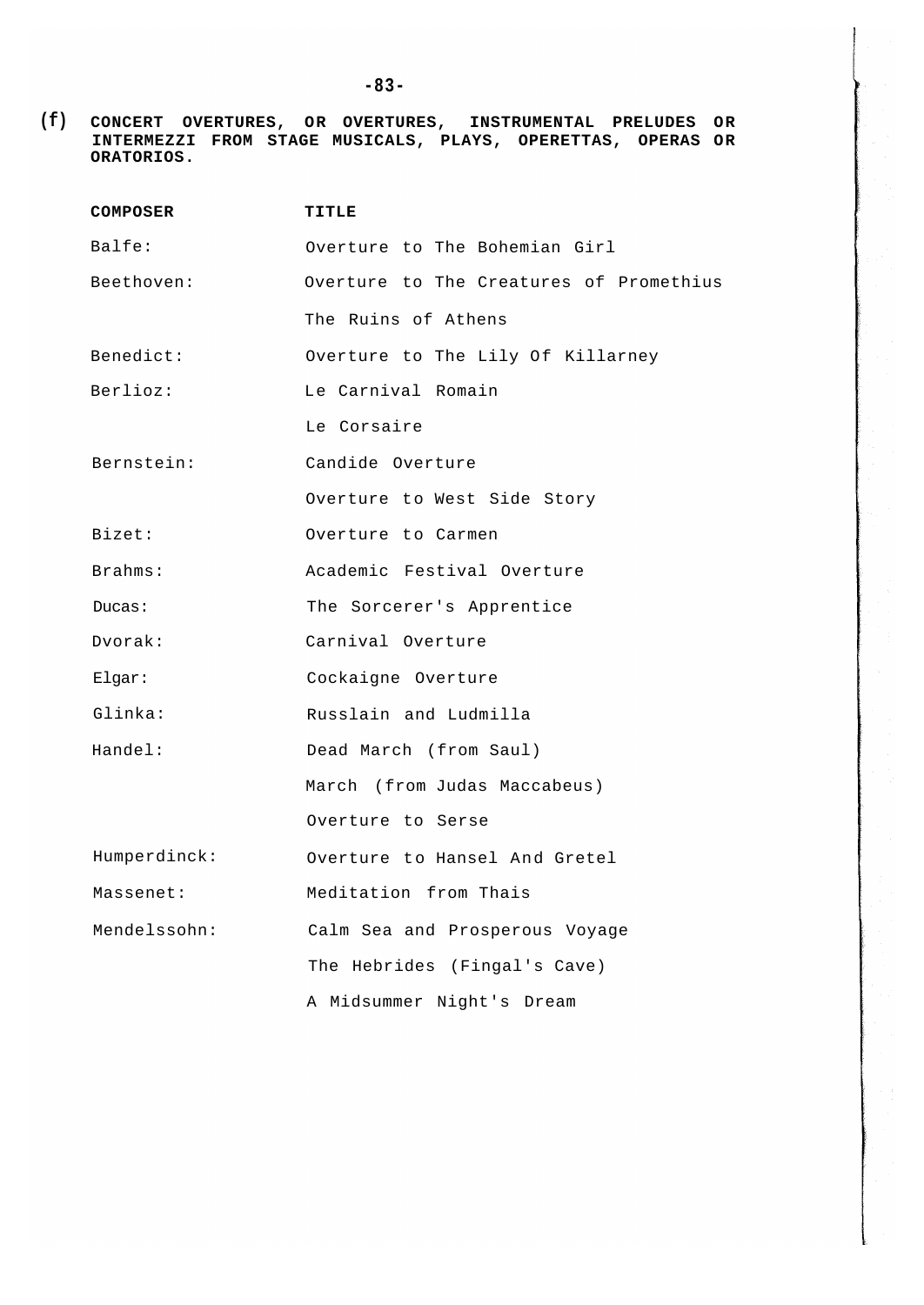| Mozart:           | Overture to Cosi Fan Tutte                                                                                                                     |
|-------------------|------------------------------------------------------------------------------------------------------------------------------------------------|
|                   | Overture to Don Giovanni                                                                                                                       |
|                   | Overture to The Magic Flute                                                                                                                    |
|                   | Overture to The Marriage Of Figaro                                                                                                             |
| Offenbach:        | La Belle Helene                                                                                                                                |
|                   | Orpheus in the Underworld                                                                                                                      |
| Mascagni:         | Intermezzo Sinfonico from Cavalleria<br>Rusticana                                                                                              |
|                   | Rimsky-Korsakov: Russian Easter Festival Overture                                                                                              |
| Rossini:          | William Tell Overture                                                                                                                          |
|                   | Ii Barbiere di Siviglia                                                                                                                        |
|                   | L'Italiana in Algeri                                                                                                                           |
|                   | The Thieving Magpie                                                                                                                            |
| Schubert:         | Overture in the Italian Style                                                                                                                  |
|                   | Rosamunde Overture                                                                                                                             |
| Shostakovich:     | FestivalOverture                                                                                                                               |
| Smetana:          | Overture to the Bartered Bride                                                                                                                 |
|                   | Strauss, Johann Jnr.: Overture to Die Fledermaus                                                                                               |
|                   | Overture to The Gypsy Baron                                                                                                                    |
| Sullivan:         | Overture to H.M.S. Pinafore, Iolanthe,<br>The Pirates of Penzance, Trial by Jury,<br>The Yeoman of the Guard, The Gondoliers<br>or The Mikado. |
| $SuppE$ :         | Light Cavalry Overture                                                                                                                         |
|                   | Poet and Peasant Overture                                                                                                                      |
| Vaughan Williams: | The Wasps Overture                                                                                                                             |
| Verdi:            | March from Aida                                                                                                                                |
|                   | Overture to Nabucco                                                                                                                            |

**-84-**